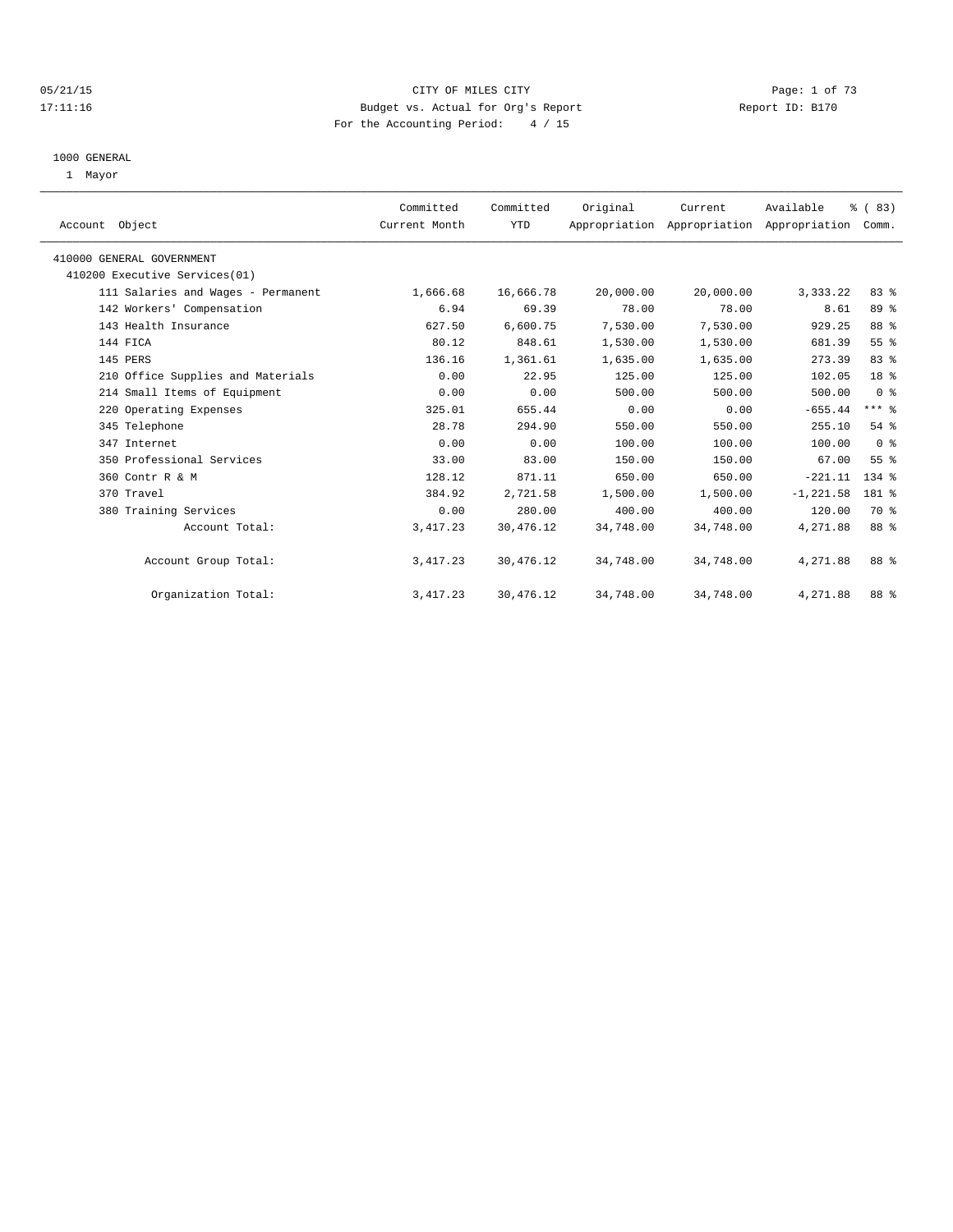## 05/21/15 CITY OF MILES CITY Page: 2 of 73 17:11:16 Budget vs. Actual for Org's Report Report ID: B170 For the Accounting Period: 4 / 15

#### 1000 GENERAL

2 City Council

| Account Object                           | Committed<br>Current Month | Committed<br><b>YTD</b> | Original  | Current   | Available<br>Appropriation Appropriation Appropriation | % (83)<br>Comm. |  |
|------------------------------------------|----------------------------|-------------------------|-----------|-----------|--------------------------------------------------------|-----------------|--|
| 410000 GENERAL GOVERNMENT                |                            |                         |           |           |                                                        |                 |  |
| 410100 Legislative Services(02)          |                            |                         |           |           |                                                        |                 |  |
| 111 Salaries and Wages - Permanent       | 2,000.00                   | 20,000.00               | 24,000.00 | 24,000.00 | 4,000.00                                               | 83%             |  |
| 142 Workers' Compensation                | 8.32                       | 84.25                   | 94.00     | 94.00     | 9.75                                                   | $90*$           |  |
| 144 FICA                                 | 152.96                     | 1,529.60                | 1,837.00  | 1,837.00  | 307.40                                                 | 83%             |  |
| 145 PERS                                 | 40.84                      | 408.40                  | 1,961.00  | 1,961.00  | 1,552.60                                               | $21$ %          |  |
| 220 Operating Expenses                   | 0.00                       | 0.00                    | 200.00    | 200.00    | 200.00                                                 | 0 <sup>8</sup>  |  |
| 350 Professional Services                | 0.00                       | 0.00                    | 500.00    | 500.00    | 500.00                                                 | 0 <sup>8</sup>  |  |
| 370 Travel                               | 0.00                       | 159.04                  | 500.00    | 500.00    | 340.96                                                 | 32 <sup>8</sup> |  |
| 380 Training Services                    | 0.00                       | 0.00                    | 500.00    | 500.00    | 500.00                                                 | 0 <sup>8</sup>  |  |
| Account Total:                           | 2,202.12                   | 22, 181.29              | 29,592.00 | 29,592.00 | 7,410.71                                               | 75 %            |  |
| 410105 Safety Culture-Supplies           |                            |                         |           |           |                                                        |                 |  |
| 230 Repair and Maintenance Supplies      | 0.00                       | 0.00                    | 500.00    | 500.00    | 500.00                                                 | 0 <sup>8</sup>  |  |
| Account Total:                           | 0.00                       | 0.00                    | 500.00    | 500.00    | 500.00                                                 | 0 <sup>8</sup>  |  |
| Account Group Total:                     | 2,202.12                   | 22, 181.29              | 30,092.00 | 30,092.00 | 7,910.71                                               | 74 %            |  |
| 470000 Housing and Community Development |                            |                         |           |           |                                                        |                 |  |
| 470300 Ecomonic Development              |                            |                         |           |           |                                                        |                 |  |
| 350 Professional Services                | 0.00                       | 13,646.00               | 13,646.00 | 13,646.00 | 0.00                                                   | $100*$          |  |
| Account Total:                           | 0.00                       | 13,646.00               | 13,646.00 | 13,646.00 | 0.00                                                   | $100*$          |  |
| Account Group Total:                     | 0.00                       | 13,646.00               | 13,646.00 | 13,646.00 |                                                        | $0.00 100$ %    |  |
| Organization Total:                      | 2,202.12                   | 35,827.29               | 43,738.00 | 43,738.00 | 7,910.71                                               | 82 %            |  |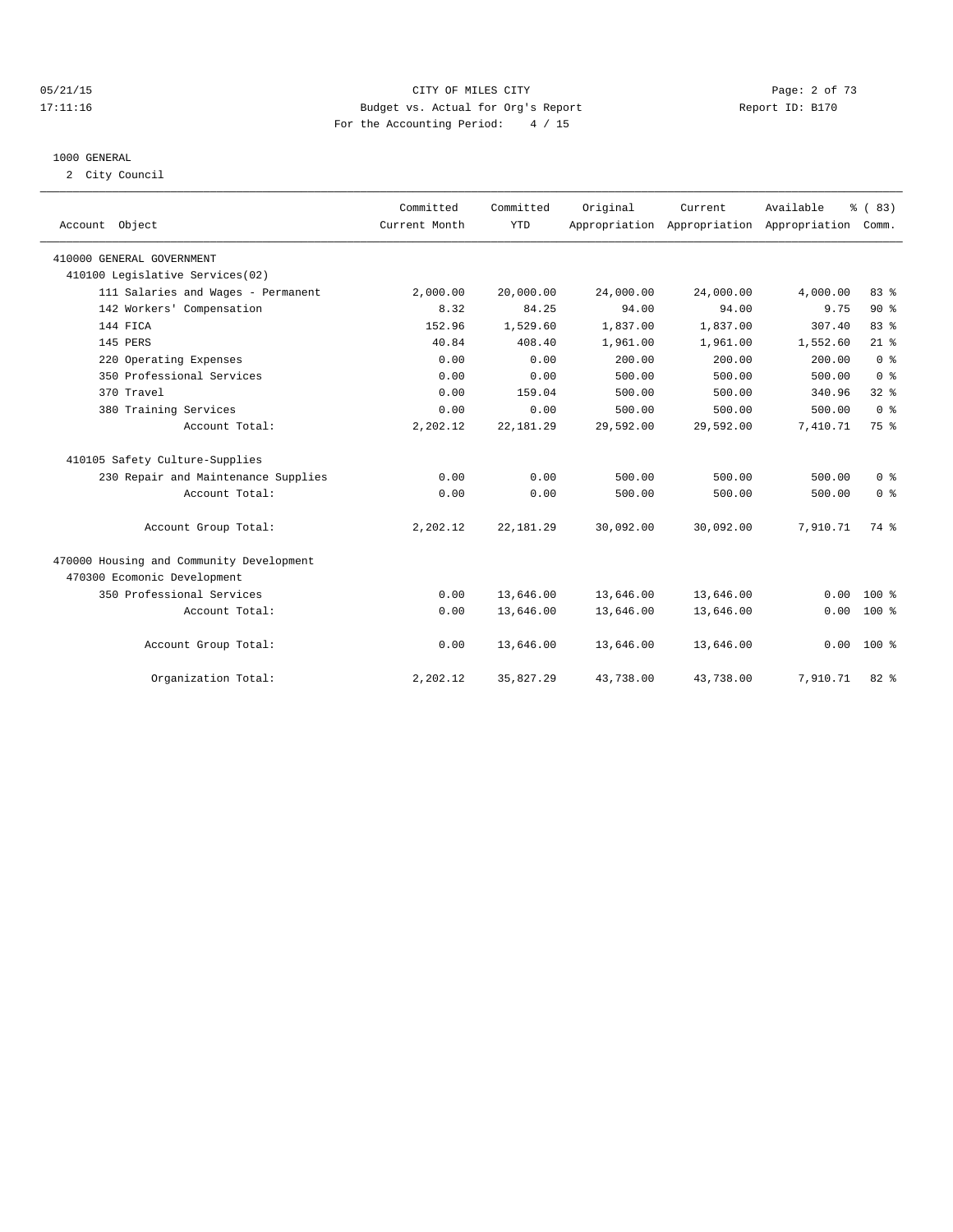## 05/21/15 CITY OF MILES CITY Page: 3 of 73 17:11:16 Budget vs. Actual for Org's Report Changer Report ID: B170 For the Accounting Period: 4 / 15

————————————————————————————————————————————————————————————————————————————————————————————————————————————————————————————————————

#### 1000 GENERAL

3 City Clerk

|                                            | Committed     | Committed   | Original   | Current    | Available                                       | % (83)          |
|--------------------------------------------|---------------|-------------|------------|------------|-------------------------------------------------|-----------------|
| Account Object                             | Current Month | <b>YTD</b>  |            |            | Appropriation Appropriation Appropriation Comm. |                 |
| 410000 GENERAL GOVERNMENT                  |               |             |            |            |                                                 |                 |
| 410500 Financial Services(03)              |               |             |            |            |                                                 |                 |
| 111 Salaries and Wages - Permanent         | 8,995.14      | 87,340.84   | 108,994.00 | 108,994.00 | 21,653.16                                       | $80*$           |
| 131 VACATION                               | 611.09        | 3,334.14    | 5,847.00   | 5,847.00   | 2,512.86                                        | 57%             |
| 132 SICK LEAVE                             | 207.99        | 5,005.10    | 3,000.00   | 3,000.00   | $-2,005.10$                                     | 167 %           |
| 133 OTHER LEAVE PAY                        | 0.00          | 2,384.42    | 11,975.00  | 11,975.00  | 9,590.58                                        | $20*$           |
| 141 Unemployment Insurance                 | 44.16         | 443.23      | 577.00     | 577.00     | 133.77                                          | $77*$           |
| 142 Workers' Compensation                  | 120.46        | 1,208.08    | 1,477.00   | 1,477.00   | 268.92                                          | $82*$           |
| 143 Health Insurance                       | 1,882.15      | 18,821.50   | 22,590.00  | 22,590.00  | 3,768.50                                        | 83%             |
| 144 FICA                                   | 750.38        | 7,532.24    | 9,795.00   | 9,795.00   | 2,262.76                                        | 77 %            |
| 145 PERS                                   | 801.84        | 8,011.97    | 10,461.00  | 10,461.00  | 2,449.03                                        | $77$ $%$        |
| 196 CLOTHING ALLOTMENT                     | 0.00          | 450.00      | 450.00     | 450.00     | 0.00                                            | 100%            |
| 210 Office Supplies and Materials          | 105.90        | 2,105.32    | 3,000.00   | 3,000.00   | 894.68                                          | 70 %            |
| 214 Small Items of Equipment               | 0.00          | 563.83      | 3,050.00   | 3,050.00   | 2,486.17                                        | 18 %            |
| 220 Operating Expenses                     | 0.00          | 1,755.84    | 3,600.00   | 3,600.00   | 1,844.16                                        | 49 %            |
| 230 Repair and Maintenance Supplies        | 0.00          | 0.00        | 200.00     | 200.00     | 200.00                                          | 0 <sup>8</sup>  |
| 311 Postage, Box Rent, Etc.                | $-270.87$     | 2,075.22    | 3,600.00   | 3,600.00   | 1,524.78                                        | 58 %            |
| 320 Printing, Duplicating, Typing &        | 31.11         | 245.87      | 1,000.00   | 1,000.00   | 754.13                                          | 25%             |
| 330 Publicity, Subscriptions & Dues        | 122.00        | 1,330.56    | 1,400.00   | 1,400.00   | 69.44                                           | 95%             |
| 334 Memberships, Registrations & Dues      | 0.00          | 2,673.00    | 3,400.00   | 3,400.00   | 727.00                                          | 79 %            |
| 345 Telephone                              | 50.34         | 504.75      | 750.00     | 750.00     | 245.25                                          | 67 <sup>8</sup> |
| 347 Internet                               | 19.52         | 195.20      | 250.00     | 250.00     | 54.80                                           | 78 %            |
| 350 Professional Services                  | 99.00         | 20,769.71   | 27,000.00  | 27,000.00  | 6,230.29                                        | 77.8            |
| 360 Contr R & M                            | 384.38        | 7,603.96    | 12,500.00  | 12,500.00  | 4,896.04                                        | 61 %            |
| 370 Travel                                 | 0.00          | 233.42      | 1,500.00   | 1,500.00   | 1,266.58                                        | 16 <sup>8</sup> |
| 380 Training Services                      | 0.00          | 843.33      | 1,200.00   | 1,200.00   | 356.67                                          | 70 %            |
| 382 Books                                  | 0.00          | 12.88       | 200.00     | 200.00     | 187.12                                          | 6 %             |
| 390 Other Purchased Services (Recorded     | 21.00         | 203.00      | 0.00       | 0.00       | $-203.00$                                       | $***$ $_{8}$    |
| 521 Surety Bonds for Officials & Employees | 0.00          | 983.00      | 983.00     | 983.00     | 0.00                                            | 100 %           |
| Account Total:                             | 13,975.59     | 176,630.41  | 238,799.00 | 238,799.00 | 62,168.59                                       | 74 %            |
|                                            |               |             |            |            |                                                 |                 |
| 411101 Labor Negotiations                  |               |             |            |            |                                                 |                 |
| 350 Professional Services                  | 350.00        | 11,207.75   | 10,000.00  | 10,000.00  | $-1, 207.75$ 112 %                              |                 |
| Account Total:                             | 350.00        | 11,207.75   | 10,000.00  | 10,000.00  | $-1, 207.75$ 112 %                              |                 |
| Account Group Total:                       | 14,325.59     | 187,838.16  | 248,799.00 | 248,799.00 | 60,960.84                                       | 75 %            |
| 510000 MISCELLANEOUS                       |               |             |            |            |                                                 |                 |
| 510330 Comprehensive Liability Insurance   |               |             |            |            |                                                 |                 |
| 513 Liability                              | 0.00          | 28,656.32   | 28,657.00  | 28,657.00  |                                                 | $0.68$ 100 %    |
|                                            |               |             |            |            |                                                 |                 |
| Account Total:                             | 0.00          | 28,656.32   | 28,657.00  | 28,657.00  | 0.68                                            | 100 %           |
| Account Group Total:                       | 0.00          | 28,656.32   | 28,657.00  | 28,657.00  | 0.68                                            | $100*$          |
| Organization Total:                        | 14, 325.59    | 216, 494.48 | 277,456.00 | 277,456.00 | 60,961.52                                       | 78 %            |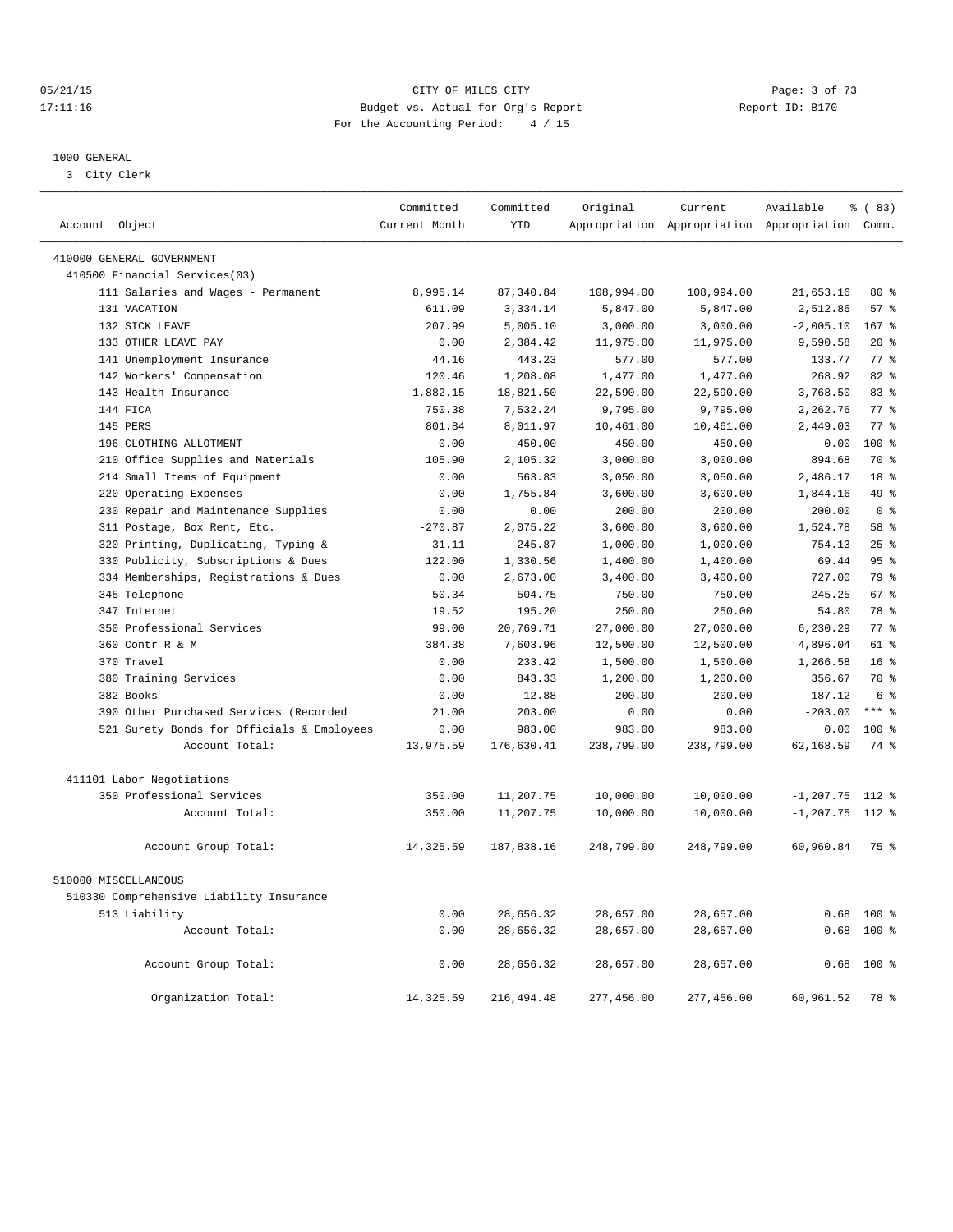## 05/21/15 CITY OF MILES CITY Page: 4 of 73 17:11:16 Budget vs. Actual for Org's Report Report ID: B170 For the Accounting Period: 4 / 15

# 1000 GENERAL

4 Attorney

| Account Object                     | Committed<br>Current Month | Committed<br><b>YTD</b> | Original   | Current<br>Appropriation Appropriation Appropriation | Available   | % (83)<br>Comm. |  |
|------------------------------------|----------------------------|-------------------------|------------|------------------------------------------------------|-------------|-----------------|--|
| 410000 GENERAL GOVERNMENT          |                            |                         |            |                                                      |             |                 |  |
| 411100 Legal Services (04)         |                            |                         |            |                                                      |             |                 |  |
| 111 Salaries and Wages - Permanent | 8,836.51                   | 81,336.84               | 107,232.00 | 107,232.00                                           | 25,895.16   | 76 %            |  |
| 131 VACATION                       | 320.40                     | 3,733.29                | 3,000.00   | 3,000.00                                             | $-733.29$   | 124 %           |  |
| 132 SICK LEAVE                     | 0.00                       | 88.11                   | 1,500.00   | 1,500.00                                             | 1,411.89    | 6 %             |  |
| 141 Unemployment Insurance         | 41.20                      | 383.46                  | 503.00     | 503.00                                               | 119.54      | 76 %            |  |
| 142 Workers' Compensation          | 50.44                      | 479.61                  | 579.00     | 579.00                                               | 99.39       | 83 %            |  |
| 144 FICA                           | 700.50                     | 6,518.89                | 8,548.00   | 8,548.00                                             | 2,029.11    | 76 %            |  |
| 145 PERS                           | 748.12                     | 6,957.41                | 9,129.00   | 9,129.00                                             | 2,171.59    | 76 %            |  |
| 196 CLOTHING ALLOTMENT             | 0.00                       | 56.00                   | 100.00     | 100.00                                               | 44.00       | 56%             |  |
| 210 Office Supplies and Materials  | 172.41                     | 942.26                  | 500.00     | 500.00                                               | $-442.26$   | 188 %           |  |
| 214 Small Items of Equipment       | 0.00                       | 826.99                  | 450.00     | 450.00                                               | $-376.99$   | 184 %           |  |
| 220 Operating Expenses             | 292.20                     | 2,020.35                | 500.00     | 500.00                                               | $-1,520.35$ | 404 %           |  |
| 311 Postage, Box Rent, Etc.        | 36.23                      | 525.99                  | 600.00     | 600.00                                               | 74.01       | 88 %            |  |
| 345 Telephone                      | 2.45                       | 25.85                   | 120.00     | 120.00                                               | 94.15       | $22$ %          |  |
| 350 Professional Services          | 174.82                     | 7,367.10                | 5,500.00   | 5,500.00                                             | $-1,867.10$ | 134 %           |  |
| 360 Contr R & M                    | 0.00                       | 0.00                    | 100.00     | 100.00                                               | 100.00      | 0 <sup>8</sup>  |  |
| 370 Travel                         | 0.00                       | 0.00                    | 550.00     | 550.00                                               | 550.00      | 0 <sup>8</sup>  |  |
| Account Total:                     | 11,375.28                  | 111,262.15              | 138,911.00 | 138,911.00                                           | 27,648.85   | $80*$           |  |
| Account Group Total:               | 11,375.28                  | 111,262.15              | 138,911.00 | 138,911.00                                           | 27,648.85   | $80*$           |  |
| Organization Total:                | 11,375.28                  | 111,262.15              | 138,911.00 | 138,911.00                                           | 27,648.85   | $80*$           |  |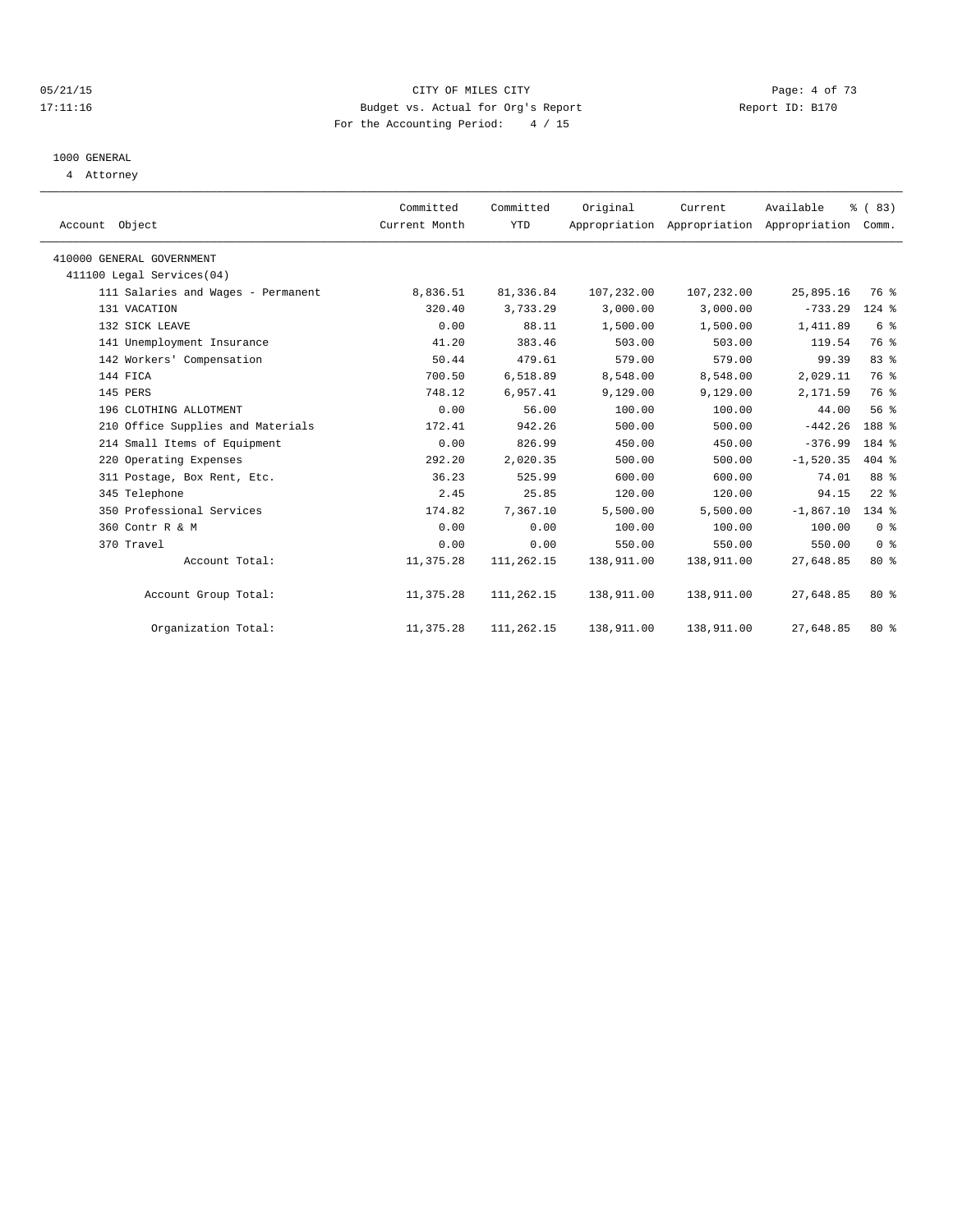#### 05/21/15 **Page: 5 of 73** 17:11:16 Budget vs. Actual for Org's Report Report ID: B170 For the Accounting Period: 4 / 15

————————————————————————————————————————————————————————————————————————————————————————————————————————————————————————————————————

#### 1000 GENERAL

5 Police

|                                            | Committed          | Committed              | Original     | Current      | Available                                       | $\frac{8}{6}$ (83) |
|--------------------------------------------|--------------------|------------------------|--------------|--------------|-------------------------------------------------|--------------------|
| Account Object                             | Current Month      | <b>YTD</b>             |              |              | Appropriation Appropriation Appropriation Comm. |                    |
|                                            |                    |                        |              |              |                                                 |                    |
| 420000 PUBLIC SAFETY                       |                    |                        |              |              |                                                 |                    |
| 420140 Crime Control and Investigation(05) |                    |                        |              |              |                                                 |                    |
| 111 Salaries and Wages - Permanent         | 50,427.60          | 490,224.03             | 652,543.00   | 652,543.00   | 162,318.97                                      | 75 %               |
| 121 OVERTIME-PERMANENT                     | 2,067.14           | 27,077.17              | 21,500.00    | 21,500.00    | $-5,577.17$                                     | $126$ %            |
| 131 VACATION                               | 1,529.48           | 31,863.15              | 30,000.00    | 30,000.00    | $-1,863.15$                                     | $106$ %            |
| 132 SICK LEAVE                             | 642.34             | 10,699.81              | 7,500.00     | 7,500.00     | $-3, 199.81$ 143 %                              |                    |
| 133 OTHER LEAVE PAY                        | 0.00               | 3,230.86               | 8,004.00     | 8,004.00     | 4,773.14                                        | 40 %               |
| 134 HOLIDAY PAY                            | 0.00               | 25, 291.06             | 21,500.00    | 21,500.00    | $-3,791.06$                                     | 118 %              |
| 141 Unemployment Insurance                 | 245.95             | 2,702.45               | 3,406.00     | 3,406.00     | 703.55                                          | 79 %               |
| 142 Workers' Compensation                  | 2,609.78           | 27,753.87              | 34,709.00    | 34,709.00    | 6,955.13                                        | $80*$              |
| 143 Health Insurance                       | 7,604.90           | 76,052.43              | 107,304.00   | 107,304.00   | 31,251.57                                       | 71 %               |
| 144 FICA                                   | 780.01             | 8,625.36               | 10,974.00    | 10,974.00    | 2,348.64                                        | 79 %               |
| 146 Police Pension                         | 7,351.30           | 72,776.84              | 109,054.00   | 109,054.00   | 36, 277. 16                                     | 67 %               |
| 196 CLOTHING ALLOTMENT                     | 0.00               | 12,000.00              | 12,960.00    | 12,960.00    | 960.00                                          | 93%                |
| 210 Office Supplies and Materials          | 181.02             | 3,351.52               | 6,000.00     | 6,000.00     | 2,648.48                                        | 56 %               |
| 214 Small Items of Equipment               | 5,218.42           | 17,489.61              | 35,000.00    | 35,000.00    | 17,510.39                                       | 50%                |
| 220 Operating Expenses                     | 1,488.38           | 12,401.99              | 13,125.00    | 13,125.00    | 723.01                                          | 94 %               |
| 226 Clothing and Uniforms                  | 0.00               | 82.84                  | 500.00       | 500.00       | 417.16                                          | $17*$              |
| 227 Firearm Supplies                       | 0.00               | 7,482.79               | 4,800.00     | 4,800.00     | $-2,682.79$                                     | 156 %              |
| 230 Repair and Maintenance Supplies        | 65.36              | 9,276.73               | 6,000.00     | 6,000.00     | $-3, 276.73$                                    | 155 <sub>8</sub>   |
| 231 Gas, Oil, Diesel Fuel, Grease, etc.    | 4,180.33           | 27,923.74              | 38,000.00    | 38,000.00    | 10,076.26                                       | 73 %               |
| 311 Postage, Box Rent, Etc.                | 65.66              | 789.40                 | 800.00       | 800.00       | 10.60                                           | 99 %               |
| 330 Publicity, Subscriptions & Dues        | 0.00               | 125.00                 | 300.00       | 300.00       | 175.00                                          | 42 %               |
| 334 Memberships, Registrations & Dues      | 270.00             | 1,524.00               | 3,208.00     | 3,208.00     | 1,684.00                                        | 48 %               |
| 345 Telephone                              | 310.92             | 3,110.57               | 4,500.00     | 4,500.00     | 1,389.43                                        | 69 %               |
| 346 Garbage Service                        | 43.00              | 430.00                 | 500.00       | 500.00       | 70.00                                           | 86 %               |
| 347 Internet                               | 65.60              | 656.00                 | 800.00       | 800.00       | 144.00                                          | $82$ $%$           |
| 350 Professional Services                  | 1,377.00           | 15,383.08              | 9,000.00     | 9,000.00     | $-6, 383.08$                                    | 171 %              |
| 360 Contr R & M                            | 27.00              | 447.00                 | 204.00       | 204.00       | $-243.00$                                       | $219$ %            |
| 366 R&M Vehicles - Police/Animal Control   | 212.50             | 25,551.24              | 18,000.00    | 18,000.00    | $-7,551.24$                                     | 142 %              |
| 370 Travel                                 | 0.00               | 4,286.41               | 4,500.00     | 4,500.00     | 213.59                                          | 95 <sub>8</sub>    |
| 380 Training Services                      | 690.00             | 6,179.00               | 8,000.00     | 8,000.00     | 1,821.00                                        | $77$ $%$           |
| 381 BOOKS(POP&MILES) (correct)             | 0.00               | 0.00                   | 200.00       | 200.00       | 200.00                                          | 0 <sup>8</sup>     |
| 512 Insurance on Vehicles & Equipment      | 0.00               | 998.53                 | 999.00       | 999.00       | 0.47                                            | $100*$             |
|                                            |                    | 15,970.00              | 15,970.00    | 15,970.00    | 0.00                                            | 100 %              |
| 700 Grants, Contributions & Indemnities    | 0.00               |                        |              |              |                                                 | $***$ $%$          |
| 791 Shop With A Cop<br>Account Total:      | 37.14<br>87,490.83 | 2,240.83<br>943,997.31 | 0.00         | 0.00         | $-2, 240.83$                                    | 79 %               |
|                                            |                    |                        | 1,189,860.00 | 1,189,860.00 | 245,862.69                                      |                    |
| 420142 Drug Enforcement                    |                    |                        |              |              |                                                 |                    |
| 111 Salaries and Wages - Permanent         | 3,729.20           | 53, 295.74             | 46,816.00    | 46,816.00    | $-6,479.74$ 114 %                               |                    |
| 121 OVERTIME-PERMANENT                     | 0.00               | 2,072.96               | 1,274.00     | 1,274.00     | $-798.96$ 163 %                                 |                    |
| 131 VACATION                               | 0.00               | 5,865.28               | 1,070.00     | 1,070.00     | $-4,795.28$ 548 %                               |                    |
| 132 SICK LEAVE                             | 0.00               | 3,182.54               | 700.00       | 700.00       | $-2,482.54$ 455 %                               |                    |
| 133 OTHER LEAVE PAY                        | 0.00               | 1,232.62               | 531.00       | 531.00       | $-701.62$ 232 %                                 |                    |
| 134 HOLIDAY PAY                            | 0.00               | 2,235.30               | 212.00       | 212.00       | $-2,023.30$ *** \$                              |                    |
| 141 Unemployment Insurance                 | 16.78              | 305.54                 | 228.00       | 228.00       | $-77.54$ 134 %                                  |                    |
| 142 Workers' Compensation                  | 181.28             | 3,202.07               | 2,316.00     | 2,316.00     | $-886.07$ 138 %                                 |                    |
| 143 Health Insurance                       | 606.82             | 9,829.51               | 7,530.00     | 7,530.00     | $-2, 299.51$ 131 %                              |                    |
| 144 FICA                                   | 54.08              | 983.11                 | 734.00       | 734.00       | $-249.11$ 134 %                                 |                    |
| 146 Police Pension                         | 530.41             | 8,309.64               | 7,292.00     | 7,292.00     | $-1,017.64$ 114 %                               |                    |
|                                            |                    |                        |              |              |                                                 |                    |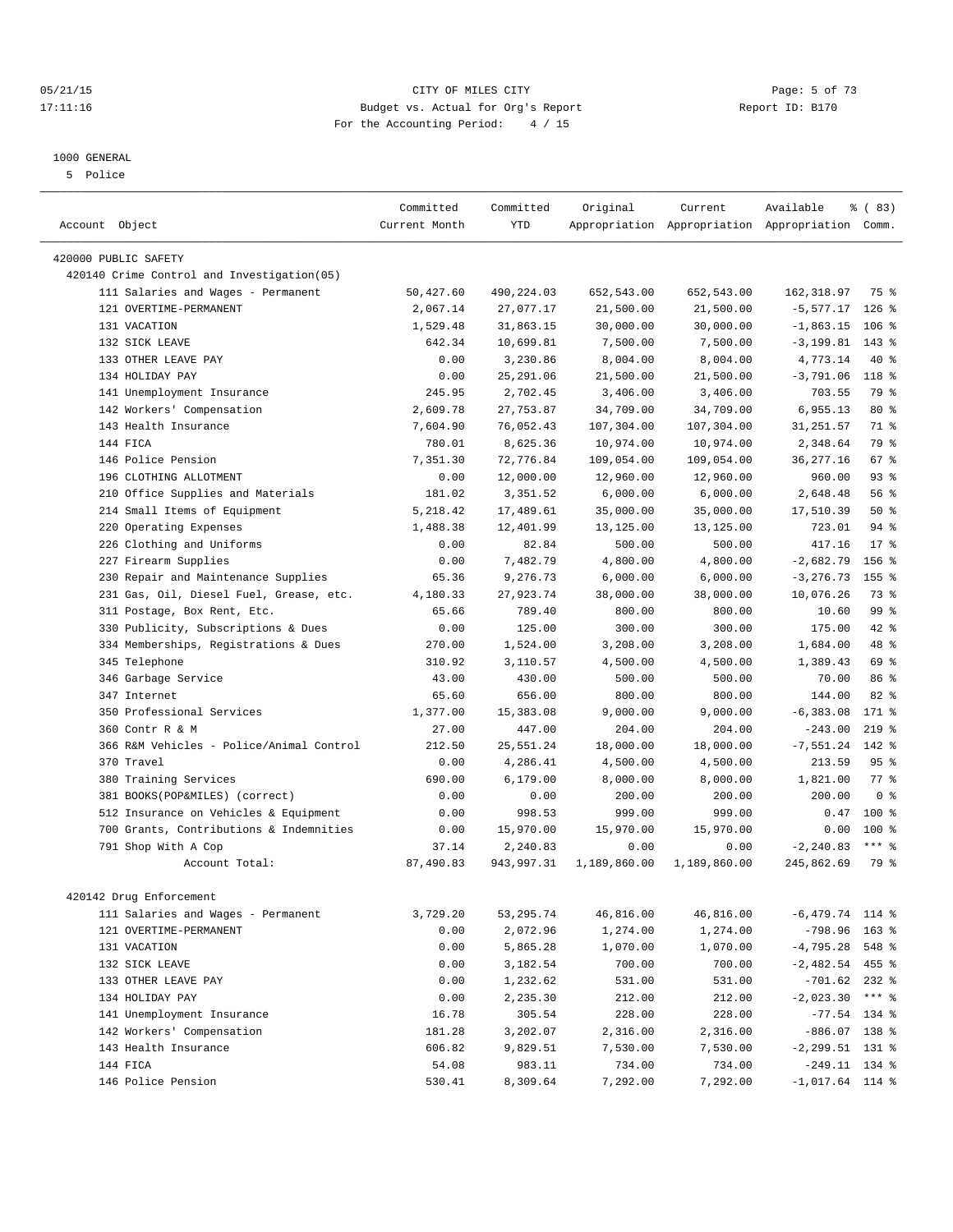#### 05/21/15 CITY OF MILES CITY Page: 6 of 73 17:11:16 Budget vs. Actual for Org's Report Report ID: B170 For the Accounting Period: 4 / 15

#### 1000 GENERAL

5 Police

| Account Object                           | Committed<br>Current Month | Committed<br><b>YTD</b> | Original     | Current      | Available<br>Appropriation Appropriation Appropriation Comm. | 8 (83)         |
|------------------------------------------|----------------------------|-------------------------|--------------|--------------|--------------------------------------------------------------|----------------|
| 196 CLOTHING ALLOTMENT                   | 0.00                       | 0.00                    | 720.00       | 720.00       | 720.00                                                       | 0 <sup>8</sup> |
| Account Total:                           | 5,118.57                   | 90,514.31               | 69,423.00    | 69,423.00    | $-21,091.31$ 130 %                                           |                |
| 420144 School Resource Officer           |                            |                         |              |              |                                                              |                |
| 111 Salaries and Wages - Permanent       | 4,459.78                   | 34,671.69               | 34,529.00    | 34,529.00    | $-142.69$                                                    | $100*$         |
| 121 OVERTIME-PERMANENT                   | 0.00                       | 0.00                    | 1,500.00     | 1,500.00     | 1,500.00                                                     | 0 <sup>8</sup> |
| 131 VACATION                             | 0.00                       | 0.00                    | 1,500.00     | 1,500.00     | 1,500.00                                                     | 0 <sup>8</sup> |
| 132 SICK LEAVE                           | 0.00                       | 0.00                    | 1,300.00     | 1,300.00     | 1,300.00                                                     | 0 <sup>8</sup> |
| 133 OTHER LEAVE PAY                      | 0.00                       | 0.00                    | 1,000.00     | 1,000.00     | 1,000.00                                                     | 0 <sup>8</sup> |
| 134 HOLIDAY PAY                          | 0.00                       | 0.00                    | 500.00       | 500.00       | 500.00                                                       | 0 <sup>8</sup> |
| 141 Unemployment Insurance               | 20.08                      | 156.05                  | 182.00       | 182.00       | 25.95                                                        | 86 %           |
| 142 Workers' Compensation                | 212.49                     | 1,621.54                | 1,851.00     | 1,851.00     | 229.46                                                       | 88 %           |
| 143 Health Insurance                     | 627.03                     | 5,019.06                | 5,648.00     | 5,648.00     | 628.94                                                       | 89 %           |
| 144 FICA                                 | 63.99                      | 497.29                  | 585.00       | 585.00       | 87.71                                                        | 85%            |
| 146 Police Pension                       | 597.26                     | 4,583.62                | 5,811.00     | 5,811.00     | 1,227.38                                                     | 79 %           |
| Account Total:                           | 5,980.63                   | 46,549.25               | 54,406.00    | 54,406.00    | 7,856.75                                                     | 86%            |
| 420160 Communications-Dispatch           |                            |                         |              |              |                                                              |                |
| 111 Salaries and Wages - Permanent       | 19,919.78                  | 190,039.20              | 249,526.00   | 249,526.00   | 59,486.80                                                    | 76 %           |
| 121 OVERTIME-PERMANENT                   | 1,696.49                   | 6,265.23                | 7,000.00     | 7,000.00     | 734.77                                                       | 90%            |
| 131 VACATION                             | 1,643.64                   | 13,190.74               | 12,000.00    | 12,000.00    | $-1, 190.74$                                                 | $110*$         |
| 132 SICK LEAVE                           | 454.32                     | 7,507.89                | 4,500.00     | 4,500.00     | $-3,007.89$                                                  | $167$ %        |
| 133 OTHER LEAVE PAY                      | 0.00                       | 1,900.26                | 0.00         | 0.00         | $-1,900.26$                                                  | $***$ $_{8}$   |
| 134 HOLIDAY PAY                          | 0.00                       | 13,088.22               | 3,851.00     | 3,851.00     | $-9,237.22$                                                  | 340 %          |
| 141 Unemployment Insurance               | 106.72                     | 1,052.09                | 1,321.00     | 1,321.00     | 268.91                                                       | $80*$          |
| 142 Workers' Compensation                | 1,125.88                   | 10,846.14               | 13,257.00    | 13,257.00    | 2,410.86                                                     | 82 %           |
| 143 Health Insurance                     | 3,789.80                   | 33,400.50               | 45,181.00    | 48,946.00    | 15,545.50                                                    | 68 %           |
| 144 FICA                                 | 1,794.54                   | 17,762.43               | 22,447.00    | 22,447.00    | 4,684.57                                                     | 79 %           |
| 145 PERS                                 | 1,937.45                   | 18,953.20               | 23,652.00    | 23,652.00    | 4,698.80                                                     | 80 %           |
| 196 CLOTHING ALLOTMENT                   | 0.00                       | 1,812.50                | 2,000.00     | 2,000.00     | 187.50                                                       | 91 %           |
| 210 Office Supplies and Materials        | 781.13                     | 2,577.28                | 3,000.00     | 3,000.00     | 422.72                                                       | 86 %           |
| 214 Small Items of Equipment             | 0.00                       | 0.00                    | 4,500.00     | 4,500.00     | 4,500.00                                                     | 0 <sup>8</sup> |
| 220 Operating Expenses                   | 187.50                     | 3,576.94                | 1,500.00     | 1,500.00     | $-2,076.94$                                                  | $238*$         |
| 231 Gas, Oil, Diesel Fuel, Grease, etc.  | 46.68                      | 3,472.27                | 600.00       | 600.00       | $-2,872.27$                                                  | 579 %          |
| 311 Postage, Box Rent, Etc.              | 5.75                       | 54.12                   | 50.00        | 50.00        | $-4.12$                                                      | 108 %          |
| 320 Printing, Duplicating, Typing &      | 31.33                      | 151.58                  | 100.00       | 100.00       | $-51.58$                                                     | 152 %          |
| 330 Publicity, Subscriptions & Dues      | 0.00                       | 0.00                    | 100.00       | 100.00       | 100.00                                                       | 0 <sup>8</sup> |
| 334 Memberships, Registrations & Dues    | 0.00                       | 331.00                  | 400.00       | 400.00       | 69.00                                                        | 83%            |
| 345 Telephone                            | 309.02                     | 5,059.14                | 5,100.00     | 5,100.00     | 40.86                                                        | 99 %           |
| 350 Professional Services                | 264.00                     | 2,884.66                | 5,000.00     | 5,000.00     | 2,115.34                                                     | 58 %           |
| 366 R&M Vehicles - Police/Animal Control | 0.00                       | 0.00                    | 400.00       | 400.00       | 400.00                                                       | 0 <sup>8</sup> |
| 370 Travel                               | 206.00                     | 494.69                  | 1,500.00     | 1,500.00     | 1,005.31                                                     | 33%            |
| 380 Training Services                    | 716.00                     | 746.00                  | 700.00       | 700.00       | $-46.00$                                                     | 107 %          |
| Account Total:                           | 35,016.03                  | 335,166.08              | 407,685.00   | 411,450.00   | 76,283.92                                                    | 81 %           |
| Account Group Total:                     |                            | 133,606.06 1,416,226.95 | 1,721,374.00 | 1,725,139.00 | 308,912.05                                                   | $82*$          |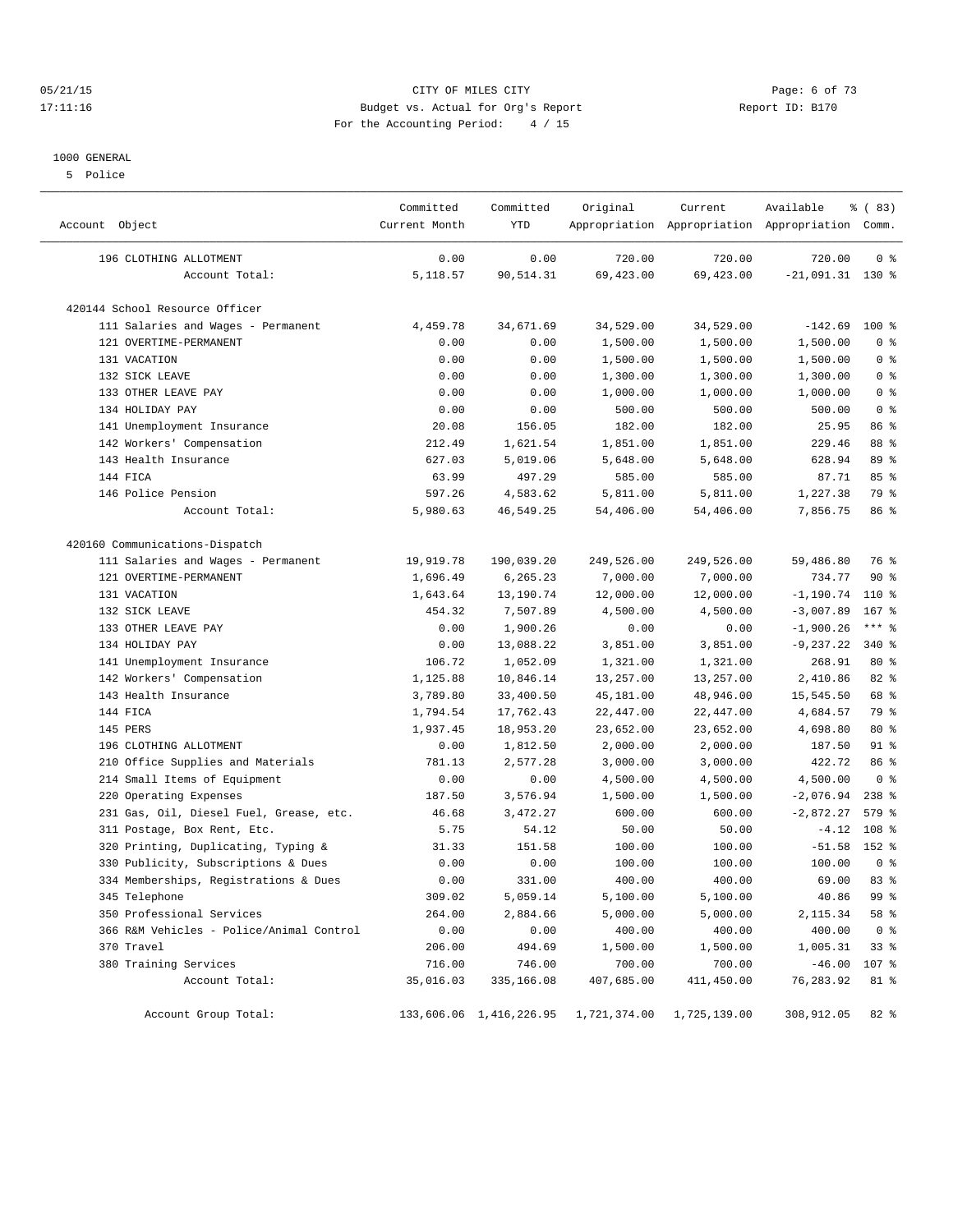## 05/21/15 **Page: 7 of 73** CITY OF MILES CITY CONTROL PAGE: 7 of 73 17:11:16 Budget vs. Actual for Org's Report Report ID: B170 For the Accounting Period: 4 / 15

#### 1000 GENERAL

5 Police

| Account Object                                            | Committed<br>Current Month | Committed<br><b>YTD</b> | Original<br>Appropriation | Current<br>Appropriation | Available<br>Appropriation | $\frac{6}{6}$ (83)<br>Comm. |
|-----------------------------------------------------------|----------------------------|-------------------------|---------------------------|--------------------------|----------------------------|-----------------------------|
| 490000 DEBT SERVICE<br>490500 Other Debt Service Payments |                            |                         |                           |                          |                            |                             |
| 610 Principal-Police Cars                                 | 0.00                       | 9,137.56                | 9,138.00                  | 9,138.00                 |                            | $0.44$ 100 %                |
| 620 Interest-Police Cars                                  | 0.00                       | 45.31                   | 0.00                      | 0.00                     | $-45.31$                   | $***$ 2                     |
| Account Total:                                            | 0.00                       | 9,182.87                | 9,138.00                  | 9,138.00                 | $-44.87$                   | $100*$                      |
| Account Group Total:                                      | 0.00                       | 9,182.87                | 9,138.00                  | 9,138.00                 | $-44.87$ 100 %             |                             |
| Organization Total:                                       | 133,606.06                 | 1,425,409.82            | 1,730,512.00              | 1,734,277.00             | 308,867.18                 | $82*$                       |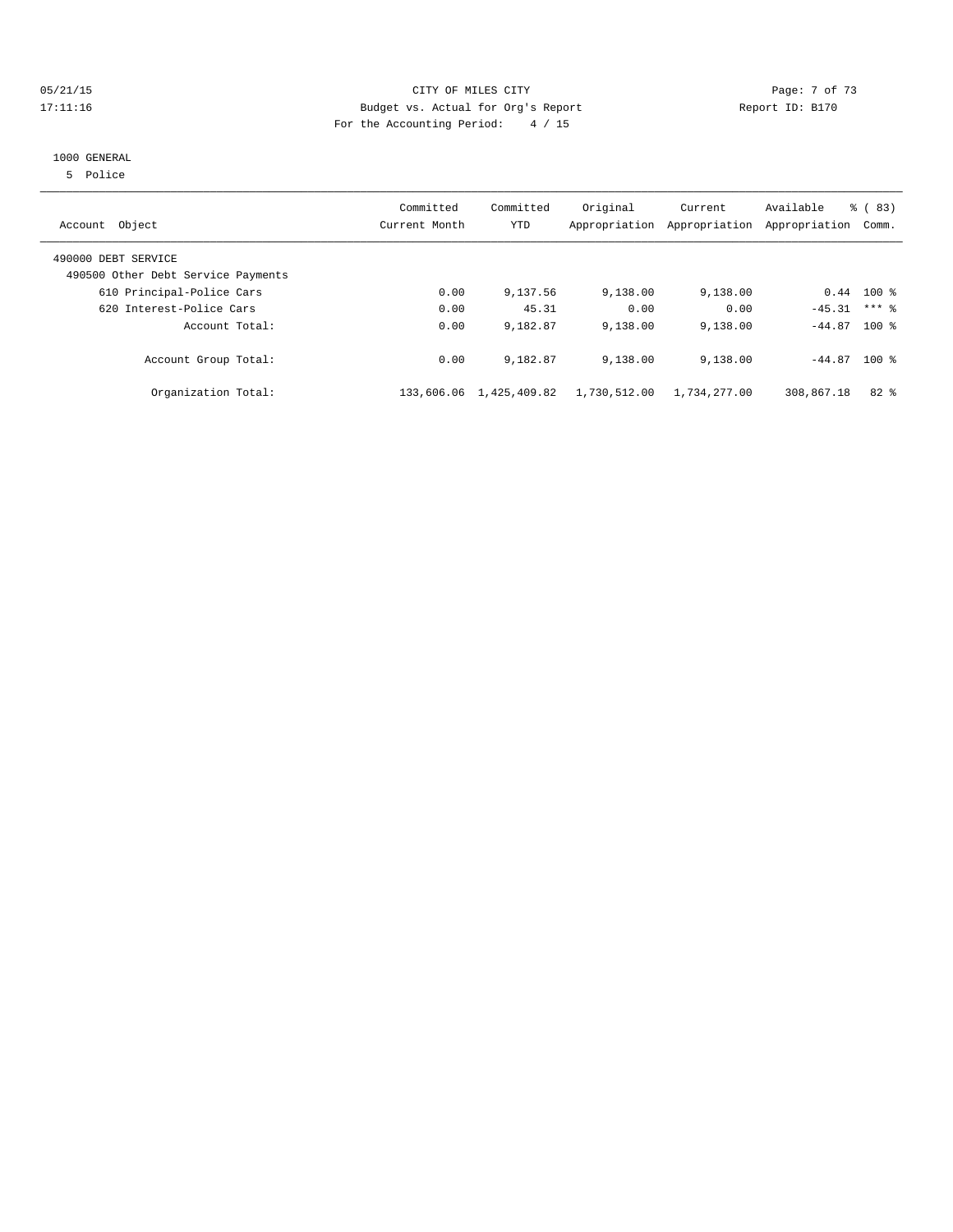#### 05/21/15 CITY OF MILES CITY Page: 8 of 73 17:11:16 Budget vs. Actual for Org's Report Report ID: B170 For the Accounting Period: 4 / 15

#### 1000 GENERAL

6 Police Judge

| Account Object                        | Committed<br>Current Month | Committed<br><b>YTD</b> | Original   | Current<br>Appropriation Appropriation Appropriation Comm. | Available | % (83)           |
|---------------------------------------|----------------------------|-------------------------|------------|------------------------------------------------------------|-----------|------------------|
| 410000 GENERAL GOVERNMENT             |                            |                         |            |                                                            |           |                  |
| 410300 Judicial Services(06)          |                            |                         |            |                                                            |           |                  |
| 111 Salaries and Wages - Permanent    | 7,976.07                   | 67,278.89               | 83,932.00  | 83,932.00                                                  | 16,653.11 | $80*$            |
| 121 OVERTIME-PERMANENT                | 0.00                       | 13.31                   | 1,000.00   | 1,000.00                                                   | 986.69    | 1 <sup>8</sup>   |
| 131 VACATION                          | 0.00                       | 4,256.44                | 5,000.00   | 5,000.00                                                   | 743.56    | 85 %             |
| 132 SICK LEAVE                        | 0.00                       | 3,311.20                | 3,000.00   | 3,000.00                                                   | $-311.20$ | $110*$           |
| 141 Unemployment Insurance            | 28.40                      | 263.27                  | 418.00     | 418.00                                                     | 154.73    | 63 %             |
| 142 Workers' Compensation             | 84.40                      | 795.91                  | 919.00     | 919.00                                                     | 123.09    | 87 <sup>8</sup>  |
| 143 Health Insurance                  | 1,254.30                   | 12,543.00               | 15,060.00  | 15,060.00                                                  | 2,517.00  | 83 %             |
| 144 FICA                              | 605.28                     | 5,700.76                | 7,109.00   | 7,109.00                                                   | 1,408.24  | $80*$            |
| 145 PERS                              | 458.54                     | 4,541.38                | 7,500.00   | 7,500.00                                                   | 2,958.62  | 61 %             |
| 196 CLOTHING ALLOTMENT                | 0.00                       | 300.00                  | 300.00     | 300.00                                                     | 0.00      | $100*$           |
| 210 Office Supplies and Materials     | 211.26                     | 1,058.48                | 1,800.00   | 1,800.00                                                   | 741.52    | 59 %             |
| 214 Small Items of Equipment          | 0.00                       | 399.00                  | 1,000.00   | 1,000.00                                                   | 601.00    | $40*$            |
| 220 Operating Expenses                | $-157.20$                  | 582.68                  | 350.00     | 350.00                                                     | $-232.68$ | 166 <sup>8</sup> |
| 230 Repair and Maintenance Supplies   | 0.00                       | 43.14                   | 100.00     | 100.00                                                     | 56.86     | 43.8             |
| 311 Postage, Box Rent, Etc.           | 90.11                      | 946.26                  | 1,500.00   | 1,500.00                                                   | 553.74    | 63 %             |
| 330 Publicity, Subscriptions & Dues   | 0.00                       | 0.00                    | 800.00     | 800.00                                                     | 800.00    | 0 <sup>8</sup>   |
| 334 Memberships, Registrations & Dues | 0.00                       | 920.00                  | 1,500.00   | 1,500.00                                                   | 580.00    | $61*$            |
| 345 Telephone                         | 224.11                     | 2,316.14                | 2,000.00   | 2,000.00                                                   | $-316.14$ | 116 <sub>8</sub> |
| 347 Internet                          | 0.00                       | 0.00                    | 2,500.00   | 2,500.00                                                   | 2,500.00  | 0 <sup>8</sup>   |
| 350 Professional Services             | 275.00                     | 1,176.00                | 1,000.00   | 1,000.00                                                   | $-176.00$ | $118*$           |
| 360 Contr R & M                       | 0.00                       | 0.00                    | 2,000.00   | 2,000.00                                                   | 2,000.00  | 0 <sup>8</sup>   |
| 370 Travel                            | 693.43                     | 3,978.25                | 3,500.00   | 3,500.00                                                   | $-478.25$ | $114$ %          |
| 380 Training Services                 | 0.00                       | 0.00                    | 400.00     | 400.00                                                     | 400.00    | 0 <sup>8</sup>   |
| 382 Books                             | 0.00                       | 0.00                    | 800.00     | 800.00                                                     | 800.00    | 0 <sup>8</sup>   |
| 394 Jury and Witness Fees             | 0.00                       | $-1, 171.00$            | 0.00       | 0.00                                                       | 1,171.00  | $***$ $-$        |
| 533 Machinery and Equipment Rental    | 0.00                       | 284.37                  | 1,000.00   | 1,000.00                                                   | 715.63    | $28$ %           |
| Account Total:                        | 11,743.70                  | 109,537.48              | 144,488.00 | 144,488.00                                                 | 34,950.52 | 76 %             |
| Account Group Total:                  | 11,743.70                  | 109,537.48              | 144,488.00 | 144,488.00                                                 | 34,950.52 | 76 %             |
| Organization Total:                   | 11,743.70                  | 109,537.48              | 144,488.00 | 144,488.00                                                 | 34,950.52 | 76 %             |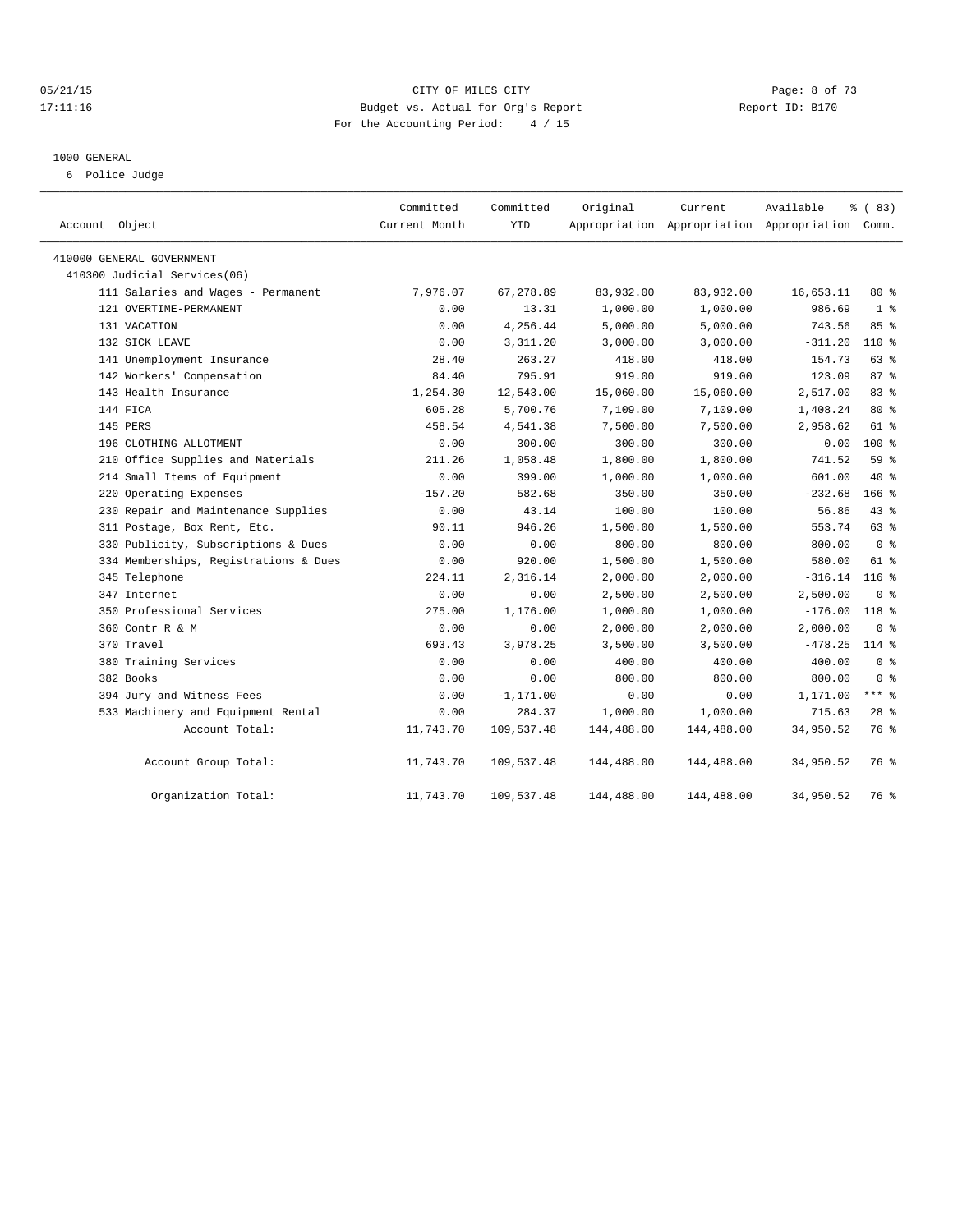#### 05/21/15 CITY OF MILES CITY Page: 9 of 73 17:11:16 Budget vs. Actual for Org's Report Report ID: B170 For the Accounting Period: 4 / 15

————————————————————————————————————————————————————————————————————————————————————————————————————————————————————————————————————

#### 1000 GENERAL

7 Fire

|                                                     | Committed     | Committed  | Original   | Current    | Available                                       | % (83)           |
|-----------------------------------------------------|---------------|------------|------------|------------|-------------------------------------------------|------------------|
| Account Object                                      | Current Month | YTD        |            |            | Appropriation Appropriation Appropriation Comm. |                  |
|                                                     |               |            |            |            |                                                 |                  |
| 420000 PUBLIC SAFETY<br>420460 Fire Suppression(07) |               |            |            |            |                                                 |                  |
| 111 Salaries and Wages - Permanent                  | 34,855.82     | 336,196.05 | 422,014.00 | 422,014.00 | 85,817.95                                       | 80%              |
| 112 SALARIES AND WAGES - PART PAID                  | 18.00         | 1,998.49   |            | 6,000.00   |                                                 | 338              |
|                                                     |               |            | 6,000.00   |            | 4,001.51                                        |                  |
| 121 OVERTIME-PERMANENT                              | 3,149.14      | 33,718.07  | 25,000.00  | 25,000.00  | $-8,718.07$                                     | 135 %            |
| 131 VACATION<br>132 SICK LEAVE                      | 0.00          | 12,048.78  | 16,000.00  | 16,000.00  | 3,951.22                                        | 75 %<br>117 %    |
|                                                     | 3,013.70      | 17,536.06  | 15,000.00  | 15,000.00  | $-2,536.06$<br>3,497.83                         |                  |
| 133 OTHER LEAVE PAY                                 | 0.00          | 502.17     | 4,000.00   | 4,000.00   |                                                 | $13*$<br>$106$ % |
| 134 HOLIDAY PAY                                     | 0.00          | 10,575.63  | 10,000.00  | 10,000.00  | $-575.63$                                       |                  |
| 141 Unemployment Insurance                          | 184.65        | 1,856.79   | 2,219.00   | 2,219.00   | 362.21                                          | 84 %             |
| 142 Workers' Compensation                           | 1,524.38      | 15, 326.35 | 15,925.00  | 15,925.00  | 598.65                                          | 96%              |
| 143 Health Insurance                                | 7,034.90      | 59, 313.35 | 75,904.00  | 75,904.00  | 16,590.65                                       | 78 %             |
| 144 FICA                                            | 594.47        | 6,091.12   | 7,150.00   | 7,150.00   | 1,058.88                                        | 85%              |
| 147 Firemen's Pension                               | 5,005.26      | 49,486.25  | 69,801.00  | 69,801.00  | 20, 314.75                                      | 71 %             |
| 210 Office Supplies and Materials                   | 8.16          | 1,014.27   | 1,000.00   | 1,000.00   | $-14.27$                                        | $101$ %          |
| 211 Clothing Allotment                              | 0.00          | 5,199.50   | 8,000.00   | 8,000.00   | 2,800.50                                        | 65 %             |
| 214 Small Items of Equipment                        | 1,409.87      | 4,644.02   | 5,500.00   | 5,500.00   | 855.98                                          | 84 %             |
| 220 Operating Expenses                              | 115.84        | 1,822.74   | 4,000.00   | 4,000.00   | 2,177.26                                        | 46 %             |
| 226 Clothing and Uniforms                           | 0.00          | 5,496.68   | 8,000.00   | 8,000.00   | 2,503.32                                        | 69 %             |
| 230 Repair and Maintenance Supplies                 | 5,034.24      | 7,953.10   | 6,000.00   | 6,000.00   | $-1,953.10$                                     | $133$ %          |
| 231 Gas, Oil, Diesel Fuel, Grease, etc.             | 982.29        | 7,463.64   | 8,000.00   | 8,000.00   | 536.36                                          | 93%              |
| 241 Consumable Tools                                | 541.25        | 809.21     | 2,000.00   | 2,000.00   | 1,190.79                                        | 40 %             |
| 311 Postage, Box Rent, Etc.                         | 0.00          | 46.13      | 100.00     | 100.00     | 53.87                                           | 46 %             |
| 320 Printing, Duplicating, Typing &                 | 0.00          | 19.25      | 100.00     | 100.00     | 80.75                                           | 19 <sup>°</sup>  |
| 330 Publicity, Subscriptions & Dues                 | 0.00          | 29.00      | 300.00     | 300.00     | 271.00                                          | $10*$            |
| 334 Memberships, Registrations & Dues               | 93.07         | 1,293.07   | 1,800.00   | 1,800.00   | 506.93                                          | 72 %             |
| 341 Electric Utility Services                       | 240.50        | 3,665.72   | 3,500.00   | 3,500.00   | $-165.72$                                       | $105$ %          |
| 342 Water Utility Services                          | 29.94         | 319.04     | 450.00     | 450.00     | 130.96                                          | 71 %             |
| 343 Sewer Utility Services                          | 18.53         | 185.25     | 300.00     | 300.00     | 114.75                                          | 62 %             |
| 344 Gas Utility Service                             | 170.87        | 2,050.37   | 2,000.00   | 2,000.00   | $-50.37$                                        | $103$ %          |
| 345 Telephone                                       | 159.65        | 2,434.74   | 3,200.00   | 3,200.00   | 765.26                                          | 76 %             |
| 346 Garbage Service                                 | 47.41         | 815.43     | 600.00     | 600.00     | $-215.43$                                       | $136$ %          |
| 347 Internet                                        | 135.60        | 1,356.00   | 2,000.00   | 2,000.00   | 644.00                                          | 68 %             |
| 350 Professional Services                           | 332.64        | 906.48     | 5,500.00   | 5,500.00   | 4,593.52                                        | 16 <sup>8</sup>  |
| 360 Contr R & M                                     | 0.00          | 5,331.47   | 6,000.00   | 6,000.00   | 668.53                                          | 89 %             |
| 364 R&M Vehicles - Fire/Amb                         | 0.00          | 5,935.45   | 8,000.00   | 8,000.00   | 2,064.55                                        | 74 %             |
| 370 Travel                                          | 652.79        | 1,958.82   | 3,000.00   | 3,000.00   | 1,041.18                                        | 65 %             |
| 380 Training Services                               | 0.00          | 435.00     | 3,000.00   | 3,000.00   | 2,565.00                                        | 15 <sup>°</sup>  |
| 382 Books                                           | 0.00          | 1,361.50   | 1,500.00   | 1,500.00   | 138.50                                          | 91 %             |
| 400 BUILDING MATERIALS                              | 0.00          | 307.27     | 1,800.00   | 1,800.00   | 1,492.73                                        | $17*$            |
| 511 Insurance on Buildings                          | 0.00          | 1,574.01   | 1,575.00   | 1,575.00   | 0.99                                            | $100$ %          |
| 512 Insurance on Vehicles & Equipment               | 0.00          | 4,551.11   | 4,552.00   | 4,552.00   | 0.89                                            | 100 %            |
| Account Total:                                      | 65, 352.97    | 613,627.38 | 760,790.00 | 760,790.00 | 147, 162.62                                     | 81 %             |
| Account Group Total:                                | 65,352.97     | 613,627.38 | 760,790.00 | 760,790.00 | 147,162.62                                      | 81 %             |
| Organization Total:                                 | 65, 352.97    | 613,627.38 | 760,790.00 | 760,790.00 | 147, 162.62                                     | 81 %             |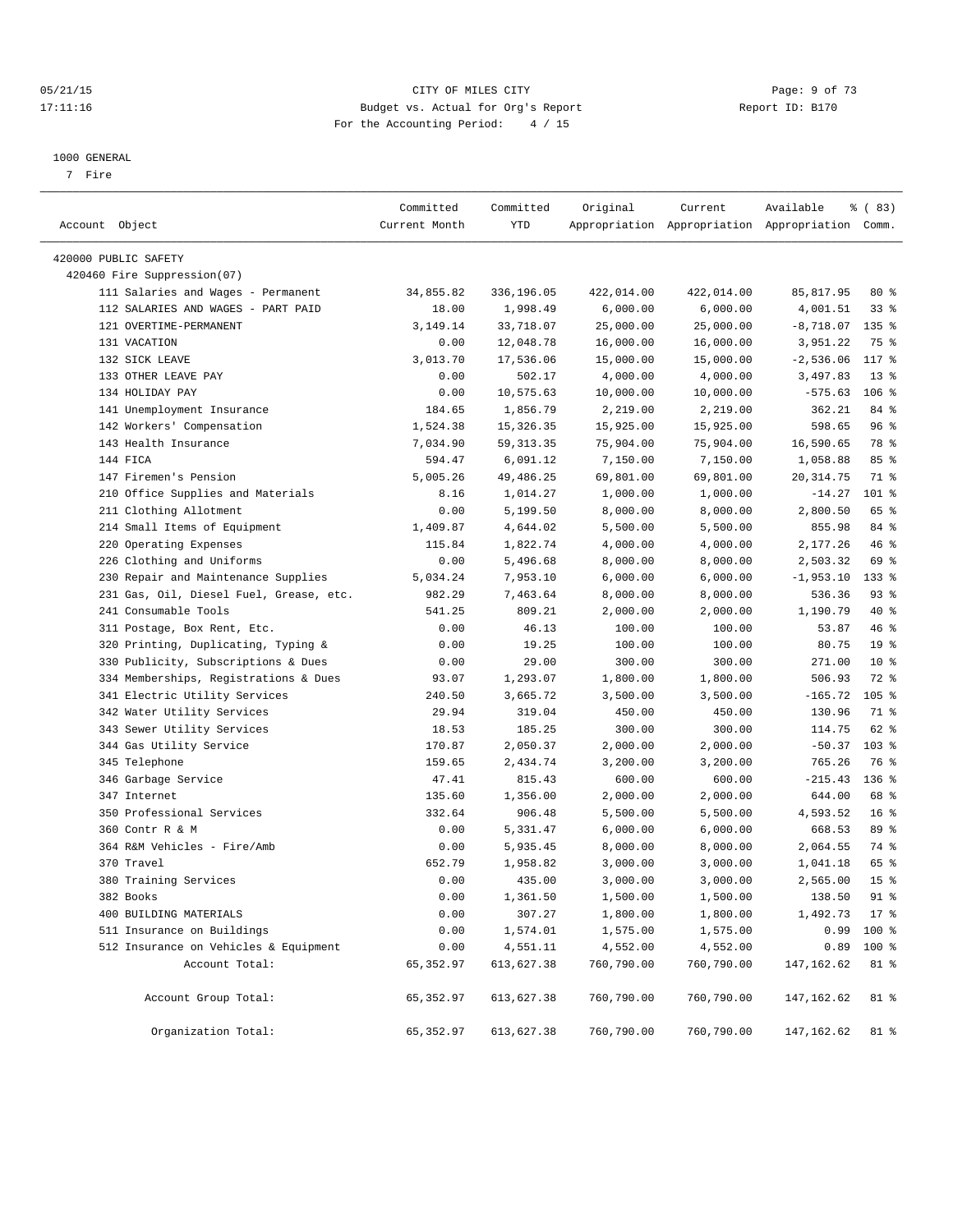## 05/21/15 **DESEMBLES CRITES CITY** CONTROL CONTROL CONTROL CONTROL CONTROL CONTROL CONTROL CONTROL CONTROL CONTROL CONTROL CONTROL CONTROL CONTROL CONTROL CONTROL CONTROL CONTROL CONTROL CONTROL CONTROL CONTROL CONTROL CONTR 17:11:16 Budget vs. Actual for Org's Report Report ID: B170 For the Accounting Period: 4 / 15

#### 1000 GENERAL

8 City Hall Maintenance

| Account Object                      | Committed<br>Current Month | Committed<br>YTD | Original  | Current<br>Appropriation Appropriation Appropriation Comm. | Available | % (83)         |  |
|-------------------------------------|----------------------------|------------------|-----------|------------------------------------------------------------|-----------|----------------|--|
| 410000 GENERAL GOVERNMENT           |                            |                  |           |                                                            |           |                |  |
| 411230 City Hall                    |                            |                  |           |                                                            |           |                |  |
| 214 Small Items of Equipment        | 0.00                       | 0.00             | 400.00    | 400.00                                                     | 400.00    | 0 <sup>8</sup> |  |
| 220 Operating Expenses              | 85.00                      | 2,465.82         | 2,500.00  | 2,500.00                                                   | 34.18     | 99 %           |  |
| 230 Repair and Maintenance Supplies | 0.00                       | 1,433.72         | 1,000.00  | 1,000.00                                                   | $-433.72$ | $143$ $%$      |  |
| 341 Electric Utility Services       | 250.50                     | 3,846.69         | 5,500.00  | 5,500.00                                                   | 1,653.31  | 70 %           |  |
| 342 Water Utility Services          | 52.53                      | 525.28           | 750.00    | 750.00                                                     | 224.72    | 70 %           |  |
| 343 Sewer Utility Services          | 32.50                      | 325.00           | 370.00    | 370.00                                                     | 45.00     | 88 %           |  |
| 344 Gas Utility Service             | 157.39                     | 2,632.66         | 5,000.00  | 5,000.00                                                   | 2,367.34  | 53%            |  |
| 346 Garbage Service                 | 47.41                      | 142.23           | 200.00    | 200.00                                                     | 57.77     | 71 %           |  |
| 360 Contr R & M                     | 745.00                     | 9,320.49         | 30,000.00 | 30,000.00                                                  | 20,679.51 | 31.8           |  |
| 400 BUILDING MATERIALS              | 0.00                       | 0.00             | 1,000.00  | 1,000.00                                                   | 1,000.00  | 0 <sup>8</sup> |  |
| 511 Insurance on Buildings          | 0.00                       | 2,335.42         | 2,336.00  | 2,336.00                                                   | 0.58      | $100$ %        |  |
| Account Total:                      | 1,370.33                   | 23,027.31        | 49,056.00 | 49,056.00                                                  | 26,028.69 | 47.8           |  |
| Account Group Total:                | 1,370.33                   | 23,027.31        | 49,056.00 | 49,056.00                                                  | 26,028.69 | 47.8           |  |
| Organization Total:                 | 1,370.33                   | 23,027.31        | 49,056.00 | 49,056.00                                                  | 26,028.69 | 47.8           |  |
|                                     |                            |                  |           |                                                            |           |                |  |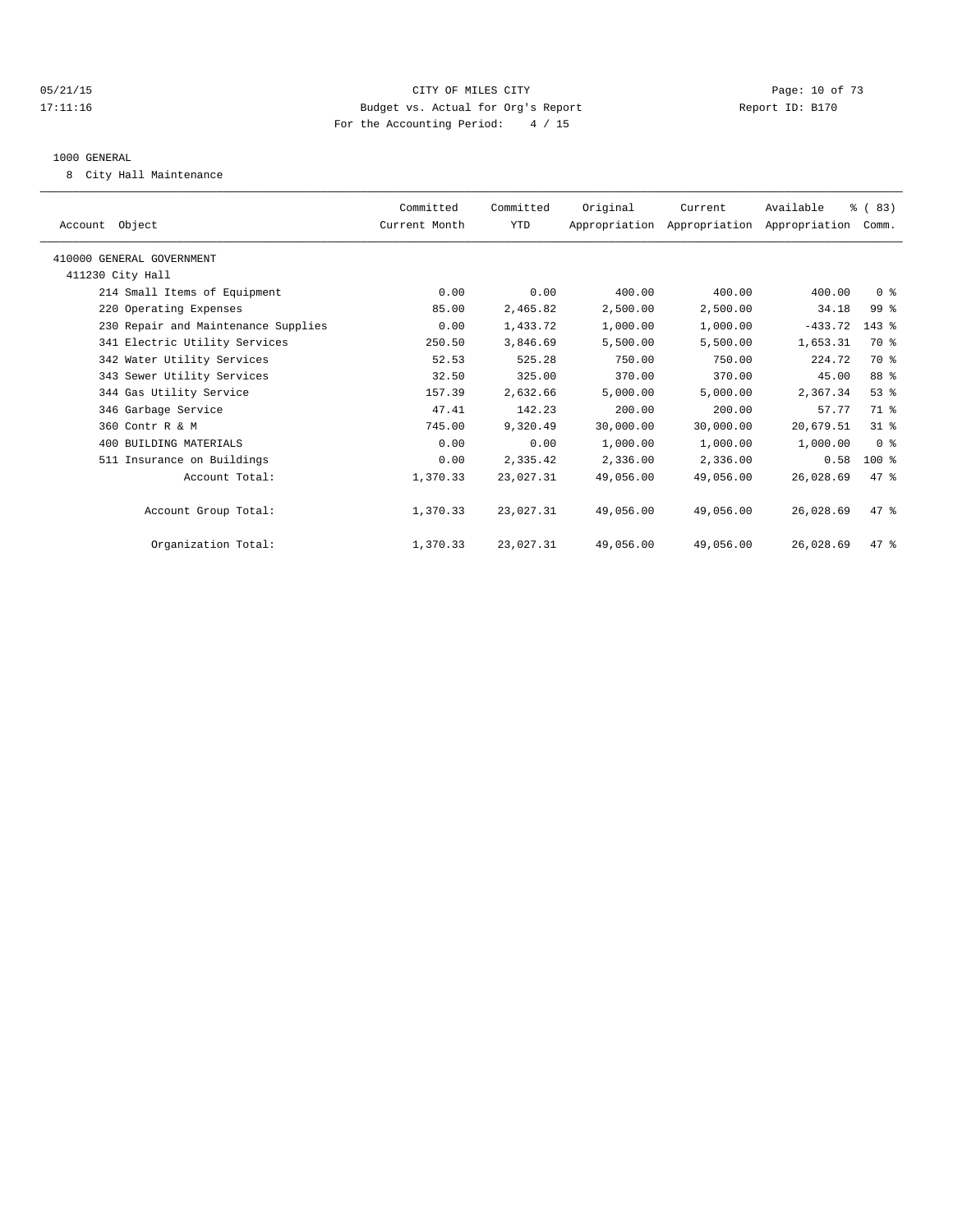#### 05/21/15 Page: 11 of 73 17:11:16 Budget vs. Actual for Org's Report Report ID: B170 For the Accounting Period: 4 / 15

#### 1000 GENERAL

9 Treasurer

| Account Object                     | Committed<br>Current Month | Committed<br>YTD | Original  | Current<br>Appropriation Appropriation | Available<br>Appropriation | $\frac{6}{3}$ (83)<br>Comm. |  |
|------------------------------------|----------------------------|------------------|-----------|----------------------------------------|----------------------------|-----------------------------|--|
| 410000 GENERAL GOVERNMENT          |                            |                  |           |                                        |                            |                             |  |
| 410540 City Treasurer(09)          |                            |                  |           |                                        |                            |                             |  |
| 111 Salaries and Wages - Permanent | 1,666.66                   | 16,666.60        | 20,000.00 | 20,000.00                              | 3,333.40                   | 83%                         |  |
| 142 Workers' Compensation          | 6.94                       | 69.40            | 79.00     | 79.00                                  | 9.60                       | 88 %                        |  |
| 144 FICA                           | 127.50                     | 1,275.00         | 1,530.00  | 1,530.00                               | 255.00                     | 83 %                        |  |
| 145 PERS                           | 136.16                     | 1,361.60         | 1,634.00  | 1,634.00                               | 272.40                     | 83%                         |  |
| 345 Telephone                      | 2.45                       | 25.95            | 100.00    | 100.00                                 | 74.05                      | $26$ %                      |  |
| 350 Professional Services          | 33.00                      | 83.00            | 100.00    | 100.00                                 | 17.00                      | 83 %                        |  |
| 360 Contr R & M                    | 130.05                     | 927.52           | 944.00    | 944.00                                 | 16.48                      | 98 %                        |  |
| Account Total:                     | 2,102.76                   | 20,409.07        | 24,387.00 | 24,387.00                              | 3,977.93                   | 84 %                        |  |
| Account Group Total:               | 2,102.76                   | 20,409.07        | 24,387.00 | 24,387.00                              | 3,977.93                   | 84 %                        |  |
| Organization Total:                | 2,102.76                   | 20,409.07        | 24,387.00 | 24,387.00                              | 3,977.93                   | 84 %                        |  |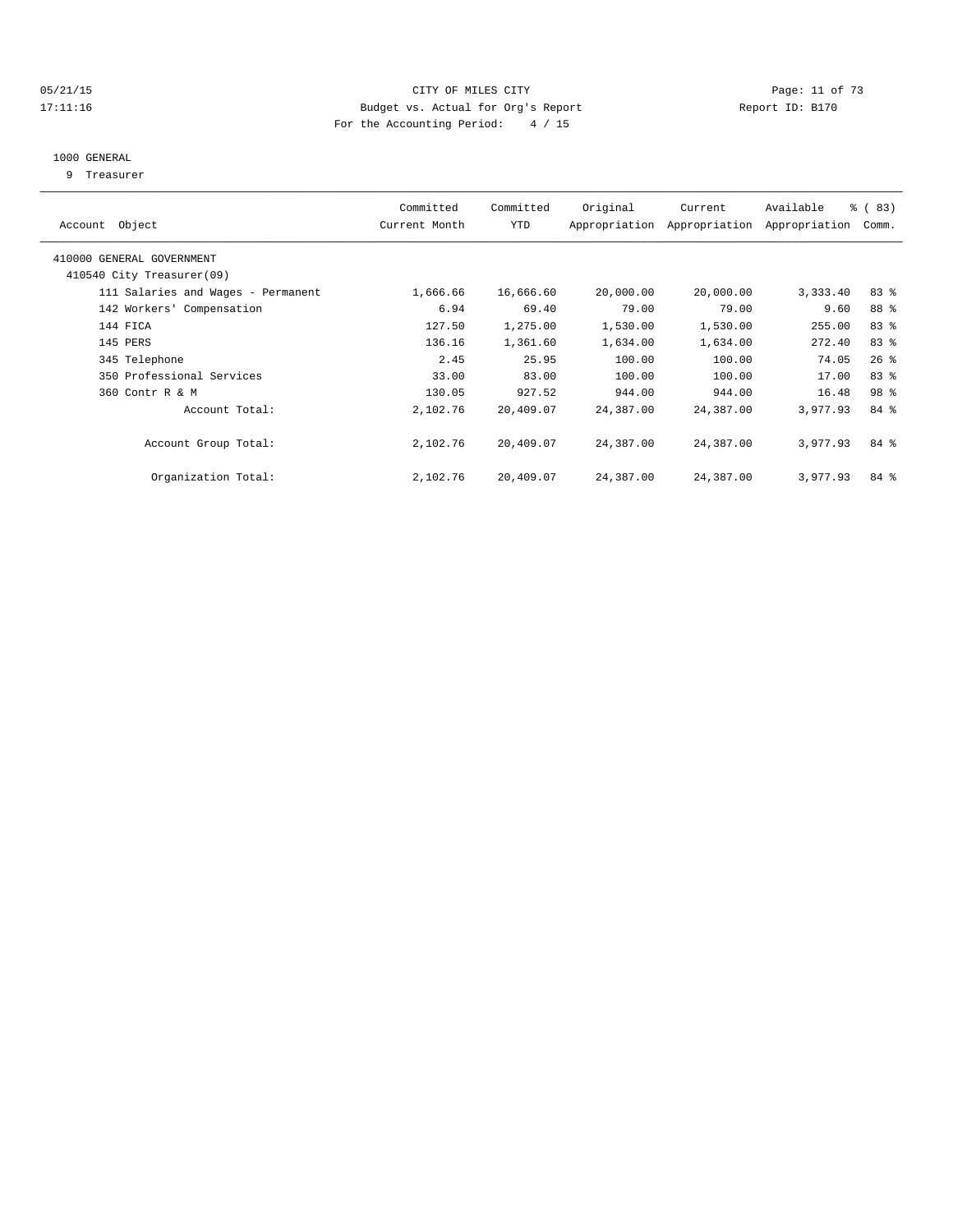## 05/21/15 **Page: 12 of 73** CITY OF MILES CITY **CITY Page: 12 of 73** 17:11:16 Budget vs. Actual for Org's Report Report ID: B170 For the Accounting Period: 4 / 15

#### 1000 GENERAL

11 Historic Preservation

| Account Object                           | Committed<br>Current Month | Committed<br><b>YTD</b> | Original  | Current<br>Appropriation Appropriation Appropriation | Available    | % (83)<br>Comm. |  |
|------------------------------------------|----------------------------|-------------------------|-----------|------------------------------------------------------|--------------|-----------------|--|
| 410000 GENERAL GOVERNMENT                |                            |                         |           |                                                      |              |                 |  |
| 411840 Program Assistant                 |                            |                         |           |                                                      |              |                 |  |
| 111 Salaries and Wages - Permanent       | 3,100.84                   | 21,207.22               | 30,182.00 | 30,182.00                                            | 8,974.78     | 70 %            |  |
| 131 VACATION                             | 86.60                      | 1,219.42                | 468.00    | 468.00                                               | $-751.42$    | $261$ %         |  |
| 132 SICK LEAVE                           | 116.86                     | 1,797.74                | 468.00    | 468.00                                               | $-1, 329.74$ | 384 %           |  |
| 141 Unemployment Insurance               | 15.13                      | 108.78                  | 140.00    | 140.00                                               | 31.22        | 78 %            |  |
| 142 Workers' Compensation                | 43.59                      | 298.95                  | 359.00    | 359.00                                               | 60.05        | 83%             |  |
| 143 Health Insurance                     | 627.15                     | 5,644.35                | 7,530.00  | 7,530.00                                             | 1,885.65     | 75 %            |  |
| 144 FICA                                 | 262.34                     | 1,853.70                | 2,380.00  | 2,380.00                                             | 526.30       | 78 %            |  |
| 145 PERS                                 | 279.36                     | 1,978.89                | 2,542.00  | 2,542.00                                             | 563.11       | 78 %            |  |
| 350 Professional Services                | 573.75                     | 1,829.29                | 0.00      | 1,955.00                                             | 125.71       | $94$ $%$        |  |
| 370 Travel                               | 343.52                     | 515.28                  | 0.00      | 545.00                                               | 29.72        | 95%             |  |
| Account Total:                           | 5,449.14                   | 36, 453.62              | 44,069.00 | 46,569.00                                            | 10,115.38    | 78 %            |  |
| Account Group Total:                     | 5,449.14                   | 36, 453.62              | 44,069.00 | 46,569.00                                            | 10, 115.38   | 78 %            |  |
| 520000 OTHER FINANCING USES              |                            |                         |           |                                                      |              |                 |  |
| 521000 Interfund Operating Transfers Out |                            |                         |           |                                                      |              |                 |  |
| 820 Transfers to Other Funds             | 0.00                       | 3,457.00                | 3,457.00  | 3,457.00                                             | 0.00         | 100 %           |  |
| Account Total:                           | 0.00                       | 3,457.00                | 3,457.00  | 3,457.00                                             | 0.00         | $100*$          |  |
| Account Group Total:                     | 0.00                       | 3,457.00                | 3,457.00  | 3,457.00                                             |              | $0.00 100$ %    |  |
| Organization Total:                      | 5,449.14                   | 39,910.62               | 47,526.00 | 50,026.00                                            | 10,115.38    | $80*$           |  |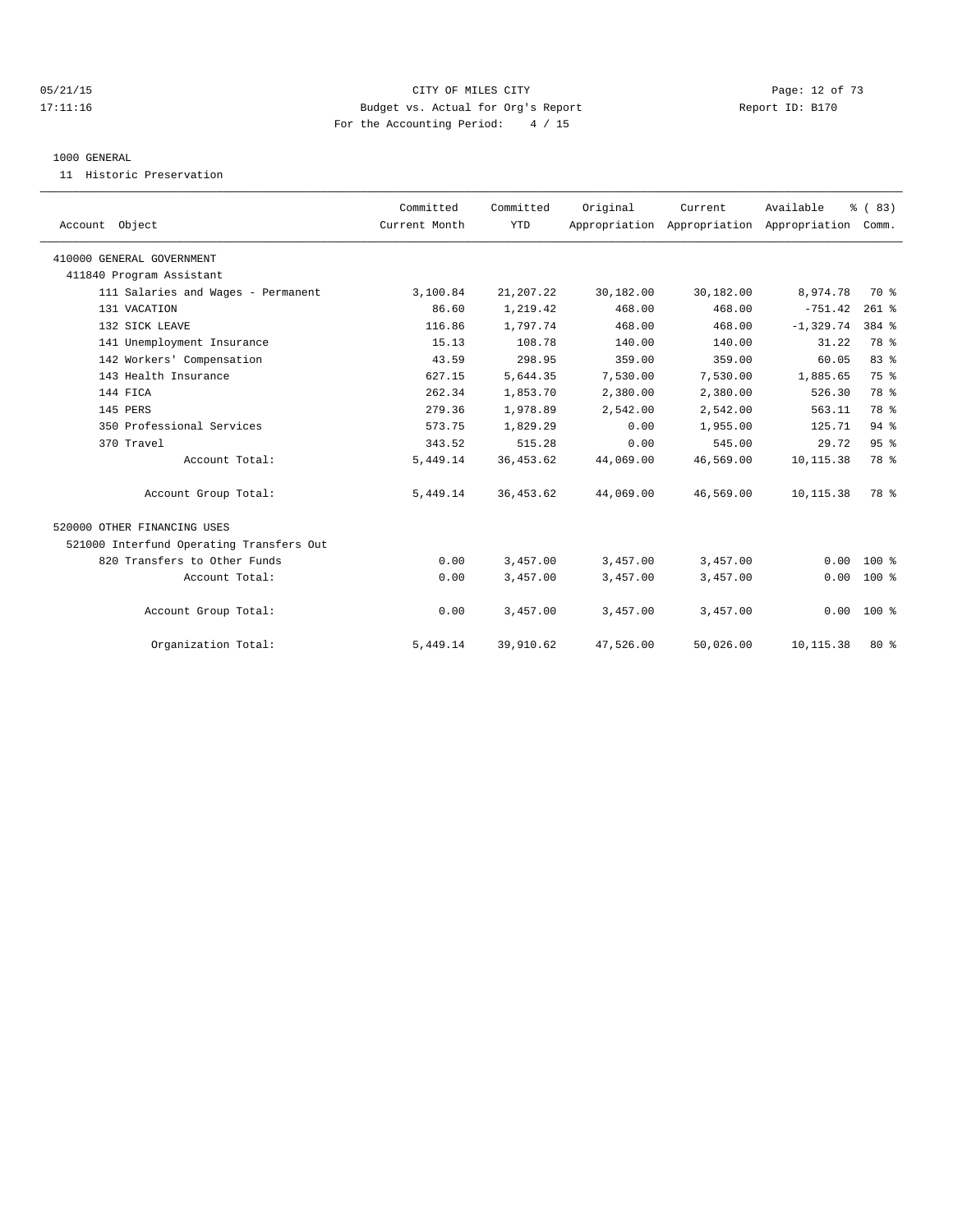#### 05/21/15 **Page: 13 of 73** CITY OF MILES CITY **CITY Page: 13 of 73** 17:11:16 Budget vs. Actual for Org's Report Report ID: B170 For the Accounting Period: 4 / 15

————————————————————————————————————————————————————————————————————————————————————————————————————————————————————————————————————

#### 1000 GENERAL

13 Park

|                                                      | Committed     | Committed  | Original    | Current     | Available                                       | % (83)           |  |
|------------------------------------------------------|---------------|------------|-------------|-------------|-------------------------------------------------|------------------|--|
| Account Object                                       | Current Month | YTD        |             |             | Appropriation Appropriation Appropriation Comm. |                  |  |
|                                                      |               |            |             |             |                                                 |                  |  |
| 460000 CULTURE AND RECREATION<br>460432 Lion Shelter |               |            |             |             |                                                 |                  |  |
| 230 Repair and Maintenance Supplies                  | 0.00          | 0.00       | 5,000.00    | 5,000.00    | 5,000.00                                        | 0 <sup>8</sup>   |  |
| Account Total:                                       | 0.00          | 0.00       | 5,000.00    | 5,000.00    | 5,000.00                                        | 0 <sup>8</sup>   |  |
|                                                      |               |            |             |             |                                                 |                  |  |
| 460433 Park Operations(13)                           |               |            |             |             |                                                 |                  |  |
| 111 Salaries and Wages - Permanent                   | 10,799.89     | 111,373.08 | 145,368.00  | 145,368.00  | 33,994.92                                       | 77.8             |  |
| 121 OVERTIME-PERMANENT                               | 89.64         | 5,206.52   | 6,800.00    | 6,800.00    | 1,593.48                                        | 77 %             |  |
| 131 VACATION                                         | 578.92        | 9,934.61   | 10,000.00   | 10,000.00   | 65.39                                           | 99 %             |  |
| 132 SICK LEAVE                                       | 1,124.32      | 5,720.15   | 5,000.00    | 5,000.00    | $-720.15$                                       | $114*$           |  |
| 133 OTHER LEAVE PAY                                  | 0.00          | 0.00       | 1,021.00    | 1,021.00    | 1,021.00                                        | 0 <sup>8</sup>   |  |
| 134 HOLIDAY PAY                                      | 47.26         | 3,436.62   | 3,400.00    | 3,400.00    | $-36.62$                                        | $101$ %          |  |
| 141 Unemployment Insurance                           | 56.85         | 612.64     | 565.00      | 565.00      | $-47.64$                                        | 108 %            |  |
| 142 Workers' Compensation                            | 701.53        | 7,394.39   | 8,538.00    | 8,538.00    | 1,143.61                                        | 87%              |  |
| 143 Health Insurance                                 | 2,032.76      | 20,327.60  | 24,398.00   | 24,398.00   | 4,070.40                                        | 83%              |  |
| 144 FICA                                             | 918.86        | 9,934.96   | 9,608.00    | 9,608.00    | $-326.96$                                       | 103 <sub>8</sub> |  |
| 145 PERS                                             | 976.84        | 10,221.01  | 10,261.00   | 10,261.00   | 39.99                                           | 100 %            |  |
| 196 CLOTHING ALLOTMENT                               | 0.00          | 486.00     | 450.00      | 450.00      | $-36.00$                                        | 108 %            |  |
| 210 Office Supplies and Materials                    | 49.37         | 169.69     | 150.00      | 150.00      | $-19.69$                                        | $113*$           |  |
| 214 Small Items of Equipment                         | 0.00          | 3,599.60   | 7,500.00    | 7,500.00    | 3,900.40                                        | 48 %             |  |
| Operating Expenses<br>220                            | 0.00          | 1,667.27   | 2,200.00    | 2,200.00    | 532.73                                          | 76 %             |  |
| 222 Chemicals, Lab & Med Supplies                    | 1,972.47      | 2,092.02   | 8,920.00    | 8,920.00    | 6,827.98                                        | $23$ $%$         |  |
| 226 Clothing and Uniforms                            | 0.00          | 300.00     | 500.00      | 500.00      | 200.00                                          | 60 %             |  |
| 230 Repair and Maintenance Supplies                  | 1,683.15      | 10,217.03  | 10,000.00   | 10,000.00   | $-217.03$                                       | $102$ %          |  |
| 231 Gas, Oil, Diesel Fuel, Grease, etc.              | 652.46        | 6,850.18   | 8,000.00    | 8,000.00    | 1,149.82                                        | 86 %             |  |
| 334 Memberships, Registrations & Dues                | 0.00          | 185.00     | 500.00      | 500.00      | 315.00                                          | 37%              |  |
| 341 Electric Utility Services                        | 466.18        | 7,710.89   | 7,500.00    | 7,500.00    | $-210.89$                                       | $103$ %          |  |
| 342 Water Utility Services                           | 36.28         | 14,657.70  | 22,000.00   | 22,000.00   | 7,342.30                                        | 67 %             |  |
| 343 Sewer Utility Services                           | 21.33         | 817.60     | 1,000.00    | 1,000.00    | 182.40                                          | $82$ $%$         |  |
| 344 Gas Utility Service                              | 244.95        | 2,943.38   | 3,000.00    | 3,000.00    | 56.62                                           | 98 %             |  |
| 345 Telephone                                        | 38.51         | 386.55     | 500.00      | 500.00      | 113.45                                          | 77.8             |  |
| 346 Garbage Service                                  | 237.06        | 711.18     | 500.00      | 500.00      | $-211.18$                                       | $142$ %          |  |
| 347 Internet                                         | 37.60         | 376.00     | 450.00      | 450.00      | 74.00                                           | 84 %             |  |
| 350 Professional Services                            | 0.00          | 7,947.46   | 19,300.00   | 19,300.00   | 11,352.54                                       | 41 %             |  |
| 360 Contr R & M                                      | 1,602.80      | 3,441.30   | 9,000.00    | 9,000.00    | 5,558.70                                        | 38 %             |  |
| 363 R&M Vehicles/Equip/Labor-PW                      | 1,148.11      | 11,087.90  | 17,300.00   | 17,300.00   | 6,212.10                                        | 64 %             |  |
| 370 Travel                                           | 0.00          | 290.00     | 600.00      | 600.00      | 310.00                                          | 48 %             |  |
| 380 Training Services                                | 0.00          | 560.00     | 800.00      | 800.00      | 240.00                                          | 70 %             |  |
| 511 Insurance on Buildings                           | 0.00          | 2,956.93   | 2,957.00    | 2,957.00    | 0.07                                            | $100*$           |  |
| 512 Insurance on Vehicles & Equipment                | 0.00          | 558.71     | 559.00      | 559.00      | 0.29                                            | 100 %            |  |
| 514 Other Insurance (Boilers)                        | 0.00          | 0.00       | 800.00      | 800.00      | 800.00                                          | 0 <sup>8</sup>   |  |
| 930 Improvements Other than Buildings                | 5,756.00      | 5,756.00   | 9,900.00    | 9,900.00    | 4,144.00                                        | 58 %             |  |
| 940 Machinery & Equipment                            | 0.00          | 4,607.98   | 5,000.00    | 5,000.00    | 392.02                                          | $92$ $%$         |  |
| Account Total:                                       | 31, 273.14    | 274,537.95 | 364, 345.00 | 364, 345.00 | 89,807.05                                       | 75 %             |  |
| 460434 Fish, Wildlife Trailways                      |               |            |             |             |                                                 |                  |  |
| 214 Small Items of Equipment                         | 0.00          | 104.31     | 0.00        | 0.00        | $-104.31$                                       | $***$ $-$        |  |
| 230 Repair and Maintenance Supplies                  | 0.00          | 2,061.87   | 0.00        | 0.00        | $-2,061.87$                                     | *** 응            |  |
| 740 Awards and Indemnities                           | 0.00          | 4,189.04   | 10,486.00   | 10,486.00   | 6,296.96                                        | $40*$            |  |
|                                                      |               |            |             |             |                                                 |                  |  |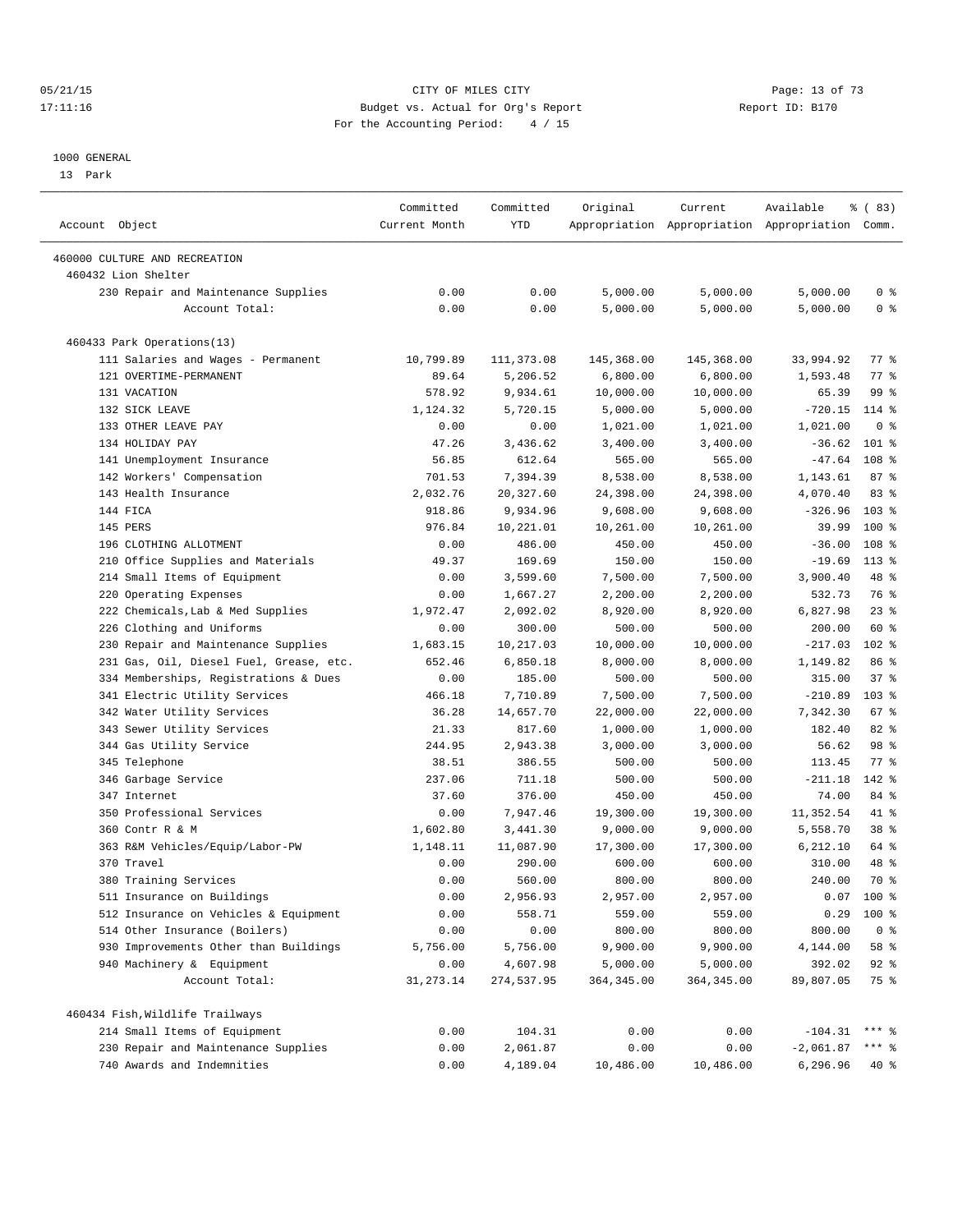#### 05/21/15 Page: 14 of 73 17:11:16 Budget vs. Actual for Org's Report Report ID: B170 For the Accounting Period: 4 / 15

#### 1000 GENERAL

13 Park

| Object<br>Account                          | Committed<br>Current Month | Committed<br><b>YTD</b> | Original<br>Appropriation | Current<br>Appropriation | Available<br>Appropriation | $\frac{6}{6}$ (83)<br>Comm. |
|--------------------------------------------|----------------------------|-------------------------|---------------------------|--------------------------|----------------------------|-----------------------------|
| Account Total:                             | 0.00                       | 6,355.22                | 10,486.00                 | 10,486.00                | 4,130.78                   | 61 %                        |
| 460439 Riverside Park Tennis Court Project |                            |                         |                           |                          |                            |                             |
| 230 Repair and Maintenance Supplies        | 0.00                       | 964.75                  | 0.00                      | 0.00                     | $-964.75$                  | $***$ 8                     |
| 350 Professional Services                  | 0.00                       | 0.00                    | 1,066.00                  | 1,066.00                 | 1,066.00                   | 0 <sup>8</sup>              |
| Account Total:                             | 0.00                       | 964.75                  | 1,066.00                  | 1,066.00                 | 101.25                     | $91$ $%$                    |
| Account Group Total:                       | 31, 273. 14                | 281,857.92              | 380,897.00                | 380,897.00               | 99,039.08                  | 74 %                        |
| Organization Total:                        | 31, 273. 14                | 281,857.92              | 380,897.00                | 380,897.00               | 99,039.08                  | 74 %                        |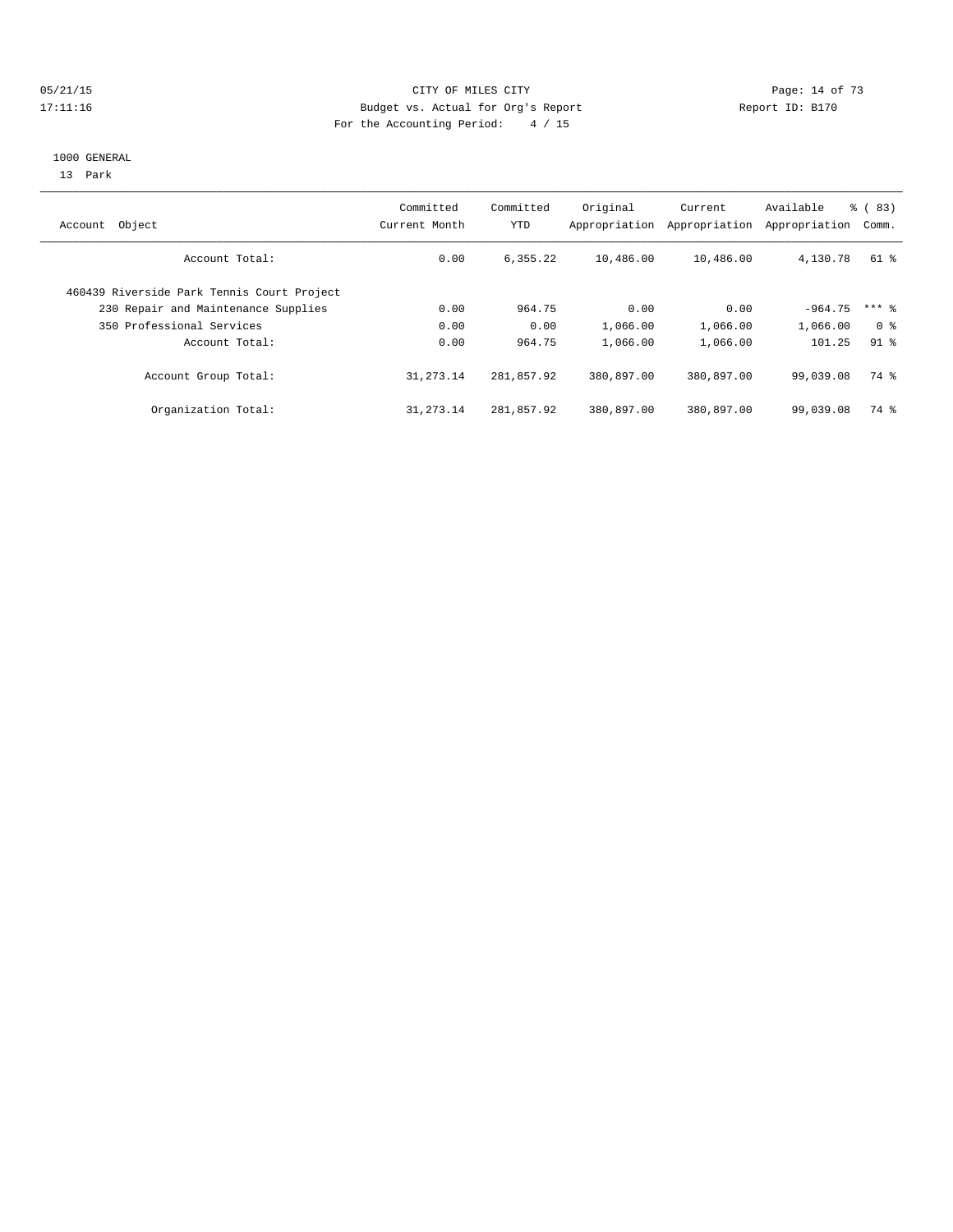#### 05/21/15 **Page: 15 of 73** CITY OF MILES CITY **CITY Page: 15 of 73** 17:11:16 Budget vs. Actual for Org's Report Report ID: B170 For the Accounting Period: 4 / 15

#### 1000 GENERAL

14 Swim Pool

| Account Object                            | Committed<br>Current Month | Committed<br><b>YTD</b> | Original  | Current   | Available<br>Appropriation Appropriation Appropriation | $\frac{6}{3}$ (83)<br>Comm. |
|-------------------------------------------|----------------------------|-------------------------|-----------|-----------|--------------------------------------------------------|-----------------------------|
| 460000 CULTURE AND RECREATION             |                            |                         |           |           |                                                        |                             |
| 460445 Swimming Pool                      |                            |                         |           |           |                                                        |                             |
| 111 Salaries and Wages - Permanent        | 0.00                       | 28, 358.56              | 44,221.00 | 44,221.00 | 15,862.44                                              | 64 %                        |
| 141 Unemployment Insurance                | 0.00                       | 127.61                  | 200.00    | 200.00    | 72.39                                                  | 64 %                        |
| 142 Workers' Compensation                 | 0.00                       | 1,580.69                | 2,315.00  | 2,315.00  | 734.31                                                 | 68 %                        |
| 144 FICA                                  | 0.00                       | 2,169.41                | 3,396.00  | 3,396.00  | 1,226.59                                               | 64 %                        |
| 145 PERS                                  | 0.00                       | 387.75                  | 447.00    | 447.00    | 59.25                                                  | 87%                         |
| 214 Small Items of Equipment              | 0.00                       | 199.85                  | 200.00    | 200.00    | 0.15                                                   | $100*$                      |
| 220 Operating Expenses                    | 0.00                       | 236.03                  | 900.00    | 900.00    | 663.97                                                 | 26%                         |
| 222 Chemicals, Lab & Med Supplies         | 1,828.09                   | 2,109.78                | 3,500.00  | 3,500.00  | 1,390.22                                               | 60%                         |
| 226 Clothing and Uniforms                 | 0.00                       | 311.00                  | 500.00    | 500.00    | 189.00                                                 | 62 %                        |
| 230 Repair and Maintenance Supplies       | 0.00                       | 0.00                    | 1,000.00  | 1,000.00  | 1,000.00                                               | 0 <sup>8</sup>              |
| 341 Electric Utility Services             | 17.44                      | 1,306.34                | 1,000.00  | 1,000.00  | $-306.34$                                              | $131*$                      |
| 342 Water Utility Services                | 0.00                       | 249.01                  | 300.00    | 300.00    | 50.99                                                  | 83%                         |
| 343 Sewer Utility Services                | 0.00                       | 85.32                   | 85.00     | 85.00     | $-0.32$                                                | $100*$                      |
| 345 Telephone                             | 0.00                       | 139.91                  | 130.00    | 130.00    |                                                        | $-9.91$ 108 %               |
| 350 Professional Services                 | 0.00                       | 0.00                    | 250.00    | 250.00    | 250.00                                                 | 0 <sup>8</sup>              |
| 360 Contr R & M                           | 0.00                       | 0.00                    | 500.00    | 500.00    | 500.00                                                 | 0 <sup>8</sup>              |
| 363 R&M Vehicles/Equip/Labor-PW           | 0.00                       | 0.00                    | 1,000.00  | 1,000.00  | 1,000.00                                               | 0 <sup>8</sup>              |
| 380 Training Services                     | 0.00                       | 0.00                    | 1,200.00  | 1,200.00  | 1,200.00                                               | 0 <sup>8</sup>              |
| 540 Special Assessments                   | 0.00                       | 562.50                  | 678.00    | 678.00    | 115.50                                                 | 83%                         |
| 810 Losses (Bad debt expense - Enterprise | 0.00                       | 17.50                   | 0.00      | 0.00      | $-17.50$                                               | $***$ 8                     |
| Account Total:                            | 1,845.53                   | 37,841.26               | 61,822.00 | 61,822.00 | 23,980.74                                              | 61 %                        |
| Account Group Total:                      | 1,845.53                   | 37,841.26               | 61,822.00 | 61,822.00 | 23,980.74                                              | 61 %                        |
| Organization Total:                       | 1,845.53                   | 37,841.26               | 61,822.00 | 61,822.00 | 23,980.74                                              | 61 %                        |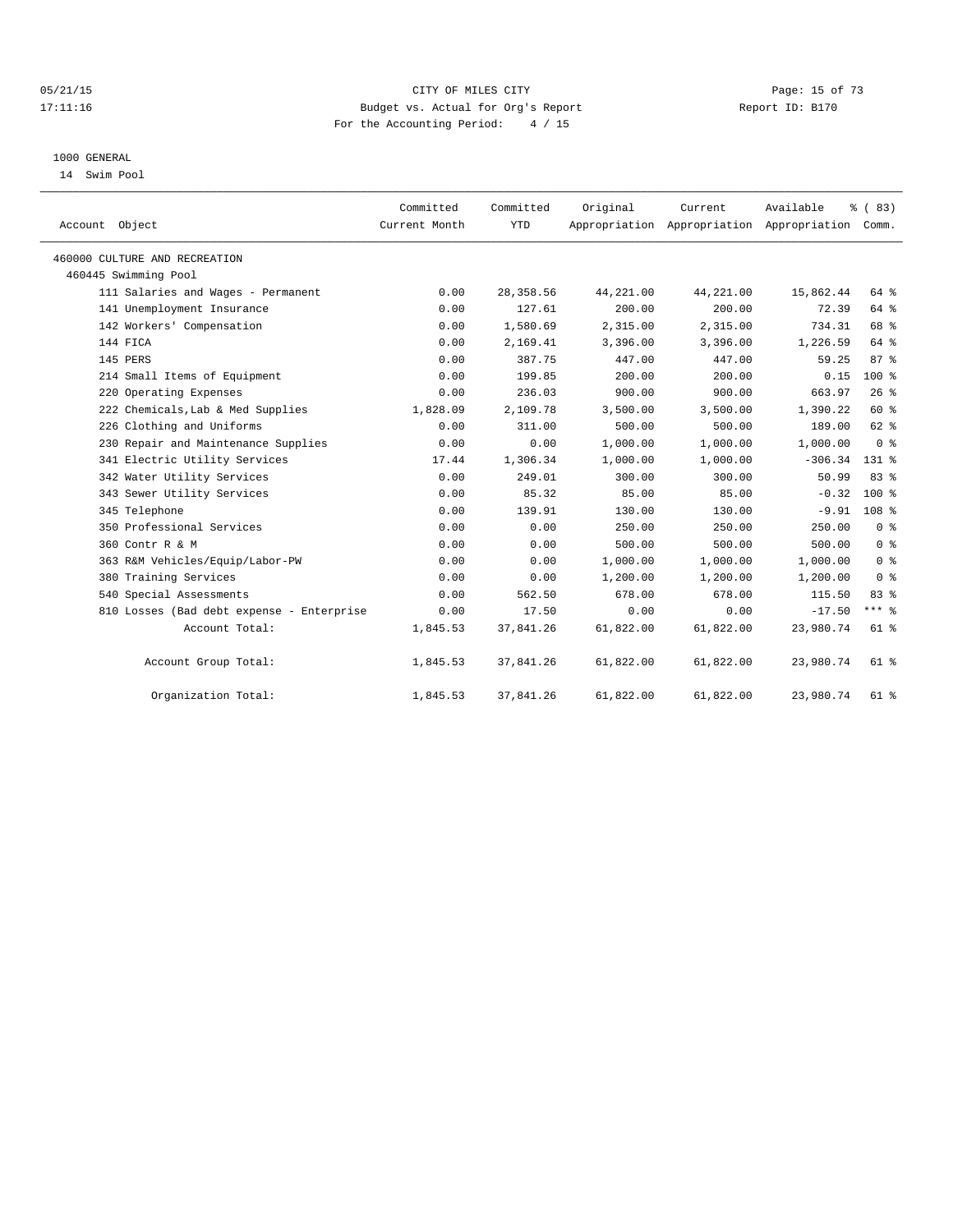## 05/21/15 **Page: 16 of 73** CITY OF MILES CITY **CITY** CITY **Page: 16 of 73** 17:11:16 Budget vs. Actual for Org's Report Report ID: B170 For the Accounting Period: 4 / 15

#### 1000 GENERAL 16 Library

| Object<br>Account                                                       | Committed<br>Current Month | Committed<br>YTD | Original<br>Appropriation | Current<br>Appropriation | Available<br>Appropriation | % ( 83 )<br>Comm. |
|-------------------------------------------------------------------------|----------------------------|------------------|---------------------------|--------------------------|----------------------------|-------------------|
| 520000 OTHER FINANCING USES<br>521000 Interfund Operating Transfers Out |                            |                  |                           |                          |                            |                   |
| 820 Transfers to Other Funds                                            | 23,978.25                  | 239,782.50       | 287,739.00                | 287,739.00               | 47,956.50                  | $83*$             |
| Account Total:                                                          | 23,978.25                  | 239,782.50       | 287,739.00                | 287,739.00               | 47,956.50                  | 83%               |
| Account Group Total:                                                    | 23,978.25                  | 239,782.50       | 287,739.00                | 287,739.00               | 47,956.50                  | 83%               |
| Organization Total:                                                     | 23,978.25                  | 239,782.50       | 287,739.00                | 287,739.00               | 47,956.50                  | 83 %              |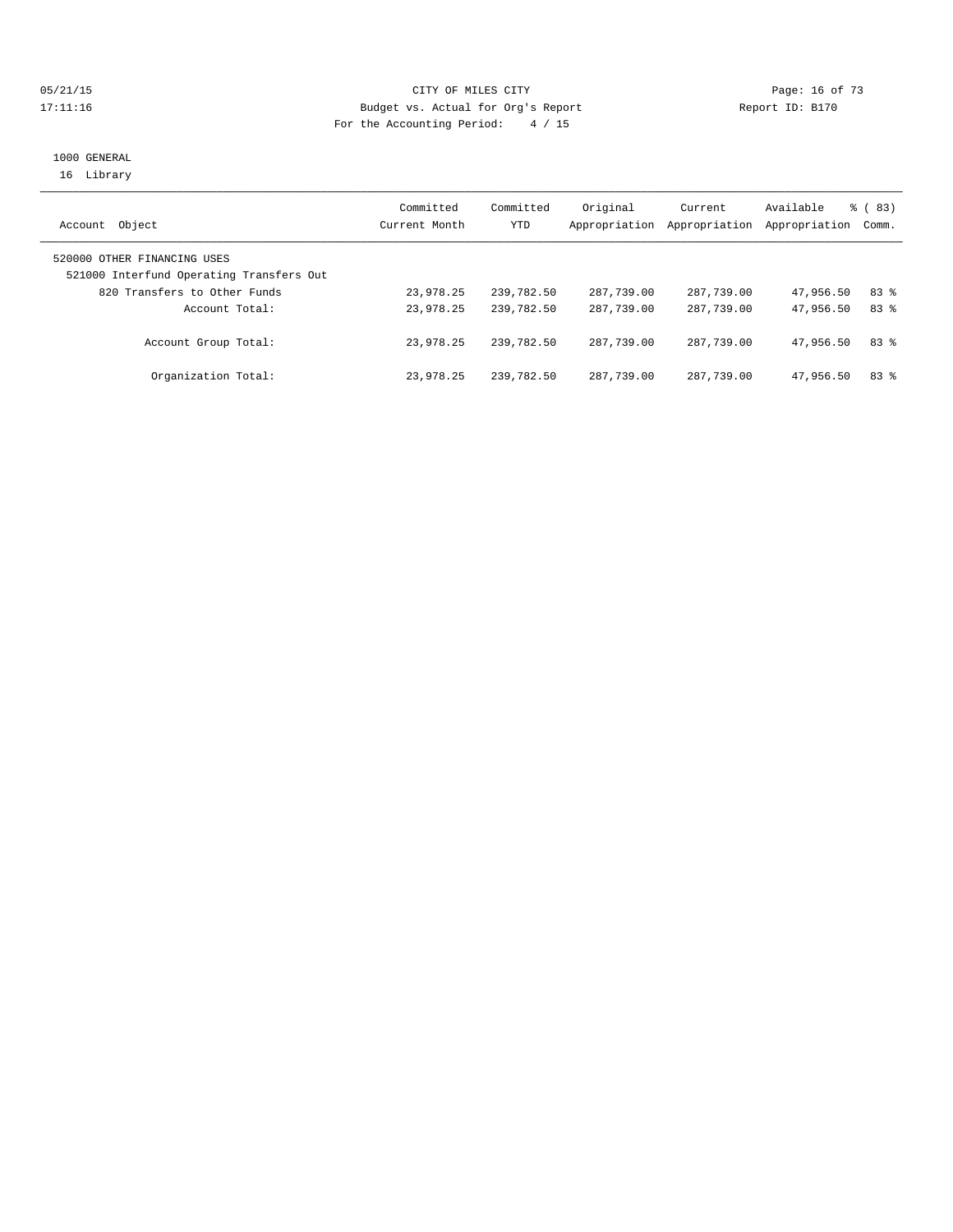## 05/21/15 CITY OF MILES CITY Page: 17 of 73 17:11:16 Budget vs. Actual for Org's Report Report ID: B170 For the Accounting Period: 4 / 15

#### 1000 GENERAL

21 Animal Control

|                |                                          | Committed     | Committed  | Original  | Current   | Available                                       | 8 (83)          |
|----------------|------------------------------------------|---------------|------------|-----------|-----------|-------------------------------------------------|-----------------|
| Account Object |                                          | Current Month | <b>YTD</b> |           |           | Appropriation Appropriation Appropriation Comm. |                 |
|                | 440000 PUBLIC HEALTH                     |               |            |           |           |                                                 |                 |
|                | 440600 Animal Control Services (21)      |               |            |           |           |                                                 |                 |
|                | 111 Salaries and Wages - Permanent       | 2,945.84      | 31,862.56  | 42,080.00 | 42,080.00 | 10, 217.44                                      | 76 %            |
|                | 121 OVERTIME-PERMANENT                   | 0.00          | 39.21      | 500.00    | 500.00    | 460.79                                          | 8 %             |
|                | 131 VACATION                             | 766.84        | 4,288.38   | 1,500.00  | 1,500.00  | $-2,788.38$                                     | 286 %           |
|                | 132 SICK LEAVE                           | 0.00          | 421.32     | 700.00    | 700.00    | 278.68                                          | 60 %            |
|                | 133 OTHER LEAVE PAY                      | 0.00          | 0.00       | 500.00    | 500.00    | 500.00                                          | 0 <sup>8</sup>  |
|                | 134 HOLIDAY PAY                          | 40.26         | 396.52     | 300.00    | 300.00    | $-96.52$                                        | 132 %           |
|                | 141 Unemployment Insurance               | 16.88         | 166.48     | 205.00    | 205.00    | 38.52                                           | 81 %            |
|                | 142 Workers' Compensation                | 207.83        | 2,048.72   | 2,387.00  | 2,387.00  | 338.28                                          | 86 %            |
|                | 143 Health Insurance                     | 627.50        | 6,275.00   | 7,530.00  | 7,530.00  | 1,255.00                                        | 83%             |
|                | 144 FICA                                 | 287.10        | 2,831.17   | 3,487.00  | 3,487.00  | 655.83                                          | 81 %            |
|                | 145 PERS                                 | 290.18        | 2,852.82   | 3,549.00  | 3,549.00  | 696.18                                          | $80*$           |
|                | 196 CLOTHING ALLOTMENT                   | 0.00          | 0.00       | 720.00    | 720.00    | 720.00                                          | 0 <sup>8</sup>  |
|                | 210 Office Supplies and Materials        | 0.00          | 0.00       | 150.00    | 150.00    | 150.00                                          | 0 <sup>8</sup>  |
|                | 211 Clothing Allotment                   | 0.00          | 0.00       | 150.00    | 150.00    | 150.00                                          | 0 <sup>8</sup>  |
|                | 214 Small Items of Equipment             | 0.00          | 39.00      | 400.00    | 400.00    | 361.00                                          | $10*$           |
|                | 220 Operating Expenses                   | $-44.00$      | 845.59     | 1,200.00  | 1,200.00  | 354.41                                          | 70 %            |
|                | 230 Repair and Maintenance Supplies      | 0.00          | 510.86     | 250.00    | 250.00    | $-260.86$                                       | $204$ %         |
|                | 231 Gas, Oil, Diesel Fuel, Grease, etc.  | 200.37        | 1,009.86   | 1,400.00  | 1,400.00  | 390.14                                          | $72$ $%$        |
|                | 311 Postage, Box Rent, Etc.              | 0.00          | 0.00       | 20.00     | 20.00     | 20.00                                           | 0 <sup>8</sup>  |
|                | 320 Printing, Duplicating, Typing &      | 0.00          | 0.00       | 25.00     | 25.00     | 25.00                                           | 0 <sup>8</sup>  |
|                | 330 Publicity, Subscriptions & Dues      | 0.00          | 0.00       | 25.00     | 25.00     | 25.00                                           | 0 <sup>8</sup>  |
|                | 341 Electric Utility Services            | 35.80         | 458.51     | 500.00    | 500.00    | 41.49                                           | $92$ $%$        |
|                | 342 Water Utility Services               | 21.34         | 214.60     | 350.00    | 350.00    | 135.40                                          | 61 %            |
|                | 343 Sewer Utility Services               | 12.95         | 129.50     | 150.00    | 150.00    | 20.50                                           | 86 %            |
|                | 344 Gas Utility Service                  | 42.17         | 419.29     | 600.00    | 600.00    | 180.71                                          | 70 %            |
|                | 345 Telephone                            | 40.03         | 400.30     | 500.00    | 500.00    | 99.70                                           | 80 %            |
|                | 347 Internet                             | 0.00          | 0.00       | 20.00     | 20.00     | 20.00                                           | 0 <sup>8</sup>  |
|                | 350 Professional Services                | 263.00        | 1,685.75   | 3,000.00  | 3,000.00  | 1,314.25                                        | 56%             |
|                | 366 R&M Vehicles - Police/Animal Control | 0.00          | 0.00       | 100.00    | 100.00    | 100.00                                          | 0 <sup>8</sup>  |
|                | 370 Travel                               | 0.00          | 0.00       | 200.00    | 200.00    | 200.00                                          | 0 <sup>8</sup>  |
|                | 380 Training Services                    | 0.00          | 0.00       | 100.00    | 100.00    | 100.00                                          | 0 <sup>8</sup>  |
|                | 511 Insurance on Buildings               | 0.00          | 72.61      | 73.00     | 73.00     | 0.39                                            | 99 <sub>8</sub> |
|                | Account Total:                           | 5,754.09      | 56,968.05  | 72,671.00 | 72,671.00 | 15,702.95                                       | 78 %            |
|                | Account Group Total:                     | 5,754.09      | 56,968.05  | 72,671.00 | 72,671.00 | 15,702.95                                       | 78 %            |
|                | Organization Total:                      | 5,754.09      | 56,968.05  | 72,671.00 | 72,671.00 | 15,702.95                                       | 78 %            |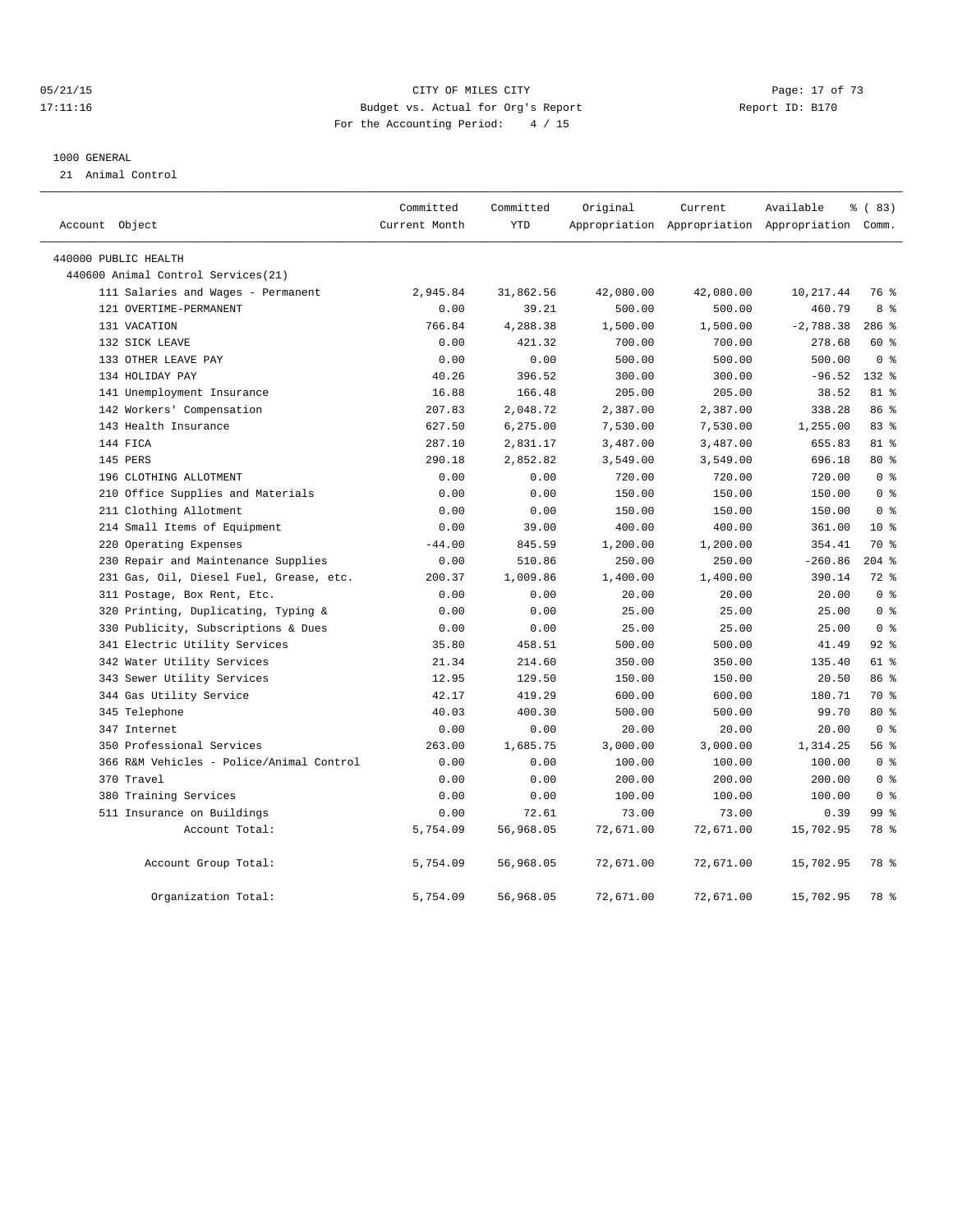#### 05/21/15 **DESEMBLES CRITES CITY** CONTROL CONTROL CONTROL CONTROL CONTROL CONTROL CONTROL CONTROL CONTROL CONTROL CONTROL CONTROL CONTROL CONTROL CONTROL CONTROL CONTROL CONTROL CONTROL CONTROL CONTROL CONTROL CONTROL CONTR 17:11:16 Budget vs. Actual for Org's Report Report ID: B170 For the Accounting Period: 4 / 15

#### 1000 GENERAL

36 Planning & Community Services

| Account Object                            | Committed<br>Current Month | Committed<br><b>YTD</b> | Original   | Current<br>Appropriation Appropriation Appropriation Comm. | Available  | % (83)          |
|-------------------------------------------|----------------------------|-------------------------|------------|------------------------------------------------------------|------------|-----------------|
| 410000 GENERAL GOVERNMENT                 |                            |                         |            |                                                            |            |                 |
| 411020 Community Services & Planning      |                            |                         |            |                                                            |            |                 |
| 111 Salaries and Wages - Permanent        | 3,094.74                   | 29,389.63               | 33,735.00  | 33,735.00                                                  | 4,345.37   | 87%             |
| 121 OVERTIME-PERMANENT                    | 9.80                       | 202.04                  | 500.00     | 500.00                                                     | 297.96     | 40 %            |
| 131 VACATION                              | 212.56                     | 1,319.05                | 4,000.00   | 4,000.00                                                   | 2,680.95   | 33 <sup>8</sup> |
| 132 SICK LEAVE                            | 14.74                      | 770.09                  | 2,000.00   | 2,000.00                                                   | 1,229.91   | 39 <sup>8</sup> |
| 133 OTHER LEAVE PAY                       | 0.00                       | 1,645.82                | 3,143.00   | 3,143.00                                                   | 1,497.18   | $52$ $%$        |
| 141 Unemployment Insurance                | 15.01                      | 150.61                  | 195.00     | 195.00                                                     | 44.39      | 77.8            |
| 142 Workers' Compensation                 | 16.24                      | 162.34                  | 199.00     | 199.00                                                     | 36.66      | 82%             |
| 143 Health Insurance                      | 683.69                     | 6,836.52                | 8,208.00   | 8,208.00                                                   | 1,371.48   | 83%             |
| 144 FICA                                  | 254.82                     | 2,553.61                | 3,318.00   | 3,318.00                                                   | 764.39     | 77.8            |
| 145 PERS                                  | 272.18                     | 2,722.83                | 3,544.00   | 3,544.00                                                   | 821.17     | 77.8            |
| 196 CLOTHING ALLOTMENT                    | 0.00                       | 163.50                  | 314.00     | 314.00                                                     | 150.50     | $52$ $%$        |
| 210 Office Supplies and Materials         | 14.84                      | 527.34                  | 800.00     | 800.00                                                     | 272.66     | 66 %            |
| 214 Small Items of Equipment              | 0.00                       | 800.00                  | 800.00     | 800.00                                                     | 0.00       | $100*$          |
| 220 Operating Expenses                    | 0.00                       | 266.88                  | 100.00     | 100.00                                                     | $-166.88$  | $267$ $%$       |
| 311 Postage, Box Rent, Etc.               | $-850.09$                  | 158.83                  | 250.00     | 250.00                                                     | 91.17      | 64 %            |
| 320 Printing, Duplicating, Typing &       | 0.00                       | 160.02                  | 500.00     | 500.00                                                     | 339.98     | 32%             |
| 327 Map Printing                          | 0.00                       | 0.00                    | 100.00     | 100.00                                                     | 100.00     | 0 <sup>8</sup>  |
| 330 Publicity, Subscriptions & Dues       | 0.00                       | 64.00                   | 775.00     | 775.00                                                     | 711.00     | 8 %             |
| 331 Publication of Formal & Legal Notices | 78.00                      | 318.00                  | 275.00     | 275.00                                                     | $-43.00$   | $116$ %         |
| 334 Memberships, Registrations & Dues     | 0.00                       | 80.00                   | 100.00     | 100.00                                                     | 20.00      | $80*$           |
| 345 Telephone                             | 75.38                      | 755.25                  | 900.00     | 900.00                                                     | 144.75     | 84 %            |
| 347 Internet                              | 0.00                       | 0.00                    | 100.00     | 100.00                                                     | 100.00     | 0 <sup>8</sup>  |
| 350 Professional Services                 | 1,177.75                   | 28, 153.50              | 180,000.00 | 180,000.00                                                 | 151,846.50 | 16 <sup>8</sup> |
| 360 Contr R & M                           | 128.12                     | 1,356.11                | 1,500.00   | 1,500.00                                                   | 143.89     | $90*$           |
| 370 Travel                                | 0.00                       | 706.29                  | 1,000.00   | 1,000.00                                                   | 293.71     | 71 %            |
| 380 Training Services                     | 0.00                       | 339.00                  | 1,000.00   | 1,000.00                                                   | 661.00     | $34$ $%$        |
| 382 Books                                 | 0.00                       | 114.46                  | 200.00     | 200.00                                                     | 85.54      | 57%             |
| Account Total:                            | 5,197.78                   | 79, 715. 72             | 247,556.00 | 247,556.00                                                 | 167,840.28 | $32$ $%$        |
| Account Group Total:                      | 5,197.78                   | 79,715.72               | 247,556.00 | 247,556.00                                                 | 167,840.28 | $32$ $%$        |
| Organization Total:                       | 5,197.78                   | 79, 715. 72             | 247,556.00 | 247,556.00                                                 | 167,840.28 | $32*$           |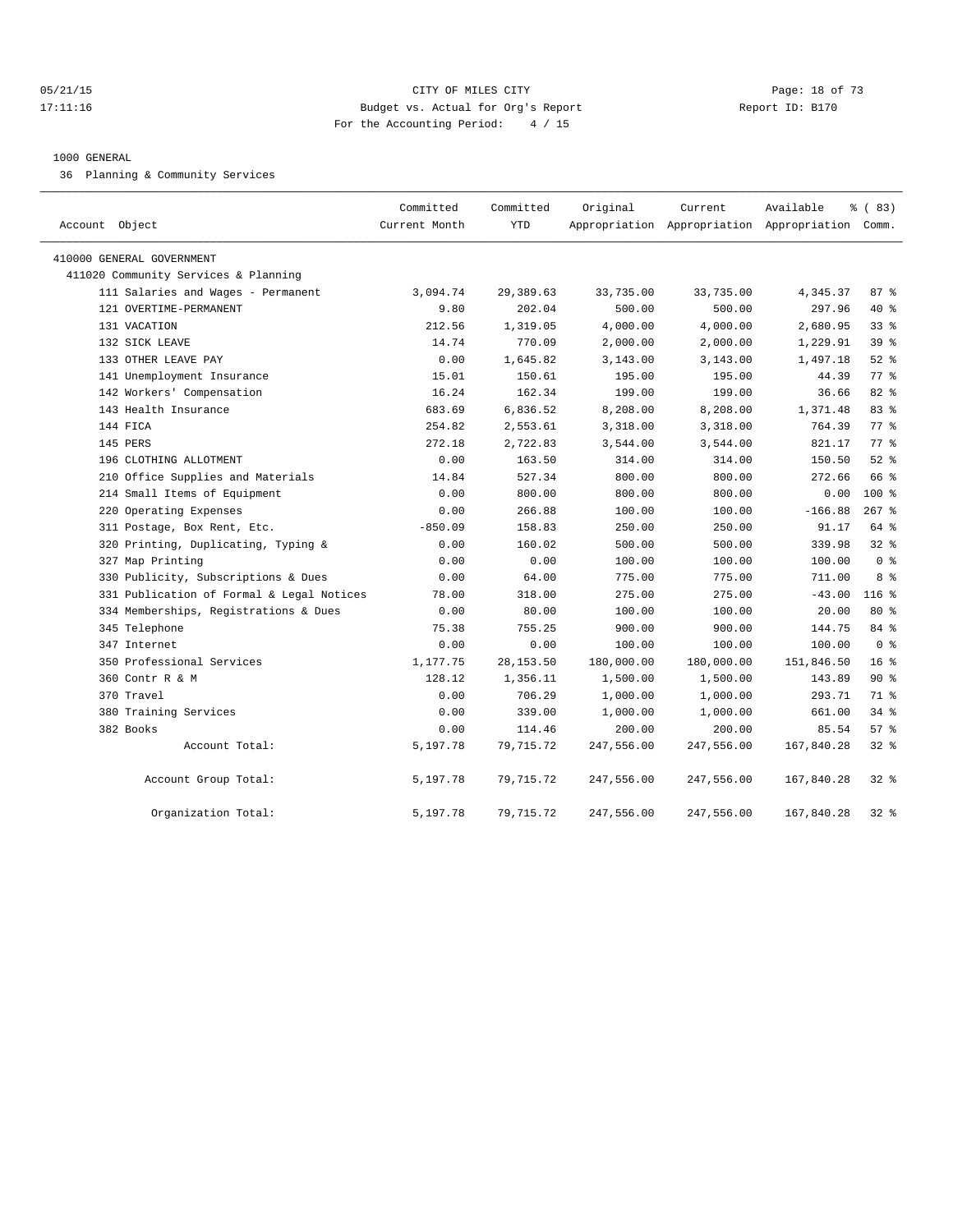## 05/21/15 **Page: 19 of 73** CITY OF MILES CITY **CITY** CITY **Page: 19 of 73** 17:11:16 Budget vs. Actual for Org's Report Report ID: B170 For the Accounting Period: 4 / 15

## 1000 GENERAL

37 CITY HEALTH

| Object<br>Account                                                       | Committed<br>Current Month | Committed<br>YTD | Original<br>Appropriation | Current<br>Appropriation | Available<br>Appropriation | $\frac{6}{6}$ (83)<br>Comm. |
|-------------------------------------------------------------------------|----------------------------|------------------|---------------------------|--------------------------|----------------------------|-----------------------------|
| 520000 OTHER FINANCING USES<br>521000 Interfund Operating Transfers Out |                            |                  |                           |                          |                            |                             |
| 820 Transfers to Other Funds                                            | 0.00                       | 30,000.00        | 30,000.00                 | 30,000.00                | 0.00                       | $100*$                      |
| Account Total:                                                          | 0.00                       | 30,000.00        | 30,000.00                 | 30,000.00                | 0.00                       | $100*$                      |
| Account Group Total:                                                    | 0.00                       | 30,000.00        | 30,000.00                 | 30,000.00                | 0.00                       | $100$ %                     |
| Organization Total:                                                     | 0.00                       | 30,000.00        | 30,000.00                 | 30,000.00                | 0.00                       | 100 %                       |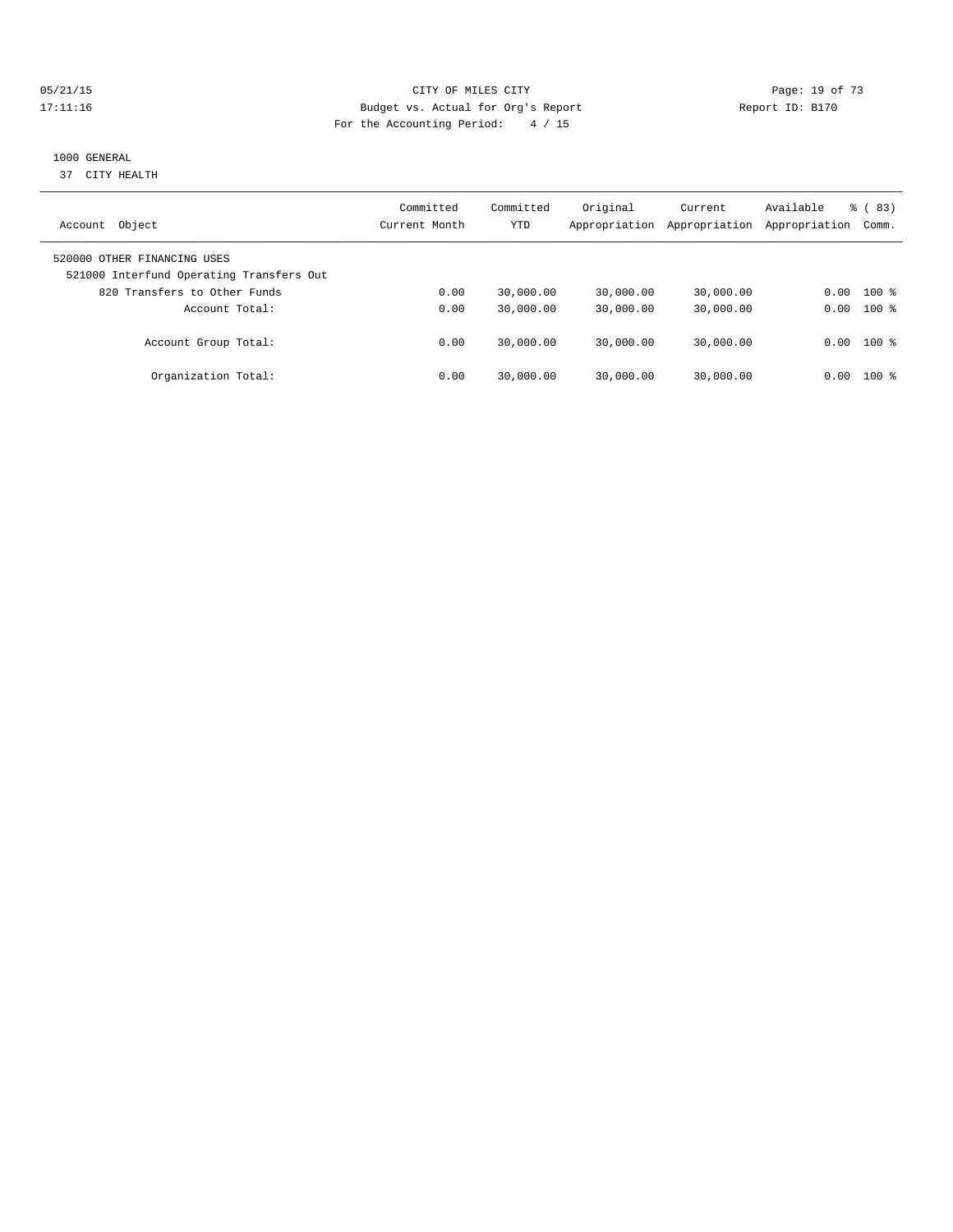## 05/21/15 **Page: 20 of 73** CITY OF MILES CITY **CITY Page: 20 of 73** 17:11:16 Budget vs. Actual for Org's Report Report ID: B170 For the Accounting Period: 4 / 15

#### 1000 GENERAL

201 Flood Prevention

| Account Object                            | Committed<br>Current Month | Committed<br><b>YTD</b> | Original   | Current    | Available<br>Appropriation Appropriation Appropriation Comm. | % (83)          |
|-------------------------------------------|----------------------------|-------------------------|------------|------------|--------------------------------------------------------------|-----------------|
| 430000 Public Works                       |                            |                         |            |            |                                                              |                 |
| 431200 Flood Control                      |                            |                         |            |            |                                                              |                 |
| 111 Salaries and Wages - Permanent        | 1,109.53                   | 10,929.08               | 12,242.00  | 12,242.00  | 1,312.92                                                     | 89%             |
| 131 VACATION                              | 152.30                     | 812.09                  | 2,200.00   | 2,200.00   | 1,387.91                                                     | 37%             |
| 132 SICK LEAVE                            | 0.00                       | 656.31                  | 700.00     | 700.00     | 43.69                                                        | 94 %            |
| 133 OTHER LEAVE PAY                       | 0.00                       | 0.00                    | 1,311.00   | 1,311.00   | 1,311.00                                                     | 0 <sup>8</sup>  |
| 141 Unemployment Insurance                | 5.67                       | 55.96                   | 74.00      | 74.00      | 18.04                                                        | 76 %            |
| 142 Workers' Compensation                 | 70.32                      | 694.13                  | 862.00     | 862.00     | 167.87                                                       | 81 %            |
| 143 Health Insurance                      | 250.99                     | 2,509.93                | 3,012.00   | 3,012.00   | 502.07                                                       | 83 %            |
| 144 FICA                                  | 96.55                      | 953.02                  | 1,259.00   | 1,259.00   | 305.98                                                       | 76 %            |
| 145 PERS                                  | 103.10                     | 1,012.83                | 1,344.00   | 1,344.00   | 331.17                                                       | 75 %            |
| 196 CLOTHING ALLOTMENT                    | 0.00                       | 60.00                   | 60.00      | 60.00      | 0.00                                                         | $100*$          |
| 210 Office Supplies and Materials         | 3.45                       | 194.36                  | 300.00     | 300.00     | 105.64                                                       | 65 %            |
| 214 Small Items of Equipment              | 0.00                       | 4,455.00                | 5,085.00   | 5,085.00   | 630.00                                                       | 88 %            |
| 220 Operating Expenses                    | 0.00                       | 425.89                  | 1,100.00   | 1,100.00   | 674.11                                                       | 39 <sup>8</sup> |
| 231 Gas, Oil, Diesel Fuel, Grease, etc.   | 0.00                       | 0.00                    | 350.00     | 350.00     | 350.00                                                       | 0 <sup>8</sup>  |
| 311 Postage, Box Rent, Etc.               | 52.62                      | 3,055.33                | 1,800.00   | 1,800.00   | $-1, 255.33$                                                 | $170*$          |
| 327 Map Printing                          | 0.00                       | 0.00                    | 150.00     | 150.00     | 150.00                                                       | 0 <sup>8</sup>  |
| 330 Publicity, Subscriptions & Dues       | 0.00                       | 0.00                    | 200.00     | 200.00     | 200.00                                                       | 0 <sup>8</sup>  |
| 331 Publication of Formal & Legal Notices | 438.00                     | 1,313.00                | 2,000.00   | 2,000.00   | 687.00                                                       | 66 %            |
| 334 Memberships, Registrations & Dues     | 0.00                       | 0.00                    | 250.00     | 250.00     | 250.00                                                       | 0 <sup>8</sup>  |
| 345 Telephone                             | 0.00                       | 0.00                    | 100.00     | 100.00     | 100.00                                                       | 0 <sup>8</sup>  |
| 350 Professional Services                 | 9,667.14                   | 74,549.14               | 80,000.00  | 80,000.00  | 5,450.86                                                     | 93 %            |
| 370 Travel                                | $-2.24$                    | 829.16                  | 1,200.00   | 1,200.00   | 370.84                                                       | 69 %            |
| 380 Training Services                     | 0.00                       | 0.00                    | 500.00     | 500.00     | 500.00                                                       | 0 <sup>8</sup>  |
| 382 Books                                 | 0.00                       | 0.00                    | 100.00     | 100.00     | 100.00                                                       | 0 <sup>8</sup>  |
| 513 Liability                             | 0.00                       | 1,500.00                | 0.00       | 0.00       | $-1,500.00$                                                  | *** 8           |
| 533 Machinery and Equipment Rental        | 0.00                       | 0.00                    | 250.00     | 250.00     | 250.00                                                       | 0 <sup>8</sup>  |
| 540 Special Assessments                   | 0.00                       | 500.00                  | 250.00     | 250.00     | $-250.00$                                                    | $200*$          |
| Account Total:                            | 11,947.43                  | 104,505.23              | 116,699.00 | 116,699.00 | 12, 193. 77                                                  | 90%             |
| Account Group Total:                      | 11,947.43                  | 104,505.23              | 116,699.00 | 116,699.00 | 12, 193. 77                                                  | 90%             |
| Organization Total:                       | 11,947.43                  | 104,505.23              | 116,699.00 | 116,699.00 | 12, 193. 77                                                  | $90*$           |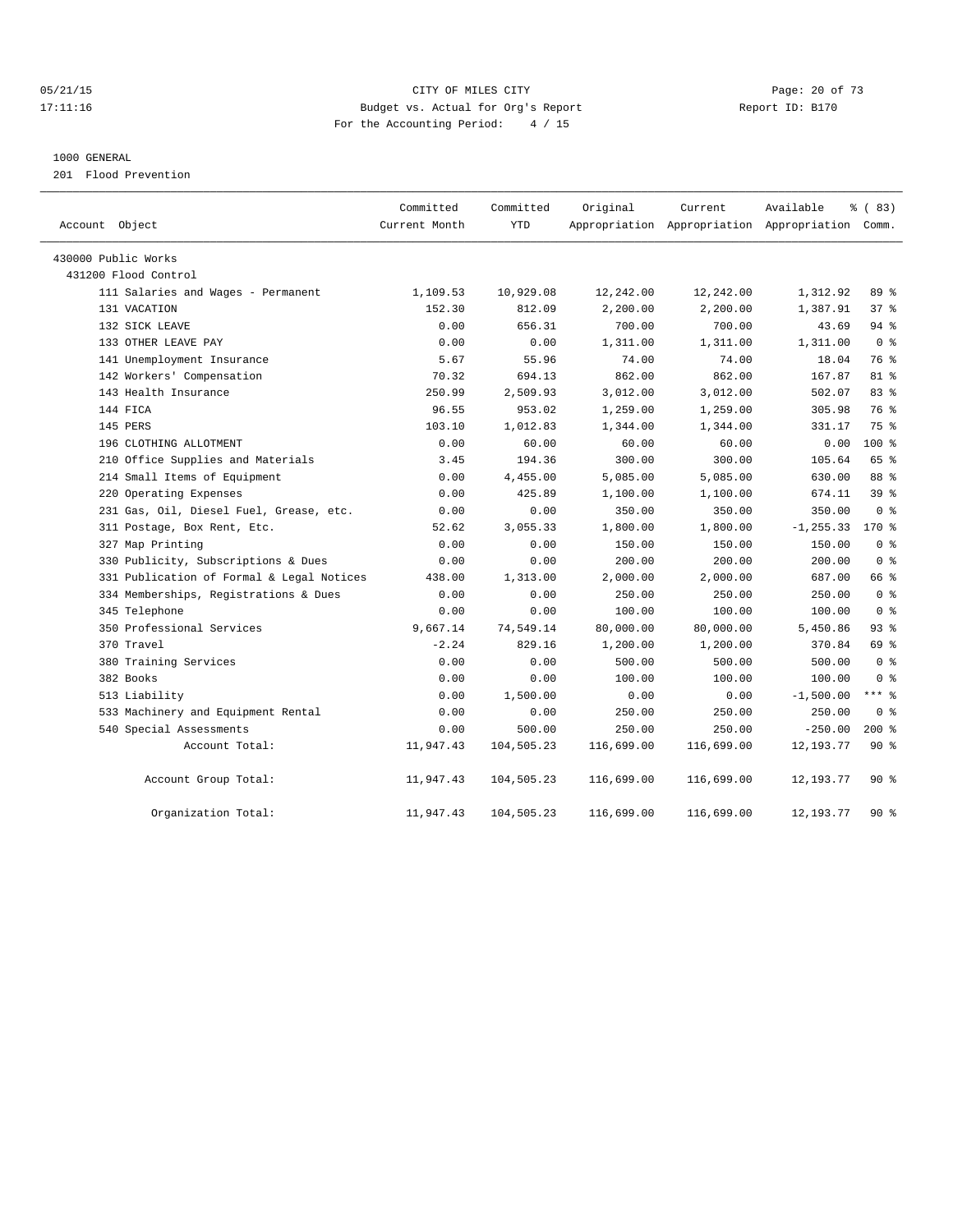#### 05/21/15 **Page: 21 of 73** CITY OF MILES CITY **CITY Page: 21 of 73** 17:11:16 Budget vs. Actual for Org's Report Report ID: B170 For the Accounting Period: 4 / 15

# 1000 GENERAL

301 Elections

| Object<br>Account                             | Committed<br>Current Month | Committed<br>YTD | Original<br>Appropriation | Current<br>Appropriation | Available<br>Appropriation | % (83)<br>Comm. |
|-----------------------------------------------|----------------------------|------------------|---------------------------|--------------------------|----------------------------|-----------------|
| 410000 GENERAL GOVERNMENT<br>410600 Elections |                            |                  |                           |                          |                            |                 |
| PURCHASED SERVICES<br>300                     | 0.00                       | 8,372.00         | 9,500.00                  | 9,500.00                 | 1,128.00                   | 88 %            |
| Account Total:                                | 0.00                       | 8,372.00         | 9.500.00                  | 9.500.00                 | 1,128.00                   | 88 %            |
| Account Group Total:                          | 0.00                       | 8,372.00         | 9.500.00                  | 9.500.00                 | 1,128.00                   | 88 %            |
| Organization Total:                           | 0.00                       | 8,372.00         | 9.500.00                  | 9.500.00                 | 1,128.00                   | 88 %            |

Fund Total: 330,941.40 3,465,024.40 4,458,496.00 4,464,761.00 999,736.60 78 %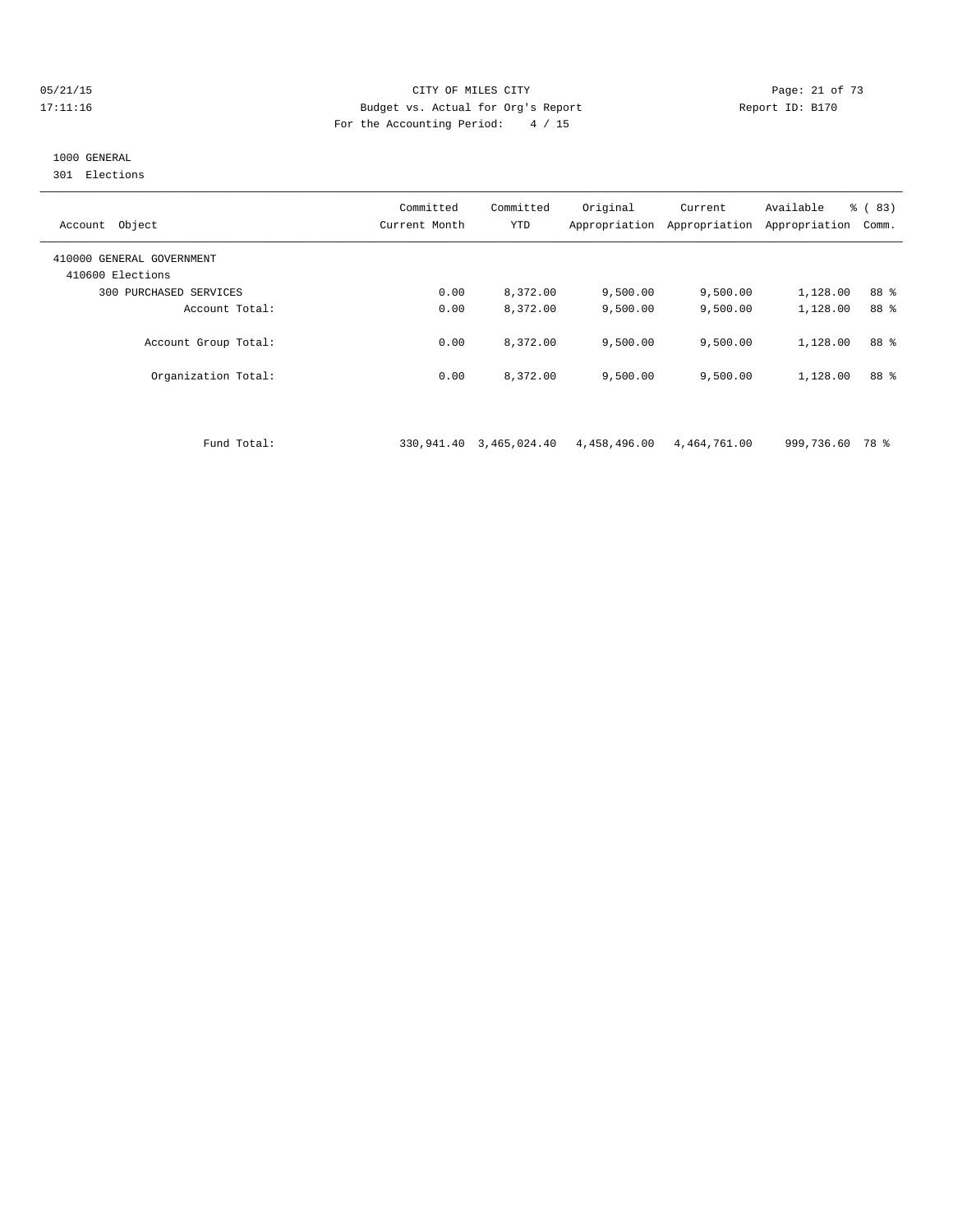#### 05/21/15 **Page: 22 of 73** CITY OF MILES CITY **CITY Page: 22 of 73** 17:11:16 Budget vs. Actual for Org's Report Report ID: B170 For the Accounting Period: 4 / 15

————————————————————————————————————————————————————————————————————————————————————————————————————————————————————————————————————

# 2220 LIBRARY

16 Library

|                                                              | Committed     | Committed    | Original   | Current    | Available                                       | % (83)          |  |
|--------------------------------------------------------------|---------------|--------------|------------|------------|-------------------------------------------------|-----------------|--|
| Account Object                                               | Current Month | YTD          |            |            | Appropriation Appropriation Appropriation Comm. |                 |  |
|                                                              |               |              |            |            |                                                 |                 |  |
| 460000 CULTURE AND RECREATION<br>460100 Library Services(16) |               |              |            |            |                                                 |                 |  |
| 111 Salaries and Wages - Permanent                           | 14,697.06     | 142, 184. 71 | 176,111.00 | 176,111.00 | 33,926.29                                       | 81 %            |  |
| 121 OVERTIME-PERMANENT                                       | 0.00          | 0.00         | 600.00     | 600.00     | 600.00                                          | 0 <sup>8</sup>  |  |
| 131 VACATION                                                 | 1,102.57      | 12,852.45    | 12,000.00  | 12,000.00  | $-852.45$                                       | 107 %           |  |
| 132 SICK LEAVE                                               | 194.31        | 3,695.12     | 4,000.00   | 4,000.00   | 304.88                                          | $92$ $%$        |  |
| 133 OTHER LEAVE PAY                                          | 148.76        | 906.49       | 3,839.00   | 3,839.00   | 2,932.51                                        | $24$ %          |  |
| 141 Unemployment Insurance                                   | 72.64         | 721.75       | 885.00     | 885.00     | 163.25                                          | $82$ $%$        |  |
| 142 Workers' Compensation                                    | 67.12         | 666.84       | 768.00     | 768.00     | 101.16                                          | 87%             |  |
| 143 Health Insurance                                         | 3,136.80      | 31,368.00    | 37,650.00  | 37,650.00  | 6,282.00                                        | 83 %            |  |
| 144 FICA                                                     | 1,221.12      | 12,131.67    | 15,044.00  | 15,044.00  | 2,912.33                                        | 81 %            |  |
| 145 PERS                                                     | 1,318.84      | 13,042.35    | 16,067.00  | 16,067.00  | 3,024.65                                        | 81 %            |  |
| 196 CLOTHING ALLOTMENT                                       | 0.00          | 750.00       | 900.00     | 900.00     | 150.00                                          | 83%             |  |
|                                                              | 0.00          | 498.40       |            |            |                                                 | $33$ $%$        |  |
| 210 Office Supplies and Materials                            |               |              | 1,500.00   | 1,500.00   | 1,001.60                                        | 15 <sup>°</sup> |  |
| 214 Small Items of Equipment<br>220 Operating Expenses       | 0.00          | 295.98       | 2,000.00   | 2,000.00   | 1,704.02                                        |                 |  |
|                                                              | 0.00          | 23.53        | 200.00     | 200.00     | 176.47                                          | $12*$<br>78 %   |  |
| 224 Janitorial Supplies                                      | 0.00          | 545.20       | 700.00     | 700.00     | 154.80                                          | 45 %            |  |
| 311 Postage, Box Rent, Etc.                                  | 121.61        | 902.79       | 2,000.00   | 2,000.00   | 1,097.21                                        |                 |  |
| 320 Printing, Duplicating, Typing &                          | 65.53         | 658.57       | 1,500.00   | 1,500.00   | 841.43                                          | 44 %            |  |
| 334 Memberships, Registrations & Dues                        | 0.00          | 0.00         | 250.00     | 250.00     | 250.00                                          | 0 <sup>8</sup>  |  |
| 341 Electric Utility Services                                | 344.67        | 4,835.69     | 7,000.00   | 7,000.00   | 2,164.31                                        | 69 %            |  |
| 342 Water Utility Services                                   | 22.93         | 313.09       | 400.00     | 400.00     | 86.91                                           | 78 %            |  |
| 343 Sewer Utility Services                                   | 14.35         | 143.50       | 200.00     | 200.00     | 56.50                                           | 72 %            |  |
| 344 Gas Utility Service                                      | 96.65         | 1,421.34     | 3,000.00   | 3,000.00   | 1,578.66                                        | 47 %            |  |
| 345 Telephone                                                | 40.15         | 632.15       | 1,000.00   | 1,000.00   | 367.85                                          | 63 %            |  |
| 346 Garbage Service                                          | 0.00          | 0.00         | 300.00     | 300.00     | 300.00                                          | 0 <sup>8</sup>  |  |
| 347 Internet                                                 | 42.73         | 658.01       | 1,100.00   | 1,100.00   | 441.99                                          | 60 %            |  |
| 350 Professional Services                                    | 0.00          | 245.00       | 8,000.00   | 8,000.00   | 7,755.00                                        | 3 <sup>8</sup>  |  |
| 360 Contr R & M                                              | 325.00        | 5,610.20     | 9,187.00   | 9,187.00   | 3,576.80                                        | 61 %            |  |
| 370 Travel                                                   | 399.00        | 1,201.82     | 2,200.00   | 2,200.00   | 998.18                                          | 55 <sup>8</sup> |  |
| 380 Training Services                                        | 141.00        | 141.00       | 500.00     | 500.00     | 359.00                                          | $28$ %          |  |
| 382 Books                                                    | 503.07        | 7,198.76     | 15,000.00  | 15,000.00  | 7,801.24                                        | 48 %            |  |
| 511 Insurance on Buildings                                   | 0.00          | 2,972.27     | 5,000.00   | 5,000.00   | 2,027.73                                        | 59 %            |  |
| Account Total:                                               | 24,075.91     | 246,616.68   | 328,901.00 | 328,901.00 | 82,284.32                                       | 75 %            |  |
| Account Group Total:                                         | 24,075.91     | 246,616.68   | 328,901.00 | 328,901.00 | 82, 284.32                                      | 75 %            |  |
| 510000 MISCELLANEOUS                                         |               |              |            |            |                                                 |                 |  |
| 510330 Comprehensive Liability Insurance                     |               |              |            |            |                                                 |                 |  |
| 513 Liability                                                | 0.00          | 1,750.68     | 1,750.00   | 1,750.00   |                                                 | $-0.68$ 100 %   |  |
| Account Total:                                               | 0.00          | 1,750.68     | 1,750.00   | 1,750.00   |                                                 | $-0.68$ 100 %   |  |
|                                                              |               |              |            |            |                                                 |                 |  |
| Account Group Total:                                         | 0.00          | 1,750.68     | 1,750.00   | 1,750.00   |                                                 | $-0.68$ 100 %   |  |
| 520000 OTHER FINANCING USES                                  |               |              |            |            |                                                 |                 |  |
| 521000 Interfund Operating Transfers Out                     |               |              |            |            |                                                 |                 |  |
| 820 Transfers to Other Funds                                 | 1,701.12      | 18,559.25    | 20,413.00  | 20,413.00  | 1,853.75                                        | 91 %            |  |
| Account Total:                                               | 1,701.12      | 18,559.25    | 20, 413.00 | 20, 413.00 | 1,853.75                                        | 91 %            |  |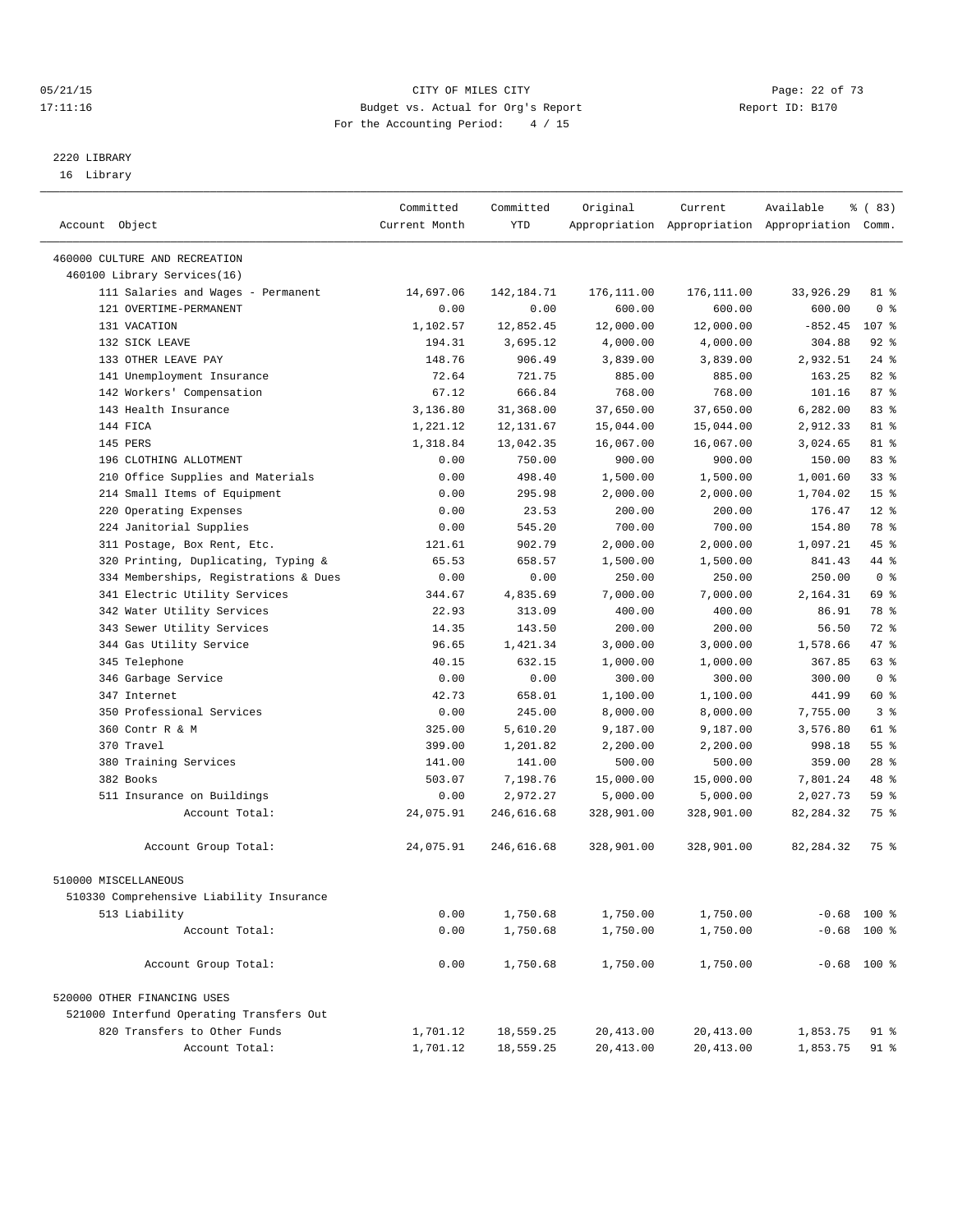#### 05/21/15 **Page: 23 of 73** CITY OF MILES CITY **CITY Page: 23 of 73** 17:11:16 Budget vs. Actual for Org's Report Report ID: B170 For the Accounting Period: 4 / 15

## 2220 LIBRARY 16 Library

| Object<br>Account    | Committed<br>Current Month | Committed<br><b>YTD</b> | Original<br>Appropriation | Current<br>Appropriation | Available<br>Appropriation | $\frac{6}{6}$ (83)<br>Comm. |
|----------------------|----------------------------|-------------------------|---------------------------|--------------------------|----------------------------|-----------------------------|
| Account Group Total: | 1,701.12                   | 18,559.25               | 20,413.00                 | 20,413.00                | 1,853.75                   | $91$ %                      |
| Organization Total:  | 25,777.03                  | 266,926.61              | 351,064.00                | 351,064.00               | 84, 137.39                 | 76 %                        |
| Fund Total:          | 25,777.03                  | 266,926.61              | 351,064.00                | 351,064.00               | 84, 137.39 76 %            |                             |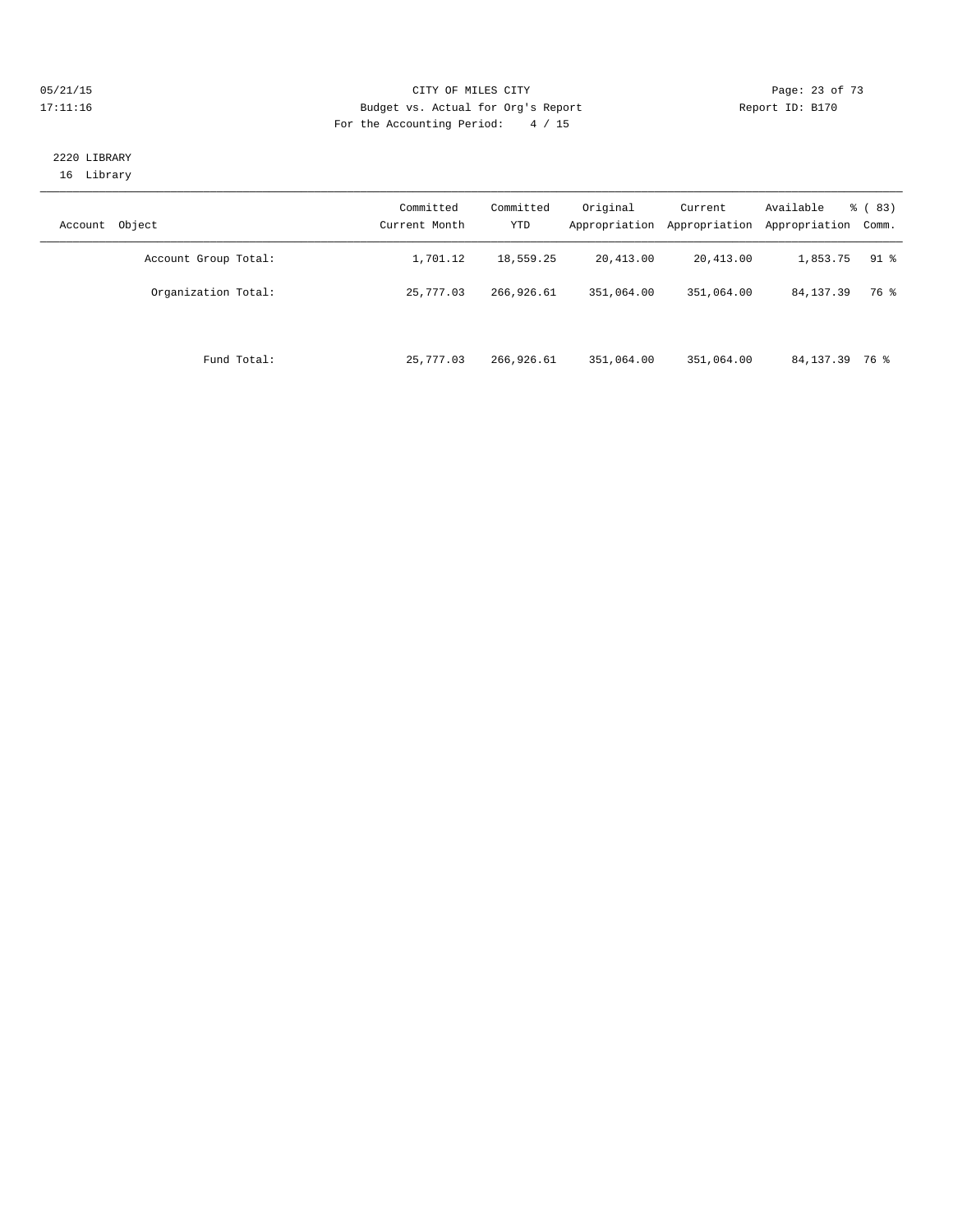#### 05/21/15 **Page: 24 of 73** CITY OF MILES CITY **CITY Page: 24 of 73** 17:11:16 Budget vs. Actual for Org's Report Report ID: B170 For the Accounting Period: 4 / 15

# 2270 Health

37 CITY HEALTH

| Account Object                     | Committed<br>Current Month | Committed<br>YTD | Original  | Current<br>Appropriation Appropriation | Available<br>Appropriation | % (83)<br>Comm.    |  |
|------------------------------------|----------------------------|------------------|-----------|----------------------------------------|----------------------------|--------------------|--|
| 440000 PUBLIC HEALTH               |                            |                  |           |                                        |                            |                    |  |
| 440140 Registration and Inspection |                            |                  |           |                                        |                            |                    |  |
| 311 Postage, Box Rent, Etc.        | 0.00                       | 49.46            | 200.00    | 200.00                                 | 150.54                     | $25$ $\frac{6}{5}$ |  |
| 350 Professional Services          | 2,750.00                   | 30,250.00        | 30,000.00 | 30,000.00                              | $-250.00$                  | $101$ %            |  |
| Account Total:                     | 2,750.00                   | 30,299.46        | 30,200.00 | 30,200.00                              | $-99.46$ 100 %             |                    |  |
| Account Group Total:               | 2,750.00                   | 30,299.46        | 30,200.00 | 30,200.00                              | $-99.46$ 100 %             |                    |  |
| Organization Total:                | 2,750.00                   | 30,299.46        | 30,200.00 | 30,200.00                              | $-99.46$ 100 %             |                    |  |
|                                    |                            |                  |           |                                        |                            |                    |  |
| Fund Total:                        | 2,750.00                   | 30,299.46        | 30,200.00 | 30,200.00                              | $-99.46100$ %              |                    |  |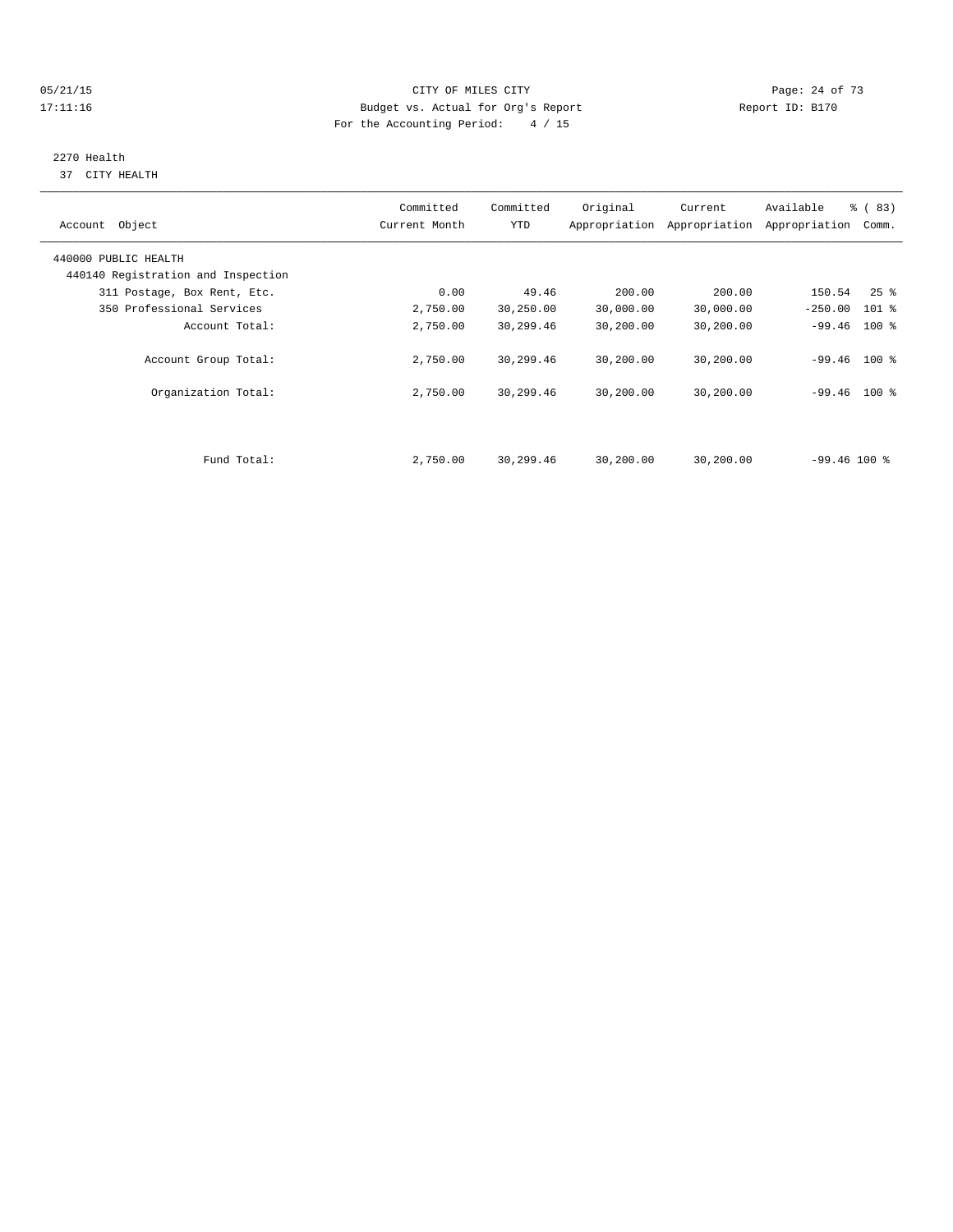#### 05/21/15 Page: 25 of 73 17:11:16 Budget vs. Actual for Org's Report Report ID: B170 For the Accounting Period: 4 / 15

2350 Local Government/Study Commission

302 Local Government/Study Commission

| Account Object                       | Committed<br>Current Month | Committed<br>YTD | Original  | Current   | Available<br>Appropriation Appropriation Appropriation Comm. | % (83)          |
|--------------------------------------|----------------------------|------------------|-----------|-----------|--------------------------------------------------------------|-----------------|
| 410000 GENERAL GOVERNMENT            |                            |                  |           |           |                                                              |                 |
| 410130 Committees and Special Bodies |                            |                  |           |           |                                                              |                 |
| 210 Office Supplies and Materials    | 0.00                       | 0.00             | 500.00    | 500.00    | 500.00                                                       | 0 <sup>8</sup>  |
| 220 Operating Expenses               | 0.00                       | 175.45           | 500.00    | 500.00    | 324.55                                                       | 35 <sup>8</sup> |
| 311 Postage, Box Rent, Etc.          | 0.00                       | 0.00             | 1,000.00  | 1,000.00  | 1,000.00                                                     | 0 <sup>8</sup>  |
| 320 Printing, Duplicating, Typing &  | 0.00                       | 0.00             | 1,000.00  | 1,000.00  | 1,000.00                                                     | 0 <sup>8</sup>  |
| 350 Professional Services            | 0.00                       | 0.00             | 8,142.00  | 8,142.00  | 8,142.00                                                     | 0 <sup>8</sup>  |
| 370 Travel                           | 0.00                       | 1,291.74         | 3,000.00  | 3,000.00  | 1,708.26                                                     | $43*$           |
| 380 Training Services                | 0.00                       | 936.00           | 0.00      | 0.00      | $-936.00$                                                    | $***$ $-$       |
| Account Total:                       | 0.00                       | 2,403.19         | 14,142.00 | 14,142.00 | 11,738.81                                                    | $17*$           |
| Account Group Total:                 | 0.00                       | 2,403.19         | 14,142.00 | 14,142.00 | 11,738.81                                                    | $17*$           |
| Organization Total:                  | 0.00                       | 2,403.19         | 14,142.00 | 14,142.00 | 11,738.81                                                    | $17*$           |
| Fund Total:                          | 0.00                       | 2,403.19         | 14,142.00 | 14,142.00 | 11,738.81 17 %                                               |                 |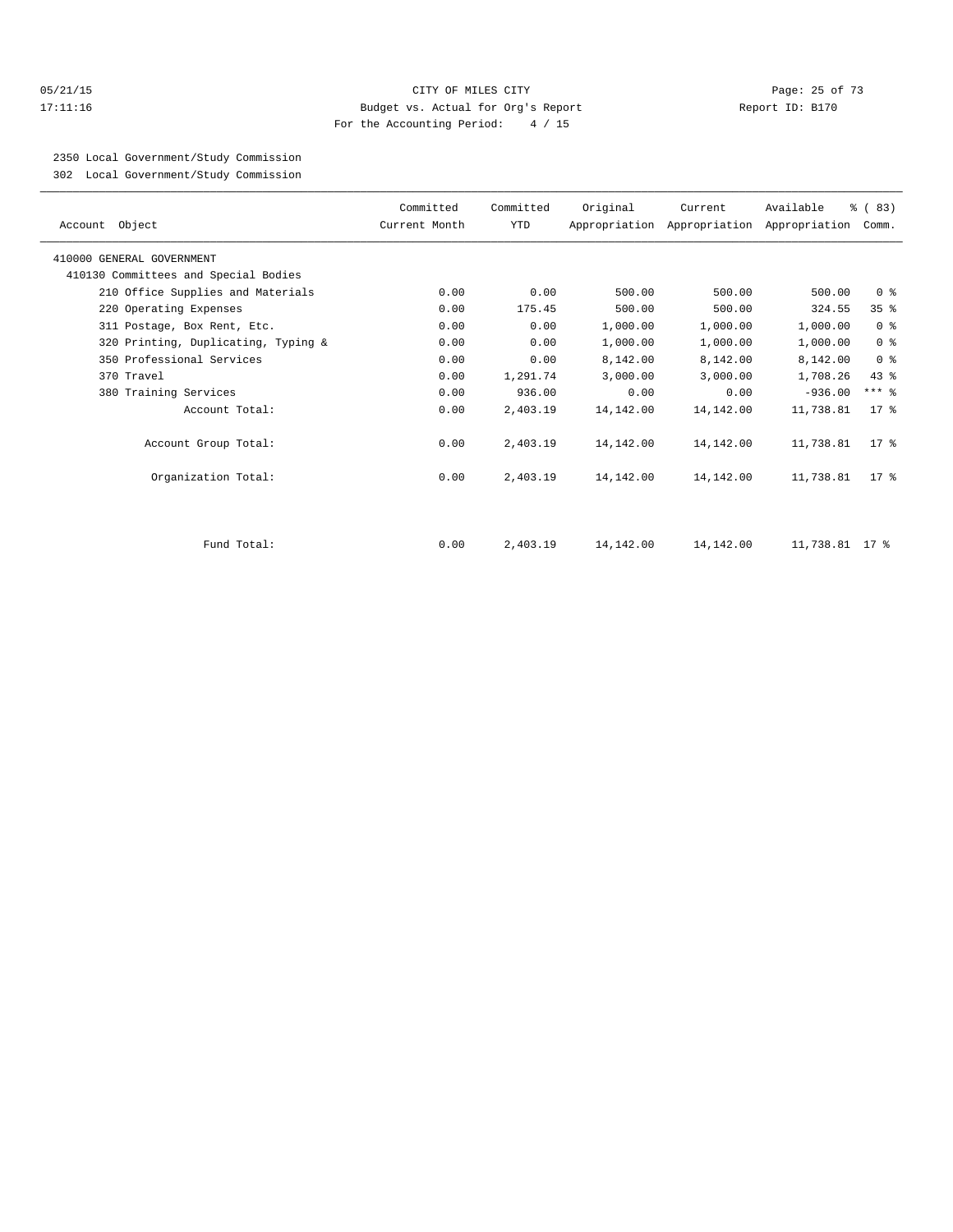#### 05/21/15 **Page: 26 of 73** CITY OF MILES CITY **CITY** CITY **Page: 26 of 73** 17:11:16 Budget vs. Actual for Org's Report Report ID: B170 For the Accounting Period: 4 / 15

 2372 Permissive Medical Levy 20 Permissive Medical Levy

| Object<br>Account                                                       | Committed<br>Current Month | Committed<br>YTD | Original   | Current<br>Appropriation Appropriation | Available<br>Appropriation | % (83)<br>Comm. |
|-------------------------------------------------------------------------|----------------------------|------------------|------------|----------------------------------------|----------------------------|-----------------|
| 520000 OTHER FINANCING USES<br>521000 Interfund Operating Transfers Out |                            |                  |            |                                        |                            |                 |
| 820 Transfers to Other Funds                                            | 0.00                       | 81,032.00        | 162,064.00 | 162,064.00                             | 81,032.00                  | $50*$           |
| Account Total:                                                          | 0.00                       | 81,032.00        | 162,064.00 | 162,064.00                             | 81,032.00                  | $50*$           |
| Account Group Total:                                                    | 0.00                       | 81,032.00        | 162,064.00 | 162,064.00                             | 81,032.00                  | $50*$           |
| Organization Total:                                                     | 0.00                       | 81,032.00        | 162,064.00 | 162,064.00                             | 81,032.00                  | $50*$           |
|                                                                         |                            |                  |            |                                        |                            |                 |
| Fund Total:                                                             | 0.00                       | 81,032.00        | 162,064.00 | 162,064.00                             | 81,032.00                  | 50 %            |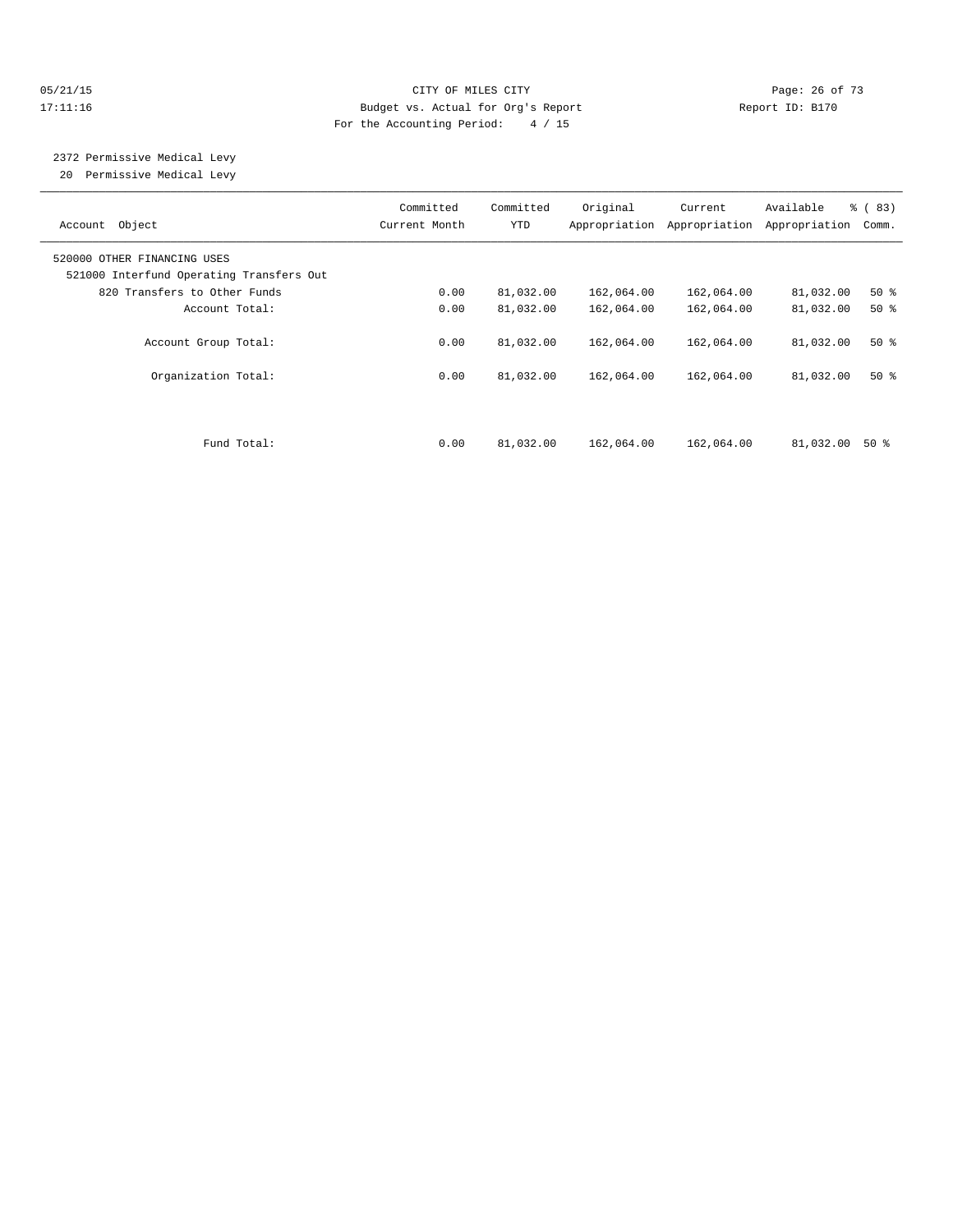#### 05/21/15 **Page: 27 of 73** CITY OF MILES CITY **CITY Page: 27 of 73** 17:11:16 Budget vs. Actual for Org's Report Report ID: B170 For the Accounting Period: 4 / 15

————————————————————————————————————————————————————————————————————————————————————————————————————————————————————————————————————

# 2394 BUILDING CODE ENFORCEMENT

18 BUILDING INSPECTION

|                                          | Committed     | Committed  | Original   | Current    | Available                                       | % (83)         |
|------------------------------------------|---------------|------------|------------|------------|-------------------------------------------------|----------------|
| Account Object                           | Current Month | YTD        |            |            | Appropriation Appropriation Appropriation Comm. |                |
| 420000 PUBLIC SAFETY                     |               |            |            |            |                                                 |                |
| 420531 Building Inspection               |               |            |            |            |                                                 |                |
| 111 Salaries and Wages - Permanent       | 548.41        | 5,418.90   | 6,784.00   | 6,784.00   | 1,365.10                                        | $80*$          |
| 121 OVERTIME-PERMANENT                   | 10.90         | 114.57     | 150.00     | 150.00     | 35.43                                           | 76 %           |
| 131 VACATION                             | 70.82         | 543.17     | 500.00     | 500.00     | $-43.17$                                        | $109$ %        |
| 132 SICK LEAVE                           | 16.37         | 295.08     | 300.00     | 300.00     | 4.92                                            | 98 %           |
| 133 OTHER LEAVE PAY                      | 0.00          | 0.00       | 328.00     | 328.00     | 328.00                                          | 0 <sup>8</sup> |
| 141 Unemployment Insurance               | 2.90          | 28.80      | 37.00      | 37.00      | 8.20                                            | 78 %           |
| 142 Workers' Compensation                | 21.61         | 213.56     | 272.00     | 272.00     | 58.44                                           | 79 %           |
| 143 Health Insurance                     | 125.52        | 1,255.11   | 1,506.00   | 1,506.00   | 250.89                                          | 83%            |
| 144 FICA                                 | 49.43         | 480.70     | 617.00     | 617.00     | 136.30                                          | 78 %           |
| 145 PERS                                 | 52.83         | 520.63     | 659.00     | 659.00     | 138.37                                          | 79 %           |
| 196 CLOTHING ALLOTMENT                   | 0.00          | 30.00      | 30.00      | 30.00      | 0.00                                            | 100 %          |
| 210 Office Supplies and Materials        | 48.96         | 394.47     | 3,000.00   | 3,000.00   | 2,605.53                                        | $13*$          |
| 214 Small Items of Equipment             | 0.00          | 6,913.22   | 12,000.00  | 12,000.00  | 5,086.78                                        | 58 %           |
| 220 Operating Expenses                   | 0.00          | 400.49     | 0.00       | 0.00       | $-400.49$                                       | *** %          |
| 311 Postage, Box Rent, Etc.              | 10.35         | 223.60     | 250.00     | 250.00     | 26.40                                           | 89 %           |
| 320 Printing, Duplicating, Typing &      | 0.00          | 0.00       | 300.00     | 300.00     | 300.00                                          | 0 <sup>8</sup> |
| 330 Publicity, Subscriptions & Dues      | 24.00         | 70.00      | 150.00     | 150.00     | 80.00                                           | 47 %           |
| 334 Memberships, Registrations & Dues    | 130.00        | 405.00     | 300.00     | 300.00     | $-105.00$                                       | 135 %          |
| 345 Telephone                            | 26.36         | 263.60     | 400.00     | 400.00     | 136.40                                          | 66 %           |
| 347 Internet                             | 0.00          | 0.00       | 200.00     | 200.00     | 200.00                                          | 0 <sup>8</sup> |
| 350 Professional Services                | 11,397.65     | 33,678.18  | 75,000.00  | 75,000.00  | 41,321.82                                       | 45 %           |
| 360 Contr R & M                          | 139.66        | 961.93     | 0.00       | 0.00       | $-961.93$                                       | $***$ $_{8}$   |
| 380 Training Services                    | 0.00          | 0.00       | 1,500.00   | 1,500.00   | 1,500.00                                        | 0 <sup>8</sup> |
| 382 Books                                | 0.00          | 0.00       | 400.00     | 400.00     | 400.00                                          | 0 <sup>8</sup> |
| 513 Liability                            | 0.00          | 375.00     | 0.00       | 0.00       | $-375.00$                                       | $***$ 8        |
| 540 Special Assessments                  | 0.00          | 709.93     | 700.00     | 700.00     | $-9.93$                                         | $101$ %        |
| Account Total:                           | 12,675.77     | 53, 295.94 | 105,383.00 | 105,383.00 | 52,087.06                                       | $51$ %         |
| Account Group Total:                     | 12,675.77     | 53, 295.94 | 105,383.00 | 105,383.00 | 52,087.06                                       | $51$ %         |
| 510000 MISCELLANEOUS                     |               |            |            |            |                                                 |                |
| 510330 Comprehensive Liability Insurance |               |            |            |            |                                                 |                |
| 513 Liability                            | 0.00          | 71.62      | 72.00      | 72.00      | 0.38                                            | 99 %           |
| Account Total:                           | 0.00          | 71.62      | 72.00      | 72.00      | 0.38                                            | $99*$          |
| Account Group Total:                     | 0.00          | 71.62      | 72.00      | 72.00      | 0.38                                            | 99 %           |
| 520000 OTHER FINANCING USES              |               |            |            |            |                                                 |                |
| 521000 Interfund Operating Transfers Out |               |            |            |            |                                                 |                |
| 820 Transfers to Other Funds             | 522.38        | 5,693.91   | 6, 269.00  | 6, 269.00  | 575.09                                          | 91 %           |
| Account Total:                           | 522.38        | 5,693.91   | 6, 269.00  | 6, 269.00  | 575.09                                          | 91 %           |
|                                          |               |            |            |            |                                                 |                |
| Account Group Total:                     | 522.38        | 5,693.91   | 6, 269.00  | 6, 269.00  | 575.09                                          | 91 %           |
| Organization Total:                      | 13, 198. 15   | 59,061.47  | 111,724.00 | 111,724.00 | 52,662.53                                       | 53%            |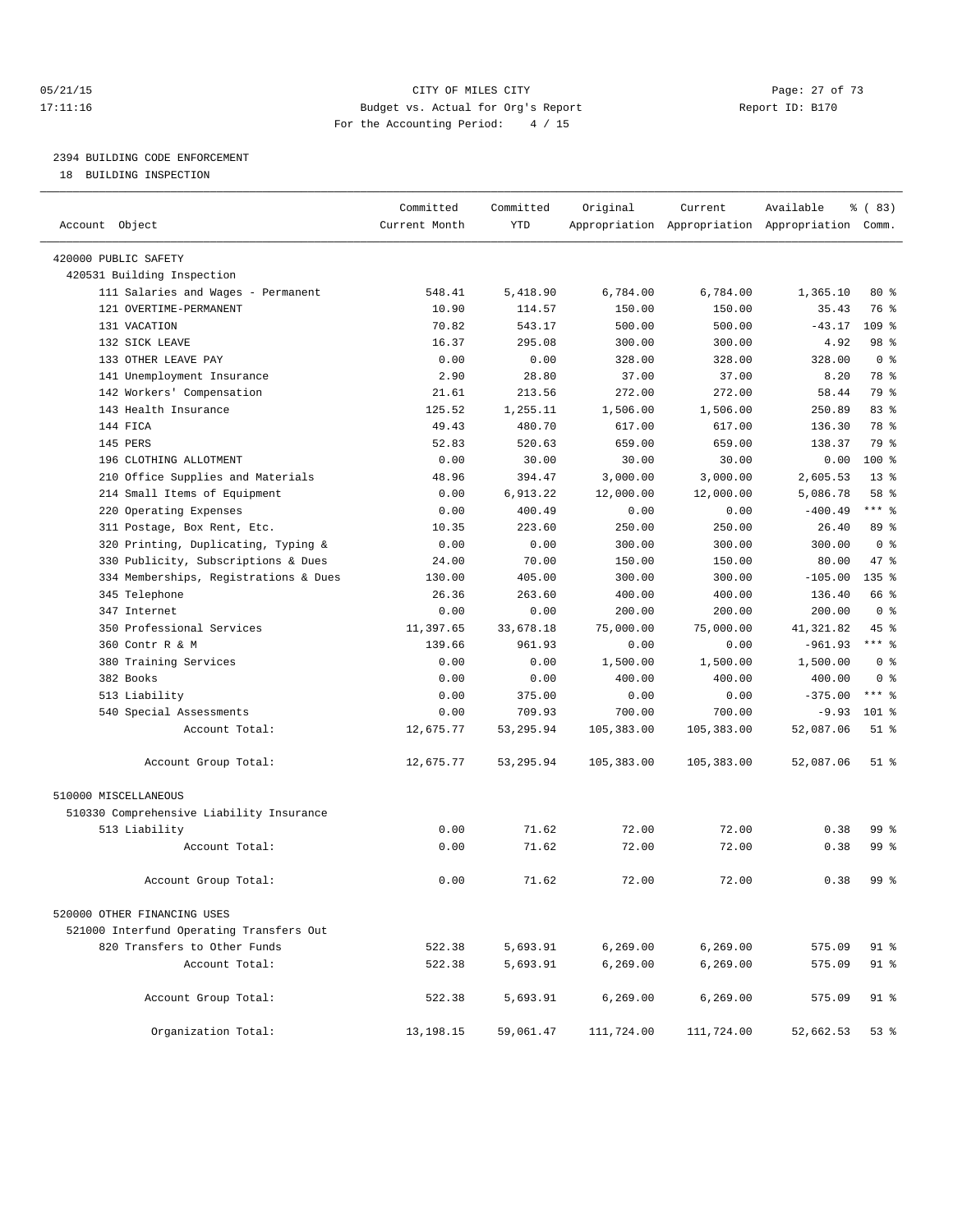## 05/21/15 **Page: 28 of 73** CITY OF MILES CITY **CITY Page: 28 of 73** 17:11:16 Budget vs. Actual for Org's Report Report ID: B170 For the Accounting Period: 4 / 15

# 2394 BUILDING CODE ENFORCEMENT

18 BUILDING INSPECTION

| Account Object |             | Committed<br>Current Month | Committed<br>YTD | Original   | Current<br>Appropriation Appropriation Appropriation Comm. | Available        | ී (83) |
|----------------|-------------|----------------------------|------------------|------------|------------------------------------------------------------|------------------|--------|
|                | Fund Total: | 13,198.15                  | 59,061.47        | 111,724.00 | 111,724.00                                                 | $52,662.53$ 53 % |        |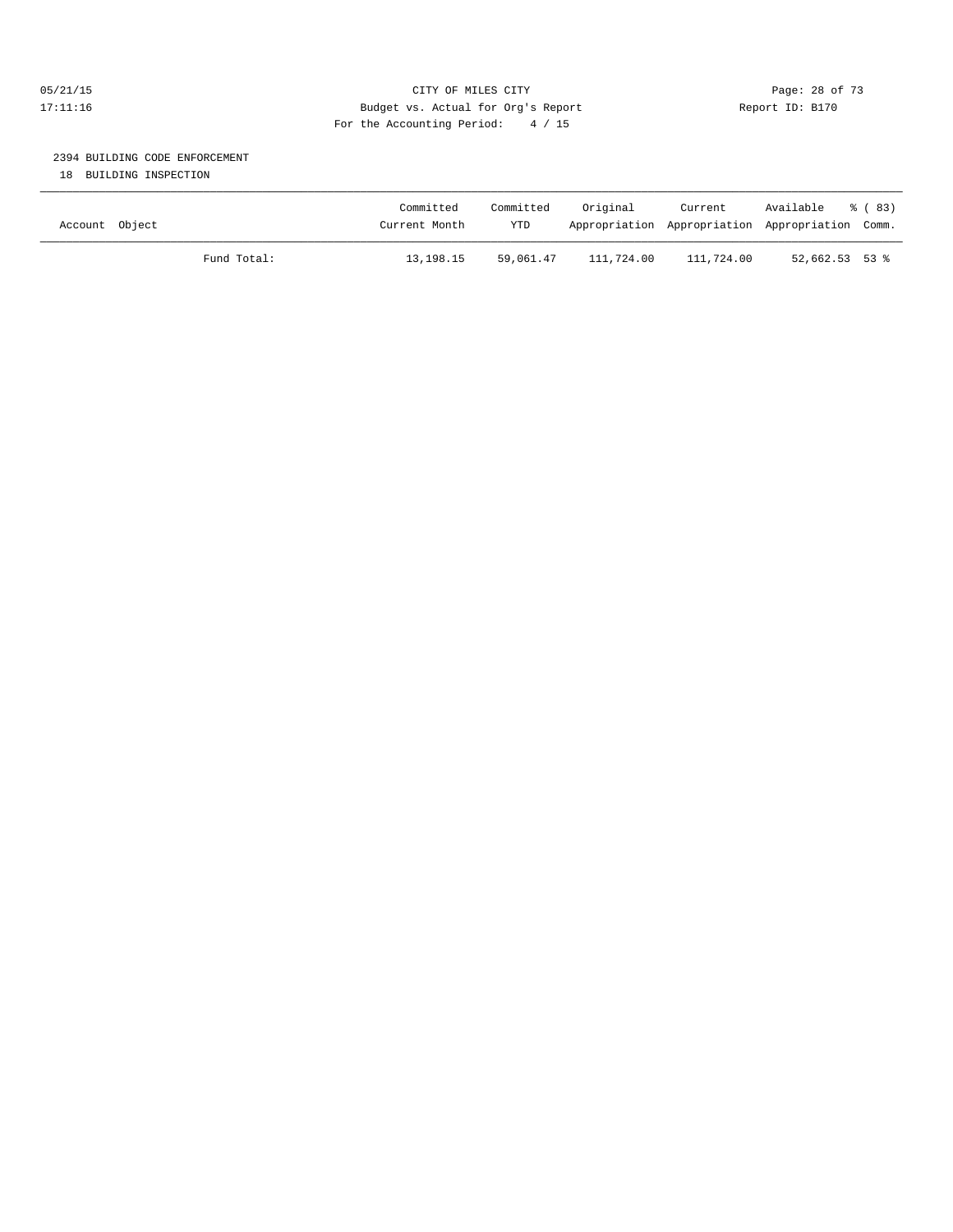#### 05/21/15 **Page: 29 of 73** CITY OF MILES CITY **CITY Page: 29 of 73** 17:11:16 Budget vs. Actual for Org's Report Report ID: B170 For the Accounting Period: 4 / 15

#### 2400 LTG M D#165-(Gen City) 46 SID #165

| Account Object                           | Committed<br>Current Month | Committed<br><b>YTD</b> | Original   | Current<br>Appropriation Appropriation Appropriation | Available      | % (83)<br>Comm. |  |
|------------------------------------------|----------------------------|-------------------------|------------|------------------------------------------------------|----------------|-----------------|--|
| 430000 Public Works                      |                            |                         |            |                                                      |                |                 |  |
| 430263 STREET LIGHTING                   |                            |                         |            |                                                      |                |                 |  |
| 341 Electric Utility Services            | 9,601.06                   | 87,038.62               | 117,500.00 | 117,500.00                                           | 30, 461.38     | 74 %            |  |
| 533 Machinery and Equipment Rental       | 4,653.05                   | 41,408.45               | 47,000.00  | 47,000.00                                            | 5,591.55       | 88 %            |  |
| Account Total:                           | 14, 254. 11                | 128,447.07              | 164,500.00 | 164,500.00                                           | 36,052.93      | 78 %            |  |
| Account Group Total:                     | 14,254.11                  | 128,447.07              | 164,500.00 | 164,500.00                                           | 36,052.93      | 78 %            |  |
| 520000 OTHER FINANCING USES              |                            |                         |            |                                                      |                |                 |  |
| 521000 Interfund Operating Transfers Out |                            |                         |            |                                                      |                |                 |  |
| 820 Transfers to Other Funds             | 0.00                       | 1,000.00                | 1,000.00   | 1,000.00                                             | 0.00           | 100 %           |  |
| Account Total:                           | 0.00                       | 1,000.00                | 1,000.00   | 1,000.00                                             | 0.00           | 100 %           |  |
| Account Group Total:                     | 0.00                       | 1,000.00                | 1,000.00   | 1,000.00                                             |                | $0.00$ 100 %    |  |
| Organization Total:                      | 14,254.11                  | 129,447.07              | 165,500.00 | 165,500.00                                           | 36,052.93      | 78 %            |  |
|                                          |                            |                         |            |                                                      |                |                 |  |
| Fund Total:                              | 14, 254. 11                | 129,447.07              | 165,500.00 | 165,500.00                                           | 36,052.93 78 % |                 |  |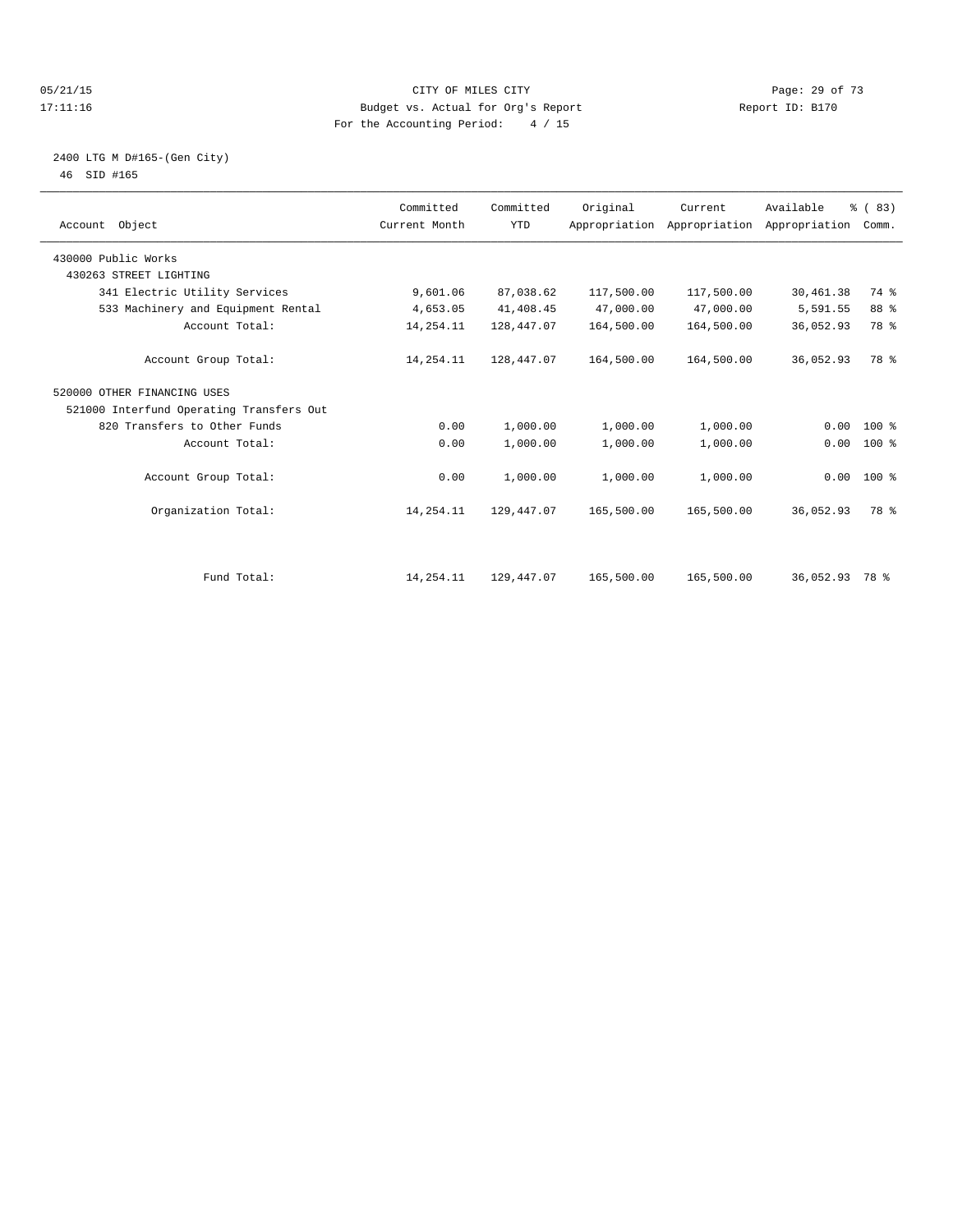#### 05/21/15 **Page: 30 of 73** CITY OF MILES CITY **CITY Page: 30 of 73** 17:11:16 Budget vs. Actual for Org's Report Report ID: B170 For the Accounting Period: 4 / 15

# 2420 LTG M D#167-(MilesAddn Etc)

48 SID #167

| Account Object                           | Committed<br>Current Month | Committed<br><b>YTD</b> | Original  | Current<br>Appropriation Appropriation Appropriation | Available       | % (83)<br>Comm. |  |
|------------------------------------------|----------------------------|-------------------------|-----------|------------------------------------------------------|-----------------|-----------------|--|
| 430000 Public Works                      |                            |                         |           |                                                      |                 |                 |  |
| 430263 STREET LIGHTING                   |                            |                         |           |                                                      |                 |                 |  |
| 341 Electric Utility Services            | 1,775.98                   | 18,989.83               | 21,900.00 | 21,900.00                                            | 2,910.17        | 87 <sup>8</sup> |  |
| 533 Machinery and Equipment Rental       | 675.50                     | 5,556.30                | 9,000.00  | 9,000.00                                             | 3,443.70        | 62 %            |  |
| Account Total:                           | 2,451.48                   | 24,546.13               | 30,900.00 | 30,900.00                                            | 6,353.87        | 79 %            |  |
| Account Group Total:                     | 2,451.48                   | 24,546.13               | 30,900.00 | 30,900.00                                            | 6,353.87        | 79 %            |  |
| 520000 OTHER FINANCING USES              |                            |                         |           |                                                      |                 |                 |  |
| 521000 Interfund Operating Transfers Out |                            |                         |           |                                                      |                 |                 |  |
| 820 Transfers to Other Funds             | 0.00                       | 1,000.00                | 1,000.00  | 1,000.00                                             | 0.00            | $100*$          |  |
| Account Total:                           | 0.00                       | 1,000.00                | 1,000.00  | 1,000.00                                             | 0.00            | 100 %           |  |
| Account Group Total:                     | 0.00                       | 1,000.00                | 1,000.00  | 1,000.00                                             |                 | $0.00$ 100 %    |  |
| Organization Total:                      | 2,451.48                   | 25,546.13               | 31,900.00 | 31,900.00                                            | 6,353.87        | $80*$           |  |
|                                          |                            |                         |           |                                                      |                 |                 |  |
| Fund Total:                              | 2,451.48                   | 25,546.13               | 31,900.00 | 31,900.00                                            | $6,353.87$ 80 % |                 |  |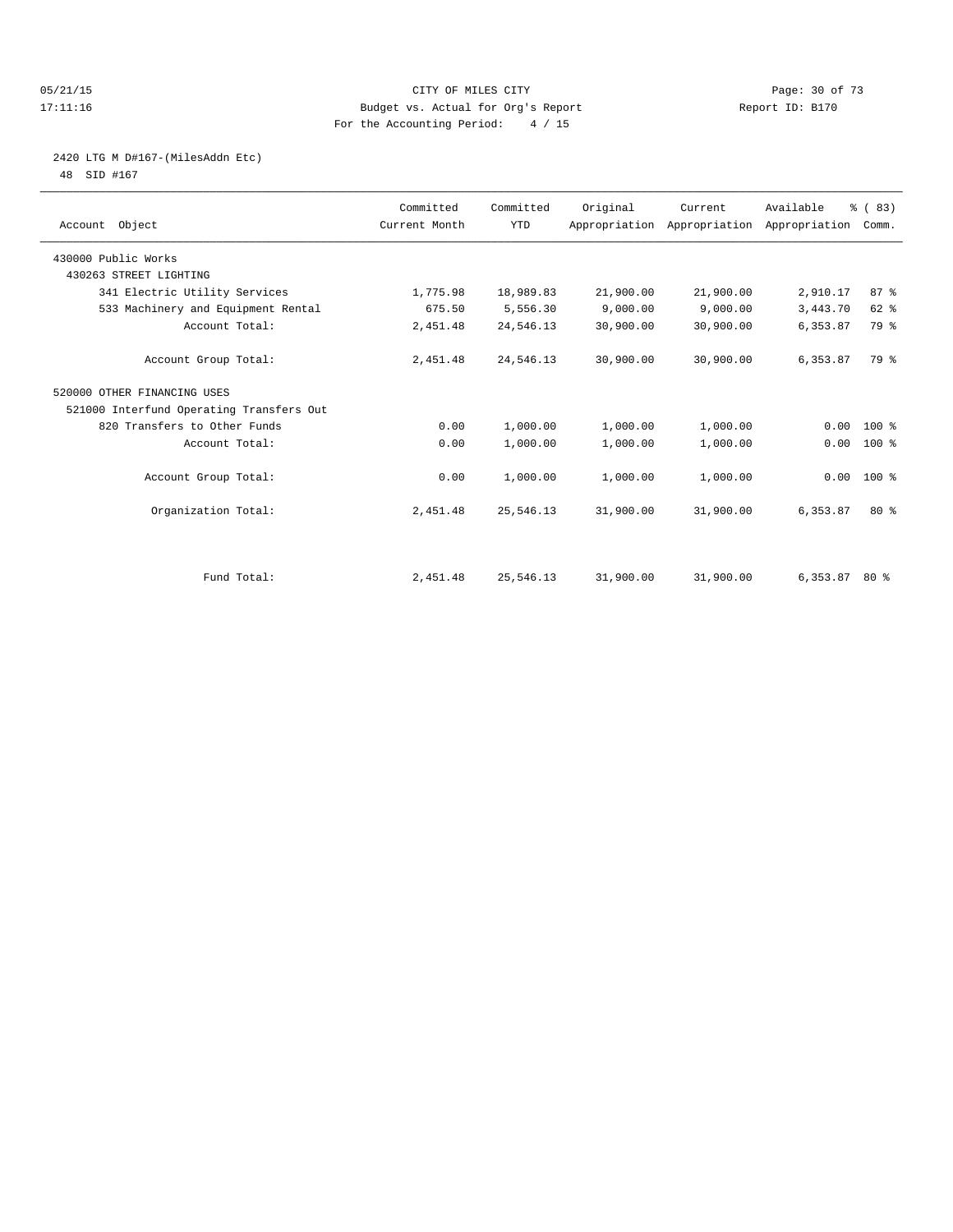#### 05/21/15 Page: 31 of 73 17:11:16 Budget vs. Actual for Org's Report Report ID: B170 For the Accounting Period: 4 / 15

## 2430 LTG M D#171-(Balsam Est) 49 SID #171

| Account Object                           | Committed<br>Current Month | Committed<br><b>YTD</b> | Original | Current<br>Appropriation Appropriation Appropriation | Available | % (83)<br>Comm. |
|------------------------------------------|----------------------------|-------------------------|----------|------------------------------------------------------|-----------|-----------------|
| 430000 Public Works                      |                            |                         |          |                                                      |           |                 |
| 430263 STREET LIGHTING                   |                            |                         |          |                                                      |           |                 |
| 230 Repair and Maintenance Supplies      | 0.00                       | 0.00                    | 700.00   | 700.00                                               | 700.00    | 0 <sup>8</sup>  |
| 341 Electric Utility Services            | 126.05                     | 1,260.27                | 1,700.00 | 1,700.00                                             | 439.73    | 74 %            |
| 360 Contr R & M                          | 0.00                       | 0.00                    | 500.00   | 500.00                                               | 500.00    | 0 <sup>8</sup>  |
| Account Total:                           | 126.05                     | 1,260.27                | 2,900.00 | 2,900.00                                             | 1,639.73  | 43.8            |
| Account Group Total:                     | 126.05                     | 1,260.27                | 2,900.00 | 2,900.00                                             | 1,639.73  | 43.8            |
| 520000 OTHER FINANCING USES              |                            |                         |          |                                                      |           |                 |
| 521000 Interfund Operating Transfers Out |                            |                         |          |                                                      |           |                 |
| 820 Transfers to Other Funds             | 0.00                       | 1,000.00                | 1,000.00 | 1,000.00                                             | 0.00      | $100*$          |
| Account Total:                           | 0.00                       | 1,000.00                | 1,000.00 | 1,000.00                                             | 0.00      | $100*$          |
| Account Group Total:                     | 0.00                       | 1,000.00                | 1,000.00 | 1,000.00                                             | 0.00      | 100 %           |
| Organization Total:                      | 126.05                     | 2,260.27                | 3,900.00 | 3,900.00                                             | 1,639.73  | 58 %            |
| Fund Total:                              | 126.05                     | 2,260.27                | 3,900.00 | 3,900.00                                             | 1,639.73  | 58 %            |
|                                          |                            |                         |          |                                                      |           |                 |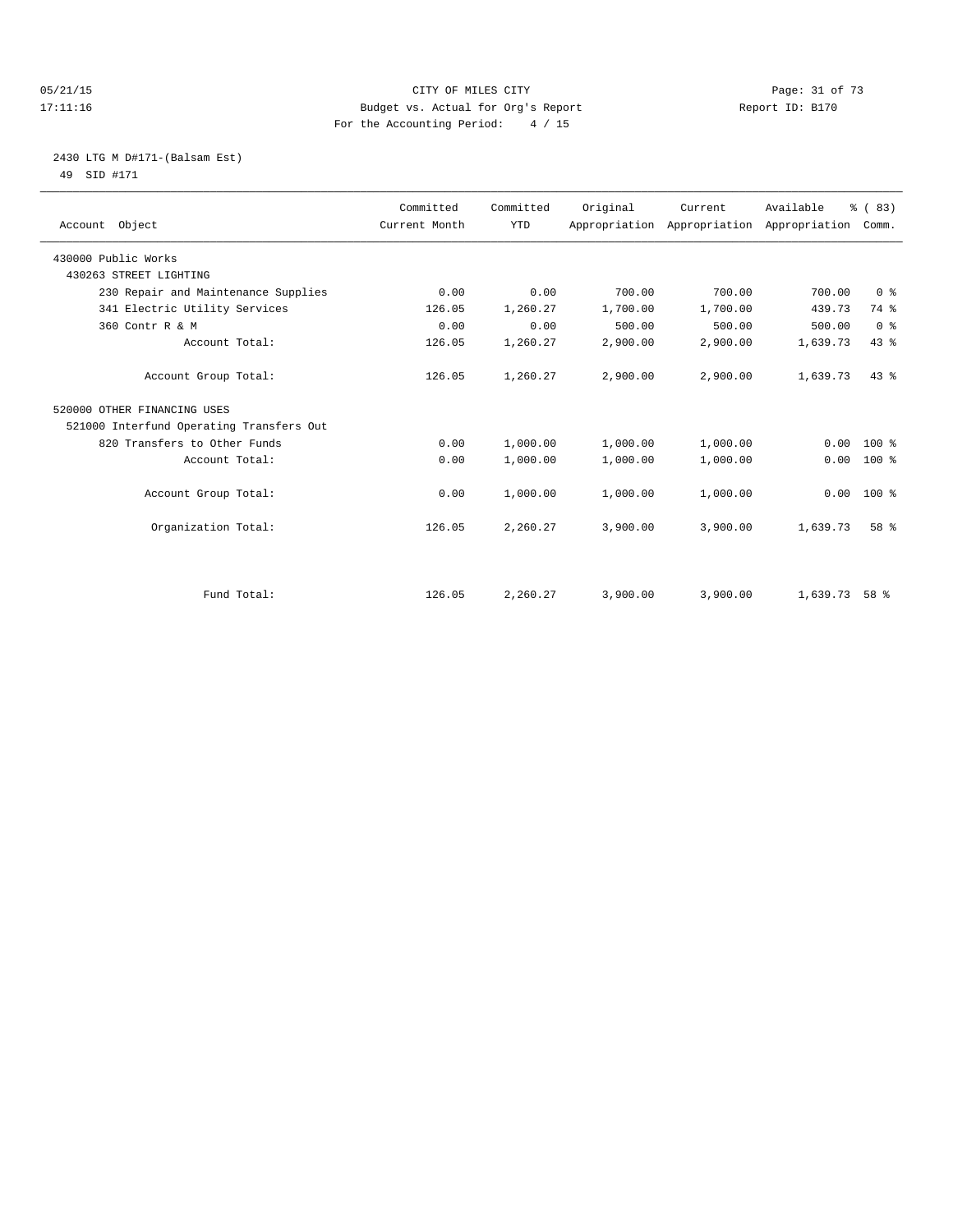#### 05/21/15 **Page: 32 of 73** CITY OF MILES CITY **CITY Page: 32 of 73** 17:11:16 Budget vs. Actual for Org's Report Report ID: B170 For the Accounting Period: 4 / 15

## 2440 LTG M D#172-(Main Str) 50 SID #172

| Account Object                           | Committed<br>Current Month | Committed<br><b>YTD</b> | Original  | Current<br>Appropriation Appropriation | Available<br>Appropriation | % (83)<br>Comm. |
|------------------------------------------|----------------------------|-------------------------|-----------|----------------------------------------|----------------------------|-----------------|
| 430000 Public Works                      |                            |                         |           |                                        |                            |                 |
| 430263 STREET LIGHTING                   |                            |                         |           |                                        |                            |                 |
| 230 Repair and Maintenance Supplies      | 0.00                       | 1,182.21                | 3,000.00  | 3,000.00                               | 1,817.79                   | 39 <sup>8</sup> |
| 341 Electric Utility Services            | 1,161.66                   | 10,406.74               | 14,000.00 | 14,000.00                              | 3,593.26                   | 74 %            |
| 360 Contr R & M                          | 0.00                       | 1,677.53                | 1,700.00  | 1,700.00                               | 22.47                      | 99 <sup>°</sup> |
| Account Total:                           | 1,161.66                   | 13,266.48               | 18,700.00 | 18,700.00                              | 5,433.52                   | 71 %            |
| Account Group Total:                     | 1,161.66                   | 13,266.48               | 18,700.00 | 18,700.00                              | 5,433.52                   | 71.8            |
| 520000 OTHER FINANCING USES              |                            |                         |           |                                        |                            |                 |
| 521000 Interfund Operating Transfers Out |                            |                         |           |                                        |                            |                 |
| 820 Transfers to Other Funds             | 0.00                       | 1,000.00                | 1,000.00  | 1,000.00                               | 0.00                       | $100*$          |
| Account Total:                           | 0.00                       | 1,000.00                | 1,000.00  | 1,000.00                               | 0.00                       | $100*$          |
| Account Group Total:                     | 0.00                       | 1,000.00                | 1,000.00  | 1,000.00                               | 0.00                       | $100*$          |
| Organization Total:                      | 1,161.66                   | 14,266.48               | 19,700.00 | 19,700.00                              | 5,433.52                   | $72$ $%$        |
|                                          |                            |                         |           |                                        |                            |                 |
| Fund Total:                              | 1,161.66                   | 14,266.48               | 19,700.00 | 19,700.00                              | $5,433.52$ 72 %            |                 |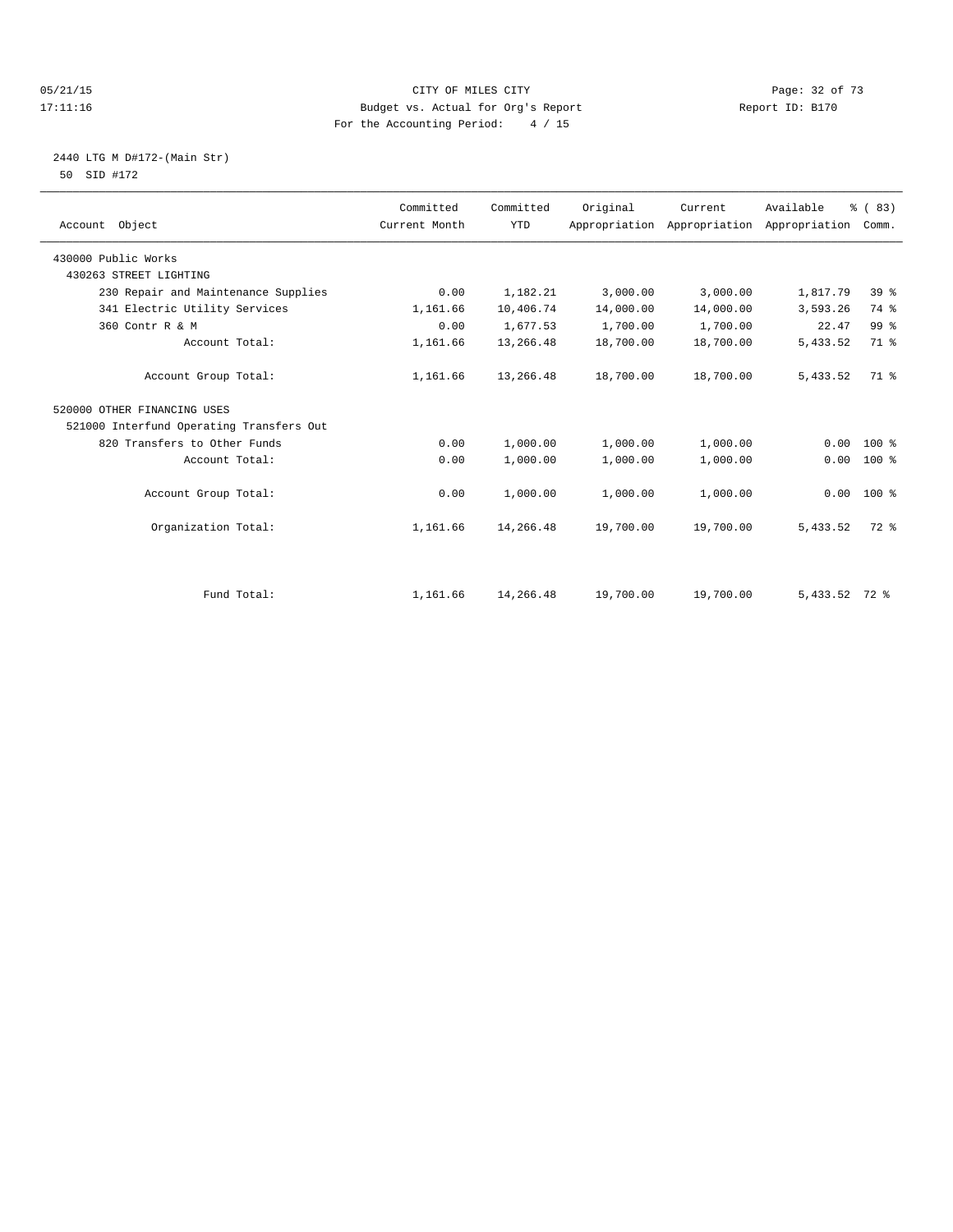#### 05/21/15 **Page: 33 of 73** CITY OF MILES CITY **CITY Page: 33 of 73** 17:11:16 Budget vs. Actual for Org's Report Report ID: B170 For the Accounting Period: 4 / 15

#### 2450 LTG M D#195-(SG-Trico) 51 SID #195

| Account Object                           | Committed<br>Current Month | Committed<br><b>YTD</b> | Original  | Current<br>Appropriation Appropriation Appropriation | Available       | % (83)<br>Comm. |  |
|------------------------------------------|----------------------------|-------------------------|-----------|------------------------------------------------------|-----------------|-----------------|--|
| 430000 Public Works                      |                            |                         |           |                                                      |                 |                 |  |
| 430263 STREET LIGHTING                   |                            |                         |           |                                                      |                 |                 |  |
| 341 Electric Utility Services            | 401.84                     | 4,018.40                | 5,250.00  | 5,250.00                                             | 1,231.60        | 77.8            |  |
| Account Total:                           | 401.84                     | 4,018.40                | 5,250.00  | 5,250.00                                             | 1,231.60        | 77 %            |  |
| Account Group Total:                     | 401.84                     | 4,018.40                | 5,250.00  | 5,250.00                                             | 1,231.60        | 77.8            |  |
| 520000 OTHER FINANCING USES              |                            |                         |           |                                                      |                 |                 |  |
| 521000 Interfund Operating Transfers Out |                            |                         |           |                                                      |                 |                 |  |
| 820 Transfers to Other Funds             | 0.00                       | 1,000.00                | 1,000.00  | 1,000.00                                             |                 | $0.00$ 100 %    |  |
| Account Total:                           | 0.00                       | 1,000.00                | 1,000.00  | 1,000.00                                             | 0.00            | 100 %           |  |
| Account Group Total:                     | 0.00                       | 1,000.00                | 1,000.00  | 1,000.00                                             | 0.00            | $100*$          |  |
| Organization Total:                      | 401.84                     | 5,018.40                | 6, 250.00 | 6, 250.00                                            | 1,231.60        | $80*$           |  |
| Fund Total:                              | 401.84                     | 5,018.40                | 6.250.00  | 6, 250.00                                            | $1,231.60$ 80 % |                 |  |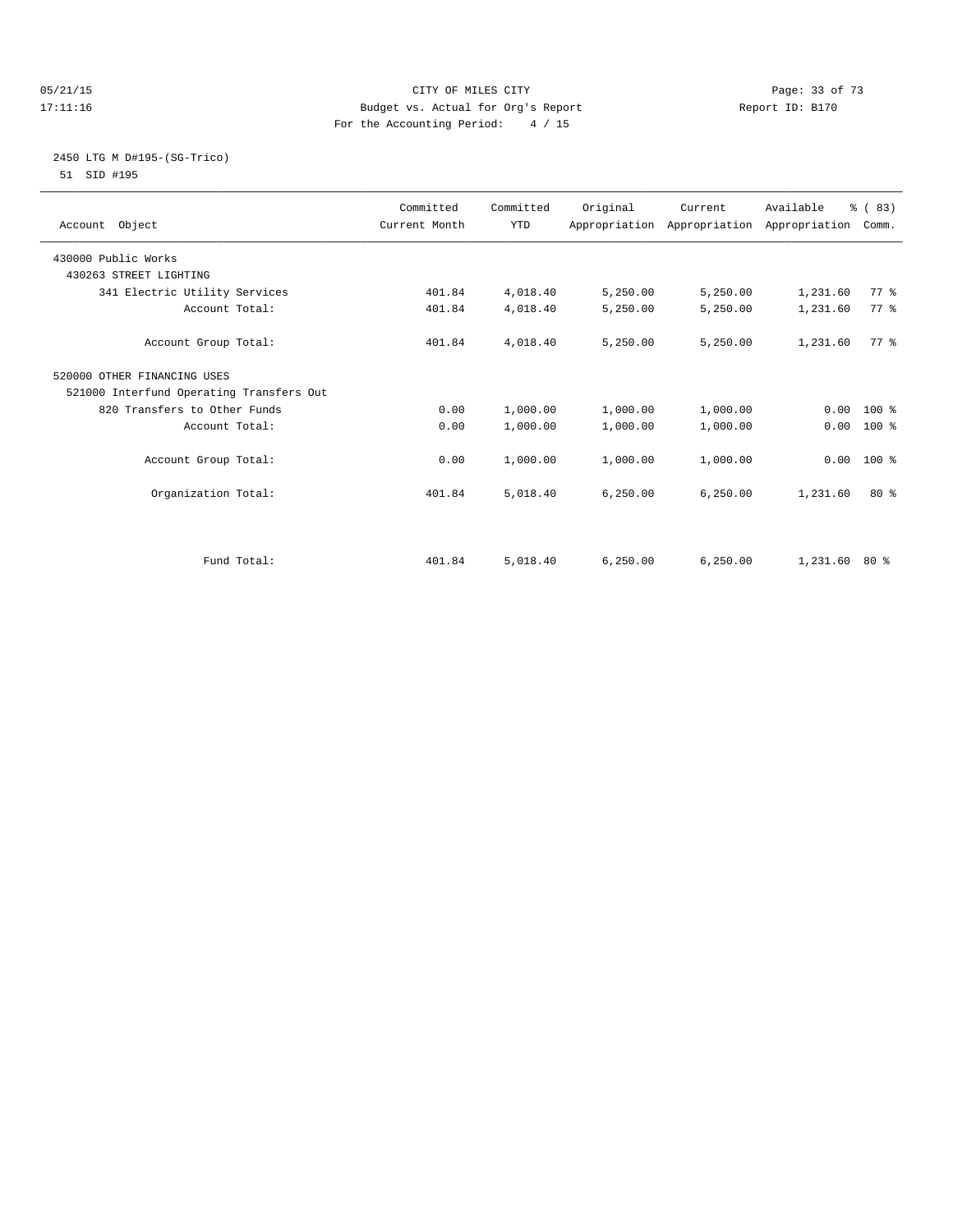#### 05/21/15 Page: 34 of 73 17:11:16 Budget vs. Actual for Org's Report Report ID: B170 For the Accounting Period: 4 / 15

## 2470 LTG M D#202-(SG-MDU&NV) 72 SID #202

| Account Object                           | Committed<br>Current Month | Committed<br><b>YTD</b> | Original | Current<br>Appropriation Appropriation Appropriation | Available       | % (83)<br>Comm. |  |
|------------------------------------------|----------------------------|-------------------------|----------|------------------------------------------------------|-----------------|-----------------|--|
| 430000 Public Works                      |                            |                         |          |                                                      |                 |                 |  |
| 430263 STREET LIGHTING                   |                            |                         |          |                                                      |                 |                 |  |
| 341 Electric Utility Services            | 268.96                     | 2,481.67                | 3,650.00 | 3,650.00                                             | 1,168.33        | 68 %            |  |
| 533 Machinery and Equipment Rental       | 304.12                     | 2,673.68                | 3,200.00 | 3,200.00                                             | 526.32          | 84 %            |  |
| Account Total:                           | 573.08                     | 5, 155. 35              | 6,850.00 | 6,850.00                                             | 1,694.65        | 75 %            |  |
| Account Group Total:                     | 573.08                     | 5, 155. 35              | 6,850.00 | 6,850.00                                             | 1,694.65        | 75 %            |  |
| 520000 OTHER FINANCING USES              |                            |                         |          |                                                      |                 |                 |  |
| 521000 Interfund Operating Transfers Out |                            |                         |          |                                                      |                 |                 |  |
| 820 Transfers to Other Funds             | 0.00                       | 1,000.00                | 1,000.00 | 1,000.00                                             | 0.00            | $100*$          |  |
| Account Total:                           | 0.00                       | 1,000.00                | 1,000.00 | 1,000.00                                             | 0.00            | $100*$          |  |
| Account Group Total:                     | 0.00                       | 1,000.00                | 1,000.00 | 1,000.00                                             |                 | $0.00$ 100 %    |  |
| Organization Total:                      | 573.08                     | 6, 155.35               | 7,850.00 | 7,850.00                                             | 1,694.65        | 78 %            |  |
|                                          |                            |                         |          |                                                      |                 |                 |  |
| Fund Total:                              | 573.08                     | 6,155.35                | 7,850.00 | 7,850.00                                             | $1,694.65$ 78 % |                 |  |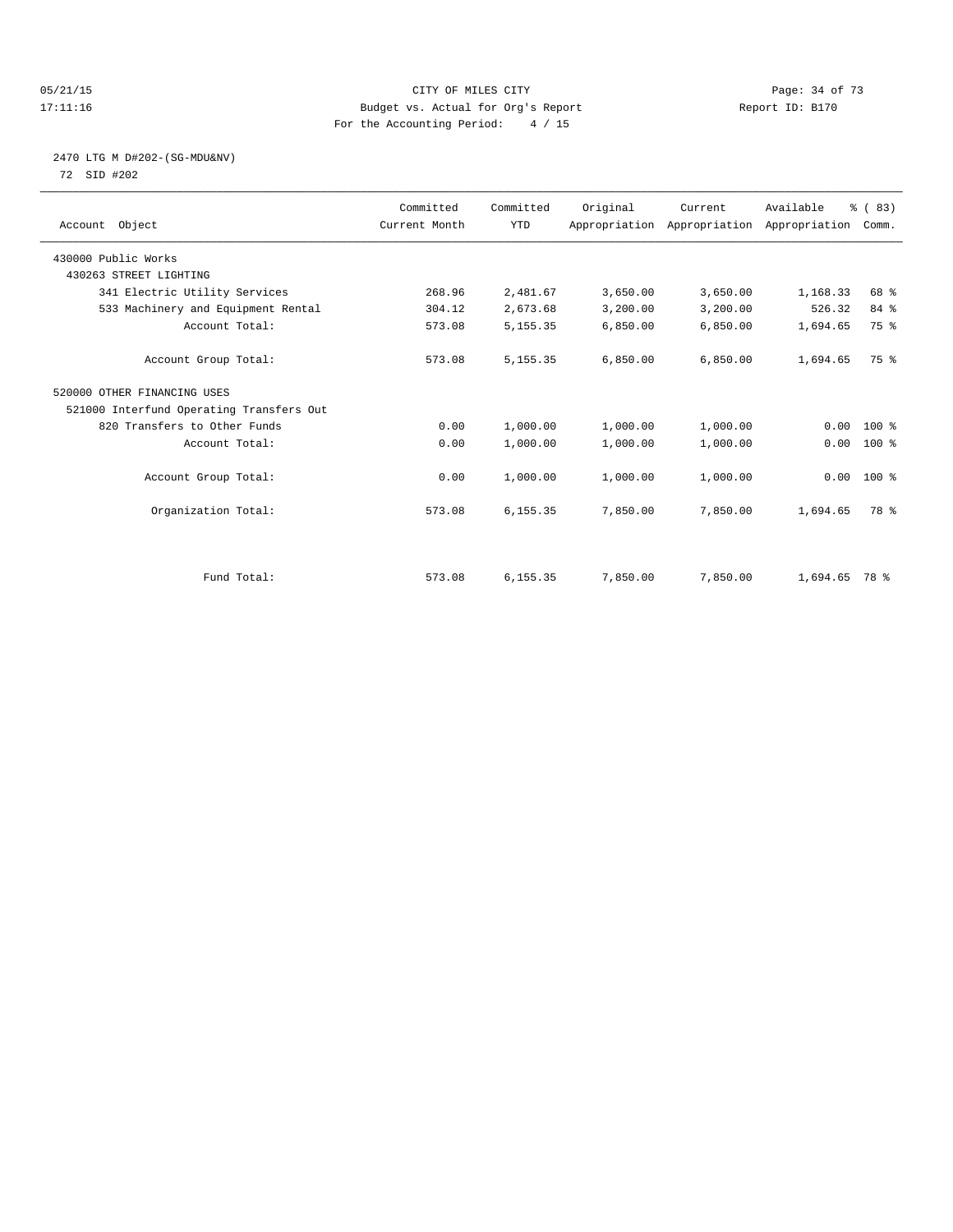#### 05/21/15 **Page: 35 of 73** CITY OF MILES CITY **CITY Page: 35 of 73** 17:11:16 Budget vs. Actual for Org's Report Report ID: B170 For the Accounting Period: 4 / 15

#### 2480 LTG M M#173-(Milestown Estates)

47 SID #173(Ltg-Milestown)

| Account Object                           | Committed<br>Current Month | Committed<br><b>YTD</b> | Original | Current<br>Appropriation Appropriation Appropriation | Available | % (83)<br>Comm. |
|------------------------------------------|----------------------------|-------------------------|----------|------------------------------------------------------|-----------|-----------------|
| 430000 Public Works                      |                            |                         |          |                                                      |           |                 |
| 430263 STREET LIGHTING                   |                            |                         |          |                                                      |           |                 |
| 230 Repair and Maintenance Supplies      | 0.00                       | 69.24                   | 460.00   | 460.00                                               | 390.76    | 15 <sup>8</sup> |
| 341 Electric Utility Services            | 111.21                     | 1,010.38                | 1,320.00 | 1,320.00                                             | 309.62    | 77 %            |
| 360 Contr R & M                          | 0.00                       | 0.00                    | 100.00   | 100.00                                               | 100.00    | 0 <sup>8</sup>  |
| Account Total:                           | 111.21                     | 1,079.62                | 1,880.00 | 1,880.00                                             | 800.38    | 57%             |
| Account Group Total:                     | 111.21                     | 1,079.62                | 1,880.00 | 1,880.00                                             | 800.38    | 57 <sup>8</sup> |
| 520000 OTHER FINANCING USES              |                            |                         |          |                                                      |           |                 |
| 521000 Interfund Operating Transfers Out |                            |                         |          |                                                      |           |                 |
| 820 Transfers to Other Funds             | 0.00                       | 250.00                  | 250.00   | 250.00                                               | 0.00      | $100*$          |
| Account Total:                           | 0.00                       | 250.00                  | 250.00   | 250.00                                               | 0.00      | $100*$          |
| Account Group Total:                     | 0.00                       | 250.00                  | 250.00   | 250.00                                               | 0.00      | $100*$          |
| Organization Total:                      | 111.21                     | 1,329.62                | 2,130.00 | 2,130.00                                             | 800.38    | $62$ $%$        |
| Fund Total:                              | 111.21                     | 1,329.62                | 2.130.00 | 2.130.00                                             | 800.38    | 62 %            |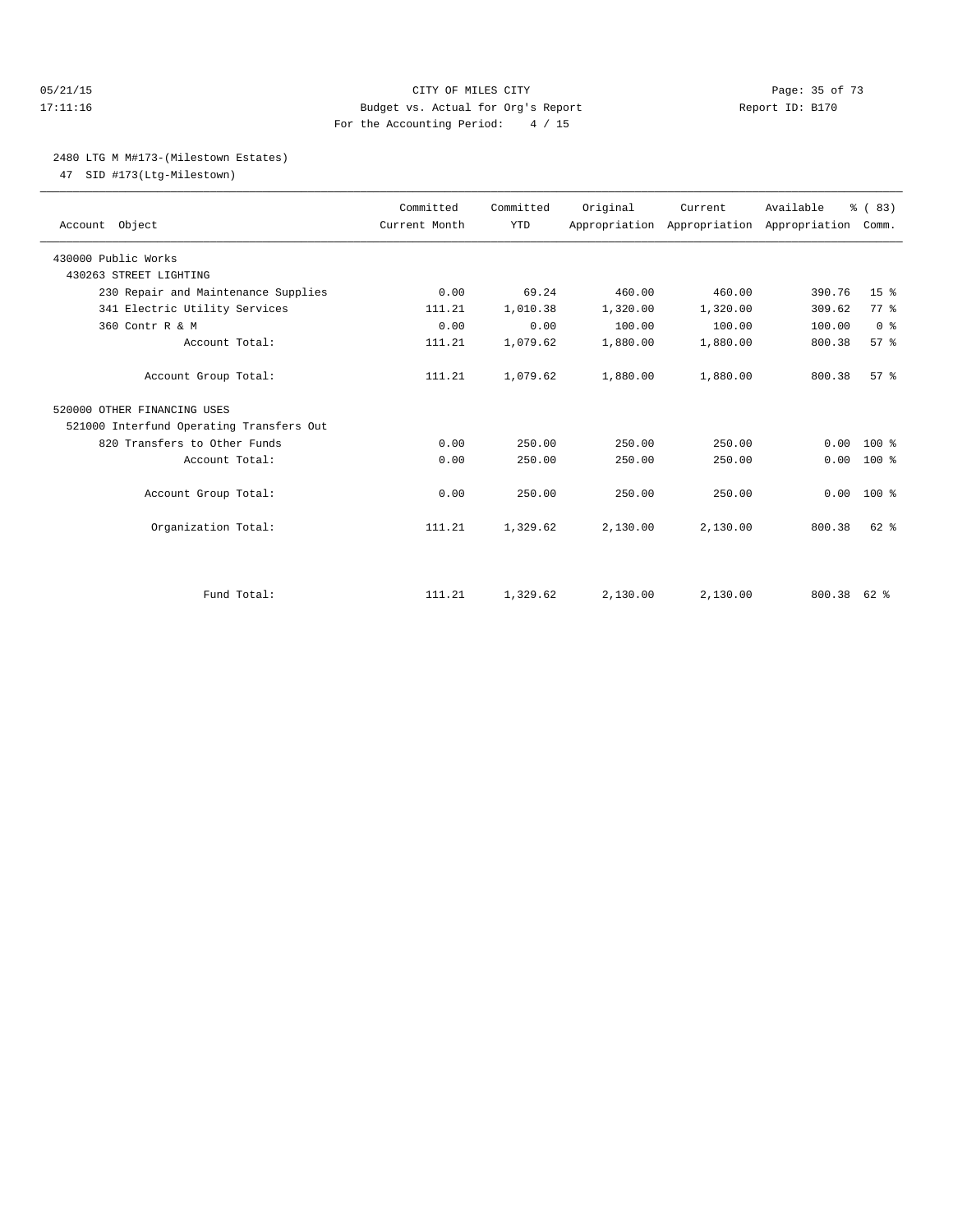#### 05/21/15 **Page: 36 of 73** CITY OF MILES CITY **CITY** CITY **Page: 36 of 73** 17:11:16 Budget vs. Actual for Org's Report Report ID: B170 For the Accounting Period: 4 / 15

————————————————————————————————————————————————————————————————————————————————————————————————————————————————————————————————————

# 2510 STR MAINT DIST #204

107 Paved St. Maint. Dist.#204

|                                         | Committed     | Committed  | Original   | Current    | Available                                       | % (83)         |
|-----------------------------------------|---------------|------------|------------|------------|-------------------------------------------------|----------------|
| Account Object                          | Current Month | YTD        |            |            | Appropriation Appropriation Appropriation Comm. |                |
| 410000 GENERAL GOVERNMENT               |               |            |            |            |                                                 |                |
| 411101 Labor Negotiations               |               |            |            |            |                                                 |                |
| 350 Professional Services               | 0.00          | 246.87     | 0.00       | 0.00       | $-246.87$                                       | $***$ %        |
| Account Total:                          | 0.00          | 246.87     | 0.00       | 0.00       | $-246.87$                                       | $***$ $%$      |
|                                         |               |            |            |            |                                                 |                |
| Account Group Total:                    | 0.00          | 246.87     | 0.00       | 0.00       | $-246.87$ *** \$                                |                |
| 430000 Public Works                     |               |            |            |            |                                                 |                |
| 430220 Operations                       |               |            |            |            |                                                 |                |
| 111 Salaries and Wages - Permanent      | 15,397.37     | 158,302.84 | 213,283.00 | 213,283.00 | 54,980.16                                       | 74 %           |
| 121 OVERTIME-PERMANENT                  | 108.78        | 5,097.42   | 5,919.00   | 5,919.00   | 821.58                                          | 86 %           |
| 131 VACATION                            | 2,017.41      | 11,467.38  | 10,000.00  | 10,000.00  | $-1,467.38$                                     | $115$ %        |
| 132 SICK LEAVE                          | 1,110.52      | 6,564.82   | 5,000.00   | 5,000.00   | $-1, 564.82$                                    | $131*$         |
| 133 OTHER LEAVE PAY                     | 0.00          | 0.00       | 685.00     | 685.00     | 685.00                                          | 0 <sup>8</sup> |
| 134 HOLIDAY PAY                         | 61.26         | 1,176.50   | 400.00     | 400.00     | $-776.50$                                       | $294$ $%$      |
| 141 Unemployment Insurance              | 84.15         | 824.75     | 1,099.00   | 1,099.00   | 274.25                                          | 75 %           |
| 142 Workers' Compensation               | 1,067.48      | 10,397.80  | 11,763.00  | 11,763.00  | 1,365.20                                        | 88 %           |
| 143 Health Insurance                    | 3,212.78      | 30,399.35  | 39,758.00  | 39,758.00  | 9,358.65                                        | 76 %           |
| 144 FICA                                | 1,371.64      | 13,417.65  | 18,688.00  | 18,688.00  | 5,270.35                                        | 72 %           |
| 145 PERS                                | 1,527.39      | 14,742.25  | 19,958.00  | 19,958.00  | 5, 215.75                                       | 74 %           |
| 196 CLOTHING ALLOTMENT                  | 0.00          | 679.50     | 600.00     | 600.00     | $-79.50$                                        | $113*$         |
| 210 Office Supplies and Materials       | 20.79         | 370.75     | 500.00     | 500.00     | 129.25                                          | 74 %           |
| 214 Small Items of Equipment            | 399.96        | 2,667.20   | 6,000.00   | 6,000.00   | 3,332.80                                        | 44 %           |
| 220 Operating Expenses                  | $-17.15$      | 12,868.47  | 15,000.00  | 15,000.00  | 2,131.53                                        | 86 %           |
| 222 Chemicals, Lab & Med Supplies       | 0.00          | 100.00     | 600.00     | 600.00     | 500.00                                          | $17*$          |
| 226 Clothing and Uniforms               | 408.78        | 480.00     | 550.00     | 550.00     | 70.00                                           | 87%            |
| 230 Repair and Maintenance Supplies     | 71.19         | 1,956.73   | 18,000.00  | 18,000.00  | 16,043.27                                       | $11$ %         |
| 231 Gas, Oil, Diesel Fuel, Grease, etc. | 5,276.94      | 32,650.42  | 36,000.00  | 36,000.00  | 3,349.58                                        | $91$ %         |
| 241 Consumable Tools                    | 0.00          | 0.00       | 50.00      | 50.00      | 50.00                                           | 0 <sup>8</sup> |
| 242 Sign Parts and Supplies             | 0.00          | 6,824.03   | 7,000.00   | 7,000.00   | 175.97                                          | 97%            |
| 311 Postage, Box Rent, Etc.             | 0.00          | 22.60      | 75.00      | 75.00      | 52.40                                           | $30*$          |
| 320 Printing, Duplicating, Typing &     | 0.00          | 0.00       | 100.00     | 100.00     | 100.00                                          | 0 <sup>8</sup> |
| 330 Publicity, Subscriptions & Dues     | 0.00          | 436.80     | 700.00     | 700.00     | 263.20                                          | 62 %           |
| 334 Memberships, Registrations & Dues   | 0.00          | 147.20     | 250.00     | 250.00     | 102.80                                          | 59 %           |
| 341 Electric Utility Services           | 93.90         | 918.10     | 1,000.00   | 1,000.00   | 81.90                                           | $92$ $%$       |
| 344 Gas Utility Service                 | 30.17         | 500.50     | 1,000.00   | 1,000.00   | 499.50                                          | 50%            |
| 345 Telephone                           | 170.07        | 1,887.38   | 2,000.00   | 2,000.00   | 112.62                                          | 94 %           |
| 346 Garbage Service                     | 0.00          | 0.00       | 175.00     | 175.00     | 175.00                                          | 0 <sup>8</sup> |
| 347 Internet                            | 0.00          | 0.00       | 200.00     | 200.00     | 200.00                                          | 0 <sup>8</sup> |
| 350 Professional Services               | 402.14        | 1,678.74   | 3,000.00   | 3,000.00   | 1,321.26                                        | 56 %           |
| 360 Contr R & M                         | 1,963.72      | 5,843.60   | 8,000.00   | 8,000.00   | 2,156.40                                        | 73 %           |
| 363 R&M Vehicles/Equip/Labor-PW         | 2,310.64      | 58,843.49  | 80,000.00  | 80,000.00  | 21, 156.51                                      | 74 %           |
| 370 Travel                              | 0.00          | 570.03     | 1,000.00   | 1,000.00   | 429.97                                          | 57 %           |
| 380 Training Services                   | 80.00         | 300.00     | 700.00     | 700.00     | 400.00                                          | 43 %           |
| 382 Books                               | 0.00          | 0.00       | 200.00     | 200.00     | 200.00                                          | 0 <sup>8</sup> |
| 511 Insurance on Buildings              | 0.00          | 791.43     | 792.00     | 792.00     | 0.57                                            | $100$ %        |
| 512 Insurance on Vehicles & Equipment   | 0.00          | 2,731.50   | 2,732.00   | 2,732.00   | 0.50                                            | 100 %          |
| 513 Liability                           | 0.00          | 900.00     | 0.00       | 0.00       | $-900.00$                                       | *** 응          |
| 531 Building & Office Rental            | 350.00        | 3,500.00   | 4,200.00   | 4,200.00   | 700.00                                          | 83 %           |
| 532 Land Rental                         | 0.00          | 5,023.38   | 8,100.00   | 8,100.00   | 3,076.62                                        | 62 %           |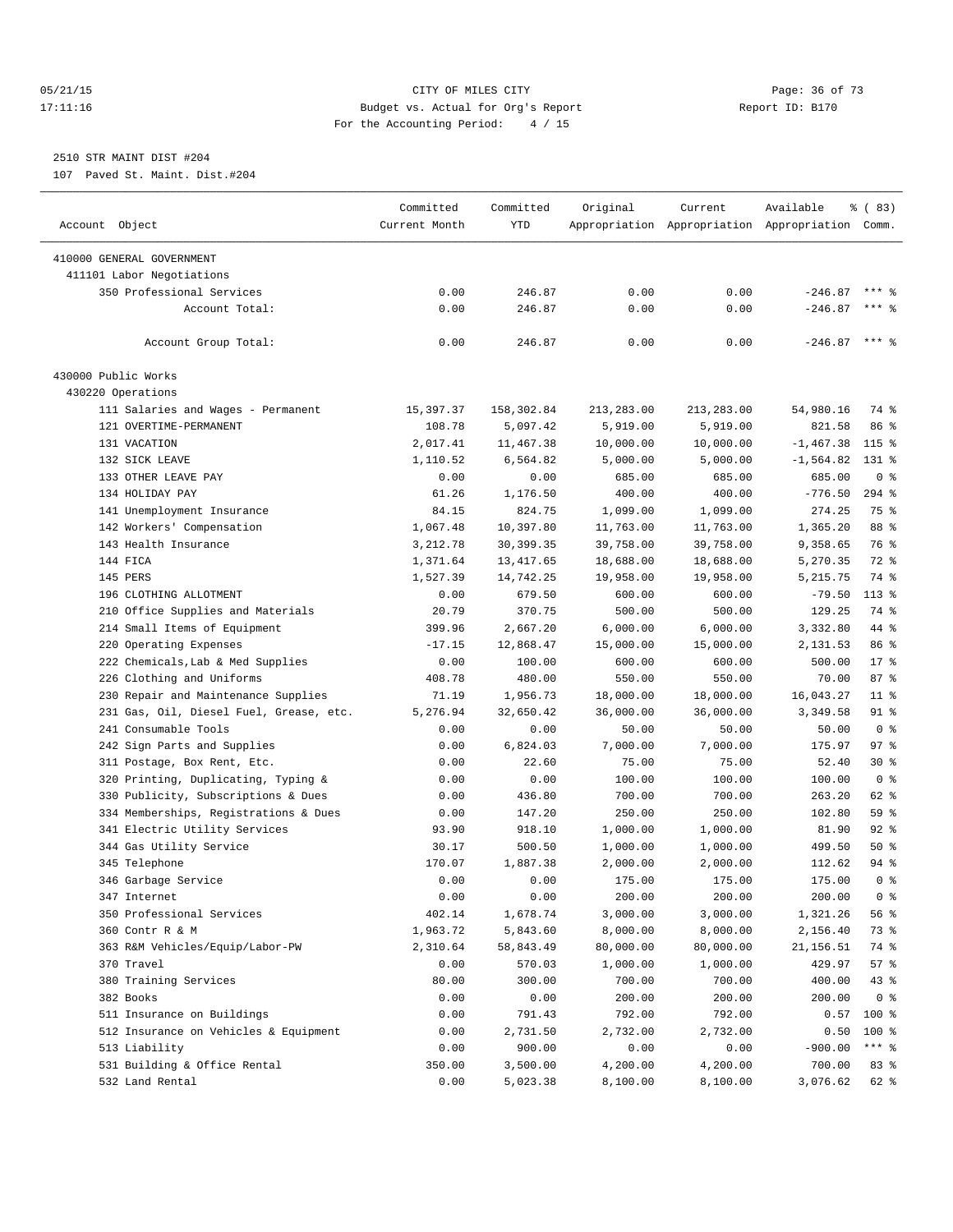#### 05/21/15 Page: 37 of 73 17:11:16 Budget vs. Actual for Org's Report Report ID: B170 For the Accounting Period: 4 / 15

## 2510 STR MAINT DIST #204

107 Paved St. Maint. Dist.#204

|                                          | Committed     | Committed     | Original     | Current      | Available                                 | % (83)         |
|------------------------------------------|---------------|---------------|--------------|--------------|-------------------------------------------|----------------|
| Account Object                           | Current Month | <b>YTD</b>    |              |              | Appropriation Appropriation Appropriation | Comm.          |
| Account Total:                           | 37,519.93     | 395,082.61    | 525,077.00   | 525,077.00   | 129,994.39                                | 75 %           |
| 430233 Roadway/Re-surfacing              |               |               |              |              |                                           |                |
| 350 Professional Services                | 794.37        | 15,612.50     | 297,000.00   | 302,830.00   | 287, 217.50                               | 5 <sup>°</sup> |
| Account Total:                           | 794.37        | 15,612.50     | 297,000.00   | 302,830.00   | 287, 217.50                               | 5 <sup>8</sup> |
| 430234 CURB AND GUTTER                   |               |               |              |              |                                           |                |
| 350 Professional Services                | 4,634.75      | 24,844.61     | 120,000.00   | 120,000.00   | 95, 155.39                                | $21$ %         |
| 940 Machinery & Equipment                | 0.00          | $-54, 406.55$ | 0.00         | 0.00         | 54,406.55                                 | $***$ $-$      |
| Account Total:                           | 4,634.75      | $-29,561.94$  | 120,000.00   | 120,000.00   | 149,561.94                                | $-25$ %        |
| 430235 Storm Drain & Culvert Maintenance |               |               |              |              |                                           |                |
| 230 Repair and Maintenance Supplies      | 4,806.68      | 14,650.95     | 25,000.00    | 25,000.00    | 10,349.05                                 | 59%            |
| Account Total:                           | 4,806.68      | 14,650.95     | 25,000.00    | 25,000.00    | 10,349.05                                 | $59*$          |
| Account Group Total:                     | 47,755.73     | 395,784.12    | 967,077.00   | 972,907.00   | 577,122.88                                | 41 %           |
| 510000 MISCELLANEOUS                     |               |               |              |              |                                           |                |
| 510330 Comprehensive Liability Insurance |               |               |              |              |                                           |                |
| 513 Liability                            | 0.00          | 4,135.32      | 4,136.00     | 4,136.00     | 0.68                                      | 100 %          |
| Account Total:                           | 0.00          | 4,135.32      | 4,136.00     | 4,136.00     | 0.68                                      | $100*$         |
| Account Group Total:                     | 0.00          | 4,135.32      | 4,136.00     | 4,136.00     | 0.68                                      | $100*$         |
| 520000 OTHER FINANCING USES              |               |               |              |              |                                           |                |
| 521000 Interfund Operating Transfers Out |               |               |              |              |                                           |                |
| 820 Transfers to Other Funds             | 2,002.11      | 192,796.61    | 204,165.00   | 204,165.00   | 11,368.39                                 | $94$ $%$       |
| Account Total:                           | 2,002.11      | 192,796.61    | 204,165.00   | 204,165.00   | 11,368.39                                 | 94 %           |
| Account Group Total:                     | 2,002.11      | 192,796.61    | 204,165.00   | 204,165.00   | 11,368.39                                 | 94 %           |
| Organization Total:                      | 49,757.84     | 592,962.92    | 1,175,378.00 | 1,181,208.00 | 588, 245.08                               | $50*$          |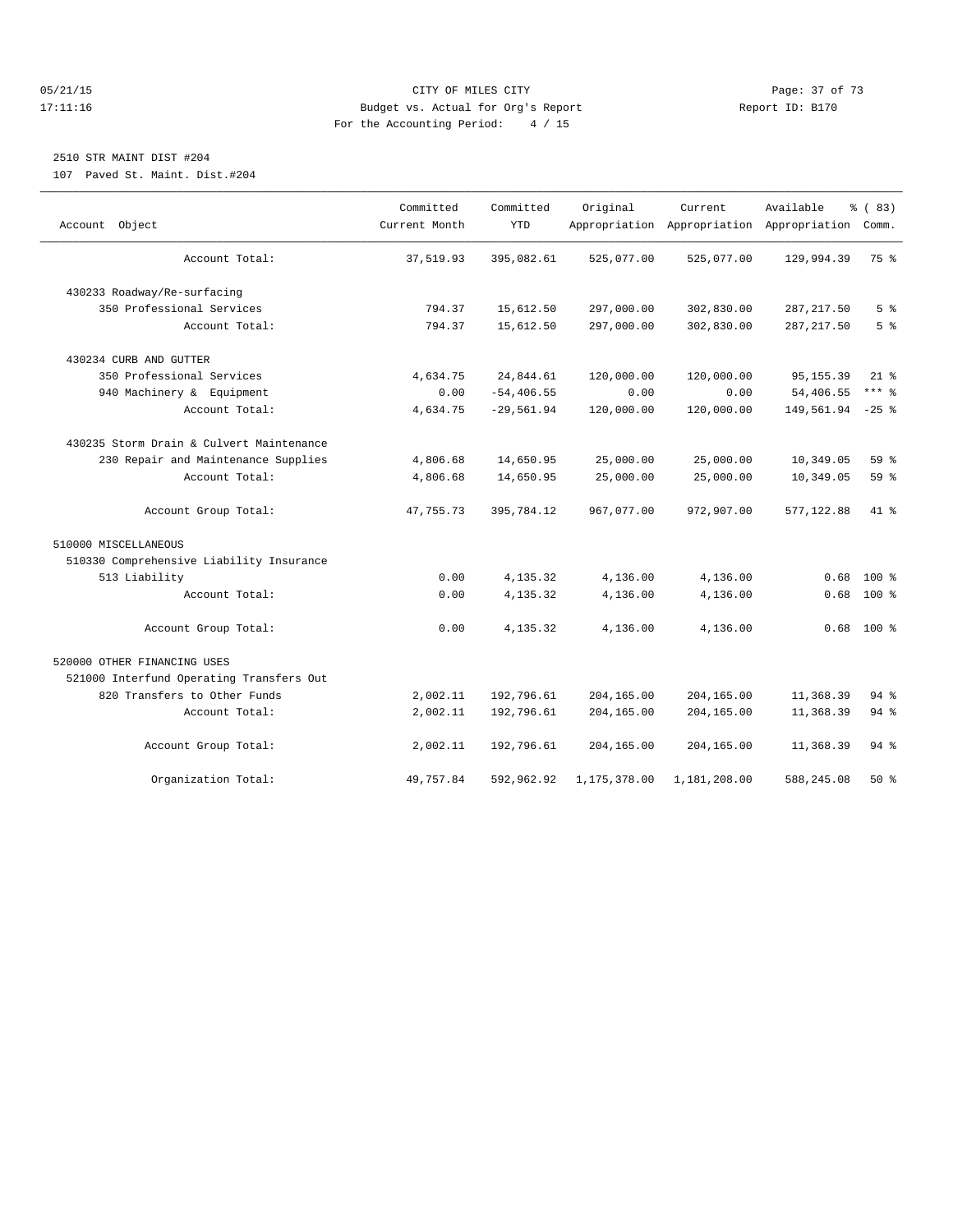#### 05/21/15 **Page: 38 of 73** CITY OF MILES CITY **CITY Page: 38 of 73** 17:11:16 Budget vs. Actual for Org's Report Report ID: B170 For the Accounting Period: 4 / 15

# 2510 STR MAINT DIST #204

108 Unpaved Street Maintenance

| Account Object                              | Committed<br>Current Month | Committed<br>YTD | Original                  | Current      | Available<br>Appropriation Appropriation Appropriation | % (83)<br>Comm.    |
|---------------------------------------------|----------------------------|------------------|---------------------------|--------------|--------------------------------------------------------|--------------------|
| 430000 Public Works<br>430220 Operations    |                            |                  |                           |              |                                                        |                    |
| 350 Professional Services                   | 118.00                     | 118.00           | 0.00                      | 0.00         | $-118.00$                                              | $***$ 8            |
| Account Total:                              | 118.00                     | 118.00           | 0.00                      | 0.00         | $-118.00$                                              | $***$ 2            |
| Account Group Total:<br>Organization Total: | 118.00<br>118.00           | 118.00<br>118.00 | 0.00<br>0.00              | 0.00<br>0.00 | $-118.00$<br>$-118.00$                                 | $***$ 2<br>$***$ 2 |
| Fund Total:                                 | 49,875.84                  | 593,080.92       | 1,175,378.00 1,181,208.00 |              | 588,127.08                                             | $50*$              |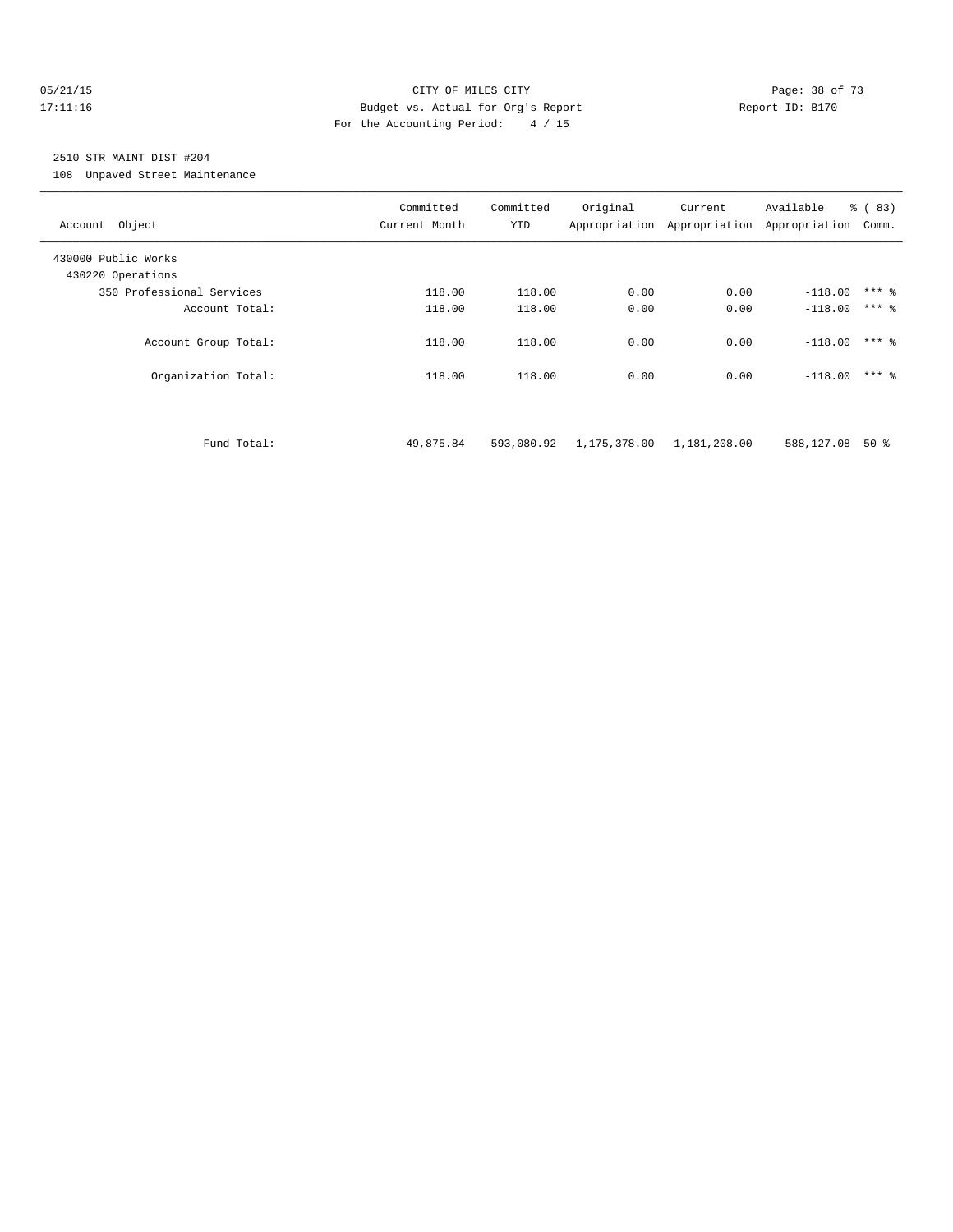#### 05/21/15 **Page: 39 of 73** CITY OF MILES CITY **CITY Page: 39 of 73** 17:11:16 Budget vs. Actual for Org's Report Report ID: B170 For the Accounting Period: 4 / 15

## 2520 STR MAINT DIST #205

108 Unpaved Street Maintenance

|                                         | Committed     | Committed       | Original   | Current    | Available                                       | % (83)         |
|-----------------------------------------|---------------|-----------------|------------|------------|-------------------------------------------------|----------------|
| Account Object                          | Current Month | YTD             |            |            | Appropriation Appropriation Appropriation Comm. |                |
| 410000 GENERAL GOVERNMENT               |               |                 |            |            |                                                 |                |
| 411101 Labor Negotiations               |               |                 |            |            |                                                 |                |
| 350 Professional Services               | 0.00          | 62.51           | 0.00       | 0.00       | $-62.51$                                        |                |
| Account Total:                          | 0.00          | 62.51           | 0.00       | 0.00       | $-62.51$                                        | $***$ 2        |
| Account Group Total:                    | 0.00          | 62.51           | 0.00       | 0.00       | $-62.51$ *** \$                                 |                |
| 430000 Public Works                     |               |                 |            |            |                                                 |                |
| 430220 Operations                       |               |                 |            |            |                                                 |                |
| 111 Salaries and Wages - Permanent      | 4,685.14      | 47,902.01       | 53,035.00  | 53,035.00  | 5,132.99                                        | 90%            |
| 121 OVERTIME-PERMANENT                  | 44.03         | 1,466.26        | 2,096.00   | 2,096.00   | 629.74                                          | 70 %           |
| 131 VACATION                            | 560.56        | 3,416.01        | 10,000.00  | 10,000.00  | 6,583.99                                        | $34$ $%$       |
| 132 SICK LEAVE                          | 306.10        | 1,860.14        | 5,000.00   | 5,000.00   | 3,139.86                                        | 37%            |
| 133 OTHER LEAVE PAY                     | 0.00          | 0.00            | 1,182.00   | 1,182.00   | 1,182.00                                        | 0 <sup>8</sup> |
| 134 HOLIDAY PAY                         | 15.76         | 299.08          | 400.00     | 400.00     | 100.92                                          | 75 %           |
| 141 Unemployment Insurance              | 25.26         | 248.33          | 333.00     | 333.00     | 84.67                                           | 75 %           |
| 142 Workers' Compensation               | 297.67        | 2,905.92        | 3,404.00   | 3,404.00   | 498.08                                          | 85%            |
| 143 Health Insurance                    | 953.77        | 9,098.96        | 11,747.00  | 11,747.00  | 2,648.04                                        | 77 %           |
| 144 FICA                                | 411.44        | 4,022.97        | 5,659.00   | 5,659.00   | 1,636.03                                        | 71 %           |
| 145 PERS                                | 458.47        | 4,444.11        | 6,044.00   | 6,044.00   | 1,599.89                                        | 74 %           |
| 196 CLOTHING ALLOTMENT                  | 0.00          | 205.50          | 180.00     | 180.00     | $-25.50$                                        | 114 %          |
| 210 Office Supplies and Materials       | 5.19          | 100.56          | 200.00     | 200.00     | 99.44                                           | 50%            |
| 214 Small Items of Equipment            | 99.99         | 668.55          | 3,000.00   | 3,000.00   | 2,331.45                                        | $22$ %         |
| 220 Operating Expenses                  | $-4.29$       | 3,341.95        | 3,500.00   | 3,500.00   | 158.05                                          | 95%            |
| 222 Chemicals, Lab & Med Supplies       | 0.00          | 0.00            | 500.00     | 500.00     | 500.00                                          | 0 <sup>8</sup> |
| 226 Clothing and Uniforms               | 102.17        | 119.98          | 150.00     | 150.00     | 30.02                                           | $80*$          |
| 230 Repair and Maintenance Supplies     | 17.82         | 451.17          | 5,000.00   | 5,000.00   | 4,548.83                                        | 9 <sub>8</sub> |
| 231 Gas, Oil, Diesel Fuel, Grease, etc. | 1,319.20      | 8,200.66        | 10,000.00  | 10,000.00  | 1,799.34                                        | $82$ $%$       |
| 242 Sign Parts and Supplies             | 0.00          | 1,705.64        | 2,600.00   | 2,600.00   | 894.36                                          | 66 %           |
|                                         |               |                 |            |            | 35.89                                           | $10*$          |
| 311 Postage, Box Rent, Etc.             | 0.00          | 4.11            | 40.00      | 40.00      |                                                 |                |
| 330 Publicity, Subscriptions & Dues     | 0.00          | 109.20<br>36.80 | 150.00     | 150.00     | 40.80                                           | 73 %<br>74 %   |
| 334 Memberships, Registrations & Dues   | 0.00          |                 | 50.00      | 50.00      | 13.20                                           |                |
| 341 Electric Utility Services           | 6.45          | 67.00           | 150.00     | 150.00     | 83.00                                           | 45 %           |
| 344 Gas Utility Service                 | 7.54          | 125.13          | 200.00     | 200.00     | 74.87                                           | 63 %           |
| 345 Telephone                           | 56.80         | 631.34          | 750.00     | 750.00     | 118.66                                          | 84 %           |
| 350 Professional Services               | 99.49         | 193.65          | 700.00     | 700.00     | 506.35                                          | $28$ %         |
| 360 Contr R & M                         | 74.31         | 559.74          | 1,000.00   | 1,000.00   | 440.26                                          | 56%            |
| 363 R&M Vehicles/Equip/Labor-PW         | 577.66        | 22,719.24       | 35,000.00  | 35,000.00  | 12,280.76                                       | 65 %           |
| 370 Travel                              | 0.00          | 142.51          | 250.00     | 250.00     | 107.49                                          | 57%            |
| 380 Training Services                   | 20.00         | 75.00           | 150.00     | 150.00     | 75.00                                           | 50%            |
| 382 Books                               | 0.00          | 0.00            | 100.00     | 100.00     | 100.00                                          | 0 <sup>8</sup> |
| 511 Insurance on Buildings              | 0.00          | 197.86          | 198.00     | 198.00     | 0.14                                            | $100$ %        |
| 512 Insurance on Vehicles & Equipment   | 0.00          | 782.52          | 783.00     | 783.00     | 0.48                                            | 100 %          |
| 513 Liability                           | 0.00          | 225.00          | 0.00       | 0.00       | $-225.00$                                       | $***$ $_{8}$   |
| 531 Building & Office Rental            | 166.66        | 1,666.60        | 2,000.00   | 2,000.00   | 333.40                                          | 83 %           |
| 532 Land Rental                         | 0.00          | 0.00            | 1,500.00   | 1,500.00   | 1,500.00                                        | 0 <sup>8</sup> |
| Account Total:                          | 10,307.19     | 117,993.50      | 167,051.00 | 167,051.00 | 49,057.50                                       | 71 %           |
| 430233 Roadway/Re-surfacing             |               |                 |            |            |                                                 |                |
| 350 Professional Services               | 0.00          | 5,749.73        | 375,903.00 | 375,903.00 | 370, 153. 27                                    | 2 <sup>8</sup> |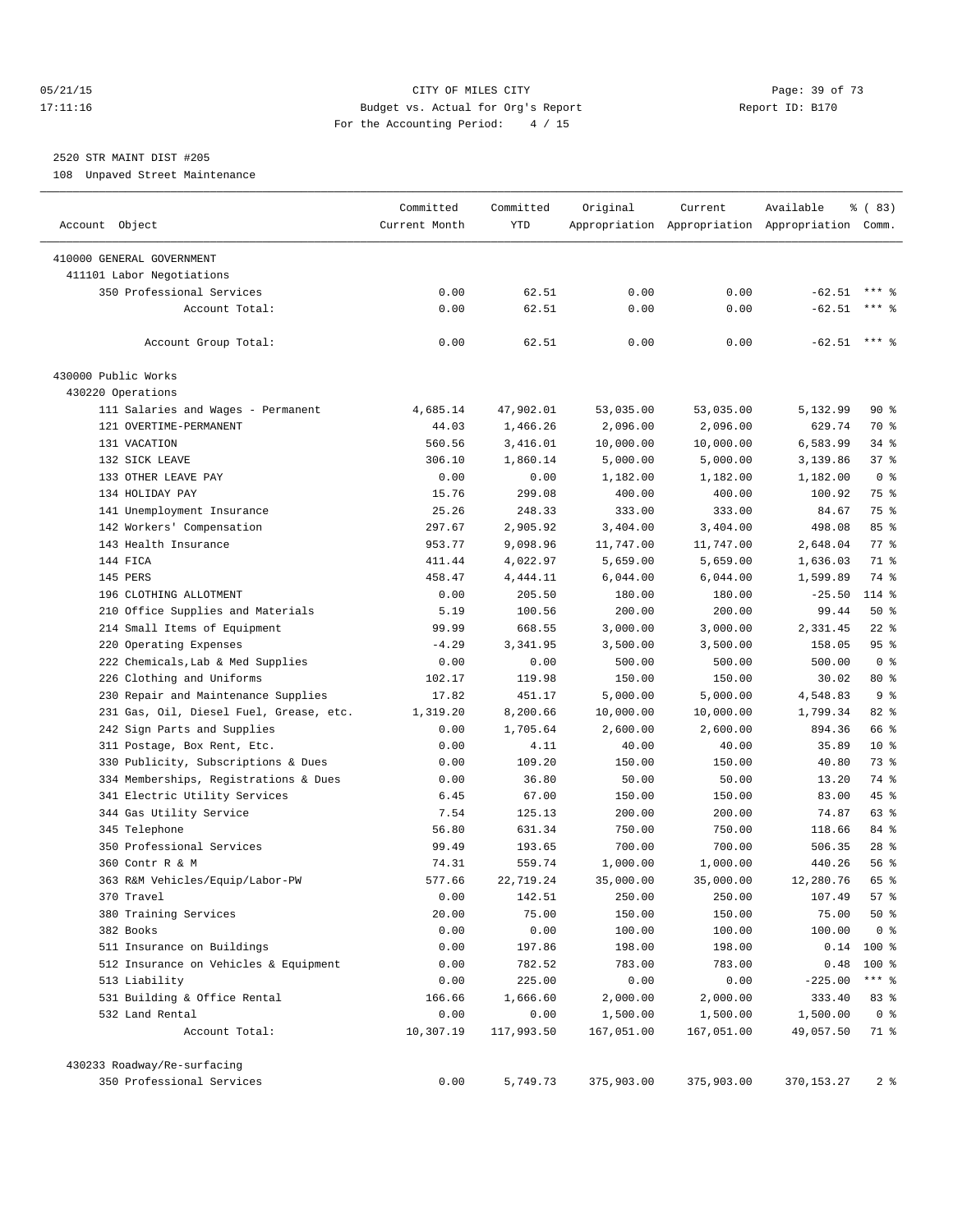#### 05/21/15 **Page: 40 of 73** CITY OF MILES CITY **CITY Page: 40 of 73** 17:11:16 Budget vs. Actual for Org's Report Report ID: B170 For the Accounting Period: 4 / 15

## 2520 STR MAINT DIST #205

108 Unpaved Street Maintenance

| Account Object                           | Committed<br>Current Month | Committed<br><b>YTD</b> | Original   | Current    | Available<br>Appropriation Appropriation Appropriation | % (83)<br>Comm. |
|------------------------------------------|----------------------------|-------------------------|------------|------------|--------------------------------------------------------|-----------------|
| Account Total:                           | 0.00                       | 5,749.73                | 375,903.00 | 375,903.00 | 370, 153. 27                                           | 2 <sup>8</sup>  |
| 430235 Storm Drain & Culvert Maintenance |                            |                         |            |            |                                                        |                 |
| 230 Repair and Maintenance Supplies      | 0.00                       | 307.07                  | 20,000.00  | 20,000.00  | 19,692.93                                              | 2 <sup>°</sup>  |
| Account Total:                           | 0.00                       | 307.07                  | 20,000.00  | 20,000.00  | 19,692.93                                              | 2 <sup>°</sup>  |
| Account Group Total:                     | 10,307.19                  | 124,050.30              | 562,954.00 | 562,954.00 | 438,903.70                                             | $22$ $%$        |
| 510000 MISCELLANEOUS                     |                            |                         |            |            |                                                        |                 |
| 510330 Comprehensive Liability Insurance |                            |                         |            |            |                                                        |                 |
| 513 Liability                            | 0.00                       | 571.80                  | 572.00     | 572.00     | 0.20                                                   | $100*$          |
| Account Total:                           | 0.00                       | 571.80                  | 572.00     | 572.00     | 0.20                                                   | $100*$          |
| Account Group Total:                     | 0.00                       | 571.80                  | 572.00     | 572.00     |                                                        | $0.20$ 100 %    |
| 520000 OTHER FINANCING USES              |                            |                         |            |            |                                                        |                 |
| 521000 Interfund Operating Transfers Out |                            |                         |            |            |                                                        |                 |
| 820 Transfers to Other Funds             | 1,060.90                   | 54, 554.63              | 58,015.00  | 58,015.00  | 3,460.37                                               | $94$ $%$        |
| Account Total:                           | 1,060.90                   | 54, 554.63              | 58,015.00  | 58,015.00  | 3,460.37                                               | $94$ $%$        |
| Account Group Total:                     | 1,060.90                   | 54, 554.63              | 58,015.00  | 58,015.00  | 3,460.37                                               | $94$ $%$        |
| Organization Total:                      | 11,368.09                  | 179,239.24              | 621,541.00 | 621,541.00 | 442,301.76                                             | 29%             |
|                                          |                            |                         |            |            |                                                        |                 |
| Fund Total:                              | 11,368.09                  | 179,239.24              | 621,541.00 | 621,541.00 | 442,301.76 29 %                                        |                 |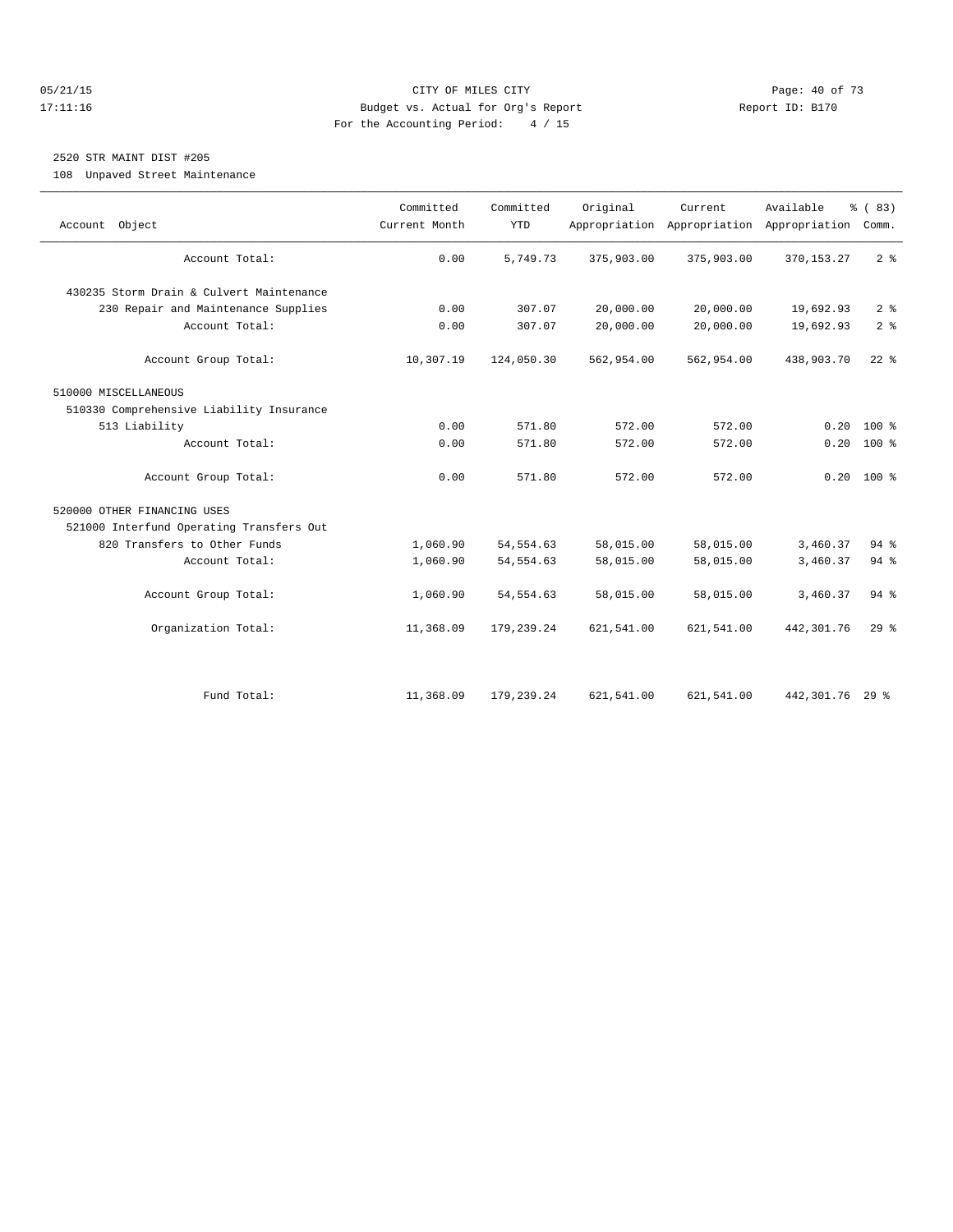#### 05/21/15 Page: 41 of 73 17:11:16 Budget vs. Actual for Org's Report Report ID: B170 For the Accounting Period: 4 / 15

#### 2540 STR MAINT DIST#207-(MILESTOWN ESTATES)

109 Milestown Estates Maintenance Dist.

| Account Object                           | Committed<br>Current Month | Committed<br><b>YTD</b> | Original | Current  | Available<br>Appropriation Appropriation Appropriation Comm. | % (83)           |
|------------------------------------------|----------------------------|-------------------------|----------|----------|--------------------------------------------------------------|------------------|
| 430000 Public Works                      |                            |                         |          |          |                                                              |                  |
| 430220 Operations                        |                            |                         |          |          |                                                              |                  |
| 111 Salaries and Wages - Permanent       | 243.85                     | 2,465.60                | 3,048.00 | 3,048.00 | 582.40                                                       | 81 %             |
| 121 OVERTIME-PERMANENT                   | 2.60                       | 88.29                   | 100.00   | 100.00   | 11.71                                                        | 88 %             |
| 131 VACATION                             | 31.70                      | 189.38                  | 300.00   | 300.00   | 110.62                                                       | 63 %             |
| 132 SICK LEAVE                           | 17.28                      | 102.79                  | 100.00   | 100.00   | $-2.79$                                                      | 103 <sub>8</sub> |
| 133 OTHER LEAVE PAY                      | 0.00                       | 0.00                    | 54.00    | 54.00    | 54.00                                                        | 0 <sup>8</sup>   |
| 134 HOLIDAY PAY                          | 1.76                       | 19.72                   | 20.00    | 20.00    | 0.28                                                         | 99 %             |
| 141 Unemployment Insurance               | 1.35                       | 12.93                   | 17.00    | 17.00    | 4.07                                                         | 76 %             |
| 142 Workers' Compensation                | 15.79                      | 151.61                  | 176.00   | 176.00   | 24.39                                                        | 86 %             |
| 143 Health Insurance                     | 50.15                      | 473.64                  | 602.00   | 602.00   | 128.36                                                       | 79 %             |
| 144 FICA                                 | 21.83                      | 210.38                  | 286.00   | 286.00   | 75.62                                                        | 74 %             |
| 145 PERS                                 | 24.27                      | 231.79                  | 305.00   | 305.00   | 73.21                                                        | 76 %             |
| 196 CLOTHING ALLOTMENT                   | 0.00                       | 10.50                   | 10.00    | 10.00    | $-0.50$                                                      | 105 <sup>8</sup> |
| 350 Professional Services                | 0.00                       | 3.12                    | 0.00     | 0.00     | $-3.12$                                                      | $***$ $-$        |
| Account Total:                           | 410.58                     | 3,959.75                | 5,018.00 | 5,018.00 | 1,058.25                                                     | 79 %             |
| Account Group Total:                     | 410.58                     | 3,959.75                | 5,018.00 | 5,018.00 | 1,058.25                                                     | 79 %             |
| 510000 MISCELLANEOUS                     |                            |                         |          |          |                                                              |                  |
| 510330 Comprehensive Liability Insurance |                            |                         |          |          |                                                              |                  |
| 513 Liability                            | 0.00                       | 29.10                   | 30.00    | 30.00    | 0.90                                                         | 97 <sub>8</sub>  |
| Account Total:                           | 0.00                       | 29.10                   | 30.00    | 30.00    | 0.90                                                         | 97 <sub>8</sub>  |
| Account Group Total:                     | 0.00                       | 29.10                   | 30.00    | 30.00    | 0.90                                                         | 97 <sub>8</sub>  |
| Organization Total:                      | 410.58                     | 3,988.85                | 5,048.00 | 5,048.00 | 1,059.15                                                     | 79 %             |
|                                          |                            |                         |          |          |                                                              |                  |
| Fund Total:                              | 410.58                     | 3,988.85                | 5,048.00 | 5,048.00 | $1,059.15$ 79 %                                              |                  |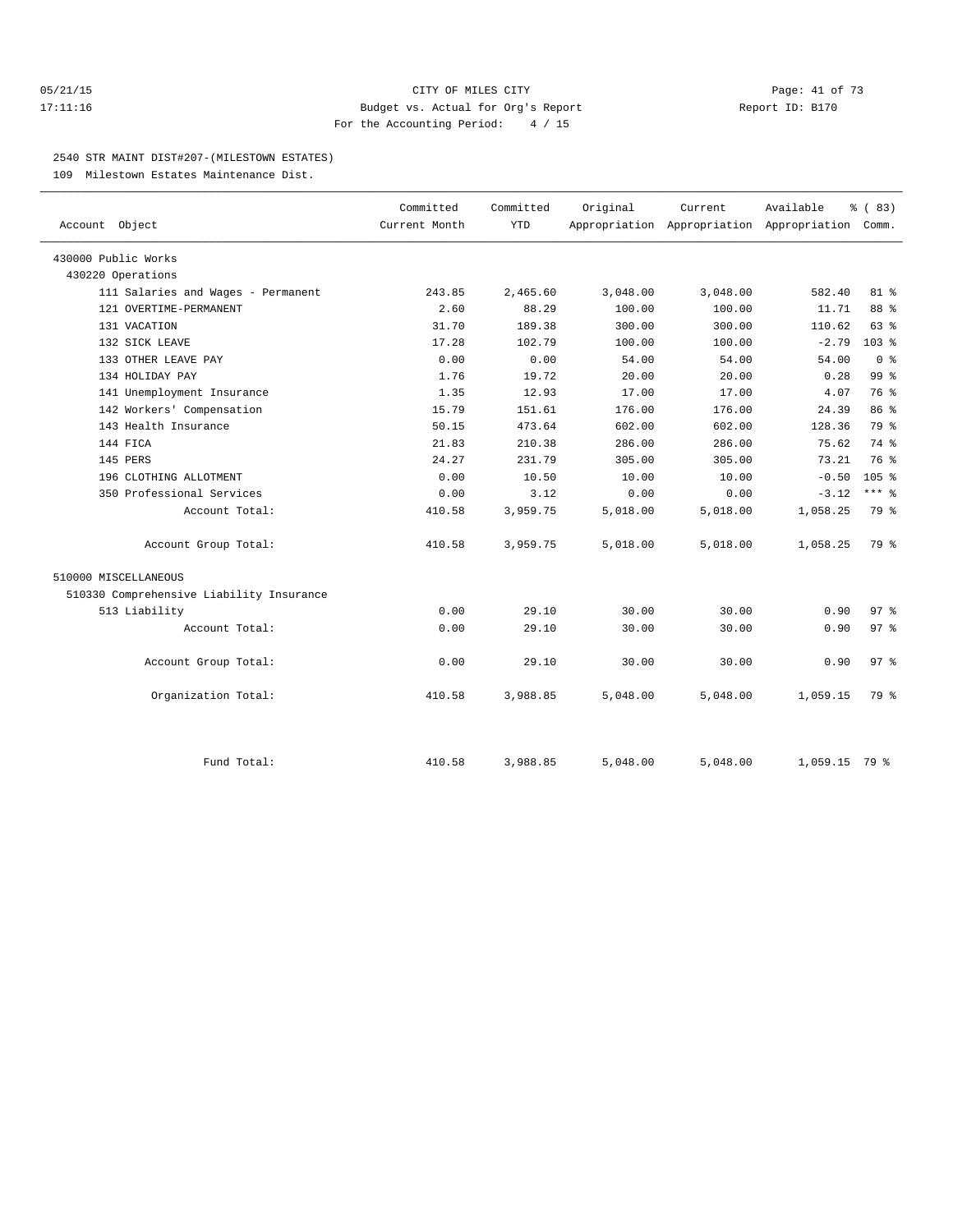#### 05/21/15 CITY OF MILES CITY Page: 42 of 73 17:11:16 Budget vs. Actual for Org's Report Report ID: B170 For the Accounting Period: 4 / 15

 2820 GAS TAX 34 Gas Tax

| Account Object                           | Committed<br>Current Month | Committed<br><b>YTD</b> | Original   | Current<br>Appropriation Appropriation Appropriation | Available   | % (83)<br>Comm. |  |
|------------------------------------------|----------------------------|-------------------------|------------|------------------------------------------------------|-------------|-----------------|--|
| 520000 OTHER FINANCING USES              |                            |                         |            |                                                      |             |                 |  |
| 521000 Interfund Operating Transfers Out |                            |                         |            |                                                      |             |                 |  |
| 820 Transfers to Other Funds             | 510.72                     | 5,587.59                | 6,129.00   | 6, 129.00                                            | 541.41      | 91 <sup>°</sup> |  |
| Account Total:                           | 510.72                     | 5,587.59                | 6,129.00   | 6,129.00                                             | 541.41      | 91.8            |  |
| 521204 TRANSFER:<br>SID 204              |                            |                         |            |                                                      |             |                 |  |
| 820 Transfers to Other Funds             | 0.00                       | 0.00                    | 87, 274.00 | 87, 274, 00                                          | 87, 274, 00 | 0 <sup>8</sup>  |  |
| Account Total:                           | 0.00                       | 0.00                    | 87, 274.00 | 87, 274.00                                           | 87, 274.00  | 0 <sup>8</sup>  |  |
| 521205 TRANSFER:<br>SID 205              |                            |                         |            |                                                      |             |                 |  |
| 820 Transfers to Other Funds             | 0.00                       | 0.00                    | 87, 274.00 | 87, 274.00                                           | 87, 274.00  | 0 <sup>8</sup>  |  |
| Account Total:                           | 0.00                       | 0.00                    | 87, 274.00 | 87, 274.00                                           | 87, 274.00  | 0 <sup>8</sup>  |  |
| Account Group Total:                     | 510.72                     | 5,587.59                | 180,677.00 | 180,677.00                                           | 175,089.41  | 3 <sup>8</sup>  |  |
| Organization Total:                      | 510.72                     | 5,587.59                | 180,677.00 | 180,677.00                                           | 175,089.41  | 3 <sup>8</sup>  |  |
|                                          |                            |                         |            |                                                      |             |                 |  |
| Fund Total:                              | 510.72                     | 5,587.59                | 180,677.00 | 180,677.00                                           | 175,089.41  | 3%              |  |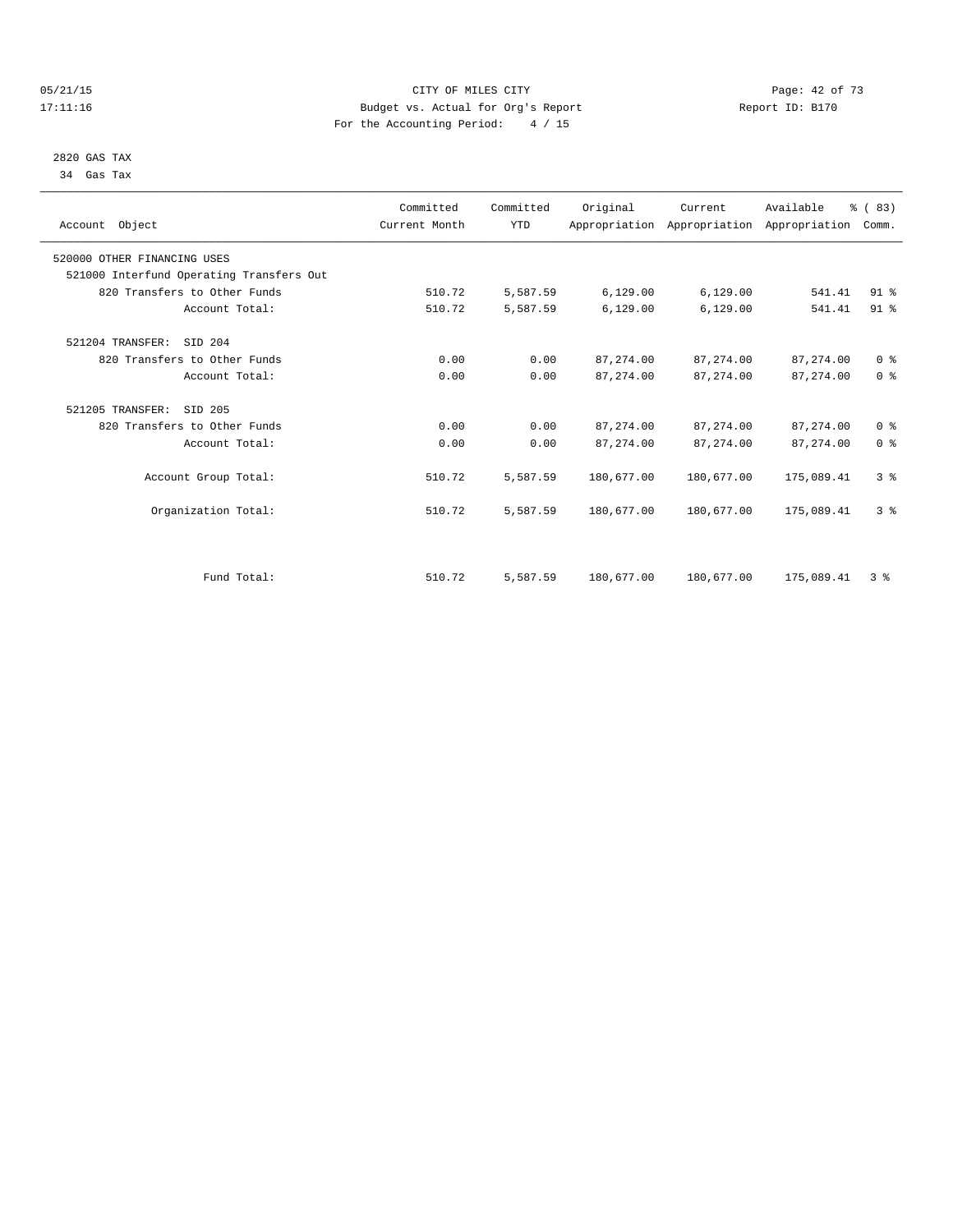#### 05/21/15 **Page: 43 of 73** CITY OF MILES CITY **CITY Page: 43 of 73** 17:11:16 Budget vs. Actual for Org's Report Report ID: B170 For the Accounting Period: 4 / 15

2850 911 EMERGENCY

105 Enhanced 911

| 420000 PUBLIC SAFETY<br>420140 Crime Control and Investigation (05)<br>210 Office Supplies and Materials<br>214 Small Items of Equipment<br>220 Operating Expenses<br>311 Postage, Box Rent, Etc.<br>320 Printing, Duplicating, Typing &<br>334 Memberships, Registrations & Dues<br>341 Electric Utility Services | 0.00<br>0.00<br>0.00<br>0.00<br>0.00<br>0.00<br>44.34<br>2,381.91<br>3,486.08<br>0.00 | 15,122.00<br>0.00<br>1,340.00<br>0.00<br>0.00<br>0.00<br>436.77<br>18,971.73<br>60, 345.65<br>0.00 | 1,000.00<br>3,350.00<br>15,000.00<br>200.00<br>200.00<br>200.00<br>1,854.00<br>25,000.00<br>72,000.00 | 1,000.00<br>3,350.00<br>15,000.00<br>200.00<br>200.00<br>200.00<br>1,854.00<br>25,000.00<br>72,000.00 | $-14, 122.00$<br>3,350.00<br>13,660.00<br>200.00<br>200.00<br>200.00<br>1,417.23<br>6,028.27 | $***$ $\frac{6}{5}$<br>0 <sup>8</sup><br>9%<br>0 <sup>8</sup><br>0 <sup>8</sup><br>0 <sup>8</sup><br>$24$ $%$<br>76 % |
|--------------------------------------------------------------------------------------------------------------------------------------------------------------------------------------------------------------------------------------------------------------------------------------------------------------------|---------------------------------------------------------------------------------------|----------------------------------------------------------------------------------------------------|-------------------------------------------------------------------------------------------------------|-------------------------------------------------------------------------------------------------------|----------------------------------------------------------------------------------------------|-----------------------------------------------------------------------------------------------------------------------|
|                                                                                                                                                                                                                                                                                                                    |                                                                                       |                                                                                                    |                                                                                                       |                                                                                                       |                                                                                              |                                                                                                                       |
|                                                                                                                                                                                                                                                                                                                    |                                                                                       |                                                                                                    |                                                                                                       |                                                                                                       |                                                                                              |                                                                                                                       |
|                                                                                                                                                                                                                                                                                                                    |                                                                                       |                                                                                                    |                                                                                                       |                                                                                                       |                                                                                              |                                                                                                                       |
|                                                                                                                                                                                                                                                                                                                    |                                                                                       |                                                                                                    |                                                                                                       |                                                                                                       |                                                                                              |                                                                                                                       |
|                                                                                                                                                                                                                                                                                                                    |                                                                                       |                                                                                                    |                                                                                                       |                                                                                                       |                                                                                              |                                                                                                                       |
|                                                                                                                                                                                                                                                                                                                    |                                                                                       |                                                                                                    |                                                                                                       |                                                                                                       |                                                                                              |                                                                                                                       |
|                                                                                                                                                                                                                                                                                                                    |                                                                                       |                                                                                                    |                                                                                                       |                                                                                                       |                                                                                              |                                                                                                                       |
|                                                                                                                                                                                                                                                                                                                    |                                                                                       |                                                                                                    |                                                                                                       |                                                                                                       |                                                                                              |                                                                                                                       |
|                                                                                                                                                                                                                                                                                                                    |                                                                                       |                                                                                                    |                                                                                                       |                                                                                                       |                                                                                              |                                                                                                                       |
| 345 Telephone                                                                                                                                                                                                                                                                                                      |                                                                                       |                                                                                                    |                                                                                                       |                                                                                                       |                                                                                              |                                                                                                                       |
| 350 Professional Services                                                                                                                                                                                                                                                                                          |                                                                                       |                                                                                                    |                                                                                                       |                                                                                                       | 11,654.35                                                                                    | 84 %                                                                                                                  |
| 370 Travel                                                                                                                                                                                                                                                                                                         |                                                                                       |                                                                                                    | 500.00                                                                                                | 500.00                                                                                                | 500.00                                                                                       | 0 <sup>8</sup>                                                                                                        |
| 380 Training Services                                                                                                                                                                                                                                                                                              | 0.00                                                                                  | 0.00                                                                                               | 2,000.00                                                                                              | 2,000.00                                                                                              | 2,000.00                                                                                     | 0 <sup>8</sup>                                                                                                        |
| 512 Insurance on Vehicles & Equipment                                                                                                                                                                                                                                                                              | 0.00                                                                                  | 124.41                                                                                             | 150.00                                                                                                | 150.00                                                                                                | 25.59                                                                                        | 83 %                                                                                                                  |
| 940 Machinery & Equipment                                                                                                                                                                                                                                                                                          | 0.00                                                                                  | 0.00                                                                                               | 25,000.00                                                                                             | 25,000.00                                                                                             | 25,000.00                                                                                    | 0 <sup>8</sup>                                                                                                        |
| 941 911 Eq & Software (2/01)                                                                                                                                                                                                                                                                                       | 0.00                                                                                  | 0.00                                                                                               | 50,000.00                                                                                             | 50,000.00                                                                                             | 50,000.00                                                                                    | 0 <sup>8</sup>                                                                                                        |
| Account Total:                                                                                                                                                                                                                                                                                                     | 5,912.33                                                                              | 96,340.56                                                                                          | 196,454.00                                                                                            | 196,454.00                                                                                            | 100, 113.44                                                                                  | 49 %                                                                                                                  |
| Account Group Total:                                                                                                                                                                                                                                                                                               | 5,912.33                                                                              | 96,340.56                                                                                          | 196,454.00                                                                                            | 196,454.00                                                                                            | 100, 113.44                                                                                  | 49 %                                                                                                                  |
| 520000 OTHER FINANCING USES                                                                                                                                                                                                                                                                                        |                                                                                       |                                                                                                    |                                                                                                       |                                                                                                       |                                                                                              |                                                                                                                       |
| 521000 Interfund Operating Transfers Out                                                                                                                                                                                                                                                                           |                                                                                       |                                                                                                    |                                                                                                       |                                                                                                       |                                                                                              |                                                                                                                       |
| 820 Transfers to Other Funds                                                                                                                                                                                                                                                                                       | 0.00                                                                                  | 83,845.64                                                                                          | 112,000.00                                                                                            | 112,000.00                                                                                            | 28, 154.36                                                                                   | 75 %                                                                                                                  |
| Account Total:                                                                                                                                                                                                                                                                                                     | 0.00                                                                                  | 83, 845.64                                                                                         | 112,000.00                                                                                            | 112,000.00                                                                                            | 28, 154.36                                                                                   | 75 %                                                                                                                  |
| Account Group Total:                                                                                                                                                                                                                                                                                               | 0.00                                                                                  | 83,845.64                                                                                          | 112,000.00                                                                                            | 112,000.00                                                                                            | 28, 154.36                                                                                   | 75 %                                                                                                                  |
| Organization Total:                                                                                                                                                                                                                                                                                                | 5,912.33                                                                              | 180,186.20                                                                                         | 308,454.00                                                                                            | 308,454.00                                                                                            | 128,267.80                                                                                   | 58 %                                                                                                                  |
| Fund Total:                                                                                                                                                                                                                                                                                                        | 5,912.33                                                                              | 180,186.20                                                                                         | 308,454.00                                                                                            | 308,454.00                                                                                            | 128,267.80                                                                                   | 58 %                                                                                                                  |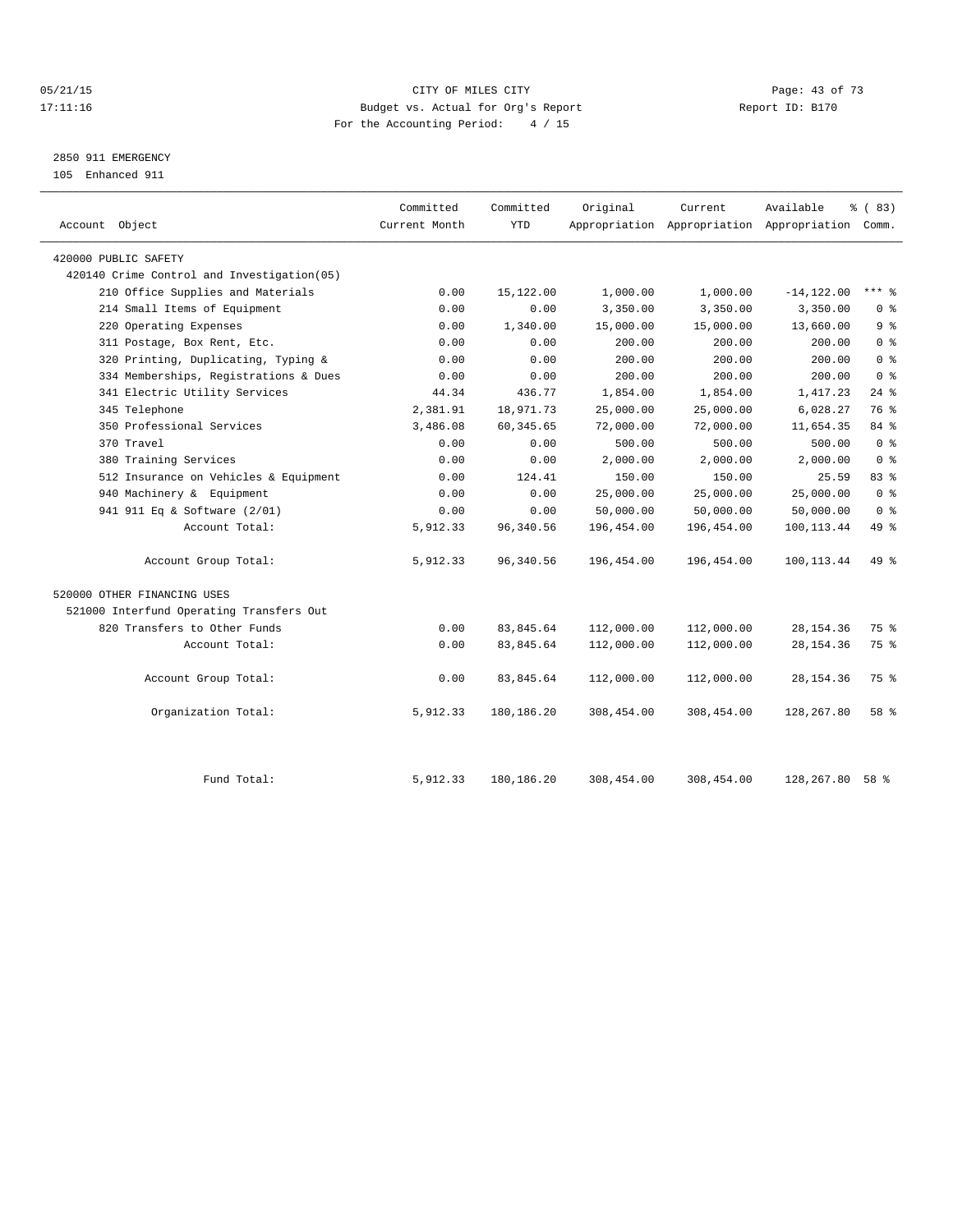#### 05/21/15 **Page: 44 of 73** CITY OF MILES CITY **Page: 44 of 73** 17:11:16 Budget vs. Actual for Org's Report Report ID: B170 For the Accounting Period: 4 / 15

## 2880 LIBRARY GRANTS

39 Partners Program

| Object<br>Account                                            | Committed<br>Current Month | Committed<br>YTD | Original<br>Appropriation | Current<br>Appropriation | Available<br>Appropriation | $\frac{6}{6}$ (83)<br>Comm. |
|--------------------------------------------------------------|----------------------------|------------------|---------------------------|--------------------------|----------------------------|-----------------------------|
| 460000 CULTURE AND RECREATION<br>460100 Library Services(16) |                            |                  |                           |                          |                            |                             |
| 311 Postage, Box Rent, Etc.                                  | 0.00                       | 2,360.00         | 4,900.00                  | 4,900.00                 | 2,540.00                   | 48 %                        |
| 382 Books                                                    | 0.00                       | 0.00             | 100.00                    | 100.00                   | 100.00                     | 0 <sup>8</sup>              |
| Account Total:                                               | 0.00                       | 2,360.00         | 5.000.00                  | 5.000.00                 | 2,640.00                   | 47.8                        |
| Account Group Total:                                         | 0.00                       | 2,360.00         | 5.000.00                  | 5.000.00                 | 2,640.00                   | 47.8                        |
| Organization Total:                                          | 0.00                       | 2,360.00         | 5.000.00                  | 5.000.00                 | 2,640.00                   | 47.8                        |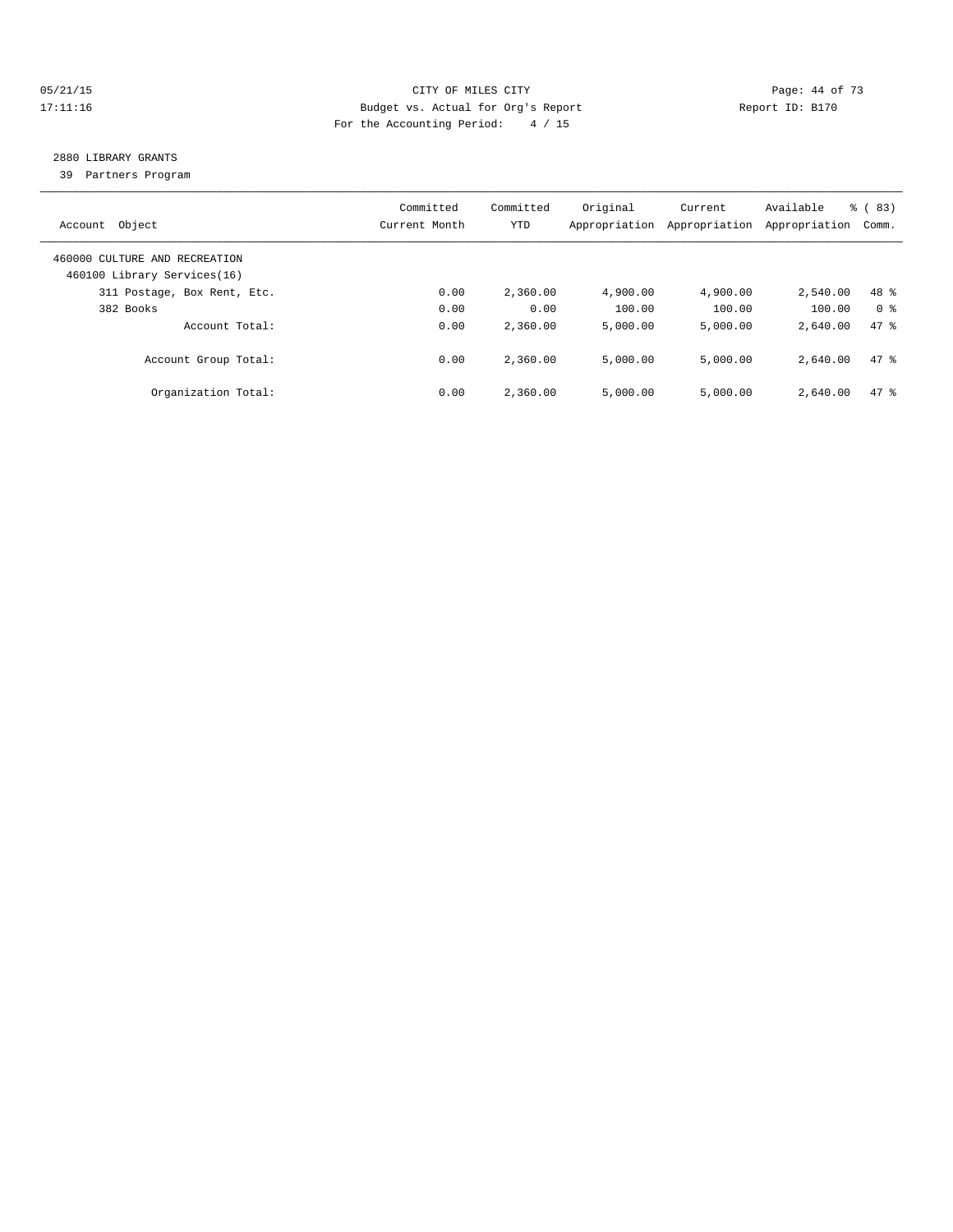#### 05/21/15 **Page: 45 of 73 CITY OF MILES CITY CITY Page: 45 of 73** 17:11:16 Budget vs. Actual for Org's Report Report ID: B170 For the Accounting Period: 4 / 15

#### 2880 LIBRARY GRANTS

41 Sagebrush Fed/Coal Sev Tax

| Object<br>Account                                            | Committed<br>Current Month | Committed<br>YTD | Original<br>Appropriation | Current<br>Appropriation | Available<br>Appropriation | % (83)<br>Comm. |
|--------------------------------------------------------------|----------------------------|------------------|---------------------------|--------------------------|----------------------------|-----------------|
| 460000 CULTURE AND RECREATION<br>460100 Library Services(16) |                            |                  |                           |                          |                            |                 |
| 210 Office Supplies and Materials                            | 0.00                       | 60.33            | 200.00                    | 200.00                   | 139.67                     | $30*$           |
|                                                              |                            |                  |                           |                          |                            |                 |
| 214 Small Items of Equipment                                 | 0.00                       | 0.00             | 1,800.00                  | 1,800.00                 | 1,800.00                   | 0 <sup>8</sup>  |
| 350 Professional Services                                    | 0.00                       | 2,356.00         | 3,000.00                  | 3,000.00                 | 644.00                     | 79 %            |
| 370 Travel                                                   | 0.00                       | 559.03           | 2,907.00                  | 2,907.00                 | 2,347.97                   | $19*$           |
| 380 Training Services                                        | 165.65                     | 165.65           | 1,000.00                  | 1,000.00                 | 834.35                     | $17*$           |
| Account Total:                                               | 165.65                     | 3,141.01         | 8,907.00                  | 8,907.00                 | 5,765.99                   | 35 <sup>8</sup> |
| Account Group Total:                                         | 165.65                     | 3,141.01         | 8,907.00                  | 8,907.00                 | 5,765.99                   | 35 <sup>8</sup> |
| Organization Total:                                          | 165.65                     | 3,141.01         | 8,907.00                  | 8,907.00                 | 5,765.99                   | 35 <sup>8</sup> |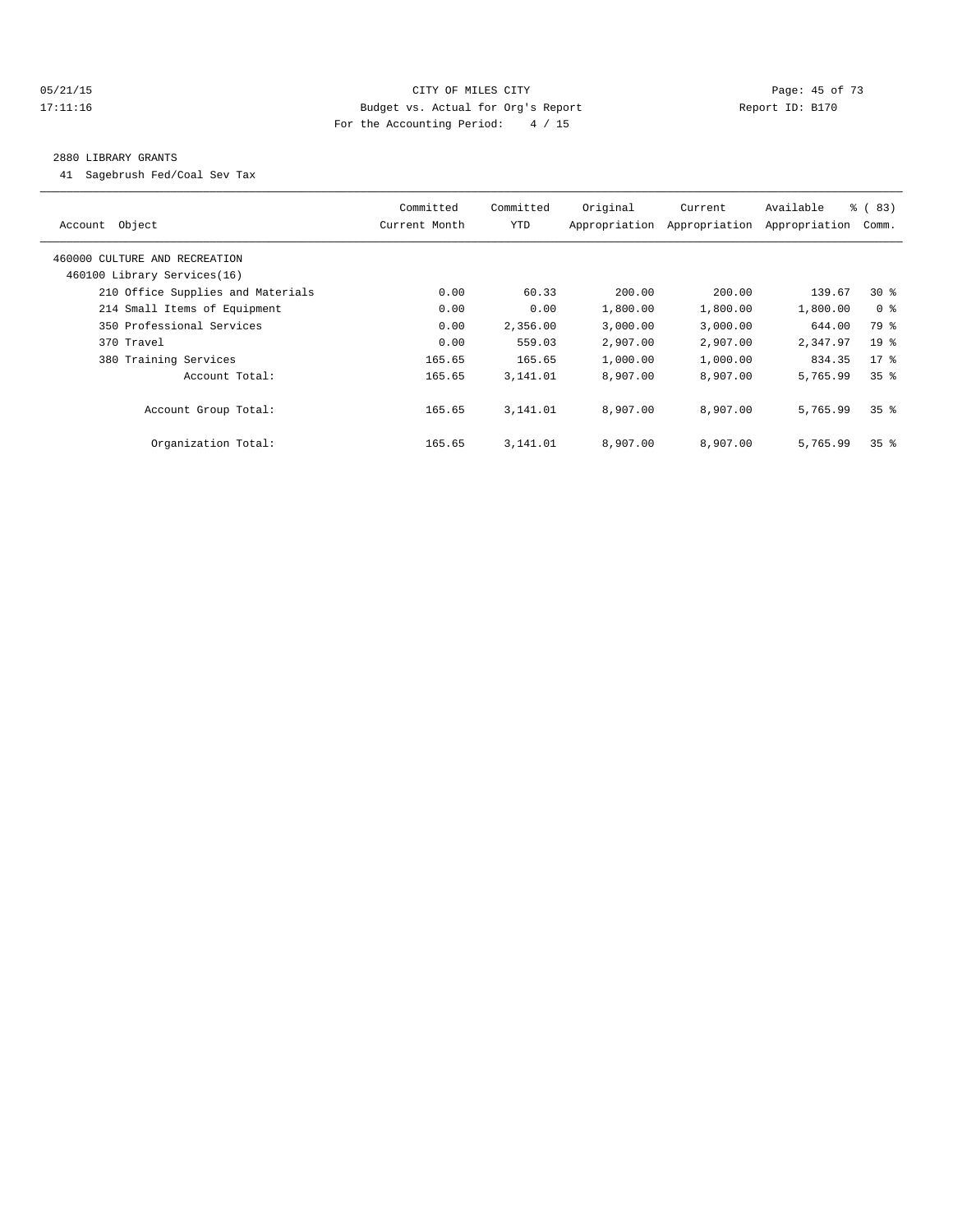#### 05/21/15 **Page: 46 of 73 CITY OF MILES CITY CITY Page: 46 of 73** 17:11:16 Budget vs. Actual for Org's Report Report ID: B170 For the Accounting Period: 4 / 15

#### 2880 LIBRARY GRANTS

43 State Aid Per Capita-Tech Serv

|                                   | Committed     | Committed  | Original      | Current       | Available     | % (83)         |
|-----------------------------------|---------------|------------|---------------|---------------|---------------|----------------|
| Object<br>Account                 | Current Month | <b>YTD</b> | Appropriation | Appropriation | Appropriation | Comm.          |
| 460000 CULTURE AND RECREATION     |               |            |               |               |               |                |
| 460100 Library Services(16)       |               |            |               |               |               |                |
| 210 Office Supplies and Materials | 0.00          | 0.00       | 417.00        | 417.00        | 417.00        | 0 <sup>8</sup> |
| 214 Small Items of Equipment      | 0.00          | 0.00       | 2,000.00      | 2,000.00      | 2,000.00      | 0 <sup>8</sup> |
| 350 Professional Services         | 0.00          | 897.00     | 5,399.00      | 5,399.00      | 4,502.00      | $17$ %         |
| 370 Travel                        | 0.00          | 0.00       | 4,000.00      | 4,000.00      | 4,000.00      | 0 <sup>8</sup> |
| Account Total:                    | 0.00          | 897.00     | 11,816.00     | 11,816.00     | 10,919.00     | 8 %            |
| Account Group Total:              | 0.00          | 897.00     | 11,816.00     | 11,816.00     | 10,919.00     | 8 %            |
| Organization Total:               | 0.00          | 897.00     | 11,816.00     | 11,816.00     | 10,919.00     | 8 %            |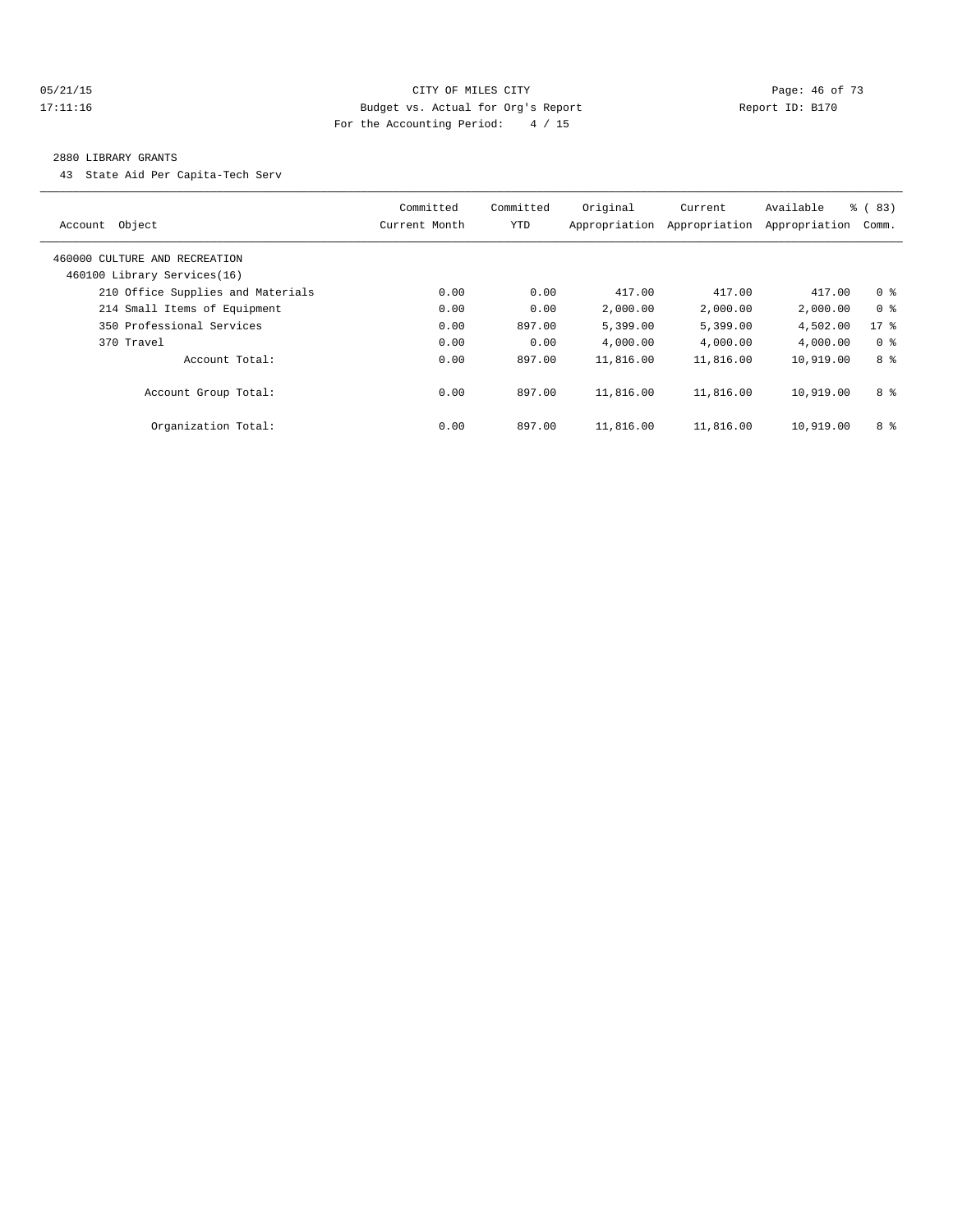#### 05/21/15 Page: 47 of 73 17:11:16 Budget vs. Actual for Org's Report Report ID: B170 For the Accounting Period: 4 / 15

## 2880 LIBRARY GRANTS

44 Humanities Grant

| Account Object                | Committed<br>Current Month | Committed<br>YTD | Original  | Current<br>Appropriation Appropriation | Available<br>Appropriation | $\frac{6}{6}$ (83)<br>Comm. |
|-------------------------------|----------------------------|------------------|-----------|----------------------------------------|----------------------------|-----------------------------|
| 460000 CULTURE AND RECREATION |                            |                  |           |                                        |                            |                             |
| 460100 Library Services(16)   |                            |                  |           |                                        |                            |                             |
| 350 Professional Services     | 0.00                       | 0.00             | 2,000.00  | 2,000.00                               | 2,000.00                   | 0 <sup>8</sup>              |
| 370 Travel                    | 0.00                       | 0.00             | 502.00    | 502.00                                 | 502.00                     | 0 <sup>8</sup>              |
| Account Total:                | 0.00                       | 0.00             | 2,502.00  | 2,502.00                               | 2,502.00                   | 0 <sup>8</sup>              |
| Account Group Total:          | 0.00                       | 0.00             | 2,502.00  | 2,502.00                               | 2,502.00                   | 0 <sup>8</sup>              |
| Organization Total:           | 0.00                       | 0.00             | 2,502.00  | 2,502.00                               | 2,502.00                   | 0 <sup>8</sup>              |
|                               |                            |                  |           |                                        |                            |                             |
| Fund Total:                   | 165.65                     | 6,398.01         | 28,225.00 | 28,225.00                              | 21,826.99                  | $23$ %                      |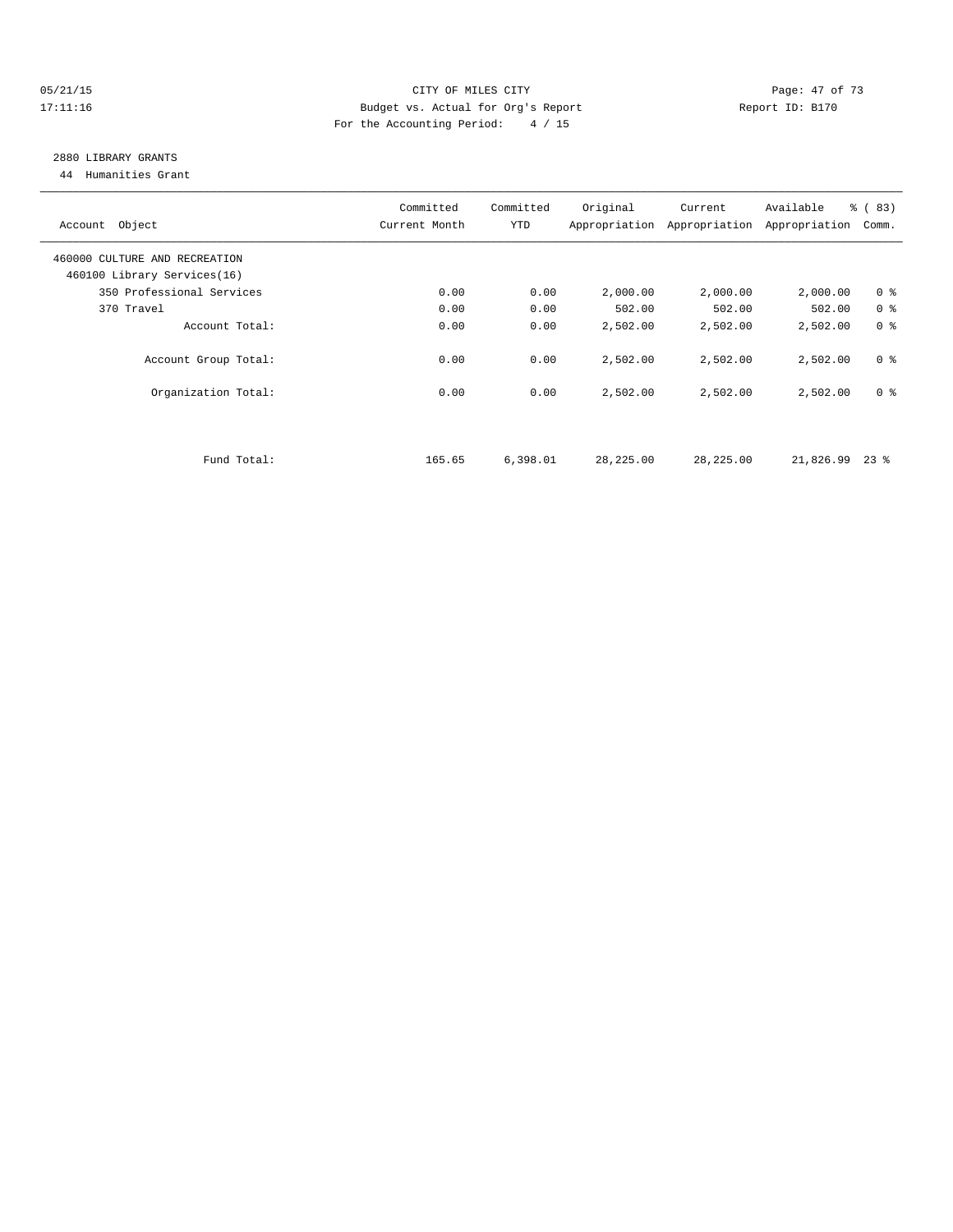#### 05/21/15 **Page: 48 of 73** CITY OF MILES CITY **CITY Page: 48 of 73** 17:11:16 Budget vs. Actual for Org's Report Report ID: B170 For the Accounting Period: 4 / 15

2935 Historic Preservation

11 Historic Preservation

|                                                | Committed     | Committed  | Original   | Current    | Available                                       | % (83)          |
|------------------------------------------------|---------------|------------|------------|------------|-------------------------------------------------|-----------------|
| Account Object                                 | Current Month | <b>YTD</b> |            |            | Appropriation Appropriation Appropriation Comm. |                 |
| 460000 CULTURE AND RECREATION                  |               |            |            |            |                                                 |                 |
| 460461 Historic Preservation-Administration    |               |            |            |            |                                                 |                 |
| 111 Salaries and Wages - Permanent             | $-312.50$     | 2,098.00   | 2,098.00   | 2,098.00   | 0.00                                            | $100*$          |
| 131 VACATION                                   | $-86.60$      | 33.00      | 33.00      | 33.00      | 0.00                                            | $100*$          |
| 132 SICK LEAVE                                 | $-116.86$     | 33.00      | 33.00      | 33.00      | 0.00                                            | 100 %           |
| 141 Unemployment Insurance                     | $-2.59$       | 10.00      | 10.00      | 10.00      | 0.00                                            | $100*$          |
| 142 Workers' Compensation                      | $-9.35$       | 25.00      | 25.00      | 25.00      | 0.00                                            | $100*$          |
| 144 FICA                                       | $-49.02$      | 165.00     | 165.00     | 165.00     | 0.00                                            | 100 %           |
| 145 PERS                                       | $-51.56$      | 177.00     | 177.00     | 177.00     | 0.00                                            | $100*$          |
| 210 Office Supplies and Materials              | 77.09         | 439.69     | 750.00     | 750.00     | 310.31                                          | 59 <sub>8</sub> |
| 220 Operating Expenses                         | 0.00          | 0.00       | 200.00     | 200.00     | 200.00                                          | 0 <sup>8</sup>  |
| 311 Postage, Box Rent, Etc.                    | 201.78        | 207.53     | 0.00       | 0.00       | $-207.53$ *** %                                 |                 |
| 320 Printing, Duplicating, Typing &            | 0.00          | 0.00       | 200.00     | 200.00     | 200.00                                          | 0 <sup>8</sup>  |
| 330 Publicity, Subscriptions & Dues            | 0.00          | 25.00      | 125.00     | 125.00     | 100.00                                          | $20*$           |
| 345 Telephone                                  | 0.00          | 662.43     | 600.00     | 600.00     | $-62.43$                                        | $110*$          |
| 350 Professional Services                      | 29.70         | 74.70      | 0.00       | 0.00       | $-74.70$                                        | $***$ 8         |
| 360 Contr R & M                                | 128.12        | 477.19     | 100.00     | 100.00     | $-377.19$                                       | 477 %           |
| 370 Travel                                     | 25.00         | 115.36     | 985.00     | 985.00     | 869.64                                          | $12*$           |
| 531 Building & Office Rental                   | 0.00          | 900.00     | 0.00       | 0.00       | $-900.00$                                       | $***$ $_{8}$    |
| Account Total:                                 | $-166.79$     | 5,442.90   | 5,501.00   | 5,501.00   | 58.10                                           | 99 %            |
| 460465 Historic Preservation- CDGB-ED Grant    |               |            |            |            |                                                 |                 |
| 311 Postage, Box Rent, Etc.                    | 0.00          | 241.90     | 0.00       | 0.00       | $-241.90$                                       | $***$ 8         |
| 330 Publicity, Subscriptions & Dues            | 0.00          | 419.72     | 0.00       | 0.00       | $-419.72$                                       | $***$ $_{8}$    |
| 350 Professional Services                      | 0.00          | 4,503.21   | 7,500.00   | 7,500.00   | 2,996.79                                        | 60 %            |
| 370 Travel                                     | 0.00          | 2,276.84   | 0.00       | 0.00       | $-2, 276.84$                                    | $***$ 8         |
| Account Total:                                 | 0.00          | 7,441.67   | 7,500.00   | 7,500.00   | 58.33                                           | 99 <sub>8</sub> |
| 460466 Historic Preservation- Montana Main St. |               |            |            |            |                                                 |                 |
| 350 Professional Services                      | 0.00          | 9,775.00   | 8,216.00   | 8,216.00   | $-1,559.00$                                     | 119 %           |
| 370 Travel                                     | 0.00          | 225.00     | 0.00       | 0.00       | $-225.00$                                       | $***$ 8         |
| Account Total:                                 | 0.00          | 10,000.00  | 8,216.00   | 8,216.00   | $-1,784.00$ 122 %                               |                 |
| Account Group Total:                           | $-166.79$     | 22,884.57  | 21, 217.00 | 21, 217.00 | $-1,667.57$ 108 %                               |                 |
| Organization Total:                            | $-166.79$     | 22,884.57  | 21, 217.00 | 21, 217.00 | $-1,667.57$ 108 %                               |                 |
| Fund Total:                                    | $-166.79$     | 22,884.57  | 21, 217.00 | 21, 217.00 | $-1,667.57$ 108 %                               |                 |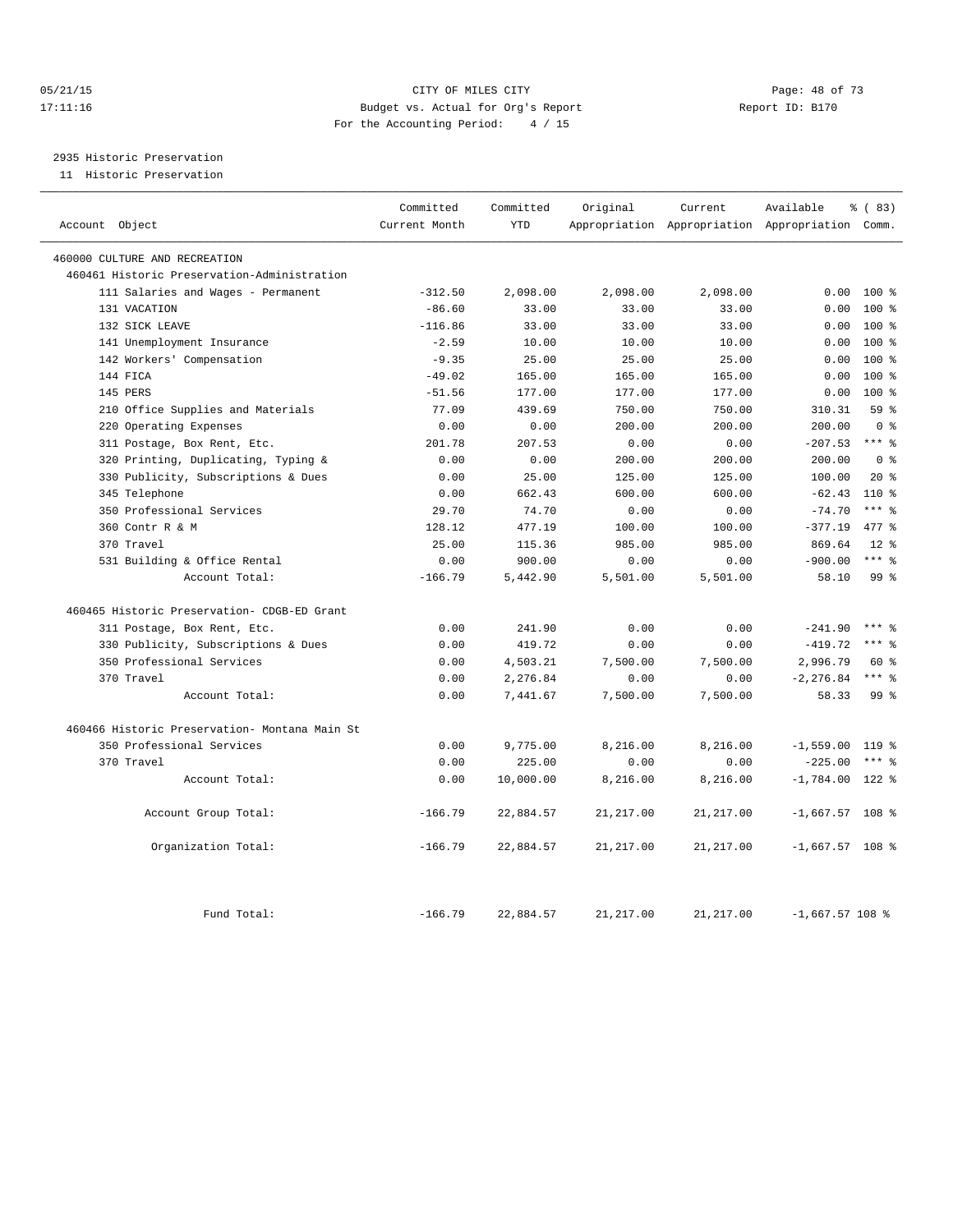#### 05/21/15 **Page: 49 of 73** CITY OF MILES CITY **CITY** CITY **Page: 49 of 73** 17:11:16 Budget vs. Actual for Org's Report Report ID: B170 For the Accounting Period: 4 / 15

————————————————————————————————————————————————————————————————————————————————————————————————————————————————————————————————————

#### 2985 RETIRED SENIOR VOLUNTEER PROG (RSVP)

15 Retired Senior Volunteer Program

|                                       | Committed     | Committed  | Original  | Current   | Available                                       | 8 (83)                 |
|---------------------------------------|---------------|------------|-----------|-----------|-------------------------------------------------|------------------------|
| Account Object                        | Current Month | YTD        |           |           | Appropriation Appropriation Appropriation Comm. |                        |
| 450000 Social and Economic Services   |               |            |           |           |                                                 |                        |
| 450300 RSVP-FEDERAL GRANT- CUSTER     |               |            |           |           |                                                 |                        |
| 111 Salaries and Wages - Permanent    | 3,072.63      | 28,587.82  | 40,359.00 | 40,359.00 | 11,771.18                                       | 71 %                   |
| 131 VACATION                          | 70.77         | 2,077.66   | 0.00      | 0.00      | $-2,077.66$                                     | $***$ $-$              |
| 132 SICK LEAVE                        | 35.39         | 982.25     | 0.00      | 0.00      | $-982.25$                                       | *** 응                  |
| 133 OTHER LEAVE PAY                   | 0.00          | 542.69     | 0.00      | 0.00      | $-542.69$                                       | $***$ $%$              |
| 141 Unemployment Insurance            | 14.31         | 148.88     | 134.00    | 134.00    | $-14.88$                                        | $111*$                 |
| 142 Workers' Compensation             | 39.02         | 406.97     | 420.00    | 420.00    | 13.03                                           | $97$ $%$               |
| 143 Health Insurance                  | 0.00          | 5,499.92   | 7,980.00  | 7,980.00  | 2,480.08                                        | 69 %                   |
| 144 FICA                              | 243.18        | 2,530.05   | 3,120.00  | 3,120.00  | 589.95                                          | 81 %                   |
| 145 PERS                              | 259.70        | 2,703.47   | 2,856.00  | 2,856.00  | 152.53                                          | 95%                    |
| 210 Office Supplies and Materials     | 0.00          | 369.60     | 1,434.00  | 1,434.00  | 1,064.40                                        | $26$ %                 |
| 214 Small Items of Equipment          | 0.00          | 752.99     | 0.00      | 0.00      | $-752.99$                                       | $***$ $-$              |
| 220 Operating Expenses                | 0.00          | 400.00     | 0.00      | 0.00      | $-400.00$                                       | $***$ $-$              |
| 345 Telephone                         | 0.00          | 452.52     | 0.00      | 0.00      | $-452.52$                                       | $***$ $-$              |
| 370 Travel                            | 0.00          | 788.06     | 4,425.00  | 4,425.00  | 3,636.94                                        | 18 <sup>°</sup>        |
| Account Total:                        | 3,735.00      | 46, 242.88 | 60,728.00 | 60,728.00 | 14,485.12                                       | 76 %                   |
|                                       |               |            |           |           |                                                 |                        |
| 450330 RSVP Non-Federal -Custer       |               |            |           |           |                                                 |                        |
| 111 Salaries and Wages - Permanent    | $-717.71$     | 0.00       | 5,225.00  | 5,225.00  | 5,225.00                                        | 0 <sup>8</sup>         |
| 141 Unemployment Insurance            | 0.00          | 0.00       | 10.00     | 10.00     | 10.00                                           | 0 <sup>8</sup>         |
| 142 Workers' Compensation             | 0.00          | 0.00       | 30.00     | 30.00     | 30.00                                           | 0 <sup>8</sup>         |
| 144 FICA                              | 0.00          | 0.00       | 424.00    | 424.00    | 424.00                                          | 0 <sup>8</sup>         |
| 145 PERS                              | 0.00          | 0.00       | 371.00    | 371.00    | 371.00                                          | 0 <sup>8</sup>         |
| 210 Office Supplies and Materials     | 0.00          | 19.99      | 0.00      | 0.00      | $-19.99$                                        | $***$ $%$              |
| 220 Operating Expenses                | 0.00          | 5,591.06   | 4,560.00  | 4,560.00  | $-1,031.06$                                     | $123$ %                |
| 311 Postage, Box Rent, Etc.           | 67.25         | 574.06     | 0.00      | 0.00      | $-574.06$                                       | $***$ $%$              |
| 330 Publicity, Subscriptions & Dues   | 0.00          | 0.00       | 140.00    | 140.00    | 140.00                                          | 0 <sup>8</sup>         |
| 334 Memberships, Registrations & Dues | 0.00          | 150.00     | 150.00    | 150.00    | 0.00                                            | $100*$                 |
| 345 Telephone                         | 0.00          | 873.86     | 1,680.00  | 1,680.00  | 806.14                                          | $52$ $%$               |
| 370 Travel                            | 13.50         | 156.50     | 500.00    | 500.00    | 343.50                                          | $31$ $%$               |
| 512 Insurance on Vehicles & Equipment | 595.95        | 295.25     | 300.00    | 300.00    | 4.75                                            | 98 %                   |
| 513 Liability                         | 440.18        | $-396.71$  | 837.00    | 837.00    | 1,233.71                                        | $-47$ %                |
| 530 Rent                              | 0.00          | 2,100.00   | 4,650.00  | 4,650.00  | 2,550.00                                        | $45$ %                 |
| Account Total:                        | 399.17        | 9,364.01   | 18,877.00 | 18,877.00 | 9,512.99                                        | 50%                    |
|                                       |               |            |           |           |                                                 |                        |
| 450340 RSVP FEDERAL GRANT- FALLON     |               |            |           |           |                                                 |                        |
| 111 Salaries and Wages - Permanent    | 367.76        | 2,651.17   | 11,621.00 | 11,621.00 | 8,969.83                                        | $23$ $%$               |
| 131 VACATION                          | 11.14         | 11.14      | 0.00      | 0.00      | $-11.14$                                        | $***$ $_{8}$           |
| 132 SICK LEAVE                        | 5.57          | 62.16      | 0.00      | 0.00      | $-62.16$                                        | *** 응                  |
| 141 Unemployment Insurance            | 1.73          | 11.52      | 52.00     | 52.00     | 40.48                                           | $22$ %                 |
| 142 Workers' Compensation             | 4.72          | 30.43      | 144.00    | 144.00    | 113.57                                          | $21$ %<br>$***$ $_{8}$ |
| 143 Health Insurance                  | 627.15        | 771.58     | 0.00      | 0.00      | $-771.58$                                       |                        |
| 144 FICA                              | 29.40         | 195.75     | 890.00    | 890.00    | 694.25                                          | $22$ %                 |
| 145 PERS                              | 31.42         | 207.73     | 802.00    | 802.00    | 594.27                                          | $26$ %                 |
| 210 Office Supplies and Materials     | 0.00          | 30.59      | 885.00    | 885.00    | 854.41                                          | 3%                     |
| 214 Small Items of Equipment          | 0.00          | 2,019.60   | 1,943.00  | 1,943.00  | $-76.60$                                        | $104$ %                |
| 220 Operating Expenses                | 0.00          | 1,611.14   | 178.00    | 178.00    | $-1,433.14$                                     | $905$ $%$              |
| 311 Postage, Box Rent, Etc.           | 0.00          | 249.00     | 500.00    | 500.00    | 251.00                                          | 50%                    |
| 330 Publicity, Subscriptions & Dues   | 0.00          | 0.00       | 100.00    | 100.00    | 100.00                                          | 0 <sup>8</sup>         |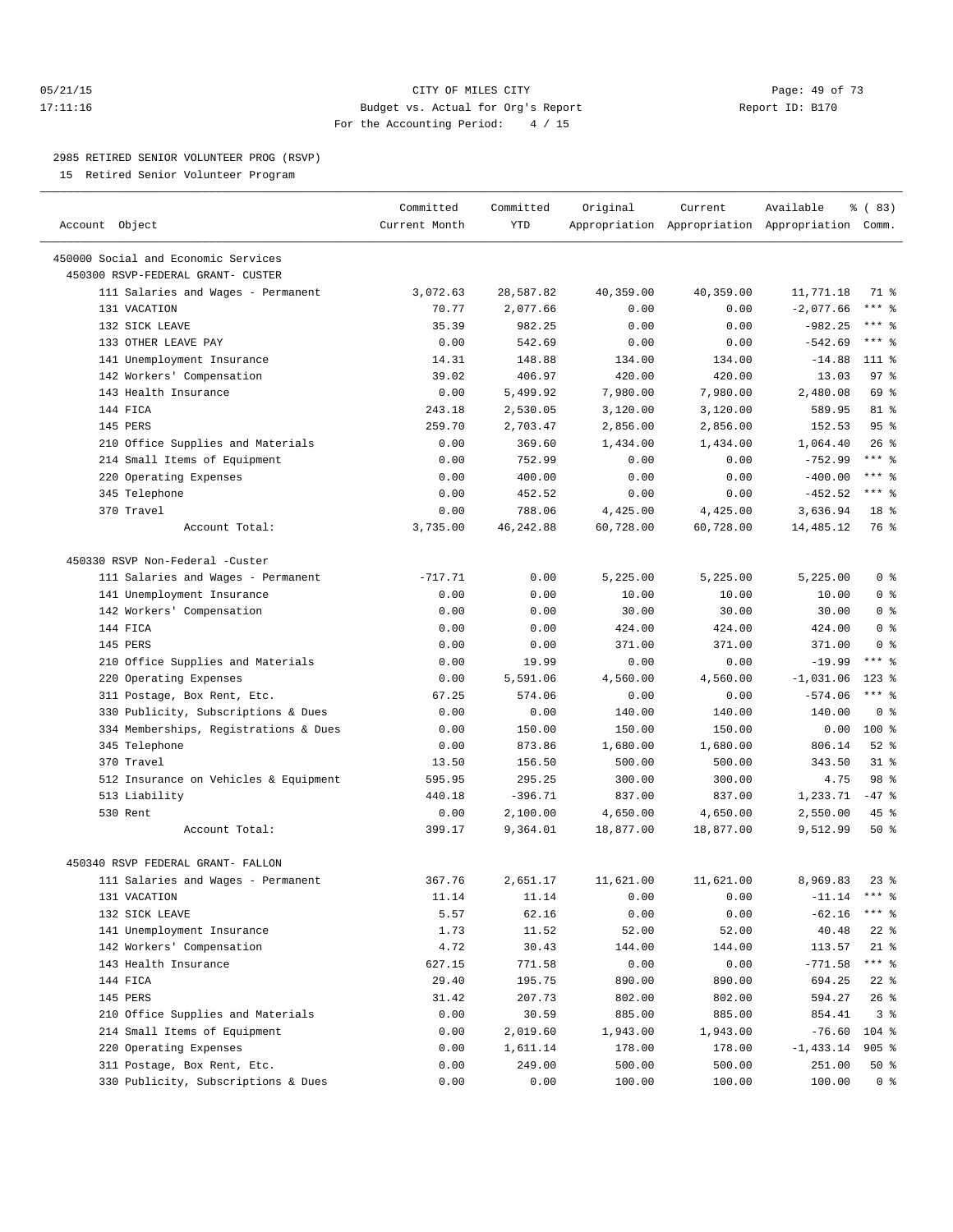#### 05/21/15 **Page: 50 of 73** CITY OF MILES CITY **CITY** CITY **Page: 50 of 73** 17:11:16 Budget vs. Actual for Org's Report Report ID: B170 For the Accounting Period: 4 / 15

#### 2985 RETIRED SENIOR VOLUNTEER PROG (RSVP)

15 Retired Senior Volunteer Program

| Account Object                        | Committed<br>Current Month | Committed<br><b>YTD</b> | Original    | Current     | Available<br>Appropriation Appropriation Appropriation Comm. | % (83)         |  |
|---------------------------------------|----------------------------|-------------------------|-------------|-------------|--------------------------------------------------------------|----------------|--|
| 370 Travel                            | 0.00                       | 1,033.76                | 6,069.00    | 6,069.00    | 5,035.24                                                     | $17*$          |  |
| 530 Rent                              | 1,050.00                   | 1,050.00                | 0.00        | 0.00        | $-1,050.00$                                                  | $***$ $_{8}$   |  |
| Account Total:                        | 2,128.89                   | 9,935.57                | 23,184.00   | 23,184.00   | 13, 248. 43                                                  | 43 %           |  |
| 450350 RSVP-Non federal grant- Fallon |                            |                         |             |             |                                                              |                |  |
| 111 Salaries and Wages - Permanent    | 0.00                       | 0.00                    | 485.00      | 485.00      | 485.00                                                       | 0 <sup>8</sup> |  |
| 141 Unemployment Insurance            | 0.00                       | 0.00                    | 3.00        | 3.00        | 3.00                                                         | 0 <sup>8</sup> |  |
| 142 Workers' Compensation             | 0.00                       | 0.00                    | 6.00        | 6.00        | 6.00                                                         | 0 <sup>8</sup> |  |
| 144 FICA                              | 0.00                       | 0.00                    | 38.00       | 38.00       | 38.00                                                        | 0 <sup>8</sup> |  |
| 145 PERS                              | 0.00                       | 0.00                    | 34.00       | 34.00       | 34.00                                                        | 0 <sup>8</sup> |  |
| 210 Office Supplies and Materials     | 0.00                       | 0.00                    | 100.00      | 100.00      | 100.00                                                       | 0 <sup>8</sup> |  |
| 220 Operating Expenses                | 0.00                       | 493.81                  | 500.00      | 500.00      | 6.19                                                         | 99 %           |  |
| 370 Travel                            | 0.00                       | 252.65                  | 0.00        | 0.00        | $-252.65$                                                    | $***$ $%$      |  |
| 512 Insurance on Vehicles & Equipment | 0.00                       | 0.00                    | 58.00       | 58.00       | 58.00                                                        | 0 <sup>°</sup> |  |
| 513 Liability                         | 0.00                       | 0.00                    | 100.00      | 100.00      | 100.00                                                       | 0 <sup>8</sup> |  |
| Account Total:                        | 0.00                       | 746.46                  | 1,324.00    | 1,324.00    | 577.54                                                       | 56%            |  |
| 450351 RSVP-Excess                    |                            |                         |             |             |                                                              |                |  |
| 111 Salaries and Wages - Permanent    | 717.71                     | 717.71                  | 0.00        | 0.00        | $-717.71$                                                    | $***$ $%$      |  |
| Account Total:                        | 717.71                     | 717.71                  | 0.00        | 0.00        | $-717.71$                                                    | $***$ $%$      |  |
| Account Group Total:                  | 6,980.77                   | 67,006.63               | 104, 113.00 | 104, 113.00 | 37,106.37                                                    | 64 %           |  |
| Organization Total:                   | 6,980.77                   | 67,006.63               | 104, 113.00 | 104,113.00  | 37,106.37                                                    | 64 %           |  |
|                                       |                            |                         |             |             |                                                              |                |  |
| Fund Total:                           | 6,980.77                   | 67,006.63               | 104, 113.00 | 104,113.00  | 37,106.37 64 %                                               |                |  |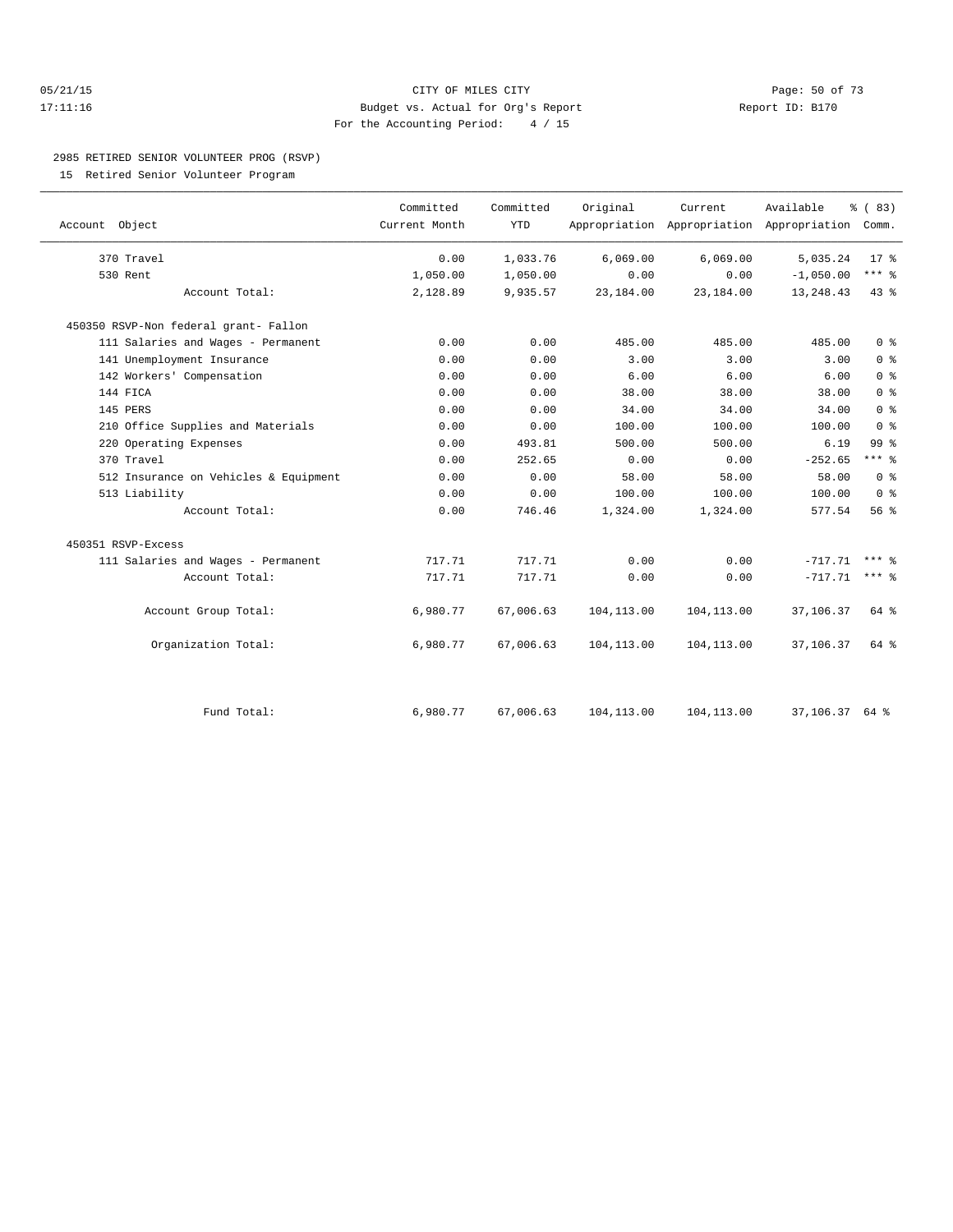#### 05/21/15 **Page: 51 of 73** CITY OF MILES CITY **CITY Page: 51 of 73** 17:11:16 Budget vs. Actual for Org's Report Report ID: B170 For the Accounting Period: 4 / 15

#### 4000 General Fund Capitol Improvement Fund

501 Capital Purchases

| Account Object                                               | Committed<br>Current Month | Committed<br>YTD | Original  | Current<br>Appropriation Appropriation | Available<br>Appropriation | % (83)<br>Comm. |
|--------------------------------------------------------------|----------------------------|------------------|-----------|----------------------------------------|----------------------------|-----------------|
| 410000 GENERAL GOVERNMENT<br>410100 Legislative Services(02) |                            |                  |           |                                        |                            |                 |
| 940 Machinery & Equipment                                    | 0.00                       | 107,977.00       | 30,000.00 | 108,002.00                             | 25.00 100 %                |                 |
| Account Total:                                               | 0.00                       | 107,977.00       | 30,000.00 | 108,002.00                             | 25.00                      | $100*$          |
| Account Group Total:                                         | 0.00                       | 107,977.00       | 30,000.00 | 108,002.00                             | 25.00 100 %                |                 |
| Organization Total:                                          | 0.00                       | 107,977.00       | 30,000.00 | 108,002.00                             | 25.00 100 %                |                 |
|                                                              |                            |                  |           |                                        |                            |                 |
| Fund Total:                                                  | 0.00                       | 107,977.00       | 30,000.00 | 108,002.00                             | 25.00 100 %                |                 |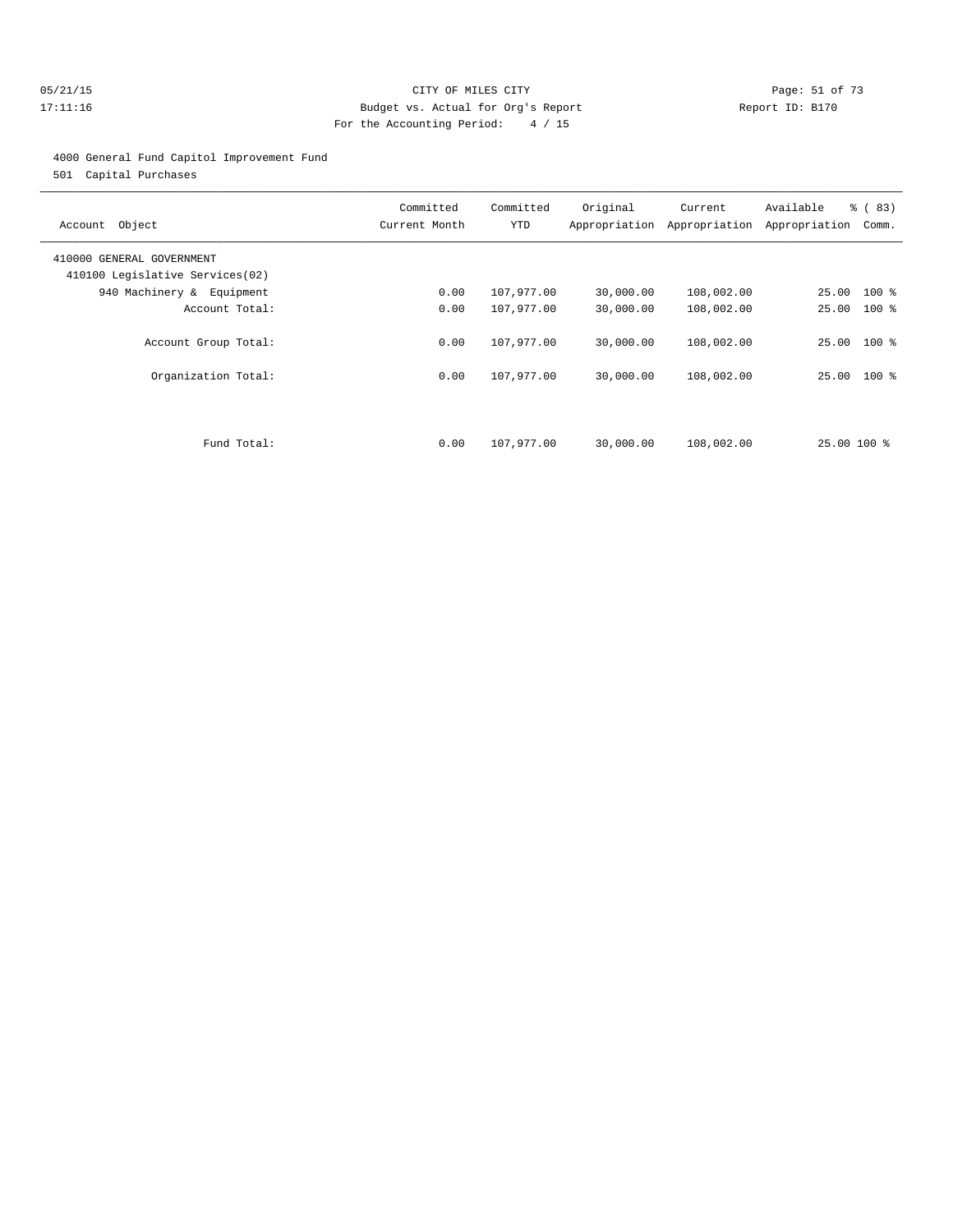#### 05/21/15 **Page: 52 of 73** CITY OF MILES CITY **CITY** CITY **Page: 52 of 73** 17:11:16 Budget vs. Actual for Org's Report Report ID: B170 For the Accounting Period: 4 / 15

## 4060 CAPITAL IMPROV-PUBLIC WORKS

911 Public Works Operations

| Object<br>Account                                  | Committed<br>Current Month | Committed<br>YTD | Original<br>Appropriation | Current<br>Appropriation | Available<br>Appropriation | % (83)<br>Comm. |
|----------------------------------------------------|----------------------------|------------------|---------------------------|--------------------------|----------------------------|-----------------|
| 430000 Public Works<br>430233 Roadway/Re-surfacing |                            |                  |                           |                          |                            |                 |
| 940 Machinery & Equipment                          | 0.00                       | 97,480.00        | 231,659.00                | 231,659.00               | 134,179.00                 | $42$ %          |
| Account Total:                                     | 0.00                       | 97,480.00        | 231,659.00                | 231,659.00               | 134,179.00                 | $42$ $%$        |
| Account Group Total:                               | 0.00                       | 97,480.00        | 231,659.00                | 231,659.00               | 134,179.00                 | $42$ %          |
| Organization Total:                                | 0.00                       | 97,480.00        | 231,659.00                | 231,659.00               | 134,179.00                 | $42*$           |
| Fund Total:                                        | 0.00                       | 97,480.00        | 231,659.00                | 231,659.00               | 134,179.00                 | $42*$           |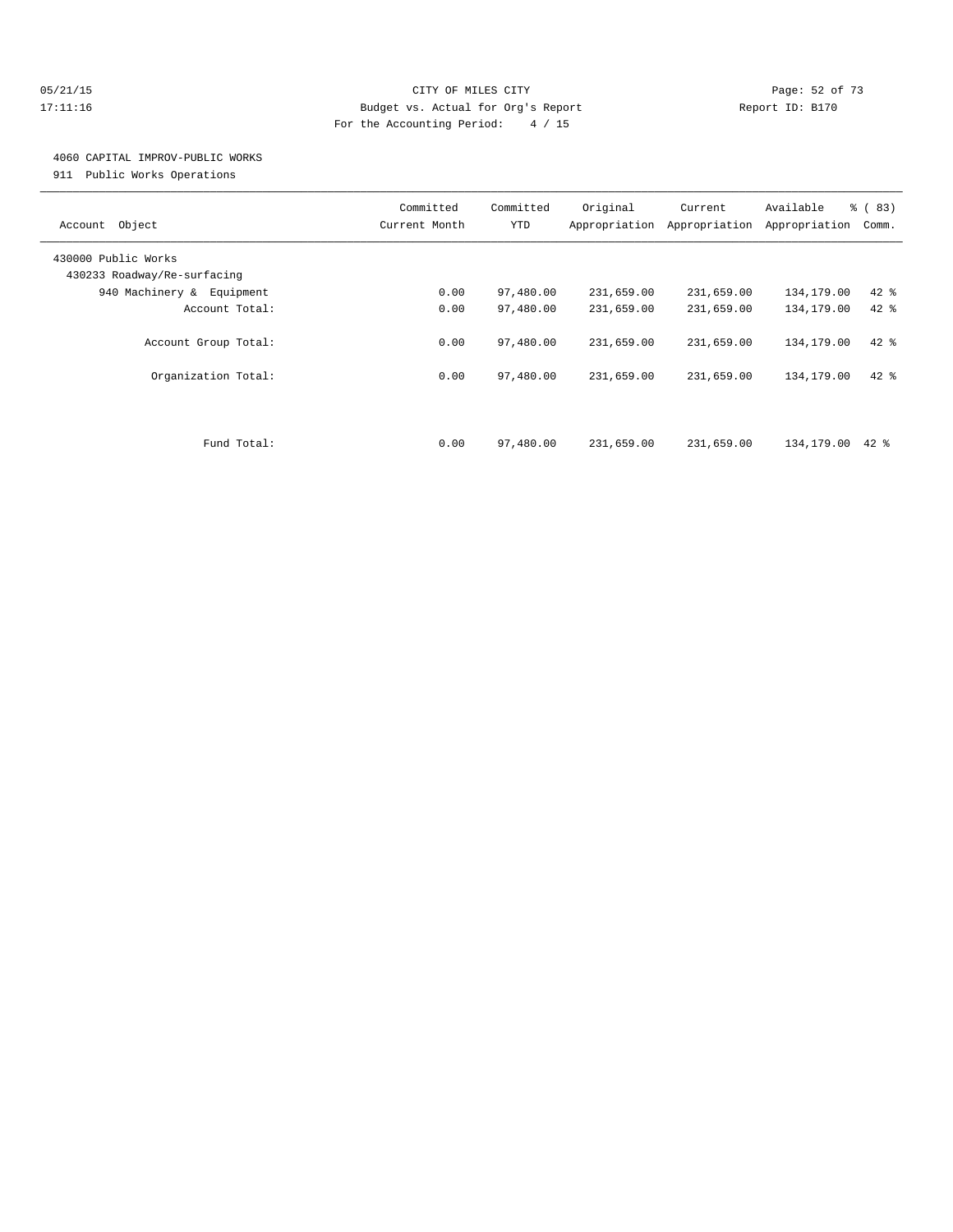#### 05/21/15 Page: 53 of 73 17:11:16 Budget vs. Actual for Org's Report Report ID: B170 For the Accounting Period: 4 / 15

————————————————————————————————————————————————————————————————————————————————————————————————————————————————————————————————————

#### 5210 WATER UTILITY

22 Water Plant

|                                                        | Committed     | Committed  | Original   | Current    | Available                                       | $\frac{8}{6}$ (83)       |
|--------------------------------------------------------|---------------|------------|------------|------------|-------------------------------------------------|--------------------------|
| Account Object                                         | Current Month | <b>YTD</b> |            |            | Appropriation Appropriation Appropriation Comm. |                          |
|                                                        |               |            |            |            |                                                 |                          |
| 410000 GENERAL GOVERNMENT<br>411101 Labor Negotiations |               |            |            |            |                                                 |                          |
| 350 Professional Services                              | 0.00          |            | 0.00       | 0.00       |                                                 | $***$ %                  |
| Account Total:                                         |               | 236.25     |            |            | $-236.25$                                       | $***$ $%$                |
|                                                        | 0.00          | 236.25     | 0.00       | 0.00       | $-236.25$                                       |                          |
| Account Group Total:                                   | 0.00          | 236.25     | 0.00       | 0.00       | $-236.25$ *** \$                                |                          |
| 430000 Public Works                                    |               |            |            |            |                                                 |                          |
| 430530 Water Source of Supply and Pumping(22)          |               |            |            |            |                                                 |                          |
| 111 Salaries and Wages - Permanent                     | 18,304.19     | 181,022.17 | 218,861.00 | 218,861.00 | 37,838.83                                       | 83 %                     |
| 121 OVERTIME-PERMANENT                                 | 706.00        | 6,792.92   | 16,709.00  | 16,709.00  | 9,916.08                                        | 41 %                     |
| 131 VACATION                                           | 1,062.05      | 11,766.70  | 15,773.00  | 15,773.00  | 4,006.30                                        | 75 %                     |
| 132 SICK LEAVE                                         | 568.63        | 5,442.60   | 7,093.00   | 7,093.00   | 1,650.40                                        | 77.                      |
| 133 OTHER LEAVE PAY                                    | 213.74        | 863.99     | 3,817.00   | 3,817.00   | 2,953.01                                        | $23$ $%$                 |
| 134 HOLIDAY PAY                                        | 0.00          | 4,333.41   | 5,002.00   | 5,002.00   | 668.59                                          | 87%                      |
| 141 Unemployment Insurance                             | 93.92         | 950.80     | 1,190.00   | 1,190.00   | 239.20                                          | $80*$                    |
| 142 Workers' Compensation                              | 1,288.36      | 13,049.46  | 13,993.00  | 13,993.00  | 943.54                                          | $93$ $%$                 |
| 143 Health Insurance                                   | 3,513.93      | 35,138.60  | 42,169.00  | 42,169.00  | 7,030.40                                        | 83 %                     |
| 144 FICA                                               | 1,512.54      | 15,147.21  | 20,229.00  | 20,229.00  | 5,081.79                                        | 75 %                     |
| 145 PERS                                               | 1,703.77      | 17,123.73  | 21,604.00  | 21,604.00  | 4,480.27                                        | 79 %                     |
| 196 CLOTHING ALLOTMENT                                 | 0.00          | 840.00     | 800.00     | 800.00     | $-40.00$                                        | 105 %                    |
| 210 Office Supplies and Materials                      | 0.00          | 177.77     | 200.00     | 200.00     | 22.23                                           | 89 %                     |
| 214 Small Items of Equipment                           | 0.00          | 22.50      | 750.00     | 750.00     | 727.50                                          | 3%                       |
| 220 Operating Expenses                                 | 65.55         | 1,000.31   | 2,000.00   | 2,000.00   | 999.69                                          | 50%                      |
| 222 Chemicals, Lab & Med Supplies                      | 0.00          | 0.00       | 150.00     | 150.00     | 150.00                                          | 0 <sup>8</sup>           |
| 226 Clothing and Uniforms                              | 0.00          | 278.58     | 400.00     | 400.00     | 121.42                                          | 70 %                     |
| 230 Repair and Maintenance Supplies                    | 104.98        | 3,527.97   | 5,000.00   | 5,000.00   | 1,472.03                                        | 71 %                     |
| 231 Gas, Oil, Diesel Fuel, Grease, etc.                | 81.62         | 1,028.88   | 1,300.00   | 1,300.00   | 271.12                                          | 79 %                     |
| 241 Consumable Tools                                   | 0.00          | 152.70     | 150.00     | 150.00     | $-2.70$                                         | $102$ %                  |
|                                                        | 0.00          | 4.24       |            | 50.00      | 45.76                                           | 8 %                      |
| 311 Postage, Box Rent, Etc.                            |               |            | 50.00      |            |                                                 |                          |
| 330 Publicity, Subscriptions & Dues                    | 0.00          | 0.00       | 500.00     | 500.00     | 500.00                                          | 0 <sup>8</sup><br>$14$ % |
| 334 Memberships, Registrations & Dues                  | 0.00          | 57.00      | 400.00     | 400.00     | 343.00                                          |                          |
| 341 Electric Utility Services                          | 3,221.83      | 49,008.76  | 55,000.00  | 55,000.00  | 5,991.24                                        | 89 %                     |
| 344 Gas Utility Service                                | 714.47        | 18,958.31  | 20,000.00  | 20,000.00  | 1,041.69                                        | 95 <sub>8</sub>          |
| 345 Telephone                                          | 74.06         | 742.05     | 1,200.00   | 1,200.00   | 457.95                                          | 62 %                     |
| 346 Garbage Service                                    | 71.12         | 213.36     | 250.00     | 250.00     | 36.64                                           | 85%                      |
| 347 Internet                                           | 80.25         | 802.50     | 750.00     | 750.00     | $-52.50$                                        | 107 %                    |
| 350 Professional Services                              | 122.10        | 312.10     | 500.00     | 500.00     | 187.90                                          | 62 %                     |
| 352 Wtr/Swr Lab Testing                                | 0.00          | 0.00       | 1,000.00   | 1,000.00   | 1,000.00                                        | 0 <sup>8</sup>           |
| 357 Architectual, Engineering Serv Etc.                | 0.00          | 0.00       | 10,000.00  | 10,000.00  | 10,000.00                                       | $0$ %                    |
| 360 Contr R & M                                        | 23.50         | 1,939.06   | 120,300.00 | 120,300.00 | 118,360.94                                      | $2$ $\frac{6}{9}$        |
| 363 R&M Vehicles/Equip/Labor-PW                        | 0.00          | 566.44     | 7,000.00   | 7,000.00   | 6,433.56                                        | 8 %                      |
| 369 Other Repair and Maintenance                       | 0.00          | 0.00       | 2,000.00   | 2,000.00   | 2,000.00                                        | 0 <sup>8</sup>           |
| 370 Travel                                             | 25.00         | 608.08     | 1,000.00   | 1,000.00   | 391.92                                          | 61 %                     |
| 380 Training Services                                  | 0.00          | 901.12     | 1,400.00   | 1,400.00   | 498.88                                          | 64 %                     |
| 382 Books                                              | 0.00          | 53.25      | 200.00     | 200.00     | 146.75                                          | $27$ %                   |
| 400 BUILDING MATERIALS                                 | 0.00          | 66.25      | 500.00     | 500.00     | 433.75                                          | $13*$                    |
| 511 Insurance on Buildings                             | 0.00          | 9,142.93   | 9,143.00   | 9,143.00   | 0.07                                            | $100$ %                  |
| 512 Insurance on Vehicles & Equipment                  | 0.00          | 261.32     | 262.00     | 262.00     | 0.68                                            | 100 %                    |
| 940 Machinery & Equipment                              | 0.00          | 0.00       | 220,000.00 | 220,000.00 | 220,000.00                                      | 0 <sup>8</sup>           |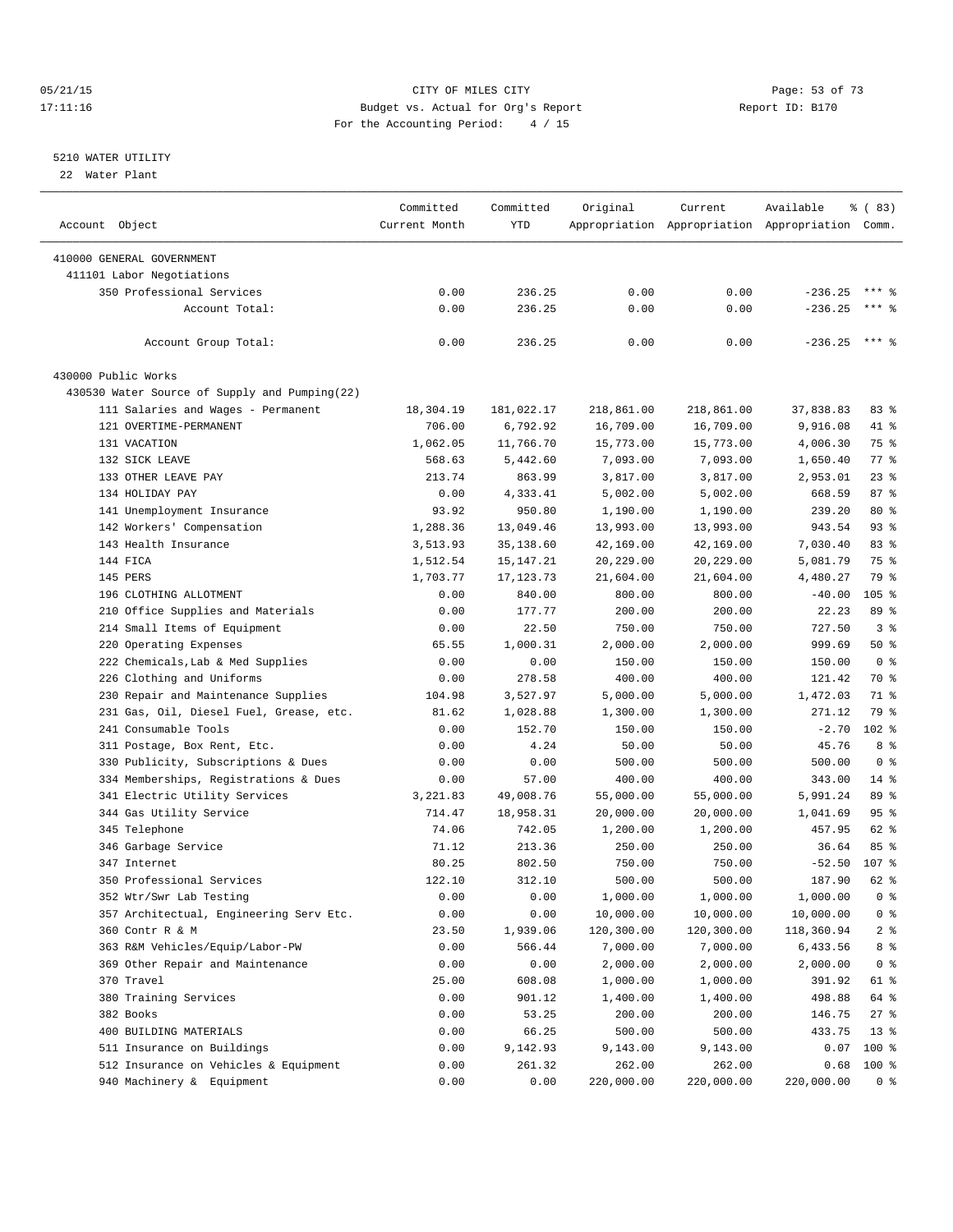#### 05/21/15 Page: 54 of 73 17:11:16 Budget vs. Actual for Org's Report Report ID: B170 For the Accounting Period: 4 / 15

# 5210 WATER UTILITY

22 Water Plant

| Account Object       | Committed<br>Current Month | Committed<br>YTD | Original<br>Appropriation | Current<br>Appropriation | Available<br>Appropriation Comm. | % (83) |
|----------------------|----------------------------|------------------|---------------------------|--------------------------|----------------------------------|--------|
| Account Total:       | 33,551.61                  | 382, 297.07      | 828,645.00                | 828,645.00               | 446, 347, 93                     | $46*$  |
| Account Group Total: | 33,551.61                  | 382,297.07       | 828,645.00                | 828,645.00               | 446, 347, 93                     | $46*$  |
| Organization Total:  | 33,551.61                  | 382,533.32       | 828,645.00                | 828,645.00               | 446, 111.68                      | $46*$  |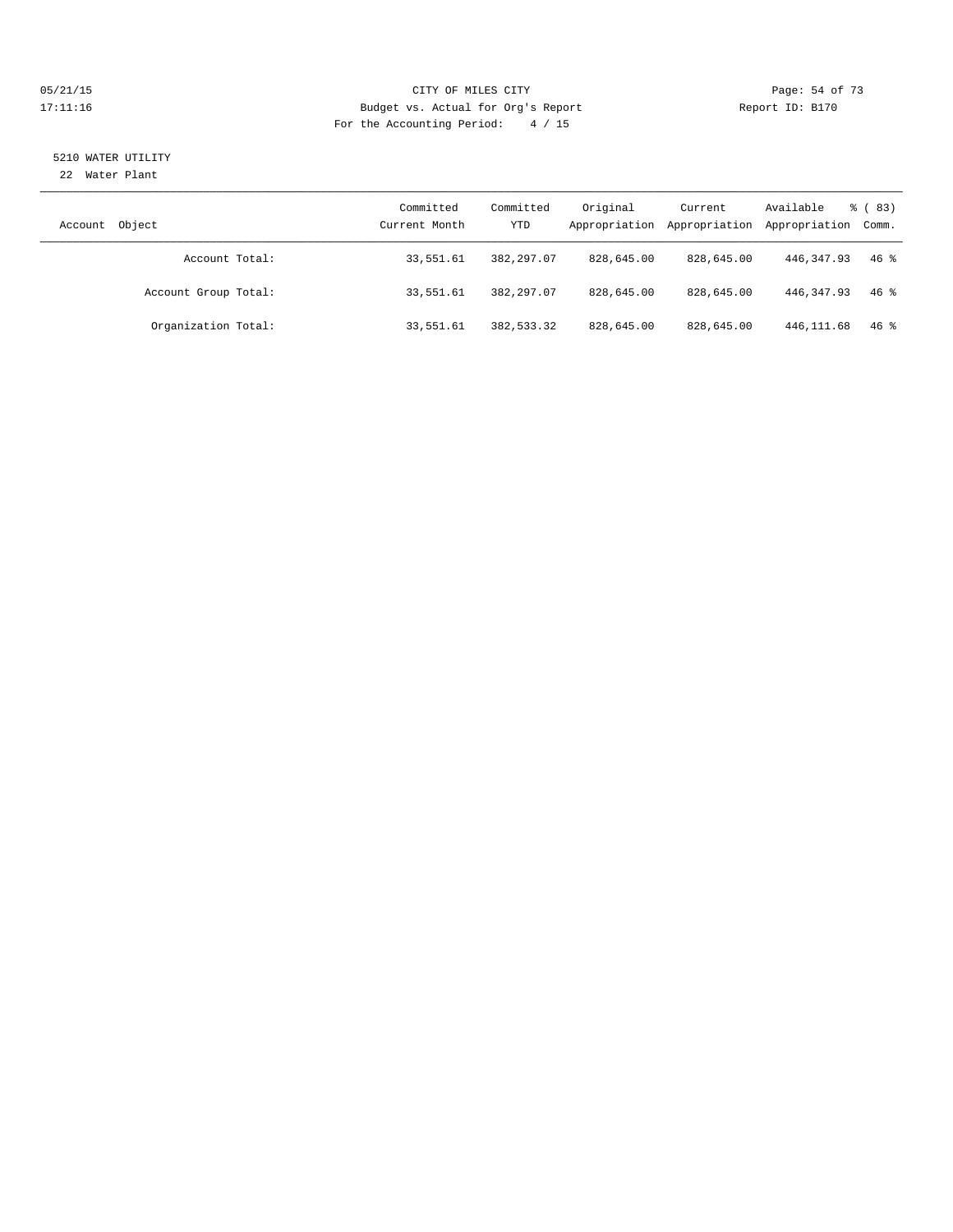#### 05/21/15 Page: 55 of 73 17:11:16 Budget vs. Actual for Org's Report Report ID: B170 For the Accounting Period: 4 / 15

————————————————————————————————————————————————————————————————————————————————————————————————————————————————————————————————————

#### 5210 WATER UTILITY

23 Water Lines

|                                          | Committed     | Committed     | Original   | Current    | Available                                       | १ ( 83)         |
|------------------------------------------|---------------|---------------|------------|------------|-------------------------------------------------|-----------------|
| Account Object                           | Current Month | YTD           |            |            | Appropriation Appropriation Appropriation Comm. |                 |
| 430000 Public Works                      |               |               |            |            |                                                 |                 |
| 430550 Transmission and Distribution(23) |               |               |            |            |                                                 |                 |
| 111 Salaries and Wages - Permanent       | 11,804.38     | 115,348.57    | 124,701.00 | 124,701.00 | 9,352.43                                        | 93 %            |
| 121 OVERTIME-PERMANENT                   | 404.47        | 7,342.71      | 10,598.00  | 10,598.00  | 3,255.29                                        | 69 %            |
| 131 VACATION                             | 578.69        | 7,817.86      | 15,773.00  | 15,773.00  | 7,955.14                                        | 50%             |
| 132 SICK LEAVE                           | 190.51        | 6,467.98      | 7,093.00   | 7,093.00   | 625.02                                          | 91 %            |
| 133 OTHER LEAVE PAY                      | 0.00          | 0.00          | 2,108.00   | 2,108.00   | 2,108.00                                        | 0 <sup>8</sup>  |
| 134 HOLIDAY PAY                          | 81.38         | 1,949.56      | 4,558.00   | 4,558.00   | 2,608.44                                        | 43 %            |
| 141 Unemployment Insurance               | 58.79         | 628.31        | 742.00     | 742.00     | 113.69                                          | 85%             |
| 142 Workers' Compensation                | 689.62        | 7,306.47      | 8,514.00   | 8,514.00   | 1,207.53                                        | 86 %            |
| 143 Health Insurance                     | 2,415.31      | 25,565.85     | 27,108.00  | 27,108.00  | 1,542.15                                        | 94 %            |
| 144 FICA                                 | 991.80        | 10,569.91     | 12,609.00  | 12,609.00  | 2,039.09                                        | 84 %            |
| 145 PERS                                 | 1,066.98      | 11,350.33     | 13,467.00  | 13,467.00  | 2,116.67                                        | 84 %            |
| 196 CLOTHING ALLOTMENT                   | 0.00          | 652.50        | 670.00     | 670.00     | 17.50                                           | 97%             |
| 210 Office Supplies and Materials        | 0.00          | 138.47        | 500.00     | 500.00     | 361.53                                          | $28$ %          |
| 214 Small Items of Equipment             | 90.20         | 1,758.54      | 8,400.00   | 8,400.00   | 6,641.46                                        | $21$ %          |
| 220 Operating Expenses                   | 0.00          | 20,326.85     | 20,000.00  | 20,000.00  | $-326.85$                                       | $102$ %         |
| 222 Chemicals, Lab & Med Supplies        | 0.00          | 125.00        | 200.00     | 200.00     | 75.00                                           | 63 %            |
| 226 Clothing and Uniforms                | 0.00          | 614.90        | 900.00     | 900.00     | 285.10                                          | 68 %            |
| 230 Repair and Maintenance Supplies      | 4,688.83      | 22,555.43     | 25,000.00  | 25,000.00  | 2,444.57                                        | 90%             |
| 231 Gas, Oil, Diesel Fuel, Grease, etc.  | 1,381.86      | 10,652.66     | 12,000.00  | 12,000.00  | 1,347.34                                        | 89 %            |
| 233 Water/Sewer Main Replacement and     | 0.00          | 2,738.09      | 10,000.00  | 10,000.00  | 7,261.91                                        | $27$ %          |
| 234 Hydrant/Manhole Replacement, Valves  | 1,714.65      | 23,775.59     | 30,000.00  | 30,000.00  | 6,224.41                                        | 79 %            |
| 235 Curb Stop Replacement                | 681.20        | 12,819.89     | 10,000.00  | 10,000.00  | $-2,819.89$                                     | $128$ %         |
| 241 Consumable Tools                     | 0.00          | 14.99         | 200.00     | 200.00     | 185.01                                          | 7 %             |
| 311 Postage, Box Rent, Etc.              | 0.00          | 8.47          | 100.00     | 100.00     | 91.53                                           | 8 %             |
| 320 Printing, Duplicating, Typing &      | 0.00          | 0.00          | 100.00     | 100.00     | 100.00                                          | 0 <sup>8</sup>  |
| 330 Publicity, Subscriptions & Dues      | 0.00          | 232.00        | 200.00     | 200.00     | $-32.00$                                        | $116$ %         |
| 334 Memberships, Registrations & Dues    | 0.00          | 125.00        | 300.00     | 300.00     | 175.00                                          | 42 %            |
| 341 Electric Utility Services            | 16.13         | 167.54        | 250.00     | 250.00     | 82.46                                           | 67 %            |
| 344 Gas Utility Service                  | 18.86         | 367.85        | 450.00     | 450.00     | 82.15                                           | $82$ $%$        |
| 345 Telephone                            | 45.80         | 425.40        | 600.00     | 600.00     | 174.60                                          | 71 %            |
| 347 Internet                             | 11.40         | 114.00        | 250.00     | 250.00     | 136.00                                          | 46 %            |
| 350 Professional Services                | 4,695.35      | 21,183.84     | 56,000.00  | 56,000.00  | 34,816.16                                       | 38 %            |
| 357 Architectual, Engineering Serv Etc.  | 0.00          | 4,995.00      | 20,000.00  | 20,000.00  | 15,005.00                                       | $25$ $%$        |
| 360 Contr R & M                          | 227.24        | 3,189.56      | 8,000.00   | 8,000.00   | 4,810.44                                        | 40 %            |
| 363 R&M Vehicles/Equip/Labor-PW          | 861.99        | 27,028.44     | 28,000.00  | 28,000.00  | 971.56                                          | 97%             |
| 369 Other Repair and Maintenance         | 0.00          | 0.00          | 1,000.00   | 1,000.00   | 1,000.00                                        | 0 <sup>8</sup>  |
| 370 Travel                               | 64.00         | 279.06        | 750.00     | 750.00     | 470.94                                          | 37 <sup>8</sup> |
| 380 Training Services                    | 0.00          | 235.00        | 800.00     | 800.00     | 565.00                                          | 29%             |
| 382 Books                                | 0.00          | 0.00          | 200.00     | 200.00     | 200.00                                          | 0 <sup>8</sup>  |
| 400 BUILDING MATERIALS                   | 58.67         | 708.59        | 500.00     | 500.00     | $-208.59$                                       | 142 %           |
| 511 Insurance on Buildings               | 0.00          | 2,965.82      | 2,966.00   | 2,966.00   | 0.18                                            | $100*$          |
| 512 Insurance on Vehicles & Equipment    | 0.00          | 455.76        | 456.00     | 456.00     | 0.24                                            | $100$ %         |
| 513 Liability                            | 178.58        | 553.58        | 386.00     | 386.00     | $-167.58$                                       | 143 %           |
| 532 Land Rental                          | 0.00          | 869.69        | 1,500.00   | 1,500.00   | 630.31                                          | 58 %            |
| 533 Machinery and Equipment Rental       | 0.00          | 50.00         | 1,000.00   | 1,000.00   | 950.00                                          | 5 <sup>°</sup>  |
| 940 Machinery & Equipment                | 0.00          | 80,518.42     | 540,537.00 | 540,537.00 | 460,018.58                                      | 15 <sup>8</sup> |
| 958 Strevell/Merriam Wtr Line Proj       | 410.27        | $-65, 713.81$ | 75,000.00  | 75,000.00  | 140,713.81 -88 %                                |                 |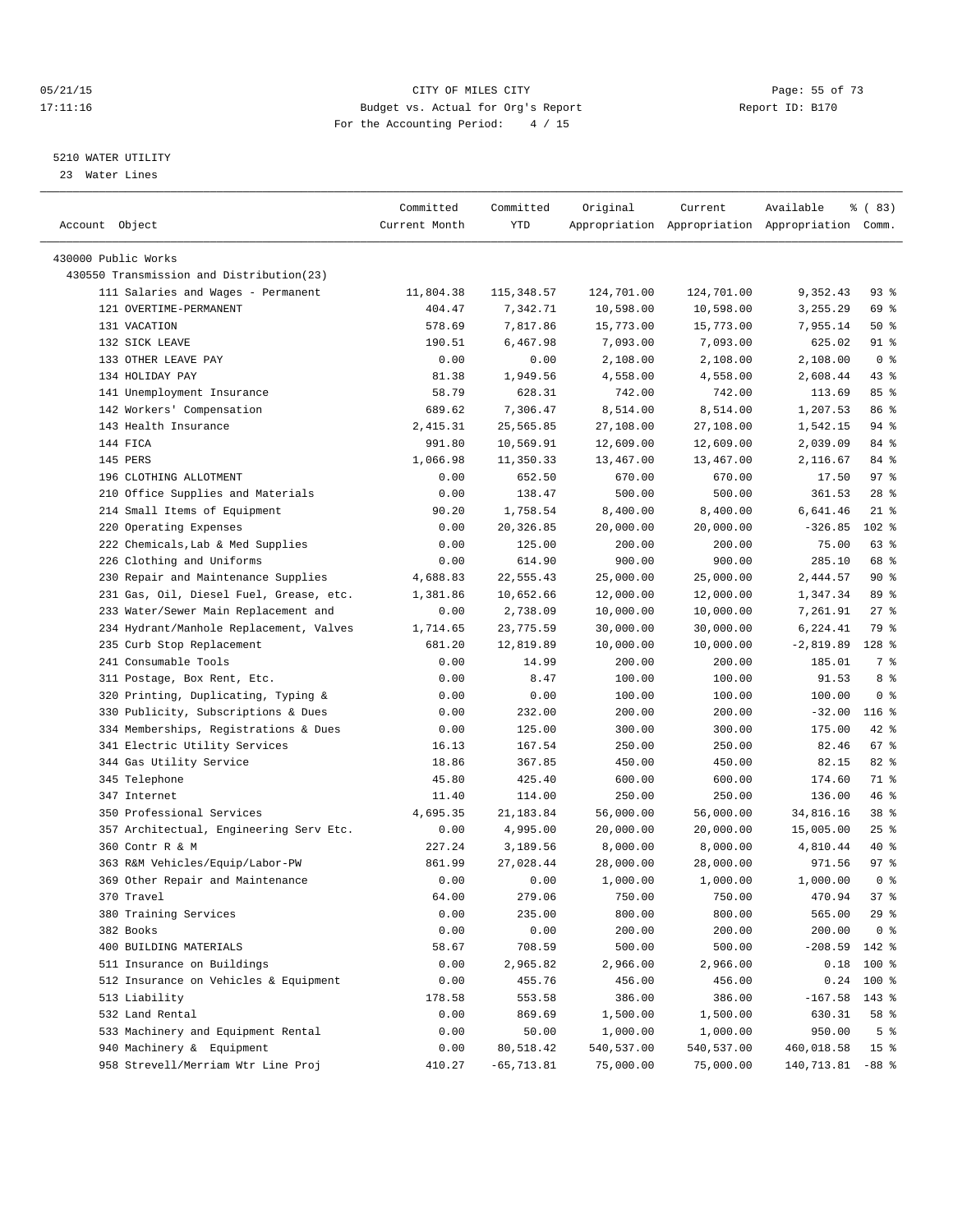#### 05/21/15 **Page: 56 of 73** CITY OF MILES CITY **CITY Page: 56 of 73** 17:11:16 Budget vs. Actual for Org's Report Report ID: B170 For the Accounting Period: 4 / 15

## 5210 WATER UTILITY

23 Water Lines

| Account Object                             | Committed<br>Current Month | Committed<br><b>YTD</b> | Original     | Current      | Available<br>Appropriation Appropriation Appropriation Comm. | % (83)   |
|--------------------------------------------|----------------------------|-------------------------|--------------|--------------|--------------------------------------------------------------|----------|
| Account Total:                             | 33,426.96                  | 369, 279.67             | 1,084,486.00 | 1,084,486.00 | 715,206.33                                                   | 34 %     |
| Account Group Total:                       | 33,426.96                  | 369, 279.67             | 1,084,486.00 | 1,084,486.00 | 715,206.33                                                   | $34*$    |
| 490000 DEBT SERVICE                        |                            |                         |              |              |                                                              |          |
| 490200 Revenue Bonds                       |                            |                         |              |              |                                                              |          |
| 611 Principal-NE Wtr Line Phase II         | 0.00                       | 8,000.00                | 16,000.00    | 16,000.00    | 8,000.00                                                     | $50*$    |
| 615 Principal-Northeast Water Ln \$2.2     | 0.00                       | 29,000.00               | 58,000.00    | 58,000.00    | 29,000.00                                                    | 50%      |
| 616 Principal-Carbon Hill Water Tank \$2.2 | 0.00                       | 28,000.00               | 56,000.00    | 56,000.00    | 28,000.00                                                    | $50*$    |
| 617 Principal - NE Wtr Line \$500k         | 0.00                       | 6,000.00                | 13,000.00    | 13,000.00    | 7,000.00                                                     | 46%      |
| 618 Principal-Carbon Hill \$500k           | 0.00                       | 6,000.00                | 13,000.00    | 13,000.00    | 7,000.00                                                     | 46%      |
| 622 Interest-NE Wtr Line Phase II          | 0.00                       | 978.75                  | 1,928.00     | 1,928.00     | 949.25                                                       | $51$ $%$ |
| 631 Interest - NE Wtr Line \$500k          | 0.00                       | 6,022.50                | 11,963.00    | 11,963.00    | 5,940.50                                                     | 50%      |
| 632 Interest - Carbon Hill Wtr Tank \$500k | 0.00                       | 6,022.50                | 11,963.00    | 11,963.00    | 5,940.50                                                     | $50*$    |
| 634 Interest-Northeast Wtr Ln \$2.2        | 0.00                       | 29,235.00               | 58,035.00    | 58,035.00    | 28,800.00                                                    | 50%      |
| 638 Interest-Carbon Hill Tank \$2.2        | 0.00                       | 28,455.00               | 56,490.00    | 56,490.00    | 28,035.00                                                    | $50*$    |
| Account Total:                             | 0.00                       | 147, 713. 75            | 296,379.00   | 296,379.00   | 148,665.25                                                   | 50%      |
| Account Group Total:                       | 0.00                       | 147, 713. 75            | 296,379.00   | 296,379.00   | 148,665.25                                                   | $50*$    |
| 520000 OTHER FINANCING USES                |                            |                         |              |              |                                                              |          |
| 521000 Interfund Operating Transfers Out   |                            |                         |              |              |                                                              |          |
| 820 Transfers to Other Funds               | 0.00                       | 4,570.00                | 10,713.00    | 10,713.00    | 6, 143.00                                                    | $43*$    |
| Account Total:                             | 0.00                       | 4,570.00                | 10,713.00    | 10,713.00    | 6, 143.00                                                    | 43.8     |
| Account Group Total:                       | 0.00                       | 4,570.00                | 10,713.00    | 10,713.00    | 6, 143.00                                                    | 43 %     |
| Organization Total:                        | 33,426.96                  | 521, 563.42             | 1,391,578.00 | 1,391,578.00 | 870,014.58                                                   | $37*$    |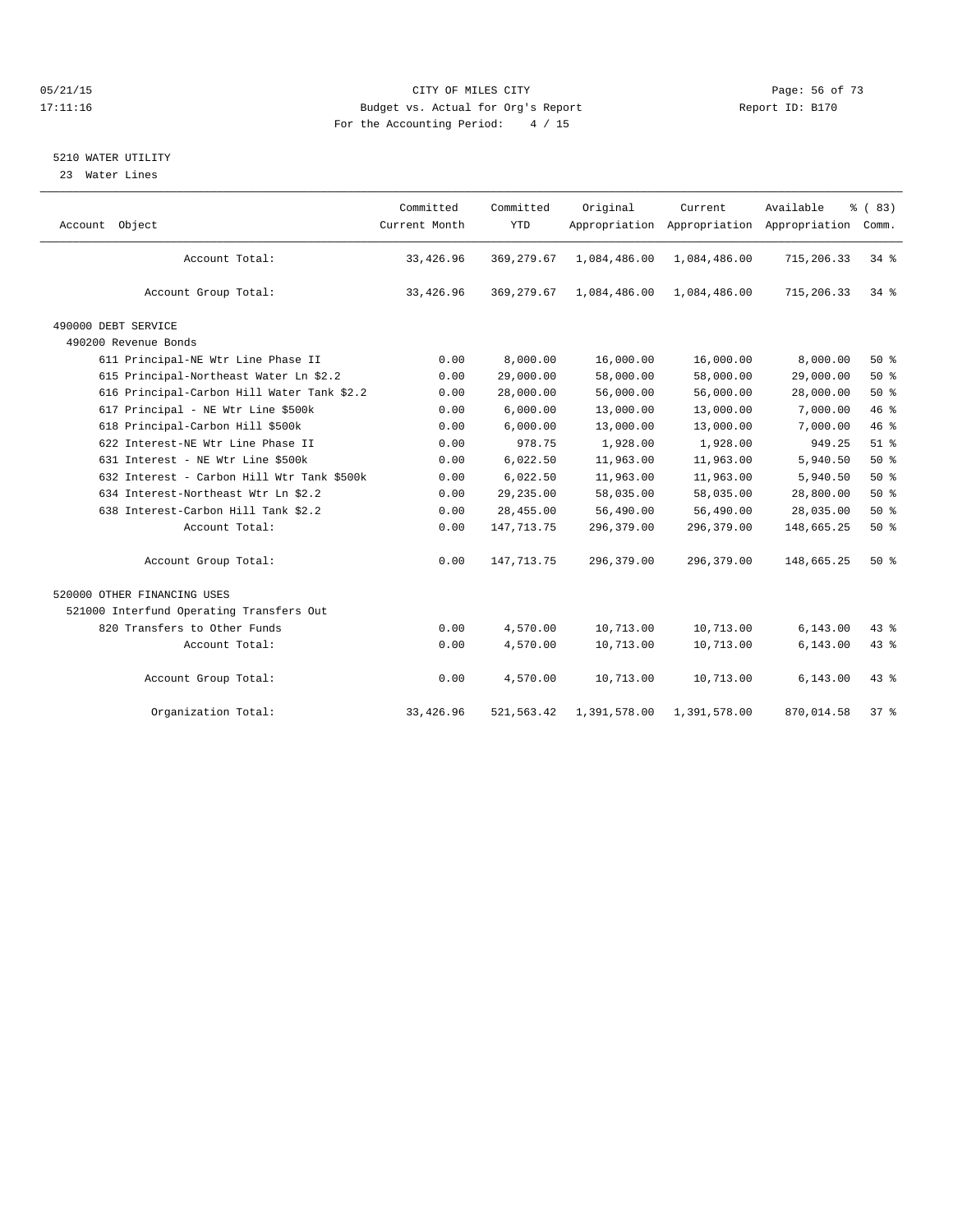#### 05/21/15 Page: 57 of 73 17:11:16 Budget vs. Actual for Org's Report Report ID: B170 For the Accounting Period: 4 / 15

#### 5210 WATER UTILITY

25 Water Administration

| Account Object                             | Committed<br>Current Month | Committed<br><b>YTD</b> | Original           | Current            | Available<br>Appropriation Appropriation Appropriation Comm. | % (83)           |  |
|--------------------------------------------|----------------------------|-------------------------|--------------------|--------------------|--------------------------------------------------------------|------------------|--|
|                                            |                            |                         |                    |                    |                                                              |                  |  |
| 430000 Public Works                        |                            |                         |                    |                    |                                                              |                  |  |
| 430510 Water Administration(25)            |                            |                         |                    |                    |                                                              |                  |  |
| 111 Salaries and Wages - Permanent         | 2,096.47                   | 19,297.62               | 23,009.00          | 23,009.00          | 3,711.38                                                     | 84 %             |  |
| 121 OVERTIME-PERMANENT                     | 0.00                       | 74.09                   | 250.00             | 250.00             | 175.91                                                       | $30*$            |  |
| 131 VACATION<br>132 STCK LEAVE             | 68.30                      | 1,909.09                | 1,500.00           | 1,500.00           | $-409.09$                                                    | $127$ $%$        |  |
| 141 Unemployment Insurance                 | 0.00<br>9.73               | 452.75<br>98.31         | 1,000.00<br>116.00 | 1,000.00<br>116.00 | 547.25<br>17.69                                              | 45%<br>85%       |  |
| 142 Workers' Compensation                  | 26.57                      | 268.15                  | 297.00             | 297.00             | 28.85                                                        | 90%              |  |
| 143 Health Insurance                       | 313.75                     | 3,136.84                | 3,765.00           | 3,765.00           | 628.16                                                       | 83%              |  |
| 144 FICA                                   | 165.60                     | 1,673.11                | 1,970.00           | 1,970.00           | 296.89                                                       | 85%              |  |
| 145 PERS                                   | 115.54                     | 1,143.21                | 2,105.00           | 2,105.00           | 961.79                                                       | $54$ $%$         |  |
| 196 CLOTHING ALLOTMENT                     | 0.00                       | 137.50                  | 128.00             | 128.00             | $-9.50$                                                      | 107 <sub>8</sub> |  |
| 210 Office Supplies and Materials          | 142.39                     | 2,135.17                | 2,000.00           | 2,000.00           | $-135.17$                                                    | 107 <sub>8</sub> |  |
| 214 Small Items of Equipment               | 0.00                       | 410.00                  | 3,067.00           | 3,067.00           | 2,657.00                                                     | $13*$            |  |
| Operating Expenses<br>220                  | 0.00                       | 2,103.47                | 1,500.00           | 1,500.00           | $-603.47$                                                    | 140 %            |  |
| 230 Repair and Maintenance Supplies        | 0.00                       | 0.00                    | 200.00             | 200.00             | 200.00                                                       | 0 <sup>8</sup>   |  |
| 311 Postage, Box Rent, Etc.                | 555.34                     | 6,357.96                | 10,000.00          | 10,000.00          | 3,642.04                                                     | 64 %             |  |
| 320 Printing, Duplicating, Typing &        | 31.10                      | 1,304.60                | 2,100.00           | 2,100.00           | 795.40                                                       | 62 %             |  |
| 330 Publicity, Subscriptions & Dues        | 122.00                     | 1,324.55                | 1,000.00           | 1,000.00           | $-324.55$                                                    | 132 %            |  |
| 345 Telephone                              | 44.95                      | 450.95                  | 600.00             | 600.00             | 149.05                                                       | 75 %             |  |
| 347 Internet                               | 10.88                      | 110.25                  | 200.00             | 200.00             | 89.75                                                        | 55 <sup>8</sup>  |  |
| 350 Professional Services                  | 94.57                      | 2,125.99                | 2,000.00           | 2,000.00           | $-125.99$                                                    | $106$ %          |  |
| 360 Contr R & M                            | 216.21                     | 7,100.85                | 7,000.00           | 7,000.00           | $-100.85$                                                    | $101*$           |  |
| 370 Travel                                 | 0.00                       | 233.42                  | 300.00             | 300.00             | 66.58                                                        | 78 %             |  |
| 380 Training Services                      | 0.00                       | 18.33                   | 300.00             | 300.00             | 281.67                                                       | 6 %              |  |
| 382 Books                                  | 0.00                       | 12.88                   | 40.00              | 40.00              | 27.12                                                        | $32*$            |  |
| 521 Surety Bonds for Officials & Employees | 0.00                       | 0.00                    | 400.00             | 400.00             | 400.00                                                       | 0 <sup>8</sup>   |  |
| 531 Building & Office Rental               | 500.00                     | 5,000.00                | 6,000.00           | 6,000.00           | 1,000.00                                                     | 83%              |  |
| 810 Losses (Bad debt expense - Enterprise  | 0.00                       | 0.00                    | 500.00             | 500.00             | 500.00                                                       | 0 <sup>8</sup>   |  |
| Account Total:                             | 4,513.40                   | 56,879.09               | 71,347.00          | 71,347.00          | 14,467.91                                                    | $80*$            |  |
| Account Group Total:                       | 4,513.40                   | 56,879.09               | 71,347.00          | 71,347.00          | 14,467.91                                                    | 80%              |  |
| 510000 MISCELLANEOUS                       |                            |                         |                    |                    |                                                              |                  |  |
| 510330 Comprehensive Liability Insurance   |                            |                         |                    |                    |                                                              |                  |  |
| 513 Liability                              | 0.00                       | 6,242.85                | 6,243.00           | 6,243.00           | 0.15                                                         | $100*$           |  |
| Account Total:                             | 0.00                       | 6,242.85                | 6, 243.00          | 6,243.00           | 0.15                                                         | $100*$           |  |
| Account Group Total:                       | 0.00                       | 6,242.85                | 6,243.00           | 6,243.00           |                                                              | $0.15$ 100 %     |  |
| 520000 OTHER FINANCING USES                |                            |                         |                    |                    |                                                              |                  |  |
| 521000 Interfund Operating Transfers Out   |                            |                         |                    |                    |                                                              |                  |  |
| 820 Transfers to Other Funds               | 4,982.08                   | 59,408.01               | 59,785.00          | 59,785.00          | 376.99                                                       | 99 %             |  |
| Account Total:                             | 4,982.08                   | 59,408.01               | 59,785.00          | 59,785.00          | 376.99                                                       | 99 %             |  |
| Account Group Total:                       | 4,982.08                   | 59,408.01               | 59,785.00          | 59,785.00          | 376.99                                                       | 99 %             |  |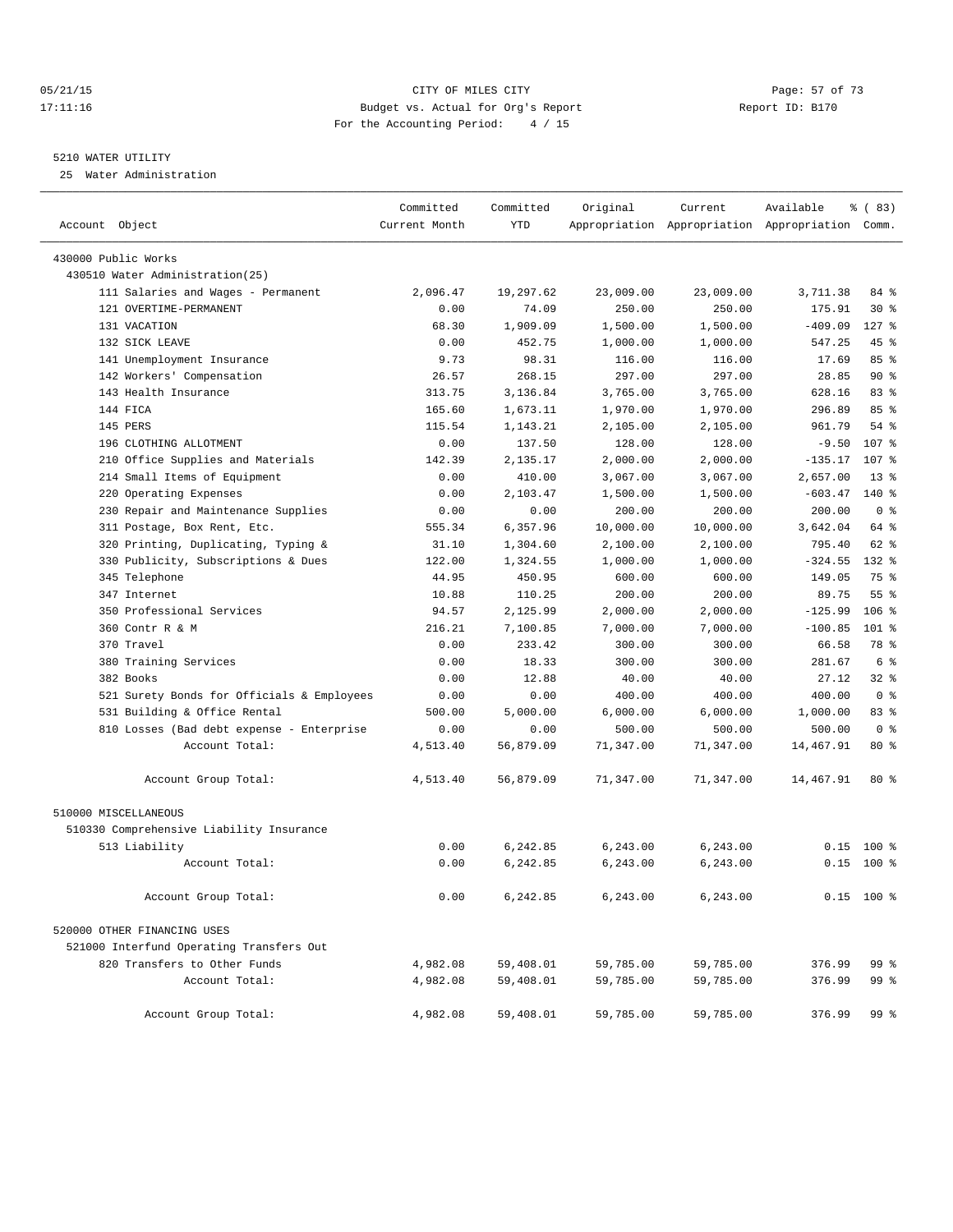#### 05/21/15 **Page: 58 of 73** CITY OF MILES CITY **CITY** CITY **Page: 58 of 73** 17:11:16 Budget vs. Actual for Org's Report Report ID: B170 For the Accounting Period: 4 / 15

# 5210 WATER UTILITY

25 Water Administration

| Account Object |                     | Committed<br>Current Month | Committed<br>YTD | Original   | Current<br>Appropriation Appropriation Appropriation Comm. | Available        | % (83) |
|----------------|---------------------|----------------------------|------------------|------------|------------------------------------------------------------|------------------|--------|
|                | Organization Total: | 9,495.48                   | 122,529.95       | 137,375.00 | 137,375.00                                                 | $14.845.05$ 89 % |        |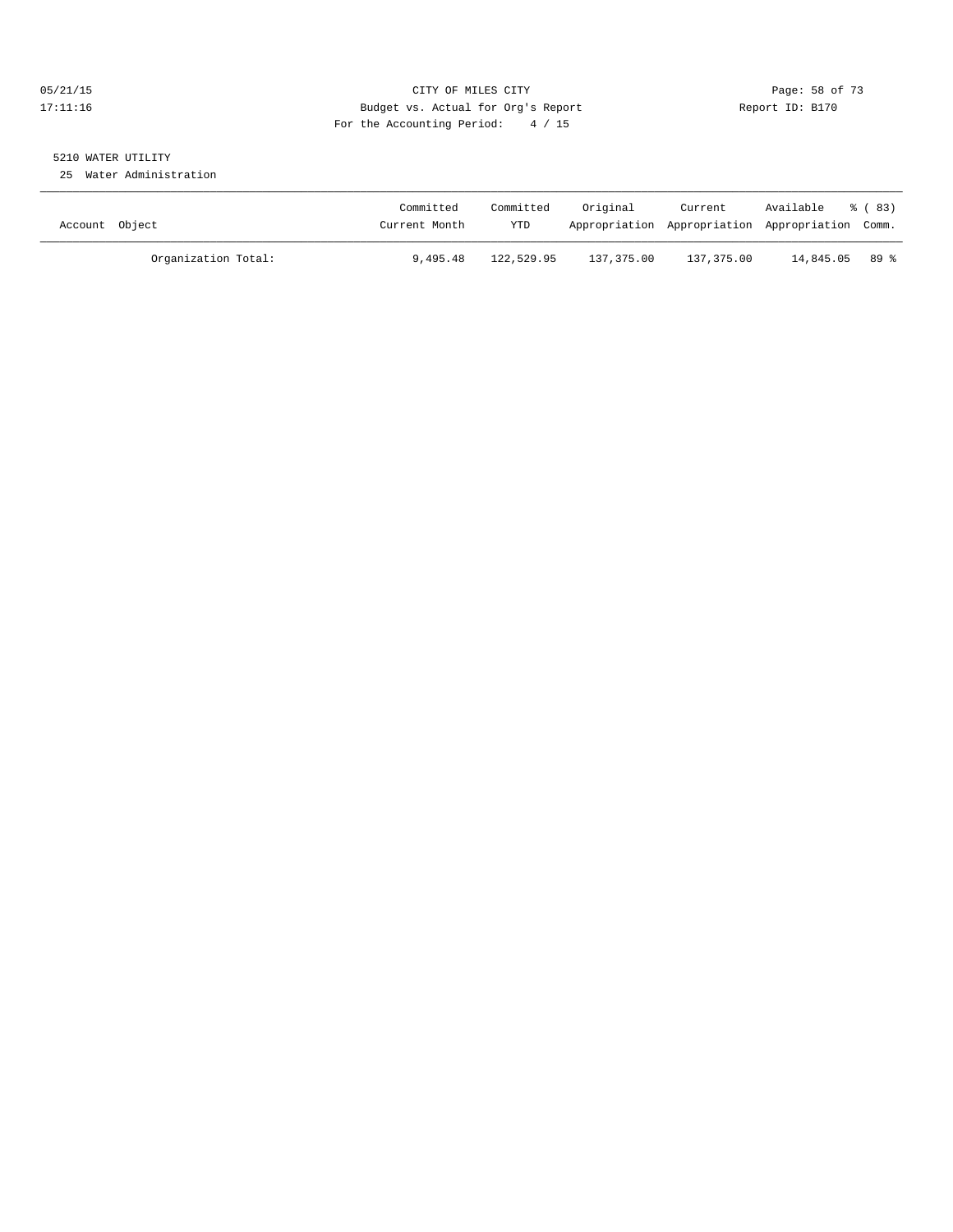#### 05/21/15 Page: 59 of 73 17:11:16 Budget vs. Actual for Org's Report Report ID: B170 For the Accounting Period: 4 / 15

## 5210 WATER UTILITY

80 Water Purification

| Account Object                          | Committed<br>Current Month | Committed<br>YTD | Original   | Current    | Available<br>Appropriation Appropriation Appropriation Comm. | % (83)         |
|-----------------------------------------|----------------------------|------------------|------------|------------|--------------------------------------------------------------|----------------|
| 430000 Public Works                     |                            |                  |            |            |                                                              |                |
| 430540 Water Purification and Treatment |                            |                  |            |            |                                                              |                |
| 210 Office Supplies and Materials       | 0.00                       | 173.32           | 200.00     | 200.00     | 26.68                                                        | 87%            |
| 214 Small Items of Equipment            | 0.00                       | 0.00             | 23,450.00  | 23,450.00  | 23,450.00                                                    | 0 <sup>8</sup> |
| 220 Operating Expenses                  | 39.63                      | 1,298.75         | 3,000.00   | 3,000.00   | 1,701.25                                                     | 43.8           |
| 222 Chemicals, Lab & Med Supplies       | 2,205.23                   | 37,710.71        | 58,350.00  | 58,350.00  | 20,639.29                                                    | 65 %           |
| 226 Clothing and Uniforms               | 0.00                       | 278.55           | 400.00     | 400.00     | 121.45                                                       | 70 %           |
| 230 Repair and Maintenance Supplies     | 144.33                     | 7,647.84         | 9,500.00   | 9,500.00   | 1,852.16                                                     | $81*$          |
| 231 Gas, Oil, Diesel Fuel, Grease, etc. | 127.59                     | 856.27           | 1,300.00   | 1,300.00   | 443.73                                                       | 66 %           |
| 241 Consumable Tools                    | 0.00                       | 105.86           | 150.00     | 150.00     | 44.14                                                        | 71 %           |
| 311 Postage, Box Rent, Etc.             | 5.92                       | 60.39            | 150.00     | 150.00     | 89.61                                                        | $40*$          |
| 320 Printing, Duplicating, Typing &     | 0.00                       | 0.00             | 100.00     | 100.00     | 100.00                                                       | 0 <sup>8</sup> |
| 330 Publicity, Subscriptions & Dues     | 0.00                       | 0.00             | 400.00     | 400.00     | 400.00                                                       | 0 <sup>8</sup> |
| 334 Memberships, Registrations & Dues   | 0.00                       | 57.00            | 450.00     | 450.00     | 393.00                                                       | $13*$          |
| 345 Telephone                           | 0.00                       | 0.00             | 200.00     | 200.00     | 200.00                                                       | 0 <sup>8</sup> |
| 352 Wtr/Swr Lab Testing                 | 321.00                     | 5, 133. 11       | 10,000.00  | 10,000.00  | 4,866.89                                                     | $51$ $%$       |
| 357 Architectual, Engineering Serv Etc. | 0.00                       | 0.00             | 12,000.00  | 12,000.00  | 12,000.00                                                    | 0 <sup>8</sup> |
| 360 Contr R & M                         | 0.00                       | 404.37           | 6,000.00   | 6,000.00   | 5,595.63                                                     | 7 %            |
| 369 Other Repair and Maintenance        | 0.00                       | 0.00             | 1,500.00   | 1,500.00   | 1,500.00                                                     | 0 <sup>8</sup> |
| 370 Travel                              | 25.10                      | 681.74           | 1,200.00   | 1,200.00   | 518.26                                                       | $57*$          |
| 380 Training Services                   | 0.00                       | 678.30           | 1,000.00   | 1,000.00   | 321.70                                                       | 68 %           |
| 382 Books                               | 0.00                       | 53.25            | 200.00     | 200.00     | 146.75                                                       | $27*$          |
| 533 Machinery and Equipment Rental      | 0.00                       | 0.00             | 1,000.00   | 1,000.00   | 1,000.00                                                     | 0 <sup>8</sup> |
| Account Total:                          | 2,868.80                   | 55, 139.46       | 130,550.00 | 130,550.00 | 75,410.54                                                    | 42 %           |
| Account Group Total:                    | 2,868.80                   | 55,139.46        | 130,550.00 | 130,550.00 | 75,410.54                                                    | $42*$          |
| Organization Total:                     | 2,868.80                   | 55, 139.46       | 130,550.00 | 130,550.00 | 75,410.54                                                    | $42*$          |

Fund Total: 79,342.85 1,081,766.15 2,488,148.00 2,488,148.00 1,406,381.85 43 %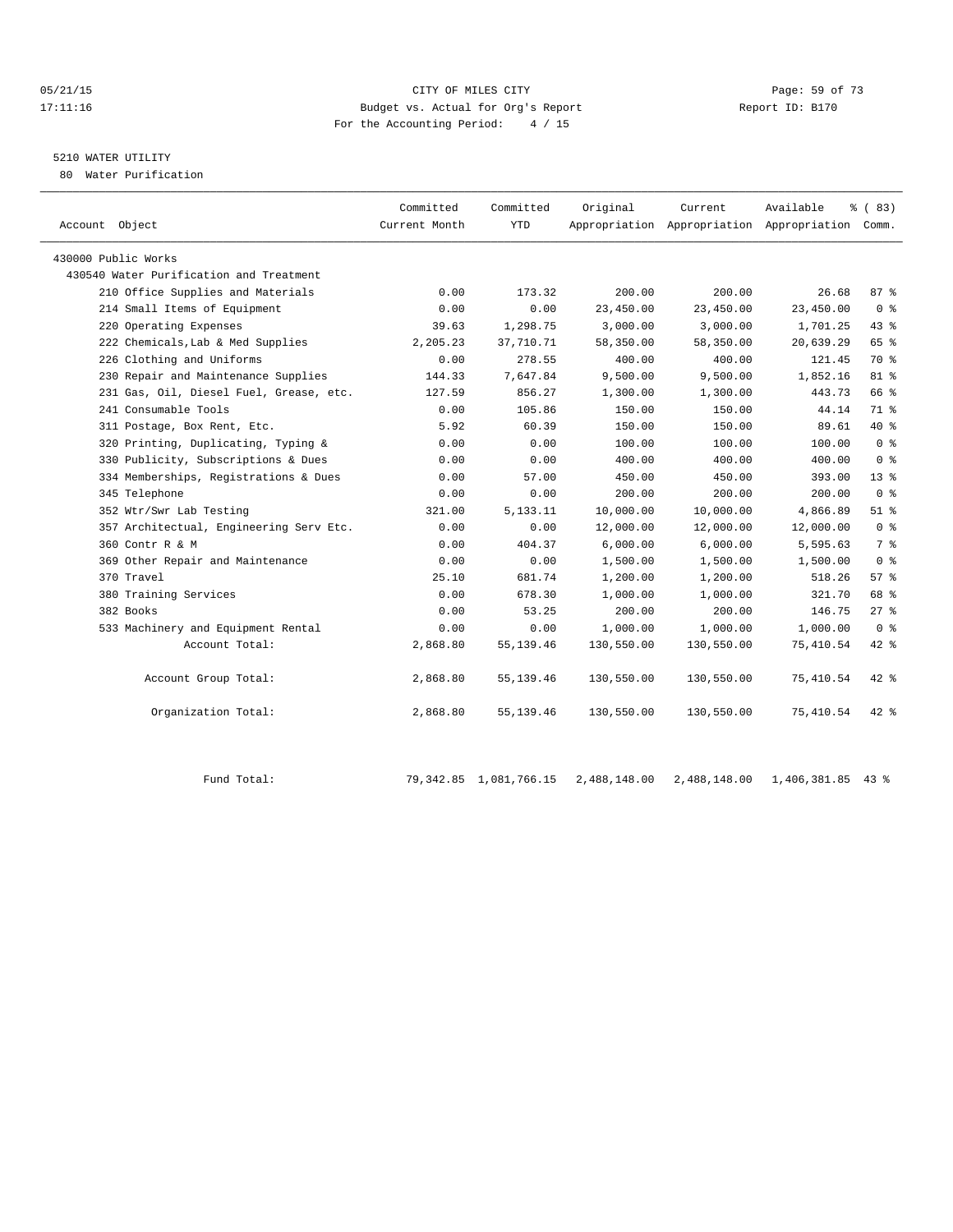#### 05/21/15 **Page: 60 of 73** CITY OF MILES CITY **CITY** CITY **Page: 60 of 73** 17:11:16 Budget vs. Actual for Org's Report Report ID: B170 For the Accounting Period: 4 / 15

#### 5310 SEWER UTILITY

29 Sewer Administration

| Account Object                             | Committed<br>Current Month | Committed<br><b>YTD</b> | Original   | Current    | Available<br>Appropriation Appropriation Appropriation Comm. | % (83)          |  |
|--------------------------------------------|----------------------------|-------------------------|------------|------------|--------------------------------------------------------------|-----------------|--|
| 430000 Public Works                        |                            |                         |            |            |                                                              |                 |  |
| 430610 Sewer Administration(29)            |                            |                         |            |            |                                                              |                 |  |
| 111 Salaries and Wages - Permanent         | 2,096.46                   | 19,296.80               | 23,009.00  | 23,009.00  | 3,712.20                                                     | 84 %            |  |
| 121 OVERTIME-PERMANENT                     | 0.00                       | 73.85                   | 250.00     | 250.00     | 176.15                                                       | $30*$           |  |
| 131 VACATION                               | 68.30                      | 1,908.98                | 1,500.00   | 1,500.00   | $-408.98$                                                    | $127$ %         |  |
| 132 SICK LEAVE                             | 0.00                       | 452.63                  | 1,000.00   | 1,000.00   | 547.37                                                       | 45 %            |  |
| 141 Unemployment Insurance                 | 9.74                       | 98.43                   | 116.00     | 116.00     | 17.57                                                        | 85%             |  |
| 142 Workers' Compensation                  | 26.58                      | 268.25                  | 297.00     | 297.00     | 28.75                                                        | 90%             |  |
| 143 Health Insurance                       | 313.75                     | 3,136.76                | 3,765.00   | 3,765.00   | 628.24                                                       | 83%             |  |
| 144 FICA                                   | 165.62                     | 1,673.09                | 1,970.00   | 1,970.00   | 296.91                                                       | 85 %            |  |
| 145 PERS                                   | 115.54                     | 1,143.14                | 2,105.00   | 2,105.00   | 961.86                                                       | $54$ $%$        |  |
| 196 CLOTHING ALLOTMENT                     | 0.00                       | 137.50                  | 128.00     | 128.00     | $-9.50$                                                      | 107 %           |  |
| 210 Office Supplies and Materials          | 142.39                     | 2,135.16                | 2,000.00   | 2,000.00   | $-135.16$                                                    | 107 %           |  |
| 214 Small Items of Equipment               | 0.00                       | 410.00                  | 3,067.00   | 3,067.00   | 2,657.00                                                     | 13 <sup>°</sup> |  |
| Operating Expenses<br>220                  | 0.00                       | 2,103.47                | 1,500.00   | 1,500.00   | $-603.47$                                                    | $140*$          |  |
| 230 Repair and Maintenance Supplies        | 0.00                       | 0.00                    | 200.00     | 200.00     | 200.00                                                       | 0 <sup>8</sup>  |  |
| 311 Postage, Box Rent, Etc.                | 555.33                     | 6,357.99                | 7,000.00   | 7,000.00   | 642.01                                                       | $91$ %          |  |
| 320 Printing, Duplicating, Typing &        | 31.10                      | 1,304.61                | 2,100.00   | 2,100.00   | 795.39                                                       | 62 %            |  |
| 330 Publicity, Subscriptions & Dues        | 122.00                     | 1,330.54                | 1,000.00   | 1,000.00   | $-330.54$                                                    | 133 %           |  |
| 345 Telephone                              | 44.93                      | 450.75                  | 600.00     | 600.00     | 149.25                                                       | 75 %            |  |
| 347 Internet                               | 19.51                      | 195.10                  | 225.00     | 225.00     | 29.90                                                        | 87%             |  |
| 350 Professional Services                  | 94.57                      | 2,125.99                | 4,000.00   | 4,000.00   | 1,874.01                                                     | 53%             |  |
| 360 Contr R & M                            | 216.21                     | 7,100.85                | 5,000.00   | 5,000.00   | $-2,100.85$                                                  | 142 %           |  |
| 370 Travel                                 | 0.00                       | 233.42                  | 500.00     | 500.00     | 266.58                                                       | 47 %            |  |
| 380 Training Services                      | 0.00                       | 18.34                   | 300.00     | 300.00     | 281.66                                                       | 6 <sup>°</sup>  |  |
| 382 Books                                  | 0.00                       | 12.89                   | 0.00       | 0.00       | $-12.89$                                                     | $***$ $-$       |  |
| 521 Surety Bonds for Officials & Employees | 0.00                       | 0.00                    | 400.00     | 400.00     | 400.00                                                       | 0 <sup>8</sup>  |  |
| 531 Building & Office Rental               | 333.33                     | 3,333.30                | 5,500.00   | 5,500.00   | 2,166.70                                                     | 61 %            |  |
| 540 Special Assessments                    | 0.00                       | 3,217.50                | 5,200.00   | 5,200.00   | 1,982.50                                                     | 62 %            |  |
| 810 Losses (Bad debt expense - Enterprise  | 0.00                       | 0.00                    | 500.00     | 500.00     | 500.00                                                       | 0 <sup>8</sup>  |  |
| Account Total:                             | 4,355.36                   | 58, 519.34              | 73,232.00  | 73,232.00  | 14,712.66                                                    | 80 %            |  |
| Account Group Total:                       | 4,355.36                   | 58,519.34               | 73,232.00  | 73,232.00  | 14,712.66                                                    | $80*$           |  |
| 490000 DEBT SERVICE                        |                            |                         |            |            |                                                              |                 |  |
| 490200 Revenue Bonds                       |                            |                         |            |            |                                                              |                 |  |
| 608 Prpl-Wastewater Project Phase I        | 0.00                       | 30,000.00               | 60,000.00  | 60,000.00  | 30,000.00                                                    | $50*$           |  |
| 626 Interest-Wastewater Project Phase I    | 0.00                       | 20,940.00               | 41,430.00  | 41,430.00  | 20,490.00                                                    | $51$ $%$        |  |
| Account Total:                             | 0.00                       | 50,940.00               | 101,430.00 | 101,430.00 | 50,490.00                                                    | 50%             |  |
| Account Group Total:                       | 0.00                       | 50,940.00               | 101,430.00 | 101,430.00 | 50,490.00                                                    | 50%             |  |
| 510000 MISCELLANEOUS                       |                            |                         |            |            |                                                              |                 |  |
| 510330 Comprehensive Liability Insurance   |                            |                         |            |            |                                                              |                 |  |
| 513 Liability                              | 0.00                       | 26,070.69               | 26,071.00  | 26,071.00  |                                                              | $0.31$ 100 %    |  |
| Account Total:                             | 0.00                       | 26,070.69               | 26,071.00  | 26,071.00  |                                                              | $0.31$ 100 %    |  |
| Account Group Total:                       | 0.00                       | 26,070.69               | 26,071.00  | 26,071.00  |                                                              | $0.31$ 100 %    |  |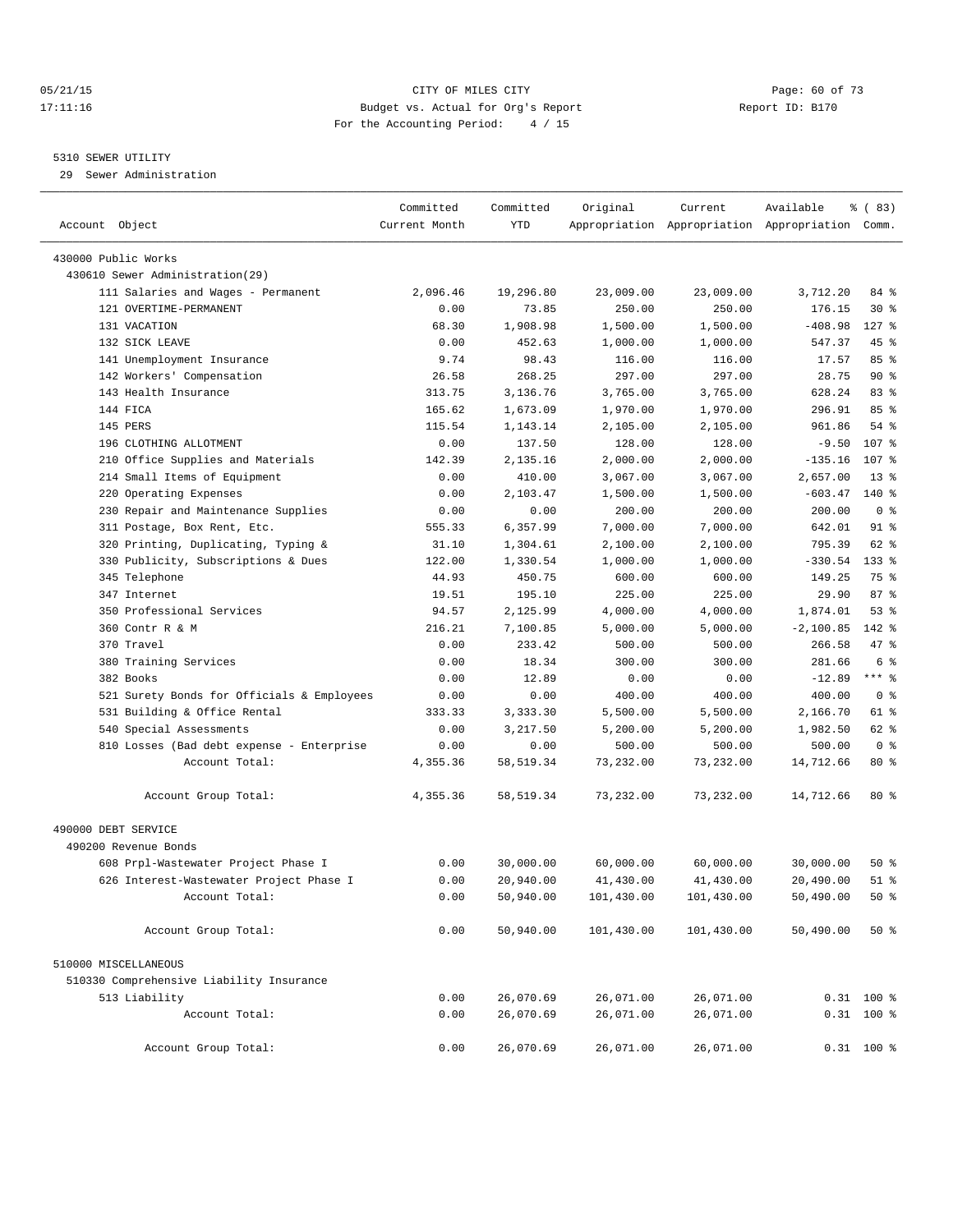#### 05/21/15 **Page: 61 of 73** CITY OF MILES CITY **CITY** CITY **Page: 61 of 73** 17:11:16 Budget vs. Actual for Org's Report Report ID: B170 For the Accounting Period: 4 / 15

## 5310 SEWER UTILITY

29 Sewer Administration

| Object<br>Account                                                                                       | Committed<br>Current Month | Committed<br><b>YTD</b> | Original<br>Appropriation | Current<br>Appropriation | Available<br>Appropriation | $\frac{6}{6}$ (83)<br>Comm. |
|---------------------------------------------------------------------------------------------------------|----------------------------|-------------------------|---------------------------|--------------------------|----------------------------|-----------------------------|
| 520000 OTHER FINANCING USES<br>521000 Interfund Operating Transfers Out<br>820 Transfers to Other Funds | 3,733.10                   | 45,739.54               | 44,797.00                 | 44,797.00                | $-942.54$ 102 %            |                             |
| Account Total:                                                                                          | 3,733.10                   | 45,739.54               | 44,797.00                 | 44,797.00                | $-942.54$ 102 %            |                             |
| Account Group Total:                                                                                    | 3,733.10                   | 45,739.54               | 44,797.00                 | 44,797.00                | $-942.54$                  | $102$ $%$                   |
| Organization Total:                                                                                     | 8,088.46                   | 181, 269.57             | 245,530.00                | 245,530.00               | 64,260.43                  | 74 %                        |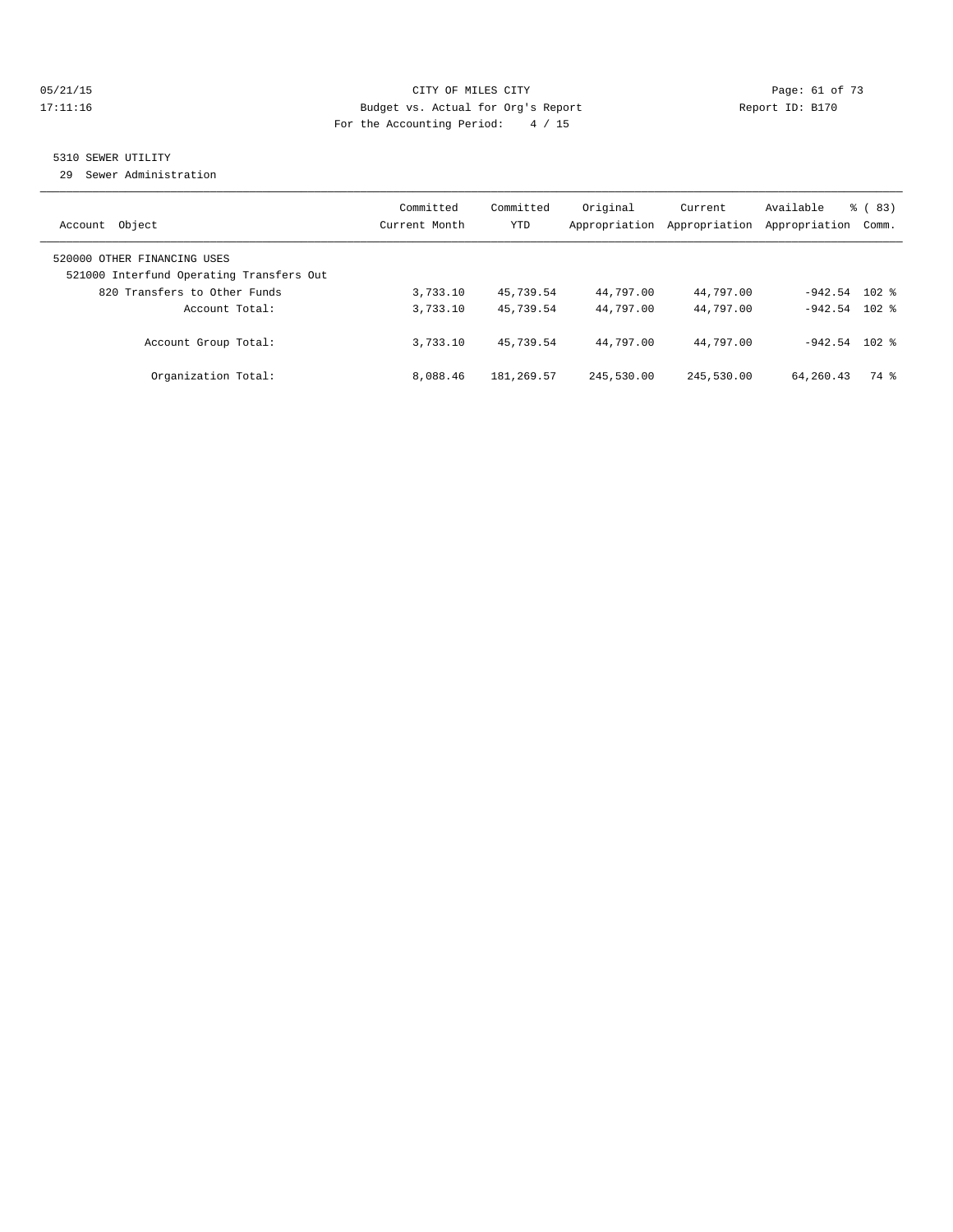#### 05/21/15 CITY OF MILES CITY Page: 62 of 73 17:11:16 Budget vs. Actual for Org's Report Report ID: B170 For the Accounting Period: 4 / 15

————————————————————————————————————————————————————————————————————————————————————————————————————————————————————————————————————

#### 5310 SEWER UTILITY

31 Sewer Lines

|                                              | Committed     | Committed  | Original   | Current    | Available                                       | % (83)          |
|----------------------------------------------|---------------|------------|------------|------------|-------------------------------------------------|-----------------|
| Account Object                               | Current Month | YTD        |            |            | Appropriation Appropriation Appropriation Comm. |                 |
| 430000 Public Works                          |               |            |            |            |                                                 |                 |
| 430630 Sewer Collection and Transmission(31) |               |            |            |            |                                                 |                 |
| 111 Salaries and Wages - Permanent           | 11,532.34     | 93,629.51  | 121,274.00 | 121,274.00 | 27,644.49                                       | $77$ $%$        |
| 121 OVERTIME-PERMANENT                       | 403.49        | 6,430.68   | 10,598.00  | 10,598.00  | 4,167.32                                        | 61 %            |
| 131 VACATION                                 | 565.58        | 6,200.71   | 15,773.00  | 15,773.00  | 9,572.29                                        | 39%             |
| 132 SICK LEAVE                               | 190.51        | 4,195.65   | 7,093.00   | 7,093.00   | 2,897.35                                        | 59 %            |
| 133 OTHER LEAVE PAY                          | 0.00          | 0.00       | 1,811.00   | 1,811.00   | 1,811.00                                        | 0 <sup>8</sup>  |
| 134 HOLIDAY PAY                              | 81.38         | 1,949.56   | 4,558.00   | 4,558.00   | 2,608.44                                        | 43 %            |
| 141 Unemployment Insurance                   | 57.48         | 508.17     | 737.00     | 737.00     | 228.83                                          | 69 %            |
| 142 Workers' Compensation                    | 673.75        | 5,836.86   | 8,316.00   | 8,316.00   | 2,479.14                                        | 70 %            |
| 143 Health Insurance                         | 2,384.00      | 20,859.84  | 26,732.00  | 26,732.00  | 5,872.16                                        | 78 %            |
| 144 FICA                                     | 970.24        | 8,586.24   | 12,519.00  | 12,519.00  | 3,932.76                                        | 69 %            |
| 145 PERS                                     |               | 9,183.71   |            |            | 3,978.29                                        | 70 %            |
|                                              | 1,043.61      |            | 13,162.00  | 13,162.00  |                                                 | 104 %           |
| 196 CLOTHING ALLOTMENT                       | 0.00          | 495.00     | 475.00     | 475.00     | $-20.00$                                        |                 |
| 210 Office Supplies and Materials            | 0.00          | 127.42     | 350.00     | 350.00     | 222.58                                          | 36%             |
| 214 Small Items of Equipment                 | 0.00          | 1,361.15   | 4,162.00   | 4,162.00   | 2,800.85                                        | 338             |
| 220 Operating Expenses                       | 55.69         | 2,578.93   | 2,500.00   | 2,500.00   | $-78.93$                                        | $103$ %         |
| 222 Chemicals, Lab & Med Supplies            | 0.00          | 1,190.50   | 3,000.00   | 3,000.00   | 1,809.50                                        | 40 %            |
| 226 Clothing and Uniforms                    | 0.00          | 792.14     | 700.00     | 700.00     | $-92.14$                                        | $113*$          |
| 230 Repair and Maintenance Supplies          | 535.43        | 2,812.56   | 7,000.00   | 7,000.00   | 4,187.44                                        | 40 %            |
| 231 Gas, Oil, Diesel Fuel, Grease, etc.      | 1,381.85      | 10,573.59  | 11,000.00  | 11,000.00  | 426.41                                          | 96 %            |
| 233 Water/Sewer Main Replacement and         | 1,571.73      | 1,824.99   | 5,000.00   | 5,000.00   | 3,175.01                                        | 36%             |
| 234 Hydrant/Manhole Replacement, Valves      | 0.00          | 1,471.19   | 10,000.00  | 10,000.00  | 8,528.81                                        | 15 <sup>°</sup> |
| 241 Consumable Tools                         | 0.00          | 0.00       | 100.00     | 100.00     | 100.00                                          | 0 <sup>8</sup>  |
| 311 Postage, Box Rent, Etc.                  | 0.00          | 0.00       | 50.00      | 50.00      | 50.00                                           | 0 <sup>8</sup>  |
| 320 Printing, Duplicating, Typing &          | 0.00          | 0.00       | 75.00      | 75.00      | 75.00                                           | 0 <sup>8</sup>  |
| 330 Publicity, Subscriptions & Dues          | 0.00          | 54.00      | 125.00     | 125.00     | 71.00                                           | $43$ %          |
| 334 Memberships, Registrations & Dues        | 0.00          | 125.00     | 200.00     | 200.00     | 75.00                                           | 63 %            |
| 341 Electric Utility Services                | 16.13         | 167.54     | 200.00     | 200.00     | 32.46                                           | 84 %            |
| 344 Gas Utility Service                      | 18.86         | 312.83     | 400.00     | 400.00     | 87.17                                           | 78 %            |
| 345 Telephone                                | 45.79         | 425.27     | 550.00     | 550.00     | 124.73                                          | 77 %            |
| 347 Internet                                 | 11.40         | 114.00     | 125.00     | 125.00     | 11.00                                           | 91 %            |
| 350 Professional Services                    | 4,695.34      | 23,386.07  | 60,000.00  | 60,000.00  | 36,613.93                                       | 39%             |
| 356 Purchsed Services (MMIA Div '01)         | 0.00          | 0.00       | 2,000.00   | 2,000.00   | 2,000.00                                        | 0 <sup>8</sup>  |
| 357 Architectual, Engineering Serv Etc.      | 0.00          | 0.00       | 5,000.00   | 5,000.00   | 5,000.00                                        | 0 <sup>8</sup>  |
| 360 Contr R & M                              | 227.24        | 2,392.39   | 3,000.00   | 3,000.00   | 607.61                                          | $80*$           |
| 363 R&M Vehicles/Equip/Labor-PW              | 861.99        | 25,882.70  | 27,000.00  | 27,000.00  | 1,117.30                                        | 96 %            |
| 369 Other Repair and Maintenance             | 0.00          | 0.00       | 2,500.00   | 2,500.00   | 2,500.00                                        | 0 <sup>8</sup>  |
| 370 Travel                                   | 23.00         | 202.05     | 400.00     | 400.00     | 197.95                                          | $51$ %          |
| 380 Training Services                        | 0.00          | 235.00     | 350.00     | 350.00     | 115.00                                          | 67 %            |
| 382 Books                                    | 0.00          | 0.00       | 100.00     | 100.00     | 100.00                                          | $0$ %           |
| 400 BUILDING MATERIALS                       | 58.66         | 390.13     | 0.00       | 0.00       | $-390.13$                                       | $***$ $_{8}$    |
| 512 Insurance on Vehicles & Equipment        | 0.00          | 1,389.02   | 1,390.00   | 1,390.00   | 0.98                                            | 100 %           |
| 513 Liability                                | 0.00          | 1,757.18   | 5,000.00   | 5,000.00   | 3,242.82                                        | 35 <sup>8</sup> |
| 532 Land Rental                              | 0.00          | 146.16     | 700.00     | 700.00     | 553.84                                          | $21$ %          |
| 533 Machinery and Equipment Rental           | 0.00          | 0.00       | 1,000.00   | 1,000.00   | 1,000.00                                        | 0 <sup>8</sup>  |
| 940 Machinery & Equipment                    | 0.00          | 111,615.87 | 104,384.00 | 104,384.00 | $-7,231.87$ 107 %                               |                 |
| Account Total:                               | 27,405.49     | 349,203.61 | 481,409.00 | 481,409.00 | 132,205.39                                      | 73 %            |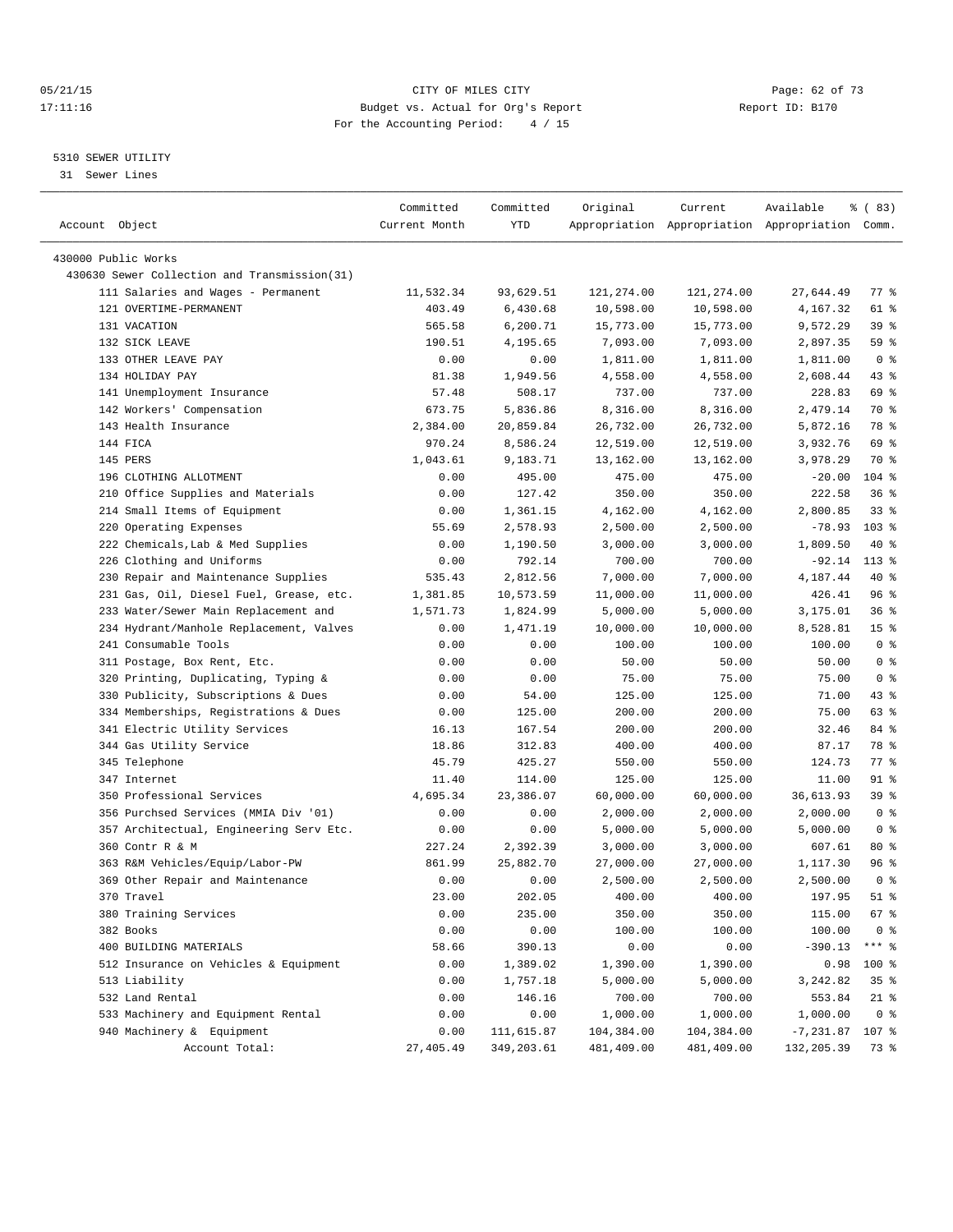#### 05/21/15 **Page: 63 of 73** CITY OF MILES CITY **CITY Page: 63 of 73** 17:11:16 Budget vs. Actual for Org's Report Report ID: B170 For the Accounting Period: 4 / 15

### 5310 SEWER UTILITY

31 Sewer Lines

| Object<br>Account                                                       | Committed<br>Current Month | Committed<br><b>YTD</b> | Original<br>Appropriation | Current<br>Appropriation | Available<br>Appropriation | $\frac{6}{6}$ (83)<br>Comm. |
|-------------------------------------------------------------------------|----------------------------|-------------------------|---------------------------|--------------------------|----------------------------|-----------------------------|
| Account Group Total:                                                    | 27,405.49                  | 349,203.61              | 481,409.00                | 481,409.00               | 132,205.39                 | 73 %                        |
| 520000 OTHER FINANCING USES<br>521000 Interfund Operating Transfers Out |                            |                         |                           |                          |                            |                             |
| 820 Transfers to Other Funds                                            | 0.00                       | 0.00                    | 10,713.00                 | 10,713.00                | 10,713.00                  | 0 <sup>8</sup>              |
| Account Total:                                                          | 0.00                       | 0.00                    | 10,713.00                 | 10,713.00                | 10,713.00                  | 0 <sup>8</sup>              |
| Account Group Total:                                                    | 0.00                       | 0.00                    | 10,713.00                 | 10,713.00                | 10,713.00                  | 0 <sup>8</sup>              |
| Organization Total:                                                     | 27,405.49                  | 349,203.61              | 492,122.00                | 492,122.00               | 142,918.39                 | 71 %                        |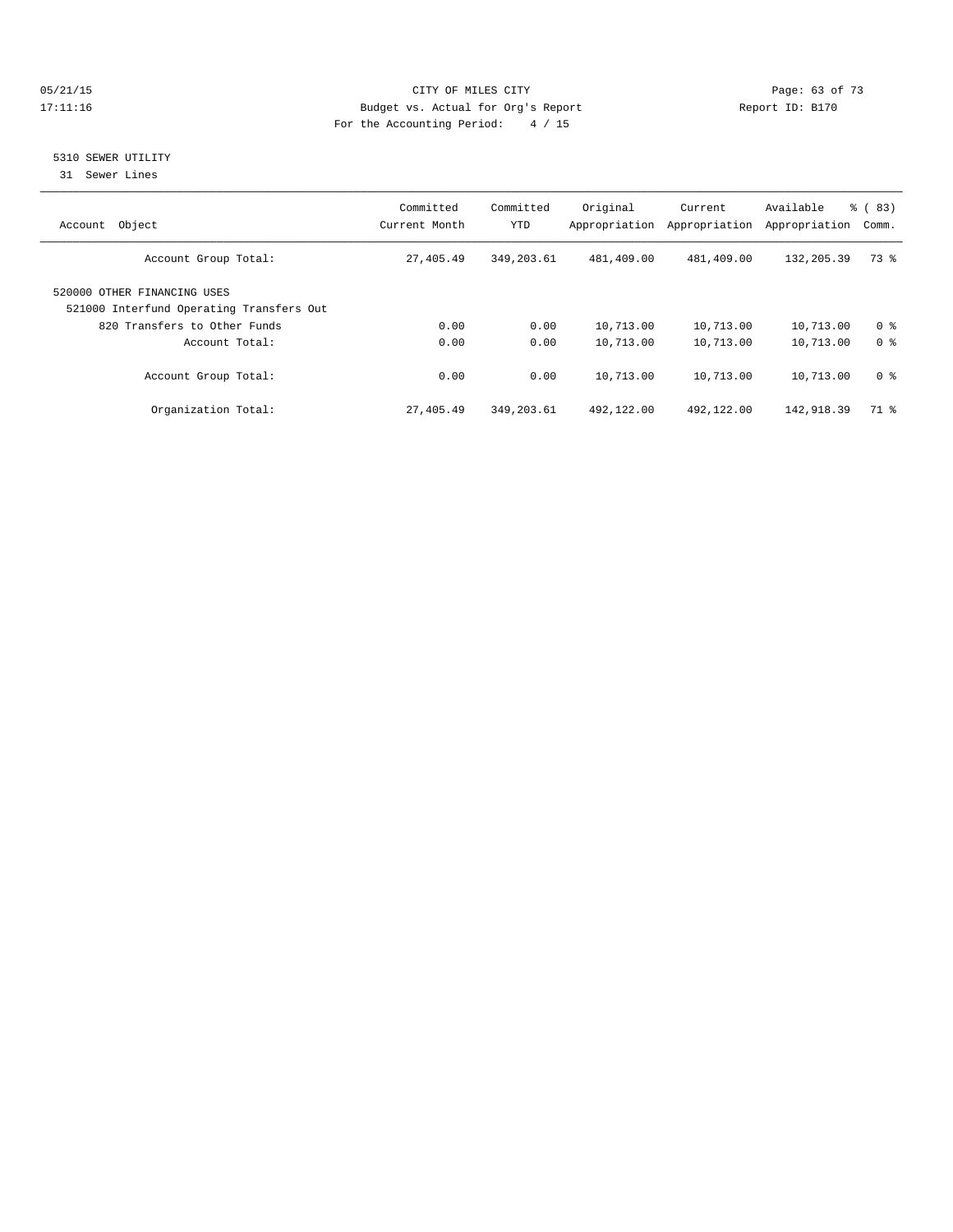#### 05/21/15 Page: 64 of 73 17:11:16 Budget vs. Actual for Org's Report Report ID: B170 For the Accounting Period: 4 / 15

————————————————————————————————————————————————————————————————————————————————————————————————————————————————————————————————————

#### 5310 SEWER UTILITY

32 Sewer Lifts

|                                         | Committed     | Committed  | Original   | Current    | Available                                       | % (83)         |
|-----------------------------------------|---------------|------------|------------|------------|-------------------------------------------------|----------------|
| Account Object                          | Current Month | <b>YTD</b> |            |            | Appropriation Appropriation Appropriation Comm. |                |
| 410000 GENERAL GOVERNMENT               |               |            |            |            |                                                 |                |
| 411101 Labor Negotiations               |               |            |            |            |                                                 |                |
| 350 Professional Services               | 0.00          | 63.00      | 0.00       | 0.00       | $-63.00$                                        | $***$ %        |
| Account Total:                          | 0.00          | 63.00      | 0.00       | 0.00       | $-63.00$                                        | $***$ $%$      |
|                                         |               |            |            |            |                                                 |                |
| Account Group Total:                    | 0.00          | 63.00      | 0.00       | 0.00       | $-63.00$                                        | $***$ 8        |
| 430000 Public Works                     |               |            |            |            |                                                 |                |
| 430690 Sewer Lift Stations(32)          |               |            |            |            |                                                 |                |
| 111 Salaries and Wages - Permanent      | 4,971.77      | 49,120.37  | 59,557.00  | 59,557.00  | 10,436.63                                       | 82 %           |
| 121 OVERTIME-PERMANENT                  | 187.20        | 1,810.86   | 3,134.00   | 3,134.00   | 1,323.14                                        | 58 %           |
| 131 VACATION                            | 287.54        | 3,221.98   | 4,206.00   | 4,206.00   | 984.02                                          | 77 %           |
| 132 SICK LEAVE                          | 151.63        | 1,469.36   | 1,840.00   | 1,840.00   | 370.64                                          | $80*$          |
| 133 OTHER LEAVE PAY                     | 57.00         | 230.42     | 1,117.00   | 1,117.00   | 886.58                                          | $21$ %         |
| 134 HOLIDAY PAY                         | 0.00          | 1,155.87   | 1,133.00   | 1,133.00   | $-22.87$                                        | $102$ %        |
| 141 Unemployment Insurance              | 25.43         | 257.02     | 320.00     | 320.00     | 62.98                                           | $80*$          |
| 142 Workers' Compensation               | 344.33        | 3,529.06   | 3,717.00   | 3,717.00   | 187.94                                          | 95%            |
| 143 Health Insurance                    | 947.46        | 9,474.74   | 11,370.00  | 11,370.00  | 1,895.26                                        | 83%            |
| 144 FICA                                | 410.41        | 4,110.98   | 5,430.00   | 5,430.00   | 1,319.02                                        | 76 %           |
| 145 PERS                                | 462.04        | 4,643.90   | 5,800.00   | 5,800.00   | 1,156.10                                        | $80*$          |
| 196 CLOTHING ALLOTMENT                  | 0.00          | 226.50     | 236.00     | 236.00     | 9.50                                            | 96%            |
| 210 Office Supplies and Materials       | 0.00          | 71.11      | 150.00     | 150.00     | 78.89                                           | 47 %           |
| 214 Small Items of Equipment            | 0.00          | 1,212.00   | 36,500.00  | 36,500.00  | 35,288.00                                       | 3 <sup>8</sup> |
| 220 Operating Expenses                  | 26.94         | 239.36     | 1,000.00   | 1,000.00   | 760.64                                          | $24$ %         |
| 222 Chemicals, Lab & Med Supplies       | 1,961.11      | 2,387.26   | 3,000.00   | 3,000.00   | 612.74                                          | $80*$          |
| 226 Clothing and Uniforms               | 0.00          | 85.56      | 100.00     | 100.00     | 14.44                                           | 86 %           |
| 230 Repair and Maintenance Supplies     | 777.35        | 3,699.85   | 5,500.00   | 5,500.00   | 1,800.15                                        | 67 %           |
| 231 Gas, Oil, Diesel Fuel, Grease, etc. | 169.21        | 1,940.18   | 2,500.00   | 2,500.00   | 559.82                                          | 78 %           |
| 241 Consumable Tools                    | 0.00          | 0.00       | 100.00     | 100.00     | 100.00                                          | 0 <sup>8</sup> |
| 311 Postage, Box Rent, Etc.             | 0.00          | 0.00       | 50.00      | 50.00      | 50.00                                           | 0 <sup>8</sup> |
| 341 Electric Utility Services           | 1,000.04      | 10,931.82  | 12,580.00  | 12,580.00  | 1,648.18                                        | 87%            |
| 344 Gas Utility Service                 | 87.52         | 803.84     | 1,500.00   | 1,500.00   | 696.16                                          | 54 %           |
| 345 Telephone                           | 0.00          | 0.00       | 500.00     | 500.00     | 500.00                                          | 0 <sup>8</sup> |
| 347 Internet                            | 0.00          | 0.00       | 230.00     | 230.00     | 230.00                                          | 0 <sup>8</sup> |
| 352 Wtr/Swr Lab Testing                 | 0.00          | 0.00       | 250.00     | 250.00     | 250.00                                          | 0 <sup>8</sup> |
| 357 Architectual, Engineering Serv Etc. | 0.00          | 1,649.84   | 0.00       | 0.00       | $-1,649.84$                                     | $***$ $-$      |
| 360 Contr R & M                         | 0.00          | 766.95     | 2,500.00   | 2,500.00   | 1,733.05                                        | 31 %           |
| 369 Other Repair and Maintenance        | 0.00          | 0.00       | 1,000.00   | 1,000.00   | 1,000.00                                        | 0 <sup>8</sup> |
| 370 Travel                              | 18.45         | 297.42     | 500.00     | 500.00     | 202.58                                          | 59 %           |
| 380 Training Services                   | 0.00          | 370.54     | 500.00     | 500.00     | 129.46                                          | 74 %           |
| 382 Books                               | 0.00          | 28.40      | 50.00      | 50.00      | 21.60                                           | 57%            |
| 400 BUILDING MATERIALS                  | 0.00          | 0.00       | 100.00     | 100.00     | 100.00                                          | 0 <sup>8</sup> |
| 511 Insurance on Buildings              | 0.00          | 1,650.50   | 1,651.00   | 1,651.00   | 0.50                                            | 100 %          |
| 513 Liability                           | 0.00          | 0.00       | 3,750.00   | 3,750.00   | 3,750.00                                        | 0 <sup>8</sup> |
| 532 Land Rental                         | 0.00          | 530.45     | 700.00     | 700.00     | 169.55                                          | 76 %           |
| 533 Machinery and Equipment Rental      | 0.00          | 0.00       | 150.00     | 150.00     | 150.00                                          | 0 <sup>8</sup> |
| Account Total:                          | 11,885.43     | 105,916.14 | 172,721.00 | 172,721.00 | 66,804.86                                       | 61 %           |
| Account Group Total:                    | 11,885.43     | 105,916.14 | 172,721.00 | 172,721.00 | 66,804.86                                       | 61 %           |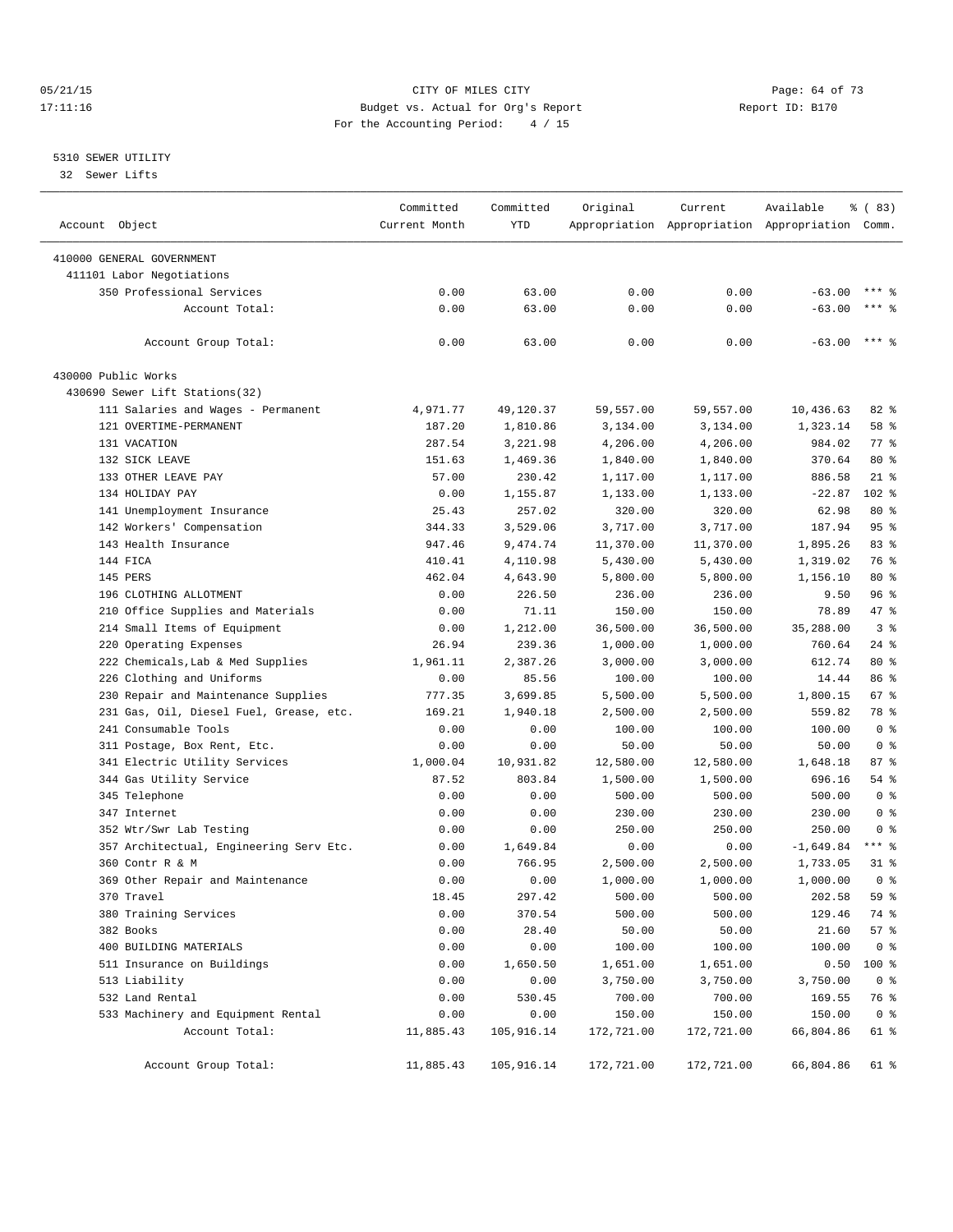#### 05/21/15 **Page: 65 of 73** CITY OF MILES CITY **CITY Page: 65 of 73** 17:11:16 Budget vs. Actual for Org's Report Report ID: B170 For the Accounting Period: 4 / 15

# 5310 SEWER UTILITY

32 Sewer Lifts

| Account Object      | Committed<br>Current Month | Committed<br><b>YTD</b> | Original   | Current    | Available<br>Appropriation Appropriation Appropriation Comm. | ී (83) |
|---------------------|----------------------------|-------------------------|------------|------------|--------------------------------------------------------------|--------|
| Organization Total: | 11,885.43                  | 105,979.14              | 172,721.00 | 172,721.00 | 66,741.86 61 %                                               |        |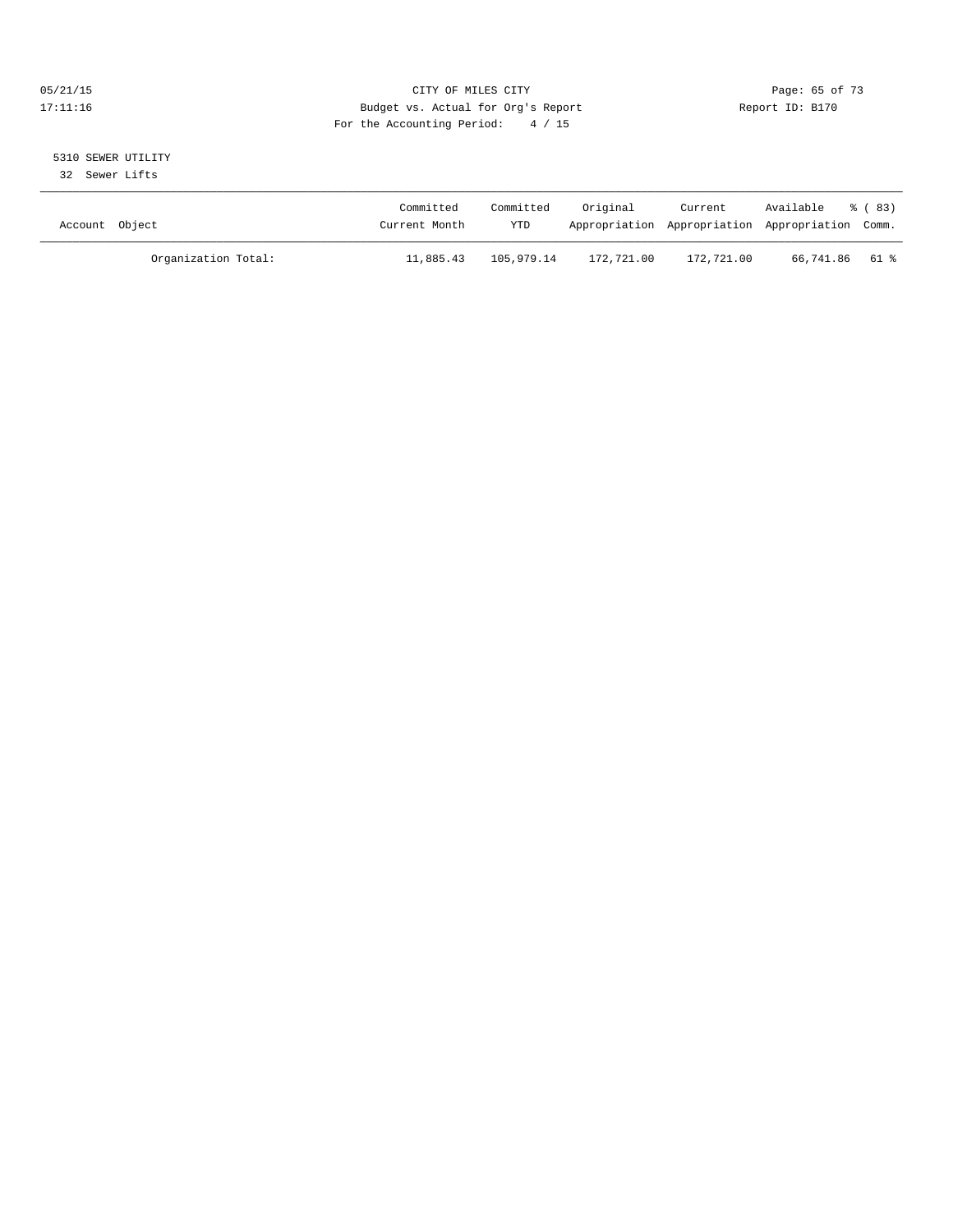#### 05/21/15 **Page: 66 of 73** CITY OF MILES CITY **CITY Page: 66 of 73** 17:11:16 Budget vs. Actual for Org's Report Report ID: B170 For the Accounting Period: 4 / 15

————————————————————————————————————————————————————————————————————————————————————————————————————————————————————————————————————

#### 5310 SEWER UTILITY

33 Sewer Plant

|                                                                                | Committed      | Committed        | Original  | Current          | Available                                       | १ ( 83)         |
|--------------------------------------------------------------------------------|----------------|------------------|-----------|------------------|-------------------------------------------------|-----------------|
| Account Object                                                                 | Current Month  | YTD              |           |                  | Appropriation Appropriation Appropriation Comm. |                 |
|                                                                                |                |                  |           |                  |                                                 |                 |
| 410000 GENERAL GOVERNMENT                                                      |                |                  |           |                  |                                                 |                 |
| 411101 Labor Negotiations                                                      |                |                  |           |                  |                                                 | $***$ 2         |
| 350 Professional Services                                                      | 0.00           | 94.50            | 0.00      | 0.00             | $-94.50$                                        |                 |
| Account Total:                                                                 | 0.00           | 94.50            | 0.00      | 0.00             | $-94.50$                                        | $***$ %         |
| Account Group Total:                                                           | 0.00           | 94.50            | 0.00      | 0.00             | $-94.50$ *** \$                                 |                 |
| 430000 Public Works                                                            |                |                  |           |                  |                                                 |                 |
| 430630 Sewer Collection and Transmission(31)                                   |                |                  |           |                  |                                                 |                 |
| 940 Machinery & Equipment                                                      | 0.00           | 964.73           | 0.00      | 0.00             | $-964.73$                                       |                 |
| Account Total:                                                                 | 0.00           | 964.73           | 0.00      | 0.00             | $-964.73$                                       | $***$ $%$       |
| 430640 Sewer Treatment and Disposal(33)                                        |                |                  |           |                  |                                                 |                 |
| 111 Salaries and Wages - Permanent                                             | 7,865.68       | 77,496.92        | 94,425.00 | 94,425.00        | 16,928.08                                       | 82 %            |
| 121 OVERTIME-PERMANENT                                                         | 280.80         | 2,715.21         | 6,848.00  | 6,848.00         | 4,132.79                                        | 40 %            |
| 131 VACATION                                                                   | 451.08         | 5,213.06         | 6,309.00  | 6,309.00         | 1,095.94                                        | 83%             |
| 132 SICK LEAVE                                                                 | 227.44         | 2,285.29         | 2,810.00  | 2,810.00         | 524.71                                          | 81 %            |
| 133 OTHER LEAVE PAY                                                            | 85.50          | 345.63           | 3,817.00  | 3,817.00         | 3,471.37                                        | 9 <sub>8</sub>  |
| 134 HOLIDAY PAY                                                                | 0.00           | 1,733.09         | 2,167.00  | 2,167.00         | 433.91                                          | $80*$           |
| 141 Unemployment Insurance                                                     | 40.04          | 405.22           | 524.00    | 524.00           | 118.78                                          | 77 %            |
| 142 Workers' Compensation                                                      | 540.34         | 5,532.38         | 6,238.00  | 6, 238.00        | 705.62                                          | 89 %            |
| 143 Health Insurance                                                           | 1,468.14       | 14,681.84        | 17,169.00 | 17,169.00        | 2,487.16                                        | 86 %            |
| 144 FICA                                                                       | 647.91         | 6,489.93         | 8,903.00  | 8,903.00         | 2,413.07                                        | 73 %            |
| 145 PERS                                                                       | 728.01         | 7,315.51         | 9,508.00  | 9,508.00         | 2,192.49                                        | 77 %            |
| 196 CLOTHING ALLOTMENT                                                         | 0.00           | 351.00           | 351.00    | 351.00           | 0.00                                            | 100 %           |
| 210 Office Supplies and Materials                                              | 5.54           | 69.78            | 150.00    | 150.00           | 80.22                                           | 47 %            |
| 214 Small Items of Equipment                                                   | 0.00           | 9,668.19         | 24,000.00 | 24,000.00        | 14, 331.81                                      | 40 %            |
| 220 Operating Expenses                                                         | 124.13         | 1,658.84         | 3,000.00  | 3,000.00         | 1,341.16                                        | $55$ $%$        |
| 222 Chemicals, Lab & Med Supplies                                              | 1,146.08       | 6,601.27         |           | 7,000.00         | 398.73                                          | 94 %            |
|                                                                                |                | 247.27           | 7,000.00  |                  | 252.73                                          | 49 %            |
| 226 Clothing and Uniforms                                                      | 0.00           |                  | 500.00    | 500.00           |                                                 | 81 %            |
| 230 Repair and Maintenance Supplies<br>231 Gas, Oil, Diesel Fuel, Grease, etc. | 953.47         | 6,450.56         | 8,000.00  | 8,000.00         | 1,549.44<br>379.06                              | 81 %            |
| 241 Consumable Tools                                                           | 151.80<br>0.00 | 1,620.94         | 2,000.00  | 2,000.00         | 100.00                                          | 0 <sup>8</sup>  |
| 300 PURCHASED SERVICES                                                         |                | 0.00             | 100.00    | 100.00           |                                                 | 0 <sup>8</sup>  |
|                                                                                | 0.00<br>7.26   | 0.00             | 750.00    | 750.00           | 750.00<br>53.50                                 | 47 %            |
| 311 Postage, Box Rent, Etc.                                                    |                | 46.50            | 100.00    | 100.00           |                                                 | 0 <sup>°</sup>  |
| 320 Printing, Duplicating, Typing &                                            | 0.00           | 0.00             | 100.00    | 100.00<br>100.00 | 100.00                                          | $163$ %         |
| 330 Publicity, Subscriptions & Dues<br>334 Memberships, Registrations & Dues   | 0.00           | 162.50<br>152.00 | 100.00    |                  | $-62.50$                                        | $22$ %          |
|                                                                                | 0.00           |                  | 700.00    | 700.00           | 548.00                                          | 67 %            |
| 341 Electric Utility Services                                                  | 4,817.41       | 45,899.21        | 68,000.00 | 68,000.00        | 22,100.79                                       |                 |
| 342 Water Utility Services<br>343 Sewer Utility Services                       | 71.87          | 681.75<br>481.40 | 1,000.00  | 1,000.00         | 318.25                                          | 68 %<br>107 %   |
|                                                                                | 48.14          |                  | 450.00    | 450.00           | $-31.40$                                        |                 |
| 345 Telephone                                                                  | 32.80          | 329.45           | 800.00    | 800.00           | 470.55                                          | 41 %            |
| 346 Garbage Service                                                            | 107.42         | 562.26           | 800.00    | 800.00           | 237.74                                          | 70 %            |
| 347 Internet                                                                   | 45.60          | 456.00           | 500.00    | 500.00           | 44.00                                           | 91 %            |
| 350 Professional Services                                                      | 122.10         | 361.50           | 500.00    | 500.00           | 138.50                                          | 72 %            |
| 352 Wtr/Swr Lab Testing                                                        | 178.50         | 5,761.25         | 8,000.00  | 8,000.00         | 2,238.75                                        | 72 %            |
| 357 Architectual, Engineering Serv Etc.                                        | 0.00           | 0.00             | 5,000.00  | 5,000.00         | 5,000.00                                        | 0 <sup>8</sup>  |
| 360 Contr R & M                                                                | 364.00         | 1,091.32         | 7,500.00  | 7,500.00         | 6,408.68                                        | 15 <sup>°</sup> |
| 363 R&M Vehicles/Equip/Labor-PW                                                | 0.00           | 451.77           | 8,000.00  | 8,000.00         | 7,548.23                                        | 6 %             |
| 370 Travel                                                                     | 18.45          | 454.49           | 750.00    | 750.00           | 295.51                                          | 61 %            |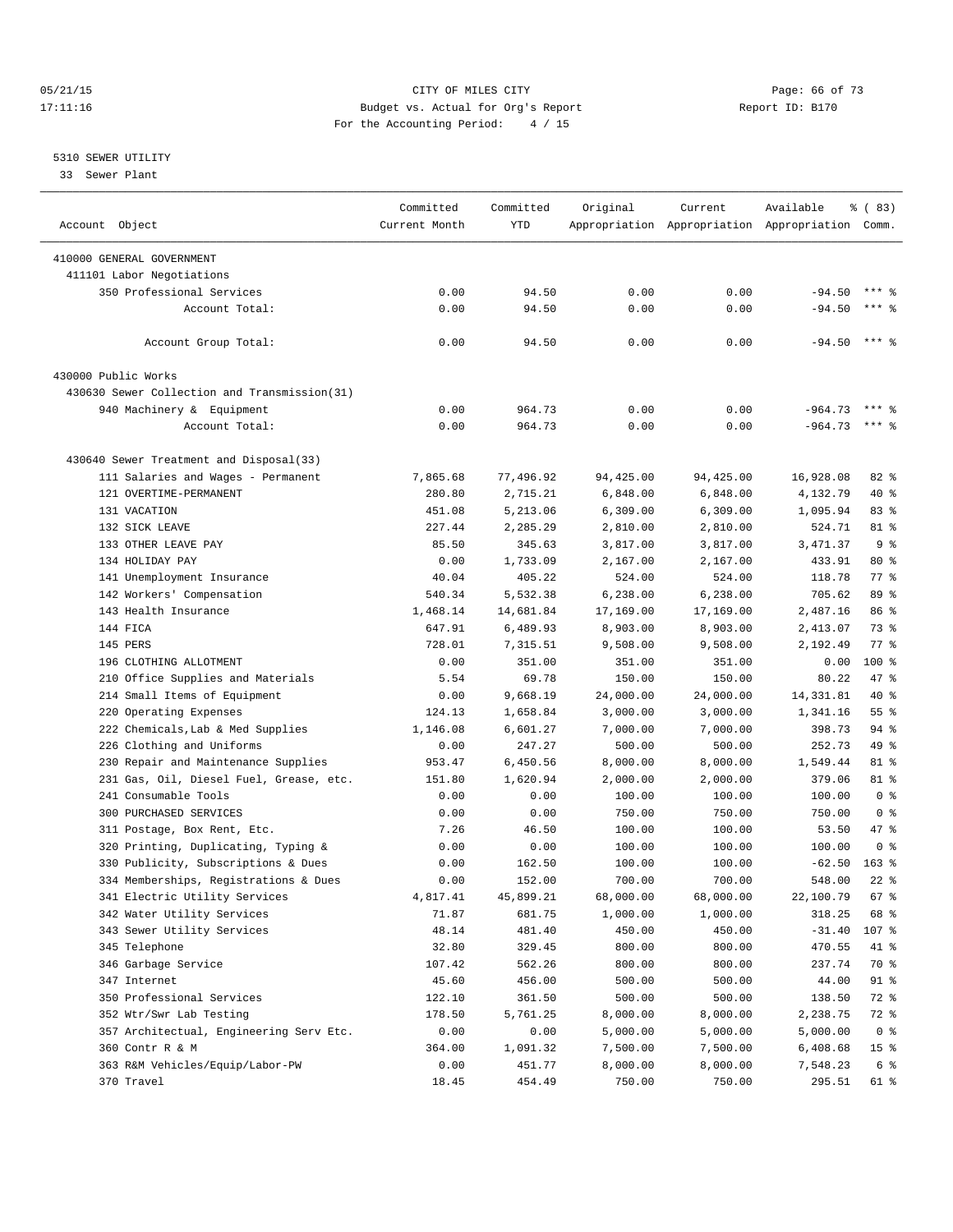#### 05/21/15 Page: 67 of 73 17:11:16 Budget vs. Actual for Org's Report Report ID: B170 For the Accounting Period: 4 / 15

## 5310 SEWER UTILITY

33 Sewer Plant

|                                           | Committed     | Committed   | Original     | Current                                   | Available    | % (83)         |  |
|-------------------------------------------|---------------|-------------|--------------|-------------------------------------------|--------------|----------------|--|
| Account Object                            | Current Month | YTD         |              | Appropriation Appropriation Appropriation |              | Comm.          |  |
| 380 Training Services                     | 0.00          | 436.30      | 750.00       | 750.00                                    | 313.70       | 58 %           |  |
|                                           |               |             |              |                                           |              |                |  |
| 382 Books                                 | 0.00          | 82.91       | 200.00       | 200.00                                    | 117.09       | 41 %           |  |
| 400 BUILDING MATERIALS                    | 0.00          | 0.00        | 500.00       | 500.00                                    | 500.00       | 0 <sup>8</sup> |  |
| 511 Insurance on Buildings                | 0.00          | 7,114.87    | 7,115.00     | 7,115.00                                  | 0.13         | $100$ %        |  |
| 512 Insurance on Vehicles & Equipment     | 0.00          | 260.67      | 261.00       | 261.00                                    | 0.33         | $100$ %        |  |
| 533 Machinery and Equipment Rental        | 0.00          | 0.00        | 2,000.00     | 2,000.00                                  | 2,000.00     | 0 <sup>8</sup> |  |
| 810 Losses (Bad debt expense - Enterprise | 0.00          | 0.00        | 2,000.00     | 2,000.00                                  | 2,000.00     | 0 <sup>8</sup> |  |
| 920 Buildings                             | 0.00          | 83,753.78   | 6,976,000.00 | 6,976,000.00                              | 6,892,246.22 | 1 <sup>8</sup> |  |
| 940 Machinery & Equipment                 | 0.00          | 812.00      | 0.00         | 0.00                                      | $-812.00$    | $***$ $-$      |  |
| Account Total:                            | 20,529.51     | 300, 233.86 | 7,295,695.00 | 7,295,695.00                              | 6,995,461.14 | $4 \text{ }$   |  |
| Account Group Total:                      | 20,529.51     | 301,198.59  | 7,295,695.00 | 7,295,695.00                              | 6,994,496.41 | $4 \text{ }$   |  |
| Organization Total:                       | 20,529.51     | 301,293.09  | 7,295,695.00 | 7,295,695.00                              | 6,994,401.91 | $4 \text{ }$   |  |
|                                           |               |             |              |                                           |              |                |  |
|                                           |               |             |              |                                           |              |                |  |

|  |  |  |  |  |  | ٠ |  |  |  |  |  |       |      |  |
|--|--|--|--|--|--|---|--|--|--|--|--|-------|------|--|
|  |  |  |  |  |  |   |  |  |  |  |  |       |      |  |
|  |  |  |  |  |  |   |  |  |  |  |  |       |      |  |
|  |  |  |  |  |  |   |  |  |  |  |  | Total | Fund |  |
|  |  |  |  |  |  |   |  |  |  |  |  |       |      |  |
|  |  |  |  |  |  |   |  |  |  |  |  |       |      |  |
|  |  |  |  |  |  |   |  |  |  |  |  |       |      |  |
|  |  |  |  |  |  |   |  |  |  |  |  |       |      |  |
|  |  |  |  |  |  |   |  |  |  |  |  |       |      |  |
|  |  |  |  |  |  |   |  |  |  |  |  |       |      |  |
|  |  |  |  |  |  |   |  |  |  |  |  |       |      |  |
|  |  |  |  |  |  |   |  |  |  |  |  |       |      |  |
|  |  |  |  |  |  |   |  |  |  |  |  |       |      |  |
|  |  |  |  |  |  |   |  |  |  |  |  |       |      |  |
|  |  |  |  |  |  |   |  |  |  |  |  |       |      |  |
|  |  |  |  |  |  |   |  |  |  |  |  |       |      |  |
|  |  |  |  |  |  |   |  |  |  |  |  |       |      |  |
|  |  |  |  |  |  |   |  |  |  |  |  |       |      |  |
|  |  |  |  |  |  |   |  |  |  |  |  |       |      |  |
|  |  |  |  |  |  |   |  |  |  |  |  |       |      |  |
|  |  |  |  |  |  |   |  |  |  |  |  |       |      |  |
|  |  |  |  |  |  |   |  |  |  |  |  |       |      |  |
|  |  |  |  |  |  |   |  |  |  |  |  |       |      |  |
|  |  |  |  |  |  |   |  |  |  |  |  |       |      |  |
|  |  |  |  |  |  |   |  |  |  |  |  |       |      |  |
|  |  |  |  |  |  |   |  |  |  |  |  |       |      |  |
|  |  |  |  |  |  |   |  |  |  |  |  |       |      |  |
|  |  |  |  |  |  |   |  |  |  |  |  |       |      |  |
|  |  |  |  |  |  |   |  |  |  |  |  |       |      |  |
|  |  |  |  |  |  |   |  |  |  |  |  |       |      |  |
|  |  |  |  |  |  |   |  |  |  |  |  |       |      |  |
|  |  |  |  |  |  |   |  |  |  |  |  |       |      |  |
|  |  |  |  |  |  |   |  |  |  |  |  |       |      |  |
|  |  |  |  |  |  |   |  |  |  |  |  |       |      |  |
|  |  |  |  |  |  |   |  |  |  |  |  |       |      |  |
|  |  |  |  |  |  |   |  |  |  |  |  |       |      |  |
|  |  |  |  |  |  |   |  |  |  |  |  |       |      |  |
|  |  |  |  |  |  |   |  |  |  |  |  |       |      |  |
|  |  |  |  |  |  |   |  |  |  |  |  |       |      |  |
|  |  |  |  |  |  |   |  |  |  |  |  |       |      |  |
|  |  |  |  |  |  |   |  |  |  |  |  |       |      |  |
|  |  |  |  |  |  |   |  |  |  |  |  |       |      |  |
|  |  |  |  |  |  |   |  |  |  |  |  |       |      |  |
|  |  |  |  |  |  |   |  |  |  |  |  |       |      |  |
|  |  |  |  |  |  |   |  |  |  |  |  |       |      |  |
|  |  |  |  |  |  |   |  |  |  |  |  |       |      |  |
|  |  |  |  |  |  |   |  |  |  |  |  |       |      |  |
|  |  |  |  |  |  |   |  |  |  |  |  |       |      |  |
|  |  |  |  |  |  |   |  |  |  |  |  |       |      |  |
|  |  |  |  |  |  |   |  |  |  |  |  |       |      |  |

 $67,908.89$  937,745.41 8,206,068.00 8,206,068.00 7,268,322.59 11 %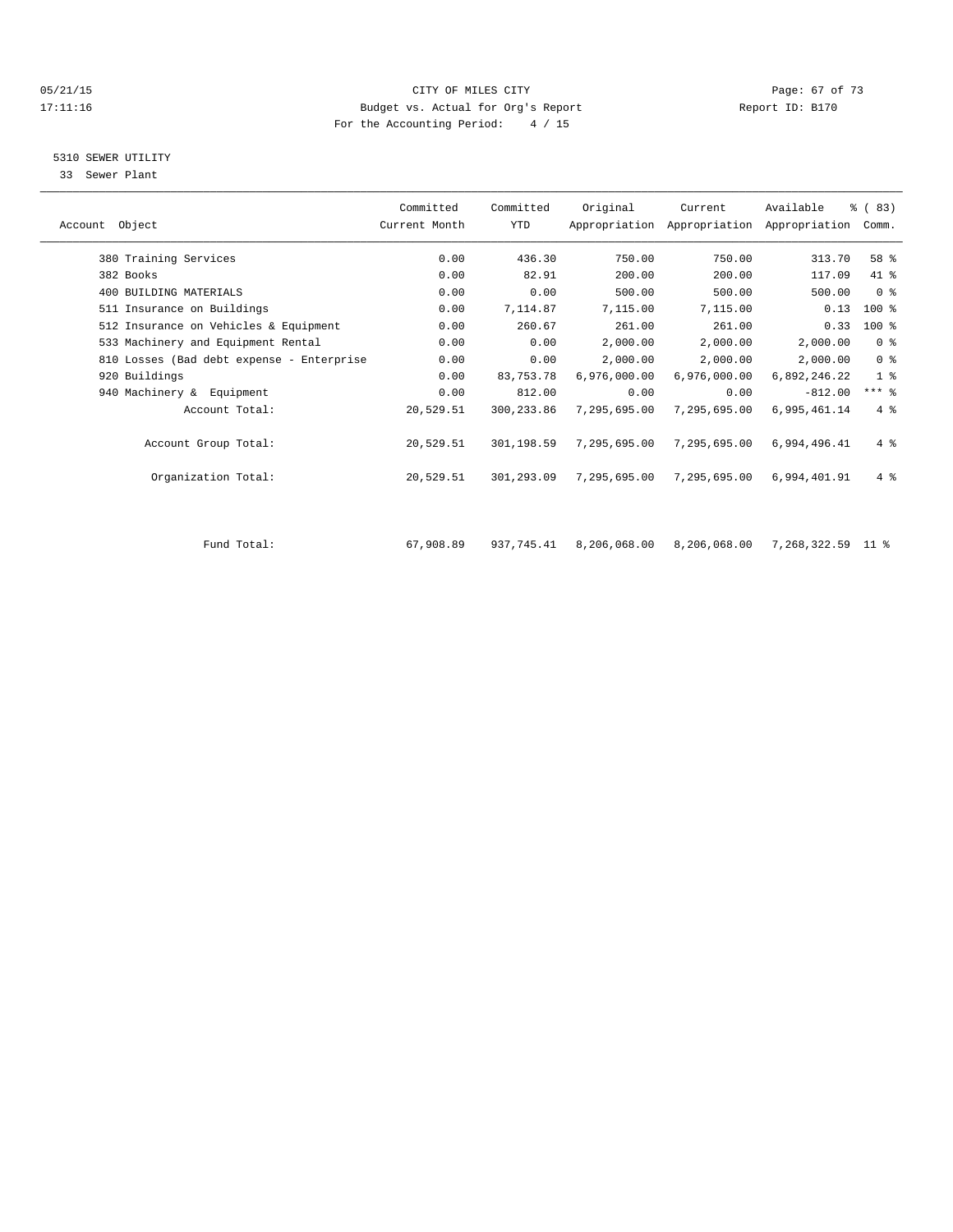#### 05/21/15 **Page: 68 of 73** CITY OF MILES CITY **CITY Page: 68 of 73** 17:11:16 Budget vs. Actual for Org's Report Changer Report ID: B170 For the Accounting Period: 4 / 15

#### 5510 AMBULANCE FUND

10 Ambulance

| Account Object       |                                             | Committed<br>Current Month | Committed<br><b>YTD</b> | Original   | Current    | Available<br>Appropriation Appropriation Appropriation Comm. | % (83)             |
|----------------------|---------------------------------------------|----------------------------|-------------------------|------------|------------|--------------------------------------------------------------|--------------------|
| 420000 PUBLIC SAFETY |                                             |                            |                         |            |            |                                                              |                    |
|                      | 420730 Emergency Medical Services-Ambulance |                            |                         |            |            |                                                              |                    |
|                      | 111 Salaries and Wages - Permanent          | 13,554.99                  | 130,742.89              | 156,172.00 | 156,172.00 | 25, 429.11                                                   | 84 %               |
|                      | 112 SALARIES AND WAGES - PART PAID          | 0.00                       | 5,821.06                | 4,000.00   | 4,000.00   | $-1,821.06$                                                  | $146$ %            |
|                      | 121 OVERTIME-PERMANENT                      | 5,255.77                   | 68,237.10               | 60,000.00  | 60,000.00  | $-8, 237.10$                                                 | 114 %              |
|                      | 131 VACATION                                | 0.00                       | 4,685.64                | 10,000.00  | 10,000.00  | 5,314.36                                                     | 47 %               |
|                      | 132 SICK LEAVE                              | 1,171.98                   | 7,122.07                | 10,000.00  | 10,000.00  | 2,877.93                                                     | 71 %               |
|                      | 133 OTHER LEAVE PAY                         | 0.00                       | 195.23                  | 2,000.00   | 2,000.00   | 1,804.77                                                     | $10*$              |
|                      | 134 HOLIDAY PAY                             | 0.00                       | 4,112.68                | 7,000.00   | 7,000.00   | 2,887.32                                                     | 59 %               |
|                      | 141 Unemployment Insurance                  | 89.94                      | 993.98                  | 1,105.00   | 1,105.00   | 111.02                                                       | 90%                |
|                      | 142 Workers' Compensation                   | 708.15                     | 7,517.89                | 6, 193.00  | 6, 193.00  | $-1, 324.89$                                                 | $121$ %            |
|                      | 143 Health Insurance                        | 2,375.15                   | 22,605.95               | 29,518.00  | 29,518.00  | 6,912.05                                                     | $77$ $\frac{6}{9}$ |
| 144 FICA             |                                             | 288.81                     | 3,556.01                | 3,561.00   | 3,561.00   | 4.99                                                         | 100 %              |
|                      | 147 Firemen's Pension                       | 1,946.51                   | 19,114.07               | 35, 264.00 | 35,264.00  | 16, 149.93                                                   | 54 %               |
|                      | 210 Office Supplies and Materials           | 3.17                       | 504.12                  | 1,000.00   | 1,000.00   | 495.88                                                       | 50%                |
|                      | 214 Small Items of Equipment                | 3,378.12                   | 28,996.25               | 5,000.00   | 29,712.70  | 716.45                                                       | 98 %               |
|                      | 220 Operating Expenses                      | 46.43                      | 625.65                  | 4,000.00   | 4,000.00   | 3,374.35                                                     | 16 <sup>°</sup>    |
|                      | 222 Chemicals, Lab & Med Supplies           | 1,858.70                   | 12,035.55               | 10,000.00  | 10,000.00  | $-2,035.55$                                                  | $120*$             |
|                      | 226 Clothing and Uniforms                   | 0.00                       | 50.00                   | 0.00       | 0.00       | $-50.00$                                                     | $***$ $_{8}$       |
|                      | 230 Repair and Maintenance Supplies         | 654.73                     | 2,410.58                | 5,000.00   | 5,000.00   | 2,589.42                                                     | 48 %               |
|                      | 231 Gas, Oil, Diesel Fuel, Grease, etc.     | 2,029.92                   | 14,624.63               | 18,000.00  | 18,000.00  | 3,375.37                                                     | 81 %               |
|                      | 241 Consumable Tools                        | 125.44                     | 458.08                  | 1,000.00   | 1,000.00   | 541.92                                                       | 46 %               |
|                      | 300 PURCHASED SERVICES                      | 0.00                       | 494.00                  | 2,000.00   | 2,000.00   | 1,506.00                                                     | $25$ $%$           |
|                      | 311 Postage, Box Rent, Etc.                 | 8.22                       | 25.29                   | 200.00     | 200.00     | 174.71                                                       | $13*$              |
|                      | 320 Printing, Duplicating, Typing &         | 0.00                       | 19.25                   | 200.00     | 200.00     | 180.75                                                       | $10*$              |
|                      | 341 Electric Utility Services               | 93.53                      | 1,279.03                | 2,500.00   | 2,500.00   | 1,220.97                                                     | $51$ %             |
|                      | 342 Water Utility Services                  | 22.59                      | 240.74                  | 400.00     | 400.00     | 159.26                                                       | 60 %               |
|                      | 343 Sewer Utility Services                  | 13.97                      | 139.75                  | 250.00     | 250.00     | 110.25                                                       | 56 %               |
|                      | 344 Gas Utility Service                     | 66.44                      | 698.69                  | 1,200.00   | 1,200.00   | 501.31                                                       | 58 %               |
|                      | 345 Telephone                               | 143.43                     | 1,399.47                | 1,800.00   | 1,800.00   | 400.53                                                       | 78 %               |
|                      | 346 Garbage Service                         | 47.41                      | 404.03                  | 700.00     | 700.00     | 295.97                                                       | 58 %               |
|                      | 347 Internet                                | 28.24                      | 282.40                  | 400.00     | 400.00     | 117.60                                                       | 71 %               |
|                      | 350 Professional Services                   | 3,703.22                   | 42,713.31               | 38,000.00  | 38,000.00  | $-4,713.31$                                                  | 112 %              |
|                      | 352 Wtr/Swr Lab Testing                     | 0.00                       | 0.00                    | 2,500.00   | 2,500.00   | 2,500.00                                                     | 0 <sup>8</sup>     |
|                      | 360 Contr R & M                             | 0.00                       | 0.00                    | 3,000.00   | 3,000.00   | 3,000.00                                                     | 0 <sup>8</sup>     |
|                      | 364 R&M Vehicles - Fire/Amb                 | 0.00                       | 822.25                  | 8,000.00   | 8,000.00   | 7,177.75                                                     | $10*$              |
|                      | 370 Travel                                  | 144.00                     | 517.86                  | 2,500.00   | 2,500.00   | 1,982.14                                                     | $21$ %             |
|                      | 380 Training Services                       | 0.00                       | 150.00                  | 2,500.00   | 2,500.00   | 2,350.00                                                     | 6 %                |
| 382 Books            |                                             | 0.00                       | 30.59                   | 1,000.00   | 1,000.00   | 969.41                                                       | 3 <sup>8</sup>     |
|                      | 400 BUILDING MATERIALS                      | 0.00                       | 106.00                  | 1,000.00   | 1,000.00   | 894.00                                                       | $11$ %             |
|                      | 512 Insurance on Vehicles & Equipment       | 0.00                       | 1,194.96                | 1,195.00   | 1,195.00   | 0.04                                                         | 100 %              |
|                      | 810 Losses (Bad debt expense - Enterprise   | 0.00                       | 71,388.85               | 100,000.00 | 100,000.00 | 28,611.15                                                    | 71 %               |
|                      | 811 Contractual Allowances (Ambl)           | 0.00                       | 198,542.93              | 150,000.00 | 150,000.00 | $-48,542.93$                                                 | 132 %              |
|                      | Account Total:                              | 37,758.86                  | 654,858.83              | 688,158.00 | 712,870.70 | 58,011.87                                                    | $92$ $%$           |
|                      | Account Group Total:                        | 37,758.86                  | 654,858.83              | 688,158.00 | 712,870.70 | 58,011.87                                                    | 92 %               |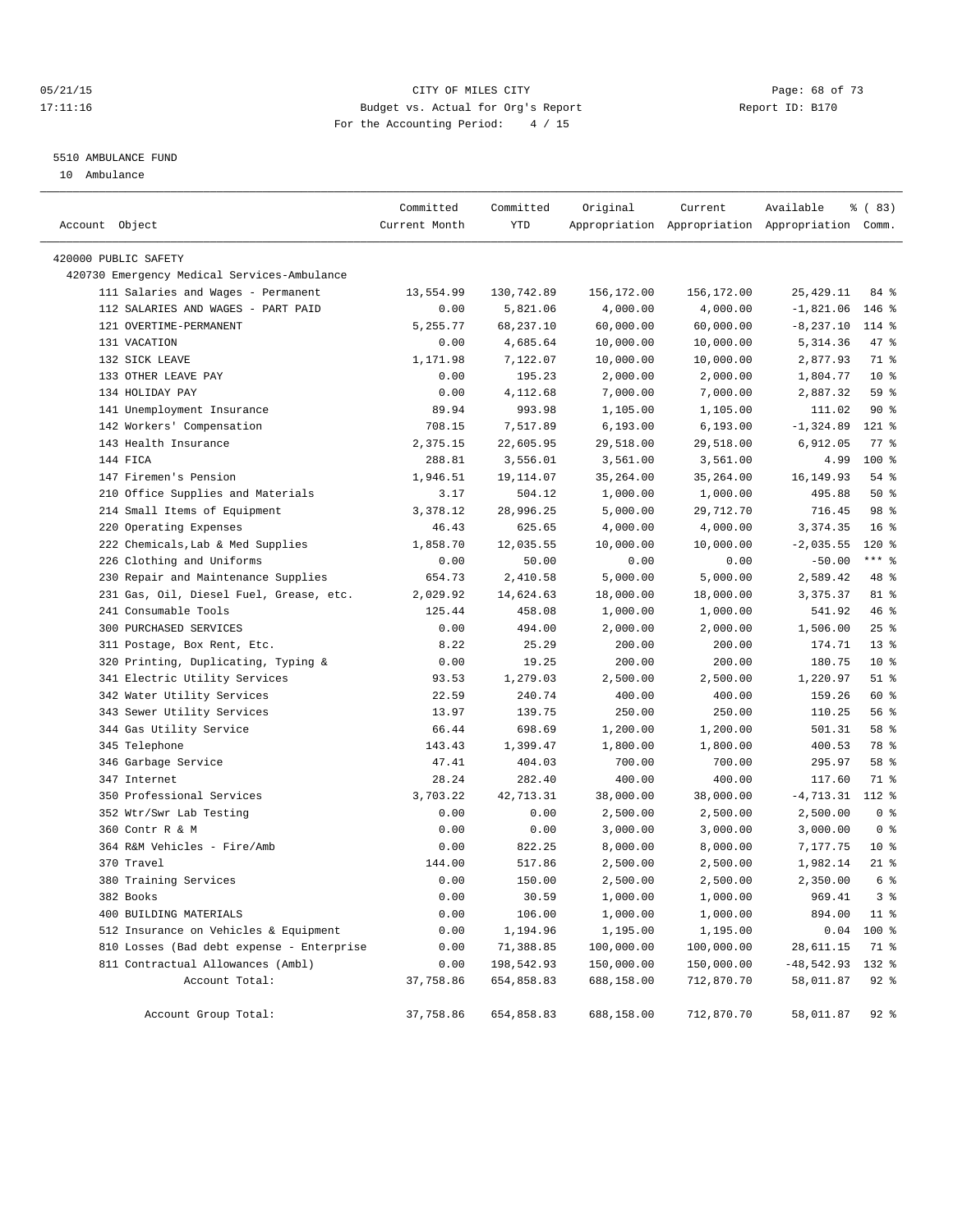#### 05/21/15 **Page: 69 of 73** CITY OF MILES CITY **CITY** CITY **Page: 69 of 73** 17:11:16 Budget vs. Actual for Org's Report Report ID: B170 For the Accounting Period: 4 / 15

### 5510 AMBULANCE FUND

10 Ambulance

| Account Object                           | Committed<br>Current Month | Committed<br><b>YTD</b> | Original   | Current.   | Available<br>Appropriation Appropriation Appropriation Comm. | % (83)       |  |
|------------------------------------------|----------------------------|-------------------------|------------|------------|--------------------------------------------------------------|--------------|--|
| 490000 DEBT SERVICE                      |                            |                         |            |            |                                                              |              |  |
| 490500 Other Debt Service Payments       |                            |                         |            |            |                                                              |              |  |
| 602 Prpl-Ambulance                       | 0.00                       | 25,814.04               | 25,815.00  | 25,815.00  | 0.96                                                         | $100*$       |  |
| 629 Interest-Ambulance                   | 0.00                       | 588.36                  | 589.00     | 589.00     | 0.64                                                         | $100*$       |  |
| Account Total:                           | 0.00                       | 26,402.40               | 26,404.00  | 26,404.00  | 1.60                                                         | $100*$       |  |
| Account Group Total:                     | 0.00                       | 26,402.40               | 26,404.00  | 26,404.00  |                                                              | $1.60$ 100 % |  |
| 510000 MISCELLANEOUS                     |                            |                         |            |            |                                                              |              |  |
| 510330 Comprehensive Liability Insurance |                            |                         |            |            |                                                              |              |  |
| 513 Liability                            | 0.00                       | 2,941.08                | 2,942.00   | 2,942.00   | 0.92                                                         | $100*$       |  |
| Account Total:                           | 0.00                       | 2,941.08                | 2,942.00   | 2,942.00   | 0.92                                                         | 100 %        |  |
| Account Group Total:                     | 0.00                       | 2,941.08                | 2,942.00   | 2,942.00   |                                                              | $0.92$ 100 % |  |
| 520000 OTHER FINANCING USES              |                            |                         |            |            |                                                              |              |  |
| 521000 Interfund Operating Transfers Out |                            |                         |            |            |                                                              |              |  |
| 820 Transfers to Other Funds             | 1,950.36                   | 26,563.27               | 33,404.00  | 33,404.00  | 6,840.73                                                     | 80 %         |  |
| Account Total:                           | 1,950.36                   | 26,563.27               | 33,404.00  | 33,404.00  | 6,840.73                                                     | $80*$        |  |
| Account Group Total:                     | 1,950.36                   | 26,563.27               | 33,404.00  | 33,404.00  | 6,840.73                                                     | $80*$        |  |
| Organization Total:                      | 39,709.22                  | 710,765.58              | 750,908.00 | 775,620.70 | 64,855.12                                                    | $92$ $%$     |  |
|                                          |                            |                         |            |            |                                                              |              |  |
| Fund Total:                              | 39,709.22                  | 710,765.58              | 750,908.00 | 775,620.70 | 64,855.12 92 %                                               |              |  |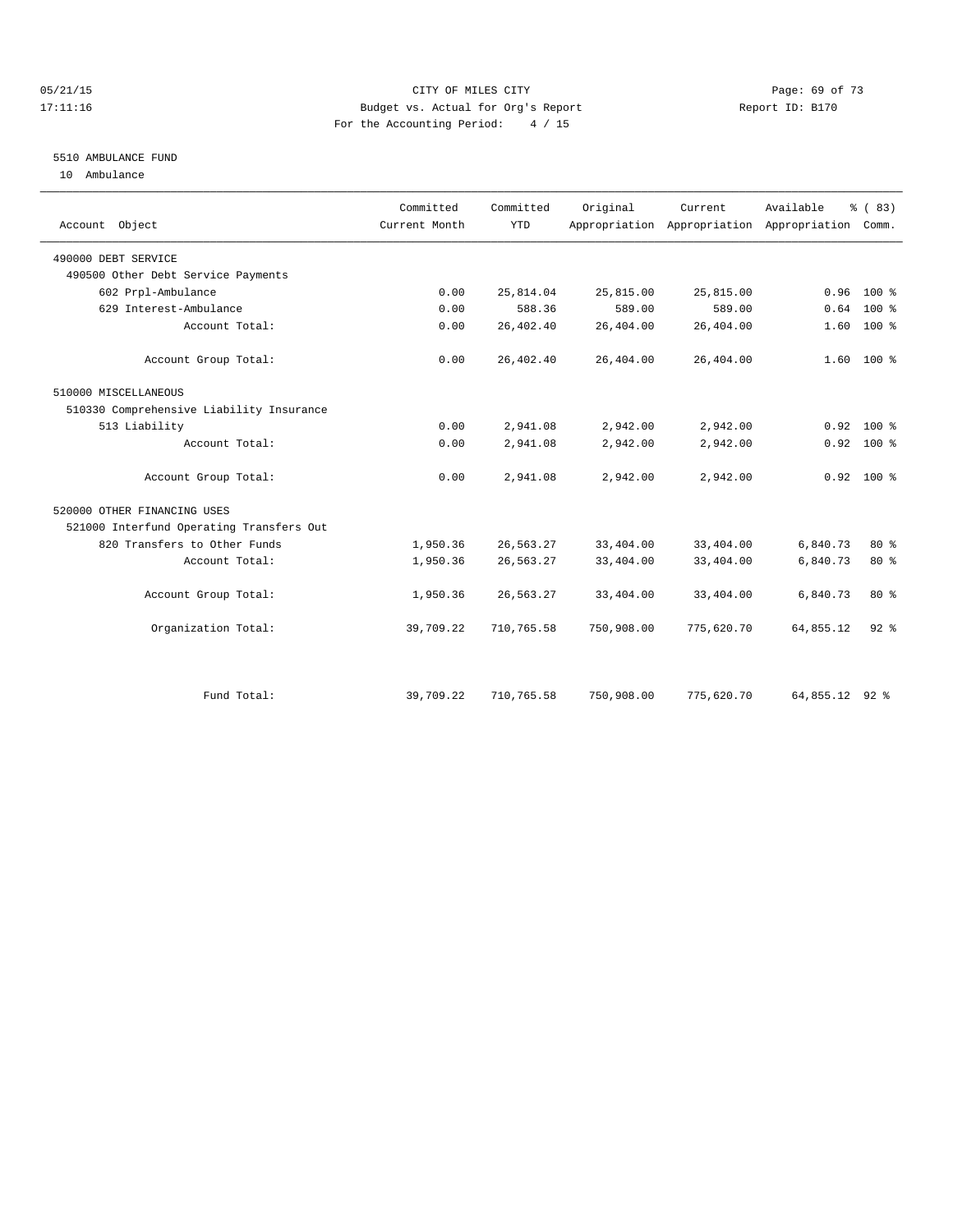#### 05/21/15 CITY OF MILES CITY Page: 70 of 73 17:11:16 Budget vs. Actual for Org's Report Report ID: B170 For the Accounting Period: 4 / 15

————————————————————————————————————————————————————————————————————————————————————————————————————————————————————————————————————

#### 5610 AIRPORT OPERATING

87 Airport

|                                            | Committed     | Committed   | Original   | Current    | Available                                       | १ ( 83)          |
|--------------------------------------------|---------------|-------------|------------|------------|-------------------------------------------------|------------------|
| Account Object                             | Current Month | YTD         |            |            | Appropriation Appropriation Appropriation Comm. |                  |
| 430000 Public Works                        |               |             |            |            |                                                 |                  |
| 430300 Airport (87)                        |               |             |            |            |                                                 |                  |
| 111 Salaries and Wages - Permanent         | 4,302.34      | 59, 394. 12 | 70,604.00  | 70,604.00  | 11,209.88                                       | 84 %             |
| 121 OVERTIME-PERMANENT                     | 0.00          | 0.00        | 5,000.00   | 5,000.00   | 5,000.00                                        | 0 <sup>8</sup>   |
| 131 VACATION                               | 0.00          | 0.00        | 10,000.00  | 10,000.00  | 10,000.00                                       | 0 <sup>8</sup>   |
| 132 SICK LEAVE                             | 0.00          | 225.00      | 6,000.00   | 6,000.00   | 5,775.00                                        | 4%               |
| 133 OTHER LEAVE PAY                        | 0.00          | 0.00        | 3,420.00   | 3,420.00   | 3,420.00                                        | 0 <sup>8</sup>   |
| 134 HOLIDAY PAY                            | 0.00          | 0.00        | 3,000.00   | 3,000.00   | 3,000.00                                        | 0 <sup>8</sup>   |
| 141 Unemployment Insurance                 | 19.36         | 268.29      | 495.00     | 495.00     | 226.71                                          | 54 %             |
| 142 Workers' Compensation                  | 239.81        | 3,327.47    | 5,761.00   | 5,761.00   | 2,433.53                                        | 58 %             |
| 143 Health Insurance                       | 627.15        | 6,899.70    | 15,060.00  | 15,060.00  | 8,160.30                                        | 46%              |
| 144 FICA                                   | 329.13        | 4,560.87    | 8,417.00   | 8,417.00   | 3,856.13                                        | 54 %             |
| 145 PERS                                   | 351.51        | 4,848.89    | 8,989.00   | 8,989.00   | 4,140.11                                        | 54 %             |
| 196 CLOTHING ALLOTMENT                     | 0.00          | 0.00        | 300.00     | 300.00     | 300.00                                          | 0 <sup>8</sup>   |
| 210 Office Supplies and Materials          | 199.45        | 1,075.08    | 700.00     | 700.00     | $-375.08$                                       | 154 %            |
| 214 Small Items of Equipment               | 0.00          | 0.00        | 2,000.00   | 2,000.00   | 2,000.00                                        | 0 <sup>8</sup>   |
| 220 Operating Expenses                     | 673.29        | 3,193.20    | 3,000.00   | 3,000.00   | $-193.20$                                       | $106$ %          |
| 230 Repair and Maintenance Supplies        | 669.25        | 21,983.52   | 10,000.00  | 10,000.00  | $-11,983.52$                                    | $220$ %          |
| 231 Gas, Oil, Diesel Fuel, Grease, etc.    | 214.49        | 4,433.84    | 8,000.00   | 8,000.00   | 3,566.16                                        | $55$ $%$         |
| 237 Aviation Fuel                          | 44,310.94     | 228,603.22  | 420,000.00 | 420,000.00 | 191,396.78                                      | 54 %             |
| 239 Tires, Tubes Etc.                      | 0.00          | 0.00        | 2,000.00   | 2,000.00   | 2,000.00                                        | 0 <sup>8</sup>   |
| 250 Supplies for Resale                    | 0.00          | 0.00        | 1,000.00   | 1,000.00   | 1,000.00                                        | 0 <sup>8</sup>   |
| 311 Postage, Box Rent, Etc.                | 0.00          | 98.00       | 250.00     | 250.00     | 152.00                                          | 39 %             |
| 319 Other Communication and Transportation | 52.64         | 460.78      | 350.00     | 350.00     | $-110.78$                                       | 132 %            |
| 330 Publicity, Subscriptions & Dues        | 0.00          | 51.00       | 100.00     | 100.00     | 49.00                                           | $51$ %           |
| 334 Memberships, Registrations & Dues      | 0.00          | 472.06      | 250.00     | 250.00     | $-222.06$                                       | 189 %            |
| 341 Electric Utility Services              | 720.68        | 7,214.45    | 11,000.00  | 11,000.00  | 3,785.55                                        | 66 %             |
| 344 Gas Utility Service                    | 425.74        | 6, 125.01   | 5,000.00   | 5,000.00   | $-1, 125.01$                                    | $123$ %          |
| 345 Telephone                              | 398.22        | 2,638.46    | 3,000.00   | 3,000.00   | 361.54                                          | 88 %             |
| 347 Internet                               | 45.60         | 471.42      | 450.00     | 450.00     | $-21.42$                                        | 105 <sub>8</sub> |
| 350 Professional Services                  | 8,692.00      | 63,814.00   | 2,000.00   | 2,000.00   | $-61,814.00$                                    | $***$ $-$        |
| 360 Contr R & M                            | 0.00          | 0.00        | 4,000.00   | 4,000.00   | 4,000.00                                        | 0 <sup>8</sup>   |
| 363 R&M Vehicles/Equip/Labor-PW            | 1,370.00      | 4,745.00    | 2,000.00   | 2,000.00   | $-2,745.00$                                     | $237$ $%$        |
| 367 Plumbing, Heating, Electrical          | 0.00          | 6,344.43    | 3,500.00   | 3,500.00   | $-2,844.43$                                     | 181 %            |
| 380 Training Services                      | 0.00          | 595.00      | 500.00     | 500.00     | $-95.00$                                        | 119 %            |
| 511 Insurance on Buildings                 | 0.00          | 3,181.82    | 3,182.00   | 3,182.00   | 0.18                                            | 100 %            |
| 512 Insurance on Vehicles & Equipment      | 0.00          | 1,832.02    | 1,833.00   | 1,833.00   | 0.98                                            | $100*$           |
| 530 Rent                                   | 1,850.00      | 20,350.00   | 22,000.00  | 22,000.00  | 1,650.00                                        | $93$ $%$         |
| Account Total:                             | 65,491.60     | 457,206.65  | 643,161.00 | 643,161.00 | 185,954.35                                      | 71.8             |
| Account Group Total:                       | 65,491.60     | 457,206.65  | 643,161.00 | 643,161.00 | 185,954.35                                      | 71 %             |
|                                            |               |             |            |            |                                                 |                  |
| 490000 DEBT SERVICE                        |               |             |            |            |                                                 |                  |
| 490500 Other Debt Service Payments         |               |             |            |            |                                                 |                  |
| 641 Principal - Aeronautics Loan 08        | 0.00          | 4,921.00    | 4,921.00   | 4,921.00   |                                                 | $0.00$ 100 %     |
| 642 Interest - Aeronautics Loan 08         | 0.00          | 713.55      | 714.00     | 714.00     | 0.45                                            | $100$ %          |
| 645 Equipment-Principle                    | 416.90        | 2,133.50    | 0.00       | 0.00       | $-2, 133.50$                                    | *** 응            |
| 646 Equipment-Interest                     | 59.33         | 247.65      | 0.00       | 0.00       | $-247.65$ *** \$                                |                  |
| Account Total:                             | 476.23        | 8,015.70    | 5,635.00   | 5,635.00   | $-2,380.70$ 142 %                               |                  |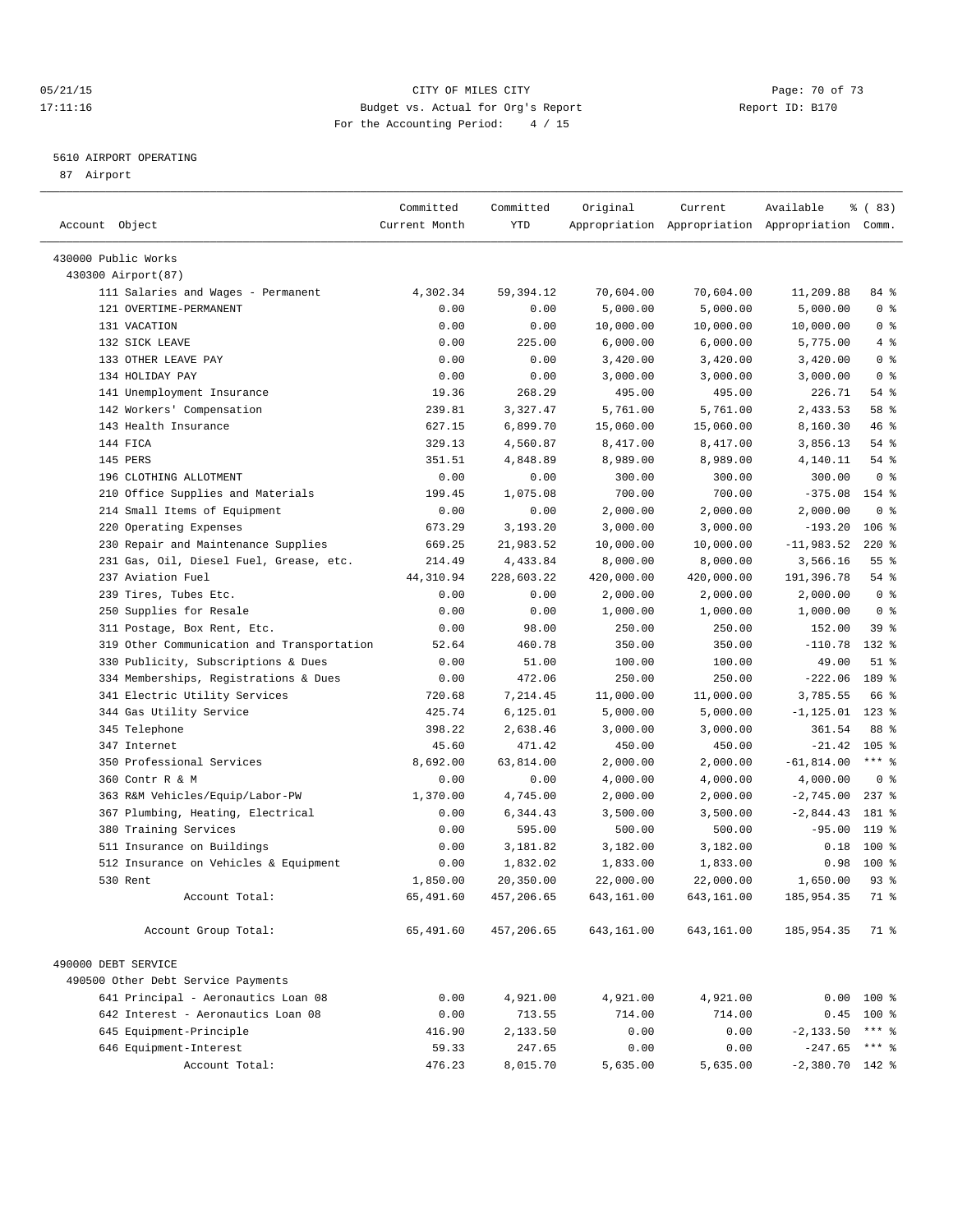#### 05/21/15 Page: 71 of 73 17:11:16 Budget vs. Actual for Org's Report Report ID: B170 For the Accounting Period: 4 / 15

#### 5610 AIRPORT OPERATING

87 Airport

| Account Object                           | Committed<br>Current Month | Committed<br><b>YTD</b> | Original   | Current    | Available<br>Appropriation Appropriation Appropriation | % (83)<br>Comm. |
|------------------------------------------|----------------------------|-------------------------|------------|------------|--------------------------------------------------------|-----------------|
| Account Group Total:                     | 476.23                     | 8,015.70                | 5,635.00   | 5,635.00   | $-2,380.70$ 142 %                                      |                 |
| 510000 MISCELLANEOUS                     |                            |                         |            |            |                                                        |                 |
| 510330 Comprehensive Liability Insurance |                            |                         |            |            |                                                        |                 |
| 513 Liability                            | 0.00                       | 0.00                    | 4,500.00   | 4,500.00   | 4,500.00                                               | 0 <sup>8</sup>  |
| Account Total:                           | 0.00                       | 0.00                    | 4,500.00   | 4,500.00   | 4,500.00                                               | 0 <sup>8</sup>  |
| Account Group Total:                     | 0.00                       | 0.00                    | 4,500.00   | 4,500.00   | 4,500.00                                               | 0 <sup>8</sup>  |
| 520000 OTHER FINANCING USES              |                            |                         |            |            |                                                        |                 |
| 521000 Interfund Operating Transfers Out |                            |                         |            |            |                                                        |                 |
| 820 Transfers to Other Funds             | 1,435.15                   | 15,632.19               | 17,222.00  | 17,222.00  | 1,589.81                                               | 91 %            |
| Account Total:                           | 1,435.15                   | 15,632.19               | 17,222.00  | 17,222.00  | 1,589.81                                               | 91 %            |
| Account Group Total:                     | 1,435.15                   | 15,632.19               | 17,222.00  | 17,222.00  | 1,589.81                                               | 91 <sup>°</sup> |
| Organization Total:                      | 67,402.98                  | 480,854.54              | 670,518.00 | 670,518.00 | 189,663.46                                             | $72$ $%$        |
|                                          |                            |                         |            |            |                                                        |                 |
| Fund Total:                              | 67,402.98                  | 480,854.54              | 670,518.00 | 670,518.00 | 189,663.46 72 %                                        |                 |